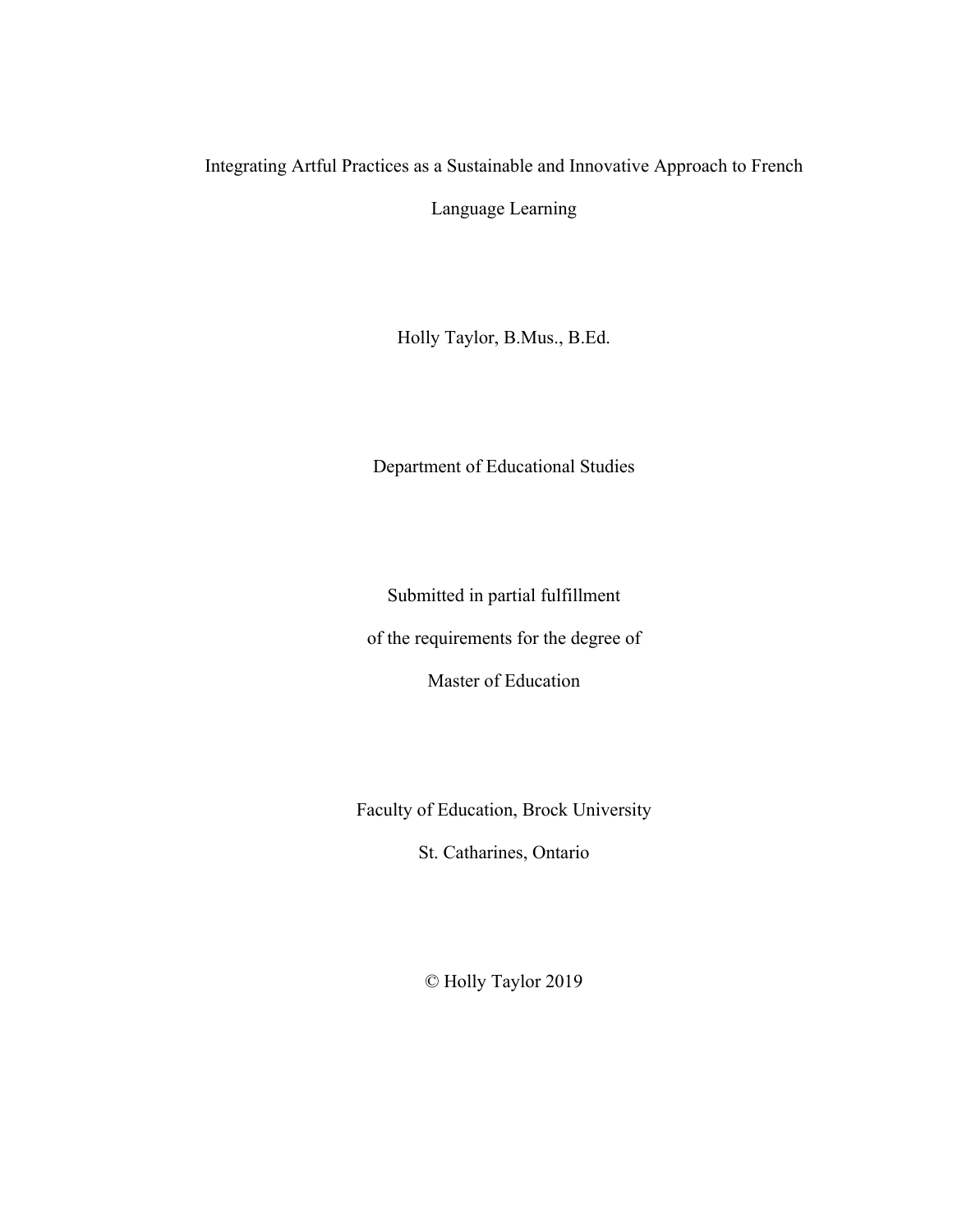# **Abstract**

This study investigated the successes and barriers that surround the implementation of artful practices into French elementary classrooms within Ontario. The literature demonstrates that integrating the arts has many benefits, allowing students to become more engaged and kinaesthetically involved in their language learning. By examining the narratives of educators who use music and the arts as a teaching tool, this narrative inquiry explored the experiences of teachers integrating the arts into their teaching practices, and also identified the supports needed to implement more elements of the arts into the French programs of teachers who may not be implementing arts-based strategies. Along with my own personal narrative as a co-participant, the remaining 2 participants were engaged in their storied landscapes through qualitative interviews, focusing specifically on what Dewey (1938) refers to as *the nature of experience*. Particularly, the relationships between teachers and the arts, and teachers and French were examined to uncover how these relationships have affected their teaching experiences with this integration.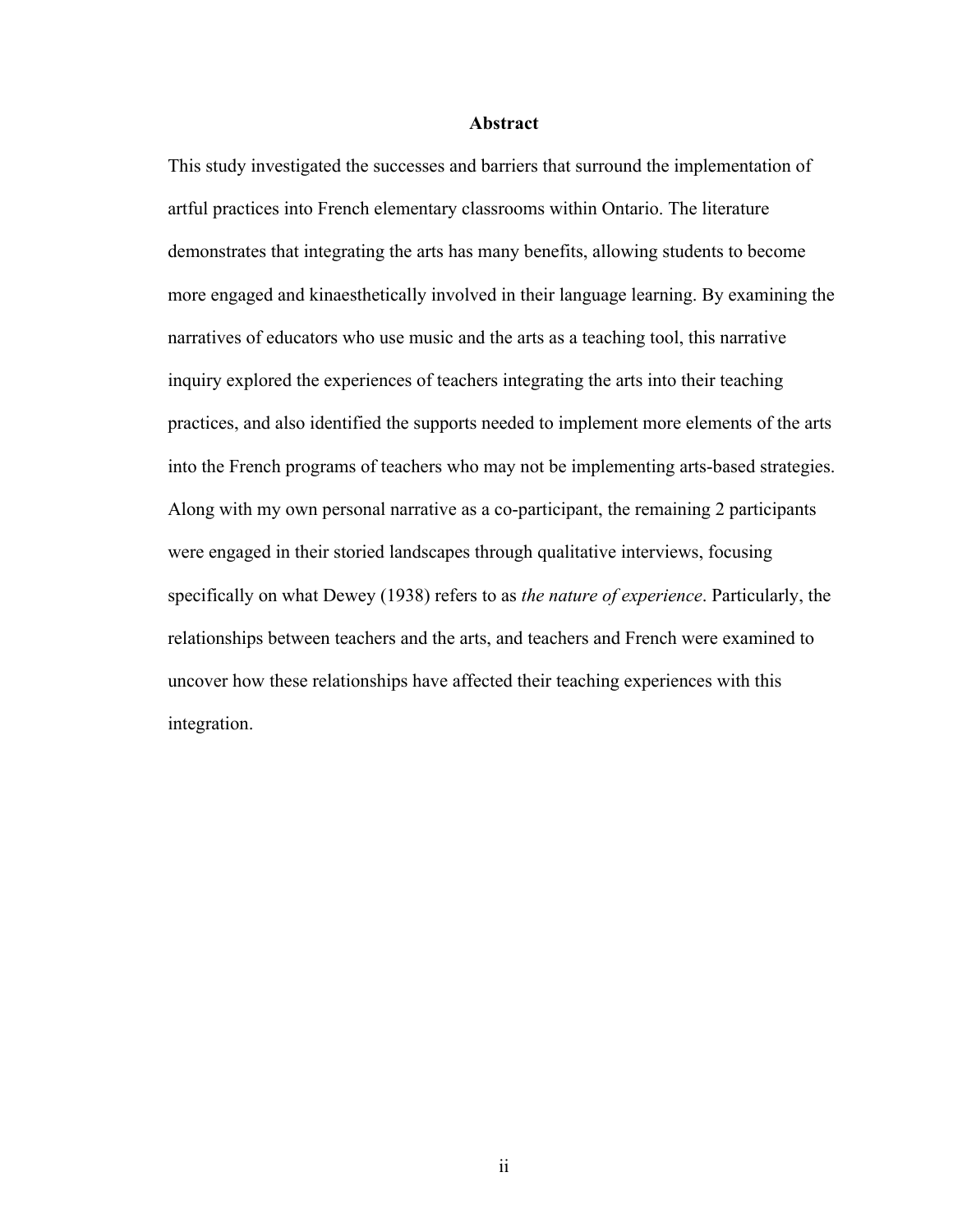# **Acknowledgements**

First and foremost, I would like to thank my advisor, Dr. Shelley Griffin, for her patience, thoroughness, and unwavering support. She challenged me and my writing to grow and encouraged me through every step of the process. It has been a great privilege to learn from her. I would also like to thank Dr. Darlene Ciuffetelli Parker and Dr. Kari-Lynn Winters for their invaluable feedback and dedication to this work. I have truly appreciated their time and important input on this thesis.

I must express my profound gratitude to my family. I owe my deepest appreciation to my husband, David, who has supported me through every aspiration. You have been my best friend, critical editor, biggest fan, and my rock.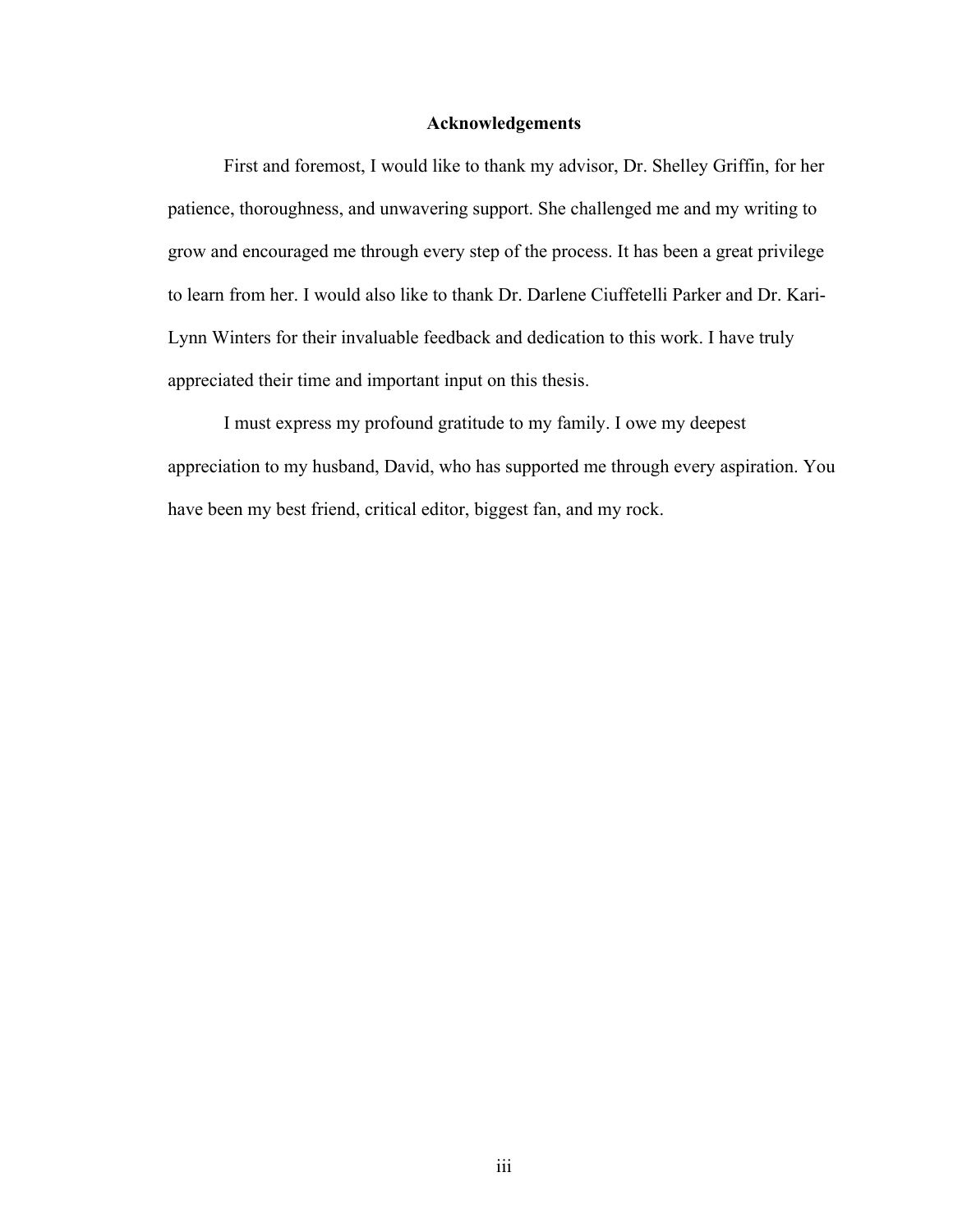# **Table of Contents**

|                                                      | $\ddotsc$<br>11 |
|------------------------------------------------------|-----------------|
|                                                      | 111             |
|                                                      | 1               |
|                                                      | 3               |
|                                                      | 10              |
|                                                      | 11              |
|                                                      | 12              |
|                                                      | 13              |
|                                                      | 18              |
|                                                      | 19              |
|                                                      | 20              |
|                                                      | 22              |
|                                                      | 29              |
| The Interplay Between Music and Language Acquisition | 34              |
|                                                      | 48              |
| CHAPTER THREE: METHODOLOGY AND RESEARCH DESIGN       | 51              |
|                                                      | 52              |
|                                                      | 57              |
|                                                      | 59              |
|                                                      | 61              |
|                                                      | 62              |
|                                                      | 63              |
|                                                      | 63              |
|                                                      | 65              |
|                                                      | 66              |
|                                                      | 75              |
|                                                      | 84              |
|                                                      | 92              |
|                                                      | 94              |
|                                                      | 96              |
|                                                      | 97              |
|                                                      | 98              |
|                                                      | 101             |
|                                                      | 103             |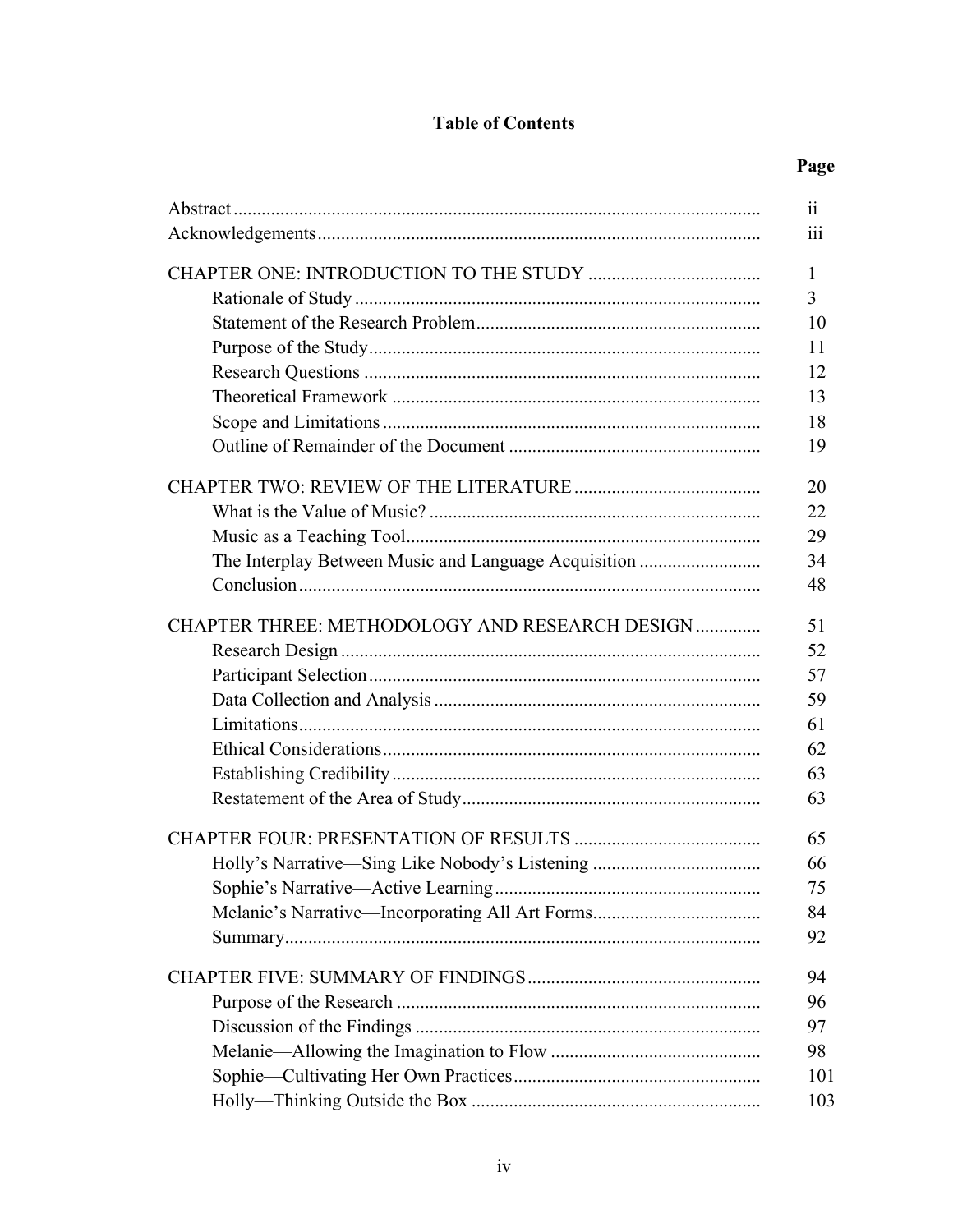| 108 |
|-----|
| 111 |
| 114 |
| 117 |
| 120 |
| 129 |
| 131 |
| 133 |
| 136 |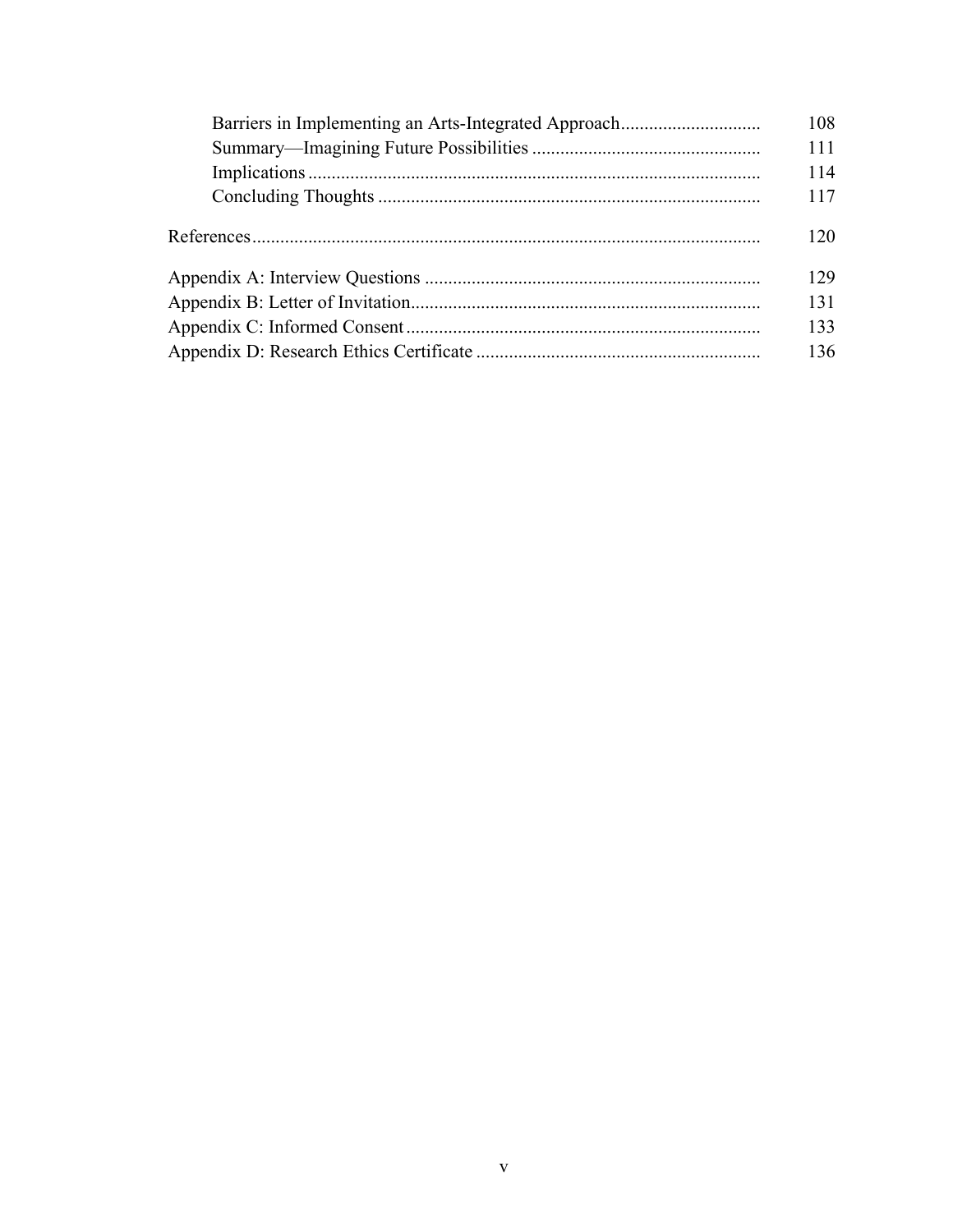#### **CHAPTER ONE: INTRODUCTION TO THE STUDY**

In my 6 years of experience as an elementary music teacher in the province of Ontario, I have found that many of my colleagues are hesitant to implement music in their classrooms. They have said that they feel they do not know anything about music other than the songs they listen to on the radio. The most consistent use of music in the classroom that I have witnessed includes playing background music while the students are working. My Bachelor of Education program at the University of Toronto included four mandatory classes of instruction in music education (20 hours) with the Faculty of Education's music specialist. During these four classes, we learned games and participated in a variety of activities that taught us how music could be used in the classroom. Some of those activities encouraged our creativity, asking us to create our own piece of music using different percussion instruments (instruments that you hit or shake). My group members immediately looked to me for ideas as if they truly had no idea what to do, or they lacked the confidence to share their ideas. After those classes, we were asked to write a reflection about the experience we had in our music education development; in sharing our thoughts, I learned that many of my peers felt they needed more music teaching development before they could feel confident about implementing the strategies into their own classrooms.

The Ontario Ministry of Education's (2009) *Grades 1 to 8: The Arts* curriculum details skills for visual arts, drama, dance, and music in elementary school, and yet unfortunately not all teachers are equally comfortable teaching all aspects of this curriculum. A 2013 *Globe and Mail* article indicated that approximately only 40% of elementary schools have music teachers, some of which are only part time (People for Education, 2017). The Canadian Broadcasting Corporation (CBC) reported that "The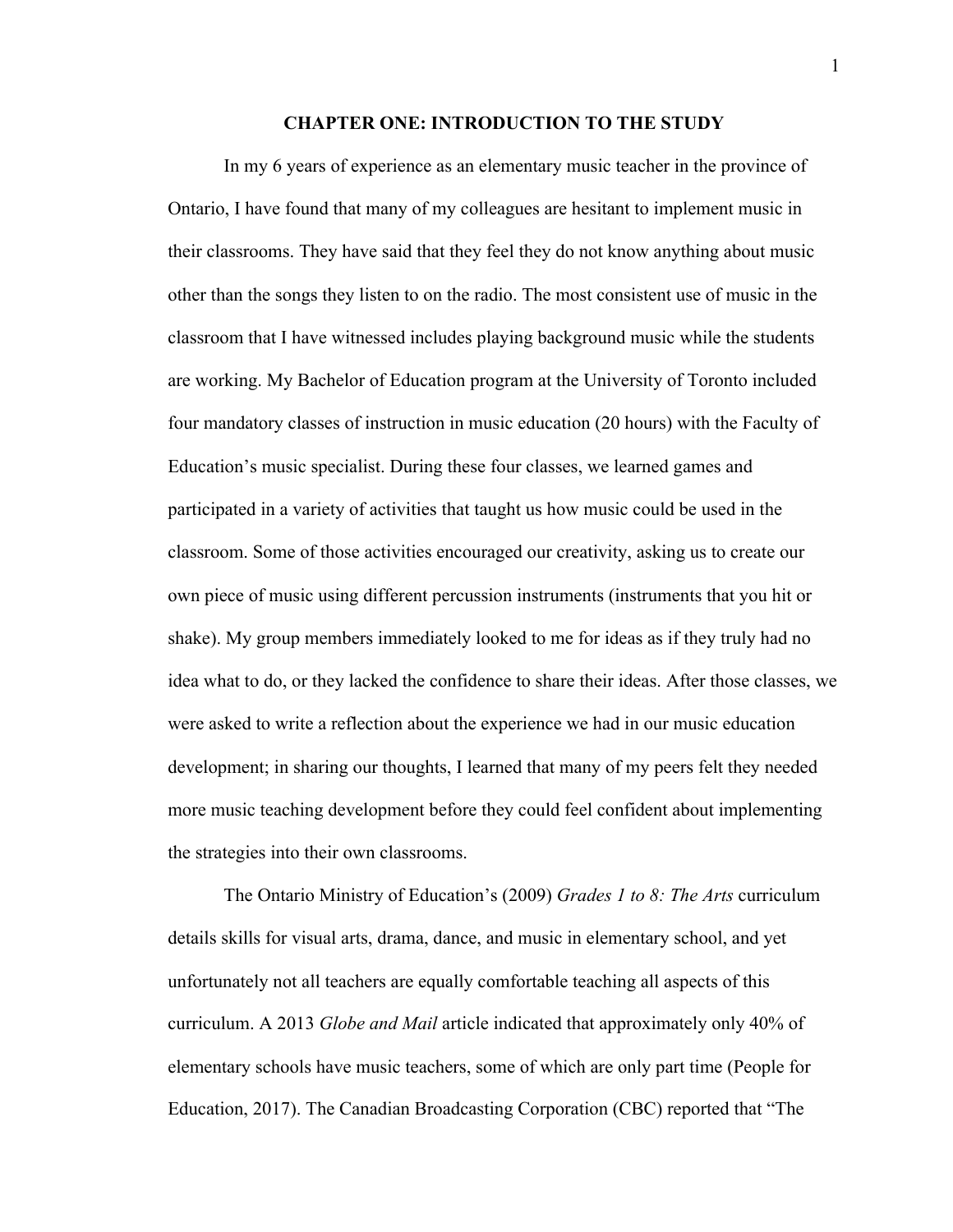number of Ontario elementary schools with full or part-time music teachers has steadily declined in the last decade" ("Some Ontario Schools," 2017, para. 1). Therefore, only select schools in Ontario are getting full exposure to their arts education. Such articles remind us that the expectations of the arts curriculum are seldom being met, and teachers often find it challenging to consider integrating the arts into other subject areas.

The concept of an integrated curriculum is nothing new in Ontario schools indeed, Drake and Reid (2010) note that the use of an integrated curriculum dates back as early as 1937. Integrated curriculum teaches concepts and skills from one subject matter by connecting elements of another subject area. This style of teaching supports student engagement and stimulates students to exceed learning expectations. The non-profit organization People for Education argues that creativity is best fostered through arts education and represents a 21st century skill that is one of the keys to success in today's society (Gallagher-Mackay, 2013). People for Education works to support Ontario's public education system by gathering information to inform other stakeholders in the Ontario education system. As Gallagher-Mackay (2013) notes in her report for People for Education, the arts are promoted to encourage student engagement, self-expression, and teamwork, and to cultivate an appreciation for a variety of cultures.

For this study, it is important that I, as the researcher, share with readers the reasons why I have a vested interest specifically in the topics of music and language learning. I also share my own experiences to further rationalize why this work is important before focusing on the literature review, which explores what other researchers are saying. For these reasons, I take part in this research as a co-participant so that my experiences can be explored more fully. Clandinin and Connelly (2000) explained the importance of considering the temporal nature of an experience: The term *temporalit*y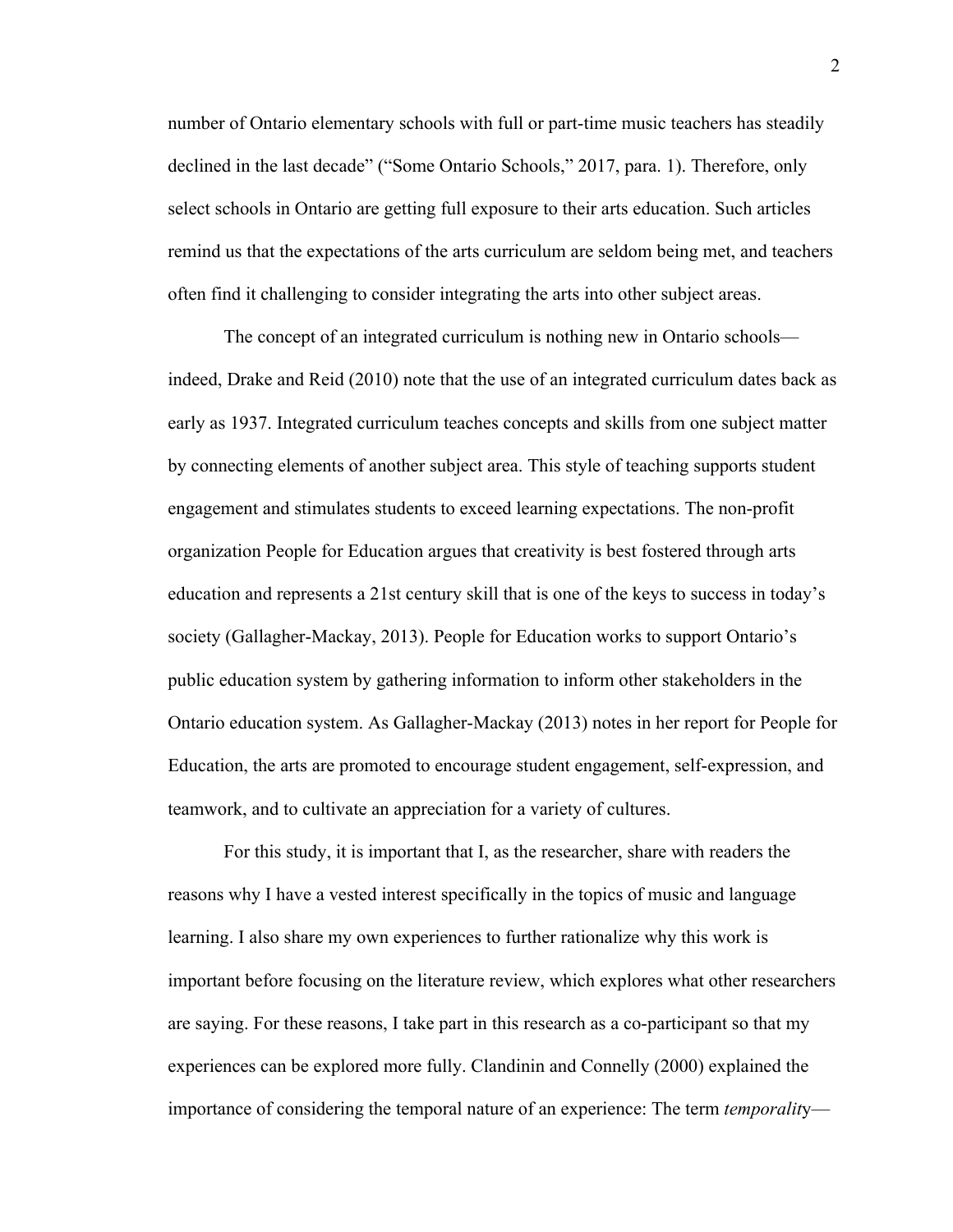meaning many specific moments in time, woven together—should be thought of as ongoing process. Experiences do not end the moment after they are experienced; rather, they are related to our present and future as well. It is all part of what Greene (1995) refers to as a quest. On this quest, my narrative begins at the earliest moments that I can recall my experiences with language and music.

# **Rationale of Study**

# **My Personal Experiences With Music and Language**

My mother told me that I was an incredibly curious child and that I loved to learn. She recounted that I would watch French television shows, claiming that I understood every single word. It was clear to my mother that a French immersion setting was suitable for me to attend in fall 1995, when I became of age to attend school. At this time, in a Southwestern Ontario school board, Kindergarten offered a French Immersion program and my teacher Rose<sup>1</sup> sounded like she had been speaking French her whole life. It turned out that French was her first language, and all the parents had a difficult time understanding her in English. In the beginning, I remember staring blankly at my teacher, not being able to understand anything that she was saying. She never once used English to help me, and I was convinced that she did not know how to speak English. By the time our first-term report cards came out, I was able to translate my teacher's comments for my parents. I remember every subject being taught in French and all communication was in French as well. It truly was a sink-or-swim experience.

I experienced a high fever as a toddler that altered the hearing in my left ear, leaving me with only one working ear that also suffered a moderate hearing loss. Once I

<sup>&</sup>lt;sup>1</sup> Pseudonyms are used for all persons and participants in this study to maintain confidentiality.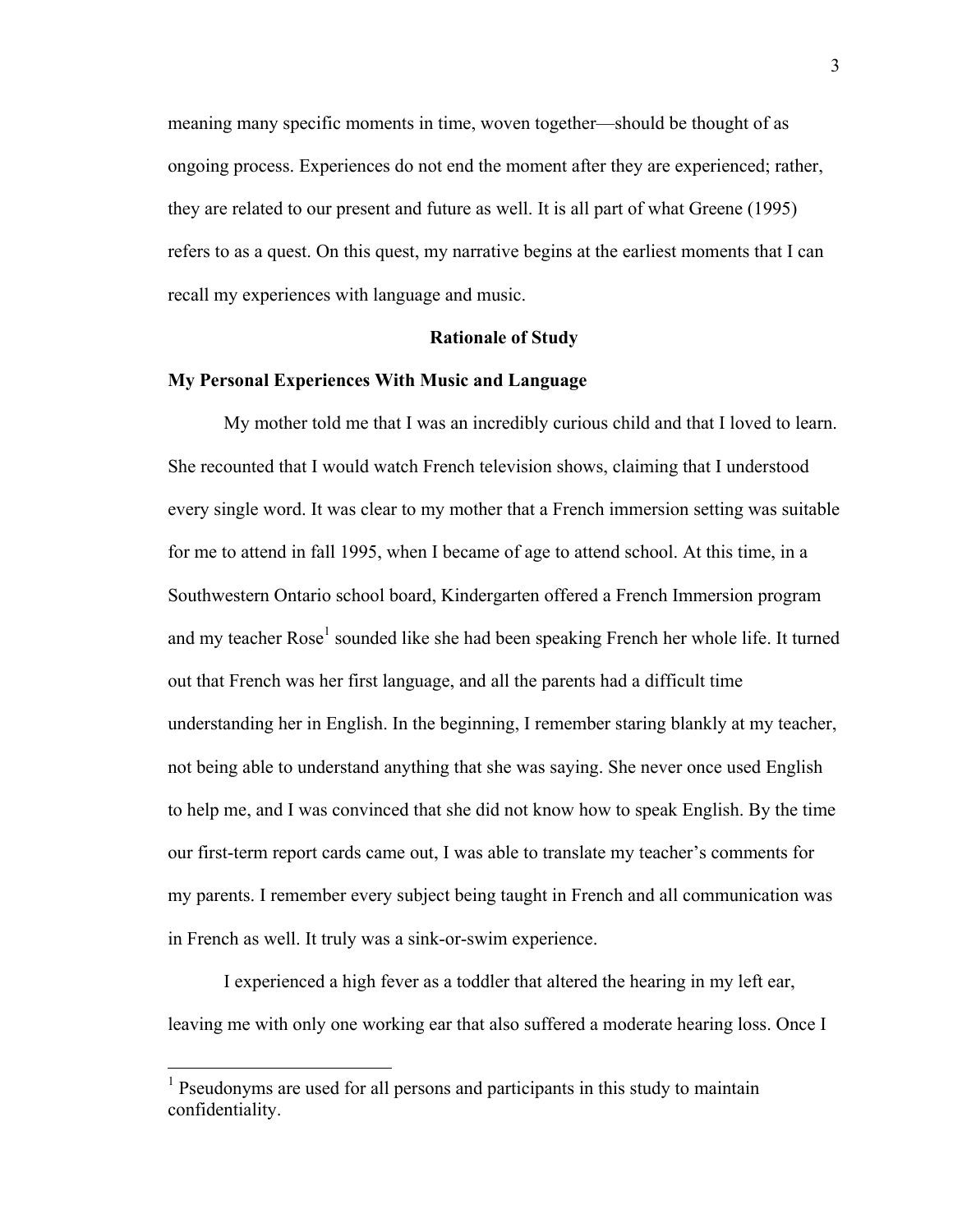started Grade 2, my parents were nervous about how I would adjust to this disability and acquired me a wireless assisted hearing device (FM system) to amplify my teacher's voice. I do not remember my disability hindering my capacity to develop my French language abilities. The only challenge I do recall was during lessons in which the students sat (on the carpet or at desks) and listened as the teacher stood in front of the class delivering a lesson. Sometimes there were a few visuals written on the board; it was mostly an auditory style of teaching. This was challenging for me because I did not always hear every word my teacher said. After missing some of these words, I would lose the context and ultimately the main message of the lesson and I would stop trying to listen altogether. My favourite memory of learning French was singing the songs our teacher taught us. This made it easy to show my parents what I learned, and it helped that I loved to sing. I believe that my success was a result of the moments where I engaged in immersive, interactive classroom experiences. It taught me how to manipulate the French language to communicate my own needs, ideas, questions, rather than simply reproducing the vocabulary my teachers taught. I was fortunate that I mostly did not have to rely solely on my listening skills to learn French; it was a more involved experience than that. I had learned French to function in my classroom environment and not only for its own sake.

Singing has been my happy place for as long as I can remember. My hobby as a child has always been musical theatre. My parents kept me busy doing community theatre productions since I was 7 years old. Music was my favourite subject in school, and I have always felt that the best version of myself was while I was singing. This was perhaps another reason why I loved learning French. I would say that in my elementary years, I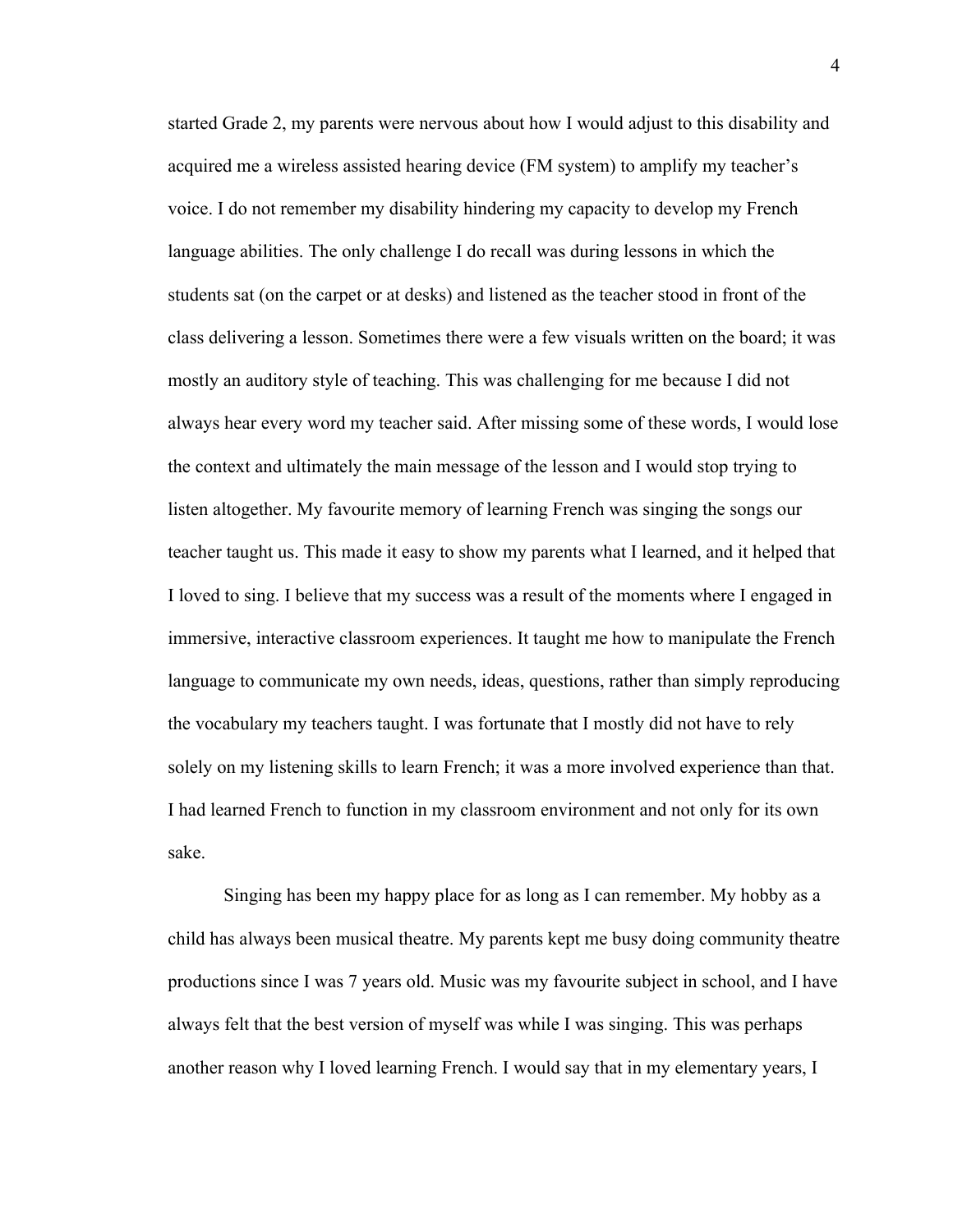knew more songs in French than I did in English. The only English songs I knew at the time derived from Disney productions, or the classic rock songs my dad would play every Saturday morning while he made breakfast. I loved music so much that I decided that I wanted to pursue it as a career.

I undertook my undergraduate degree in the music performance program at the University of Western Ontario, where I studied classical voice. This was a big change from the musical theatre background from my childhood. I enjoyed all styles of music and was yearning to learn something new. In some ways, I felt that classical music was more dramatic than the jovial, heartwarming songs in music theatre. In practising music theory, I felt most at home in the beginning because it was like learning a language in many ways. I knew that every music note had a different name based on where it was found on the staff. These positions also demonstrated which of the 88 keys on a piano to play in a song. Different symbols would represent different ways of playing the music, whether it was dynamics (volume) or tempo (speed). Needless to say, this coding fascinated me.

In my vocal practice, I would learn repertoire from operas and songbooks from all the famous composers such as Mozart, Brahms, Mendelssohn, Schumann, and Schubert. Each piece taught me new languages like Italian and German, and I got to continue practising my French in some instances. In performance, it was imperative that we learned how to read each language ourselves using the International Phonetic Alphabet (IPA). This is an alphabet that demonstrates uniform and specific pronunciation of each letter in any given language. It was also essential that we knew the meanings of the libretto (lyrics) to ensure that we were presenting a believable performance. For example,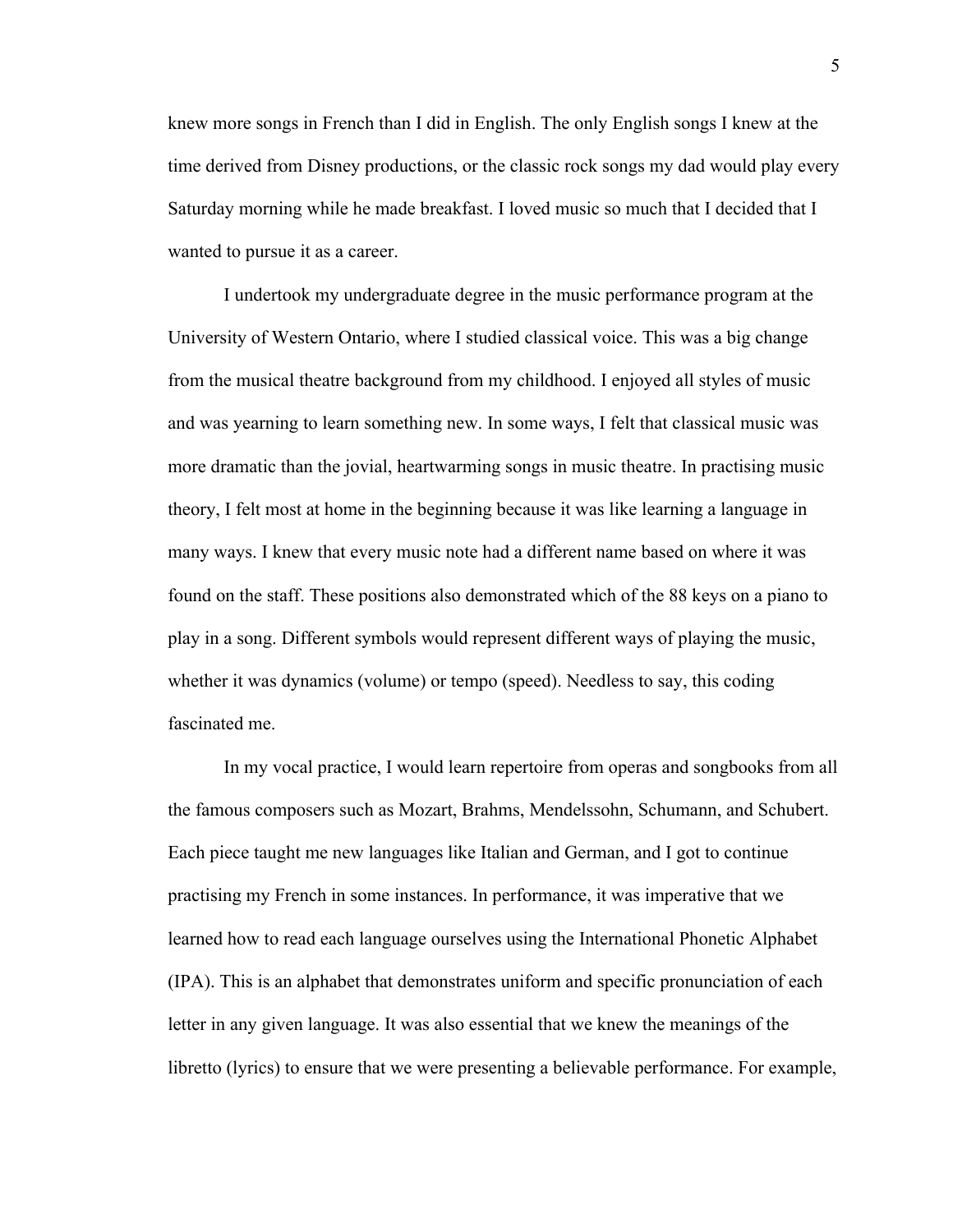the words "I am going to get a book" would be written [aɪ æm ˈgoʊɪŋ tu gɛt ə bʊk]. The letters used to spell the words phonetically are meant to be universal so that anyone can read a word with correct pronunciation.

By the end of my time at Western, I had learned to read a variety of languages through song. Though I was not able to communicate my own ideas to someone else in German or Italian, I did have confidence that I would understand someone speaking to me. Lastly, I was introduced to a musical culture that helped me understand how much the world had changed since the days of many of the composers I had studied.

#### **My Professional Experiences Teaching Music and Language**

After my undergraduate studies, I enrolled in the Bachelor of Education program at the University of Toronto, where I was taught how to engage children in learning and inspire them through innovative ways of teaching. An important message I took away from my professors was to allow students opportunities to be creative. In *Releasing the Imagination,* Maxine Greene (1995) advocated that those who use their imaginations learn to see the world from someone else's vantage point. This concept has resonated with my philosophy of teaching and was developed during my placements, where I learned much of my teaching strategies from listening to my students' stories. It was my job to absorb those stories, be reflective, and react to each student's learning journey.

Once I graduated from my Bachelor of Education program, I was lucky enough to get a job teaching music at a private school. I had a classroom with a piano, a variety of percussion instruments, BoomWhackers (pitched tubes that can be played by hitting them), and a SmartBoard. Upon talking with some of my teaching friends within the school board, I learned that I was living the music dream with more resources than many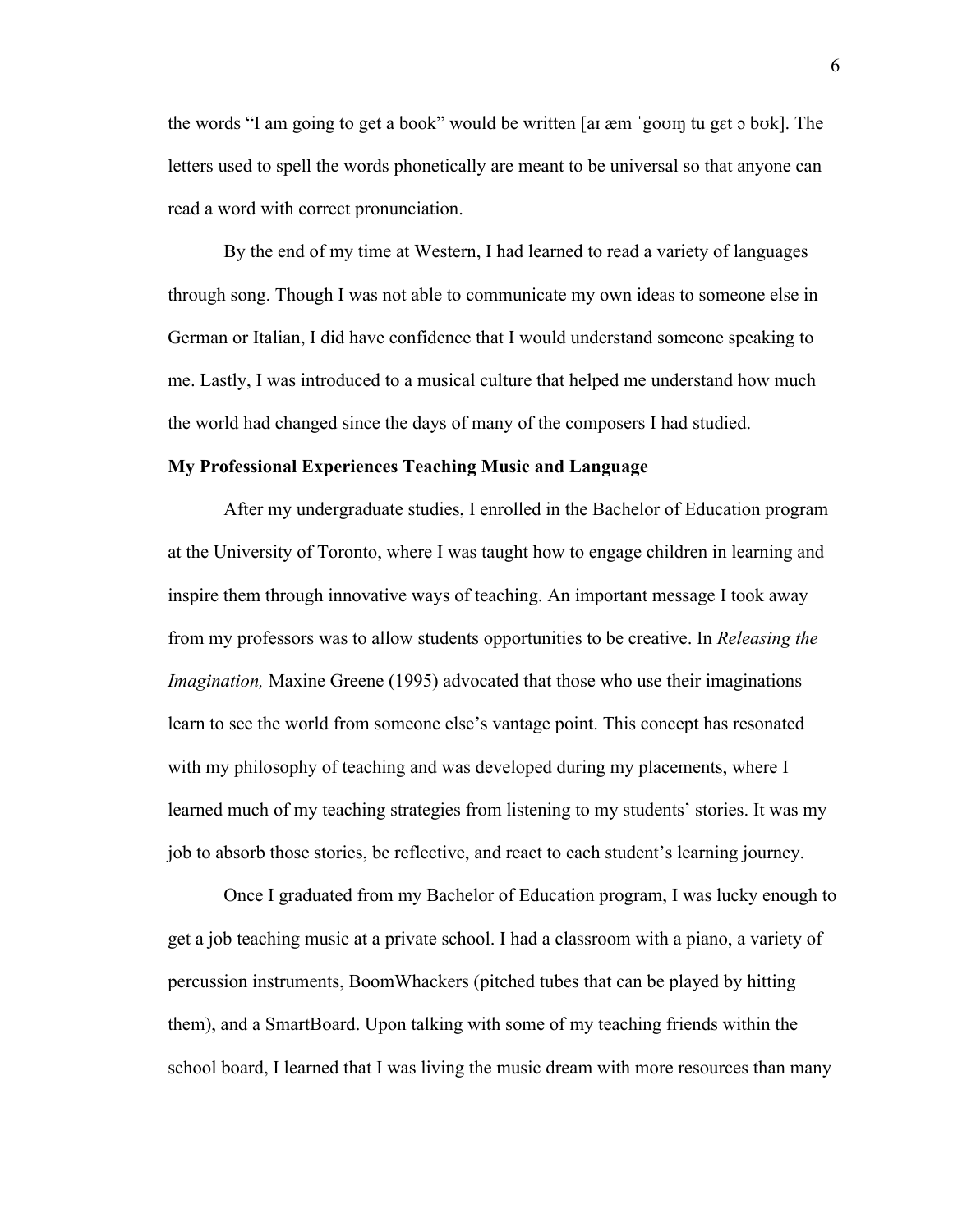of them. In fact, most of my friends did not even have a classroom and used a cart to bring music to the students. In later years, I experienced this first-hand as a music teacher in Ontario public schools. As I went into different schools as a supply teacher, it seemed as though the subject of music was slowly being pushed to the side with budget cuts and a need for more classroom space. This resulted in music teachers having limited access to instruments and other interactive resources, and ultimately the quality of experience in music education was inhibited. Under no circumstance would I say that students are no longer engaged in learning music; however, there used to be more opportunity to immerse students in a classroom that exposed them to a wide variety of musical elements. Due to the fact that I was younger, I am uncertain when all of this changed. Since I went to a high school for the arts and the University of Western Ontario for music, I noticed a shift when I returned to schools as an educator in 2013. Music instruction has been truncated to a cart in many schools where I have been a supply teacher. My understanding of why certain schools take this approach is due to the number of students in the school and the number of classrooms. Fortunately, this is not the experience in every school, though it appears that music experience is not prioritized in schools.

Upon becoming a French teacher with the public school board in my area, I found a lack of resources in this subject area similar to my experiences with music. My first experience with language teaching was as a Core French teacher, at the same private school where I taught music. I was eager to teach students French and my classes started as young as Kindergarten. This was important for me because having learned French so young, I feel that language learning at the Kindergarten level can make all the difference. Even though my classes at the private school were not French Immersion, I was hopeful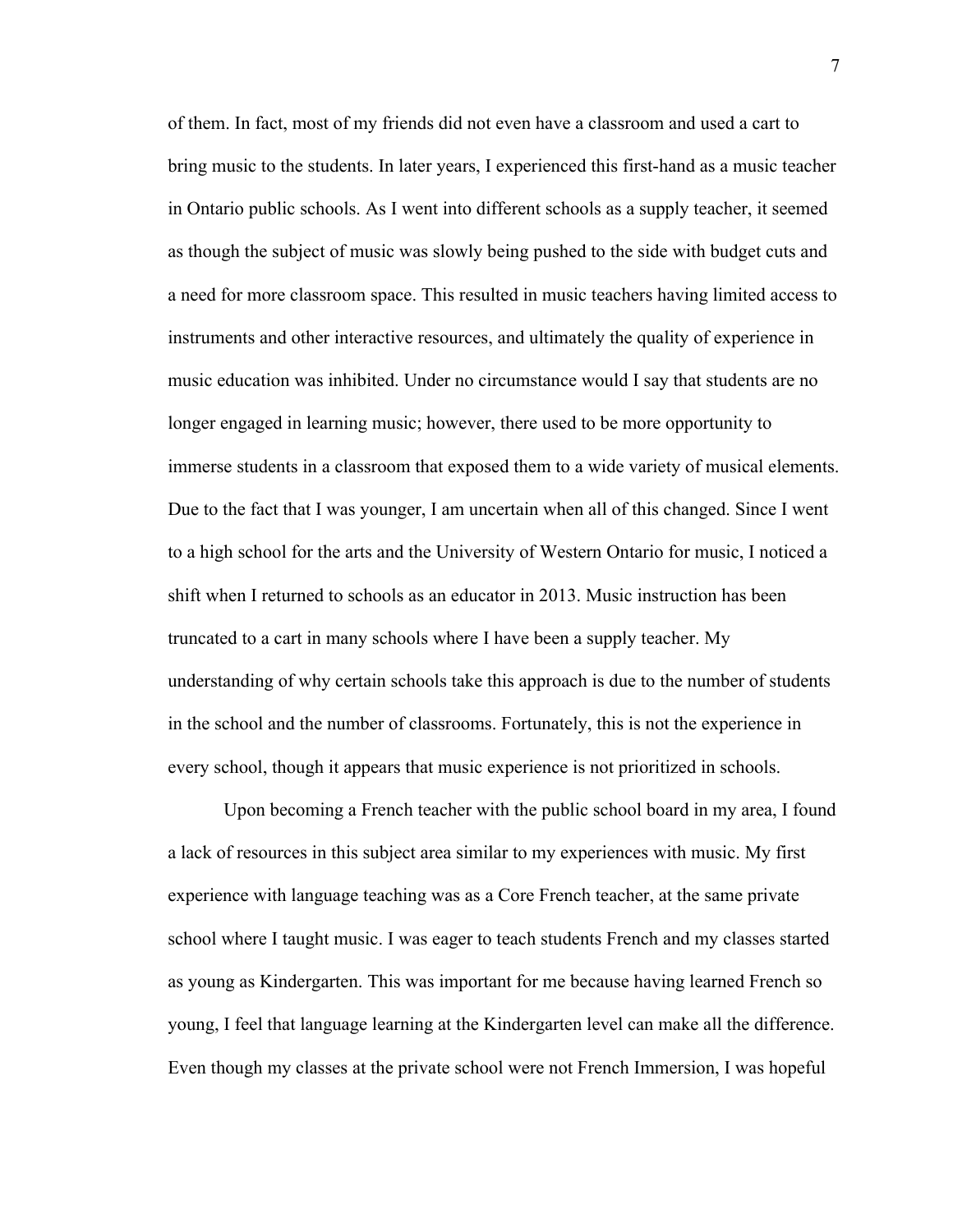that I would have a strong class based on the previous year's report cards. On the first day of school, I met my Grade 5 class in the hallway, where they were all lined up to enter the classroom, and greeted them with *bonjour*. The students responded with enthusiasm, and I was looking forward to this group because after having 4 years of French under their belts, I thought I would be able to engage them in a French classroom environment.

Unfortunately, this was not how the rest of the year proceeded because this group of students could only reproduce few of the vocabulary words learned in previous years, none of which could be put together to form a phrase or idea. I had made the assumption that my Grade 5 students would have some functional communication abilities based on the expectations in the Ontario Ministry of Education's (2013) *French as a Second Language* curriculum document, which indicates that students should be able to communicate ideas orally in French and participate in spoken interactions by the end of Grade 4.

After some diagnostic assessment during that week, I had learned that the students were dependent on the use of English to understand me and to communicate within the classroom. They also demonstrated that they were most comfortable copying lecture notes. In terms of their written abilities, students were unable to do their work independently if the activities did not have a word bank or English translations.

When it came to student morale, none of the students enjoyed French and they all admitted they dreaded coming to the class. Some students shared that they felt they were already so far behind because they were still unable to use the language and catching up seemed impossible. I wondered if there was another way to inspire my students in class so that French could be enjoyable and functional, which led me to research French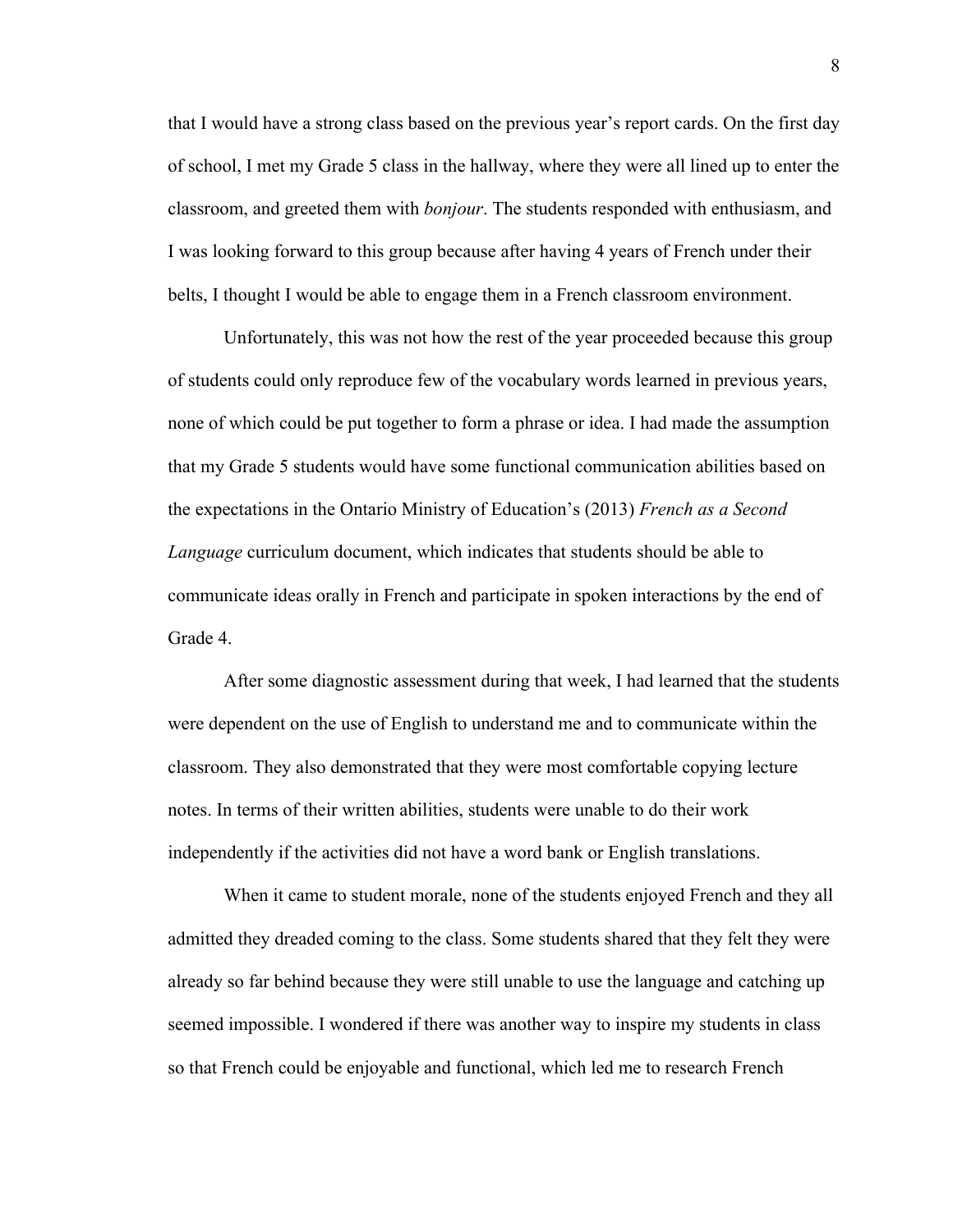teaching strategies online. My findings would eventually blend together my two passions: language and the arts.

I spent a lot of time outside of school researching songs as well as different approaches and resources to teach language in a way that was more fun and less overwhelming to these students who seemed ready to give up on language altogether. I had asked some of my colleagues if they could investigate what strategies their French teachers used at their schools. Some came back saying that they used the Accelerated Integrated Methodology (AIM) program. I arranged a meeting with one of these teachers to learn more and to observe her classroom. When I walked in, her walls were covered with vibrant posters with pictures and song lyrics. A corner of the classroom was set up like a puppet theatre with costume pieces and backdrops. Already, I was excited to hear more of what this program looked like as I could see that it clearly had something to do with theatre and music. Based on my narrative of experience in a musically integrated approach to learning French, I was eager to see how other educators engaged students in language learning.

The teacher shared that AIM was a language-learning program that integrates different strands of the arts, giving students real experiences using French in an immersive and engaging setting (Michels, 2008). Michels (2008) investigated some preliminary claims of what the AIM program was setting out to accomplish in Core French classrooms. In her research undertaken a decade ago, Core French classrooms were still achieving less than functional outcomes in terms of student performance.

In summary, I questioned if there were other arts-integrated pedagogies like AIM that incorporated the visual, audible, and kinaesthetic involvement I was missing in my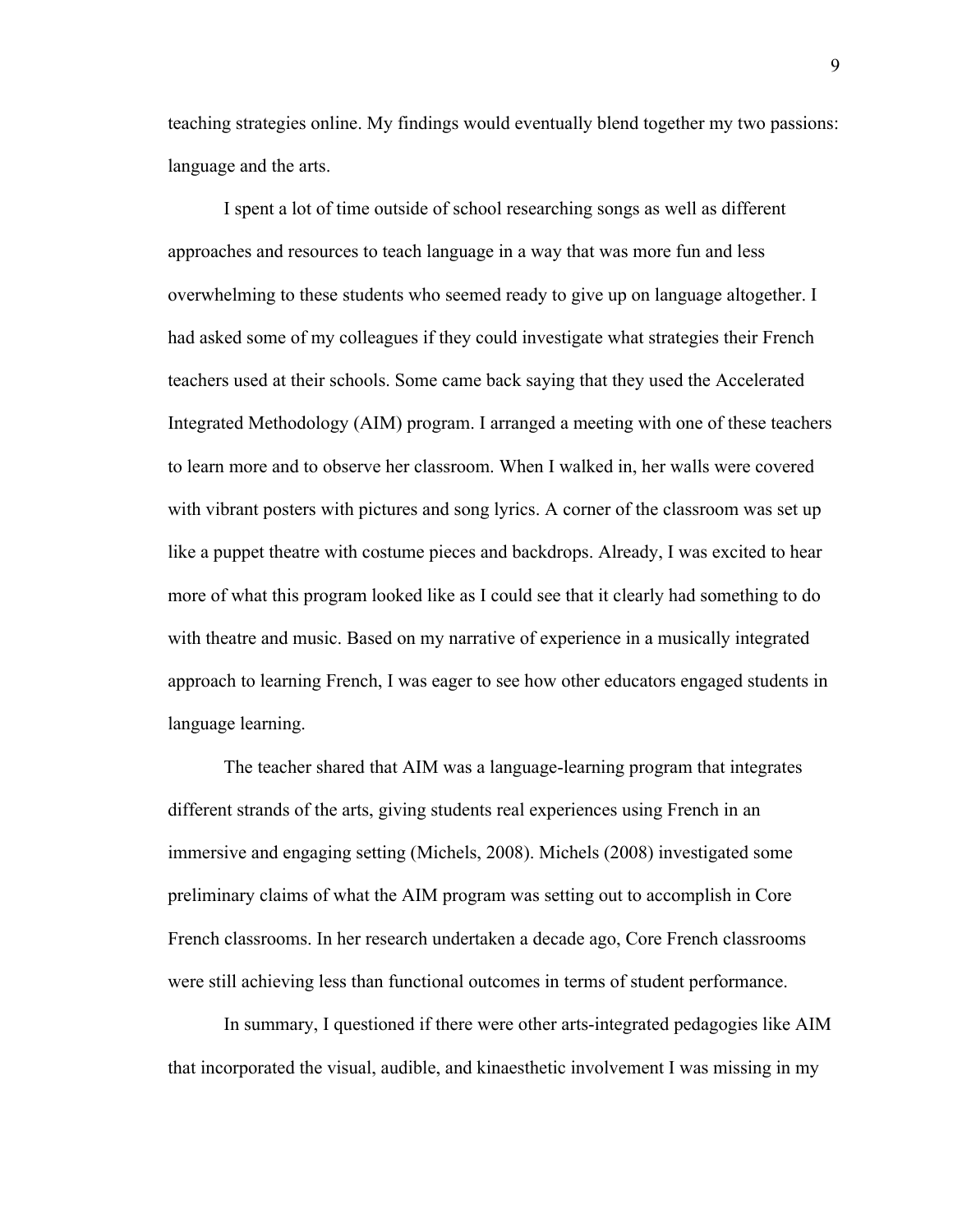classroom environment. I could not believe that I was only hearing about this program now. How was this not part of my teacher education program? Who has access to the program? What other programs are teachers using? These are just some questions that led me to investigate arts-integration language learning.

# **Statement of the Research Problem**

International studies of teachers using music in their everyday classrooms have been easily accessible within academic journals (e.g., Lackey & Huxhold, 2016; Paolino & Lummis, 2015; Pitts, 2016). In Canada, research has explored the integration of artsbased strategies in secondary schools. While such research is still helpful for a Canadian educational context, few studies speak to our Canadian elementary educational system and arts-based strategies for teaching language to our French Second Language (FSL) population (Dicks & Le Blanc, 2009; Rovers, 2013). The international research advocated the benefits of music in the language classroom and made mention of the success felt by teachers who took part in the studies. These findings make it critical to undertake Canadian teaching studies that ultimately confirm the effectiveness of these ideas (Paolino & Lummis, 2015; Pitts, 2016).

Unfortunately, limited research explains the lack of reform in both new and experienced teachers who are implementing music as part of their daily practice. The use of the term *reform* here refers to the barriers that continue to label teachers as curriculum implementers rather than curriculum makers (Craig, 2013). During the time of this research, few programs and pedagogies used music as a teaching strategy, and even fewer published studies addressed topics involving the musical benefits of music education within Canada.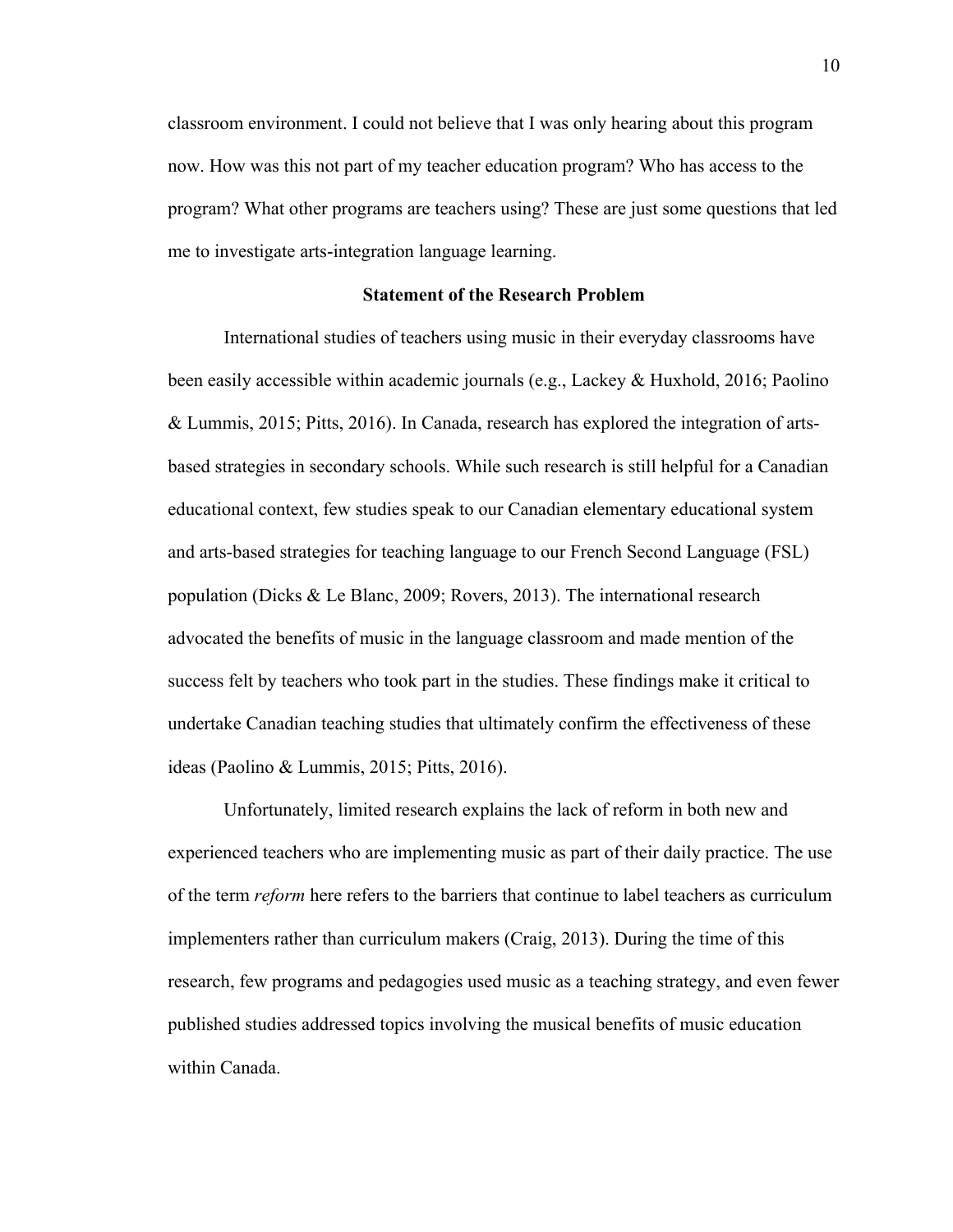While some school boards may have a vision for music education teachers, there seems to be little documented on how music—as a strategy—is being incorporated throughout all the subject areas. In Canada, some language programs incorporate the various strands of the arts that exist, and having more access to such programs and training sessions may be the first step to overcoming the challenges that are inhibiting change. It was my goal to add more literature surrounding the importance of music in language learning to allow for continued discourse surrounding musically innovative language learning practices.

#### **Purpose of the Study**

This study focused on elementary classroom teachers' stories pertaining to their use of an arts-integrated approach to teaching French as a second language. Throughout this thesis, I use the terms *French as a second language* and *Core French* interchangeably. For me, Core French students are learning French as a second language, and so the two terms have identical meaning. I also use the term *artful* to describe teaching practices that are inspired by arts-based strategies.

Using narrative inquiry as a research methodology, I storied and restoried experiences of educators teaching language using the arts, including stories that are ongoing and have taken place over a period of time (Connelly  $\&$  Clandinin, 1990). I have shared my journey of learning and teaching in the school system and my experience with the AIM program, which I found to be a successful language teaching tool. I interviewed teachers who are using the arts to aid in language learning to uncover their experiences, as well as their successes and barriers. I hoped to uncover some new alternative language teaching practices that exist in the language learning classrooms of others. Sharing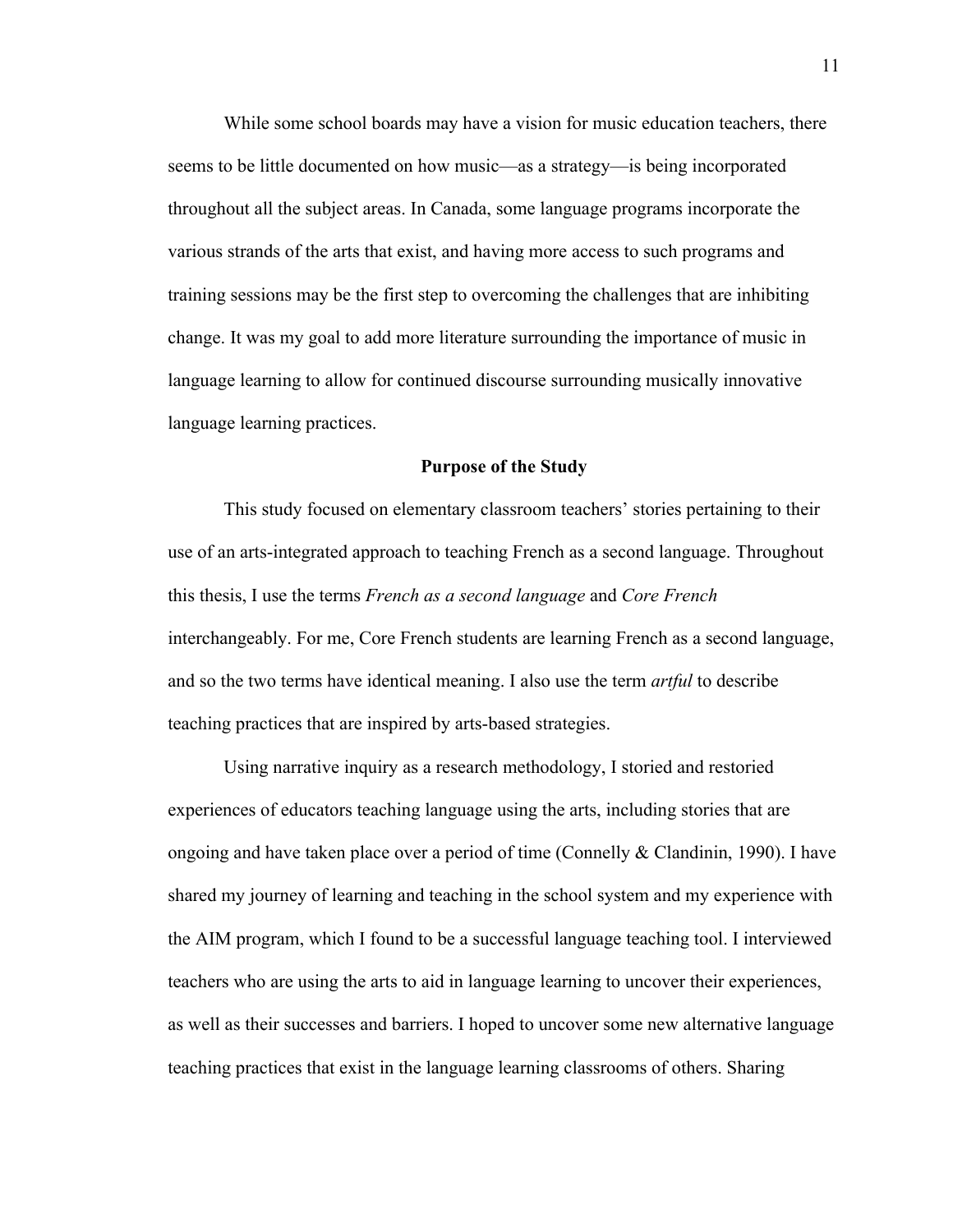teacher experiences is imperative to discover factors that may affect why teachers have not adapted a more arts-based approach into their language teaching. Music is something that surrounds us in our everyday lives. At the school where I teach, students enter the school with music playing each morning to help them get ready and energized for the day. I have experienced the effects that the songs can have on student emotions increasing energy or assisting in self-regulating behaviour during reflective and restorative activities such as yoga or meditation.

The experiences above with my former students showcase that while there are some benefits of music in the world of education, there appears to be a dearth of teachers who are comfortable in teaching the arts, while teachers who are specialists in the field are not getting full-time opportunities in schools. This led me to want to know more about how current practices in the arts are being utilized in language classrooms.

# **Research Questions**

This narrative inquiry on the implementation of arts-integrated language practices was guided by the following research questions:

- 1. How do elementary French second language teachers experience integrating the arts?
- 2. What successful arts-integrated practices do teachers integrate when teaching French as a second language?
- 3. What are some of the potential barriers inhibiting teachers from utilizing the different strands of the arts into the learning environment of French second language learners?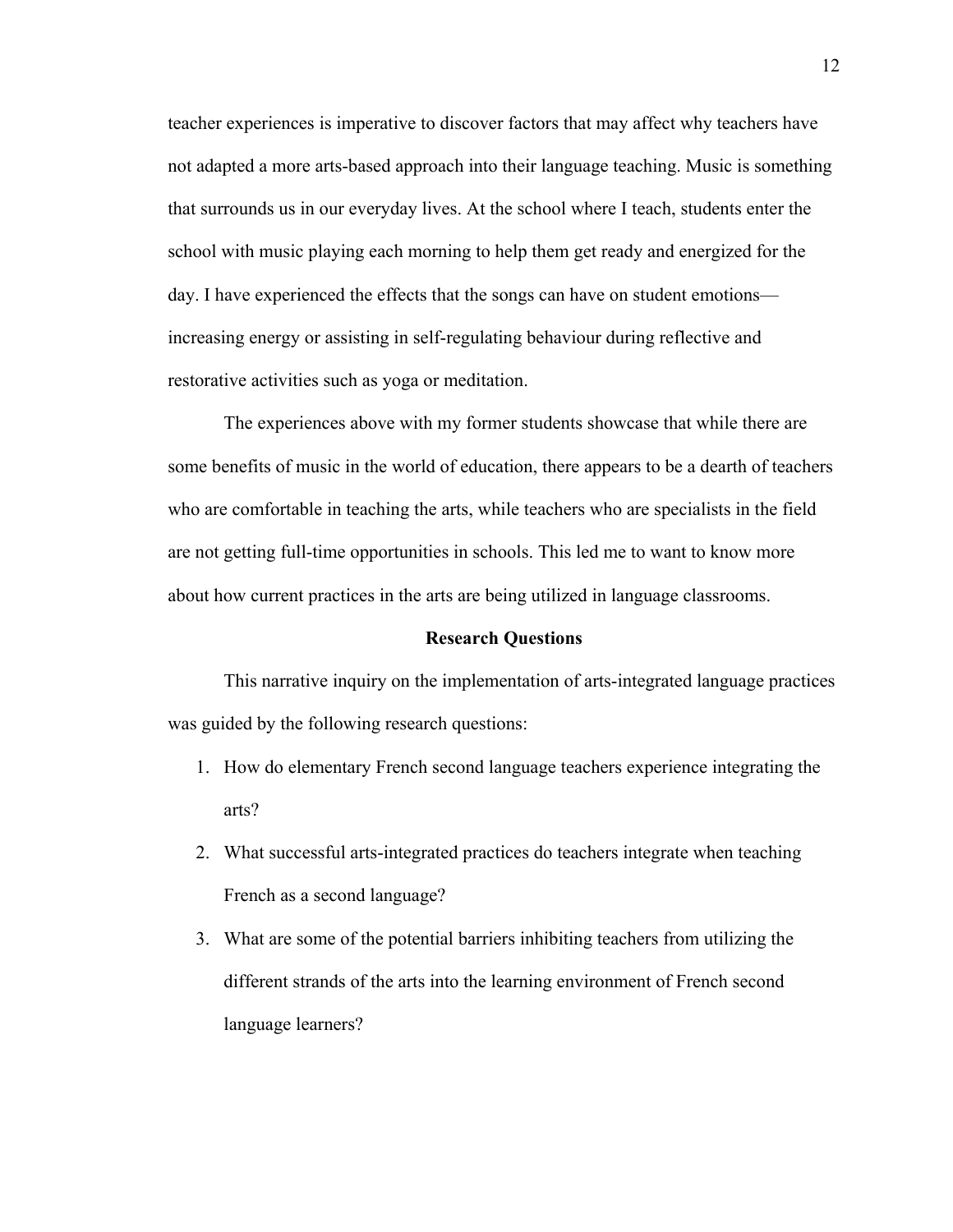# **Theoretical Framework**

In this next section, I focus on the two fundamental areas that guided my research: (a) imagination and (b) a three-dimensional framework approach to narrative. This study explored learning through the lens of creativity and the capacities in which the arts can interplay with language learning. Since the nature of this study is qualitative, there are naturally multiple methods involved with an interpretive approach to the data collected (Clandinin, 2007). In this instance, these methods include reading supporting literature, conducting in-depth interviews, and finding common themes between the two. These processes allowed me to interpret and make meaning of the shared moments in the lives of teachers for the sake of uncovering a better understanding of how French second language classrooms are experienced. The roles of imagination and narrative inquiry are most appropriate to help readers of this research develop a better understanding of the Core French experience. In addition, they have served as a theoretical foundation to help answer my research questions. Below, I expand more on these two specific ideas as the guiding frameworks for my research study.

### **The Role of Imagination**

According to Maxine Greene (1995), thinking outside the box is easier said than done; society struggles to release its imagination and "it is simply not enough for us to reproduce the way things are" (p. 1). Greene was concerned that this cycle of oppression began with teacher education, an institution in which teachers are being taught how to reproduce rather than release the imaginations of others. Greene believed that imagination was a means to experience a coherent world and also makes empathy possible. Opening our imaginations lets us enter the realities of other people, colleagues,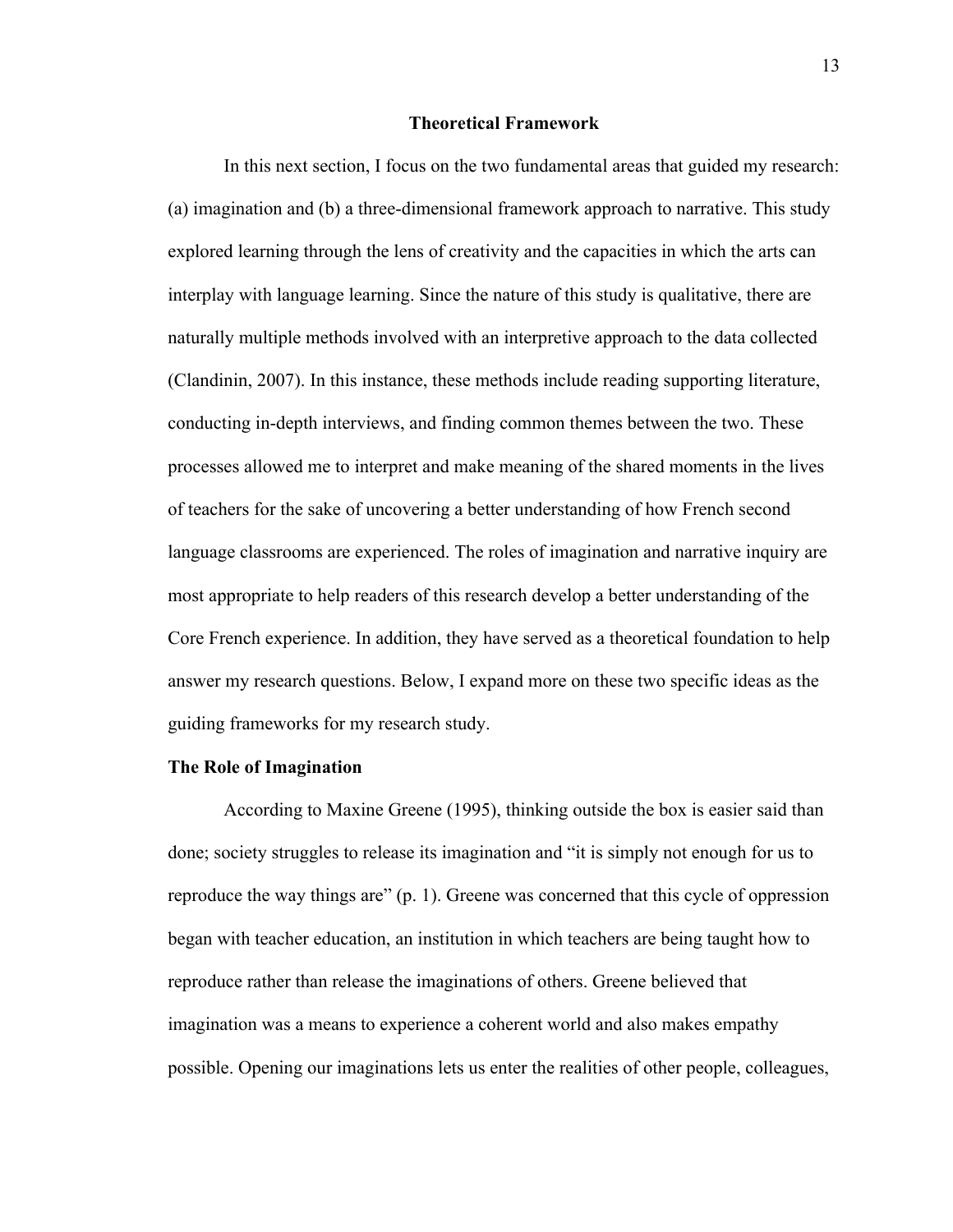and/or our students: "Of all our cognitive capacities, imagination is the one that permits us to give credence to alternative realities" (Greene, 1995, p. 3). Before Greene, Freire (1970) advocated that all humans have the ability to look critically at the world, and themselves, and that the ways of life are not set in stone.

With regards to this study, imagination and creativity are what our students and teachers need to foster so as to be able to envision what our world is missing. Greene (1995) lamented that young people too often are described as resources rather than people who are capable of choice and critical thinking. Greene uses the term *release* to explain a way of thinking that is open and aware of the variety of vantage points in the world around us. It is about becoming aware of the lens that comes with *seeing small* and allowing other vantage points to be visible by seeing the big picture of what is going on everywhere. Furthermore, teachers need to release their imaginations to consider the possible needs for change within their own teaching practices.

To circle back to my first exposure to an arts-based language-learning program, Wendy Maxwell, creator of the AIM program, is an example of someone who demonstrated releasing her imagination. Through her journey, she imagined new ways to present her French teaching practices. I am including this brief overview of AIM because this French program will be highlighted in various places throughout this thesis as it is an integral part to the narrative of my own teaching practices. It is a personal connection, to a program I know of, whereby someone imagined what she believes to be a better way of doing things. It has since inspired me to continue exploring new ways of teaching language.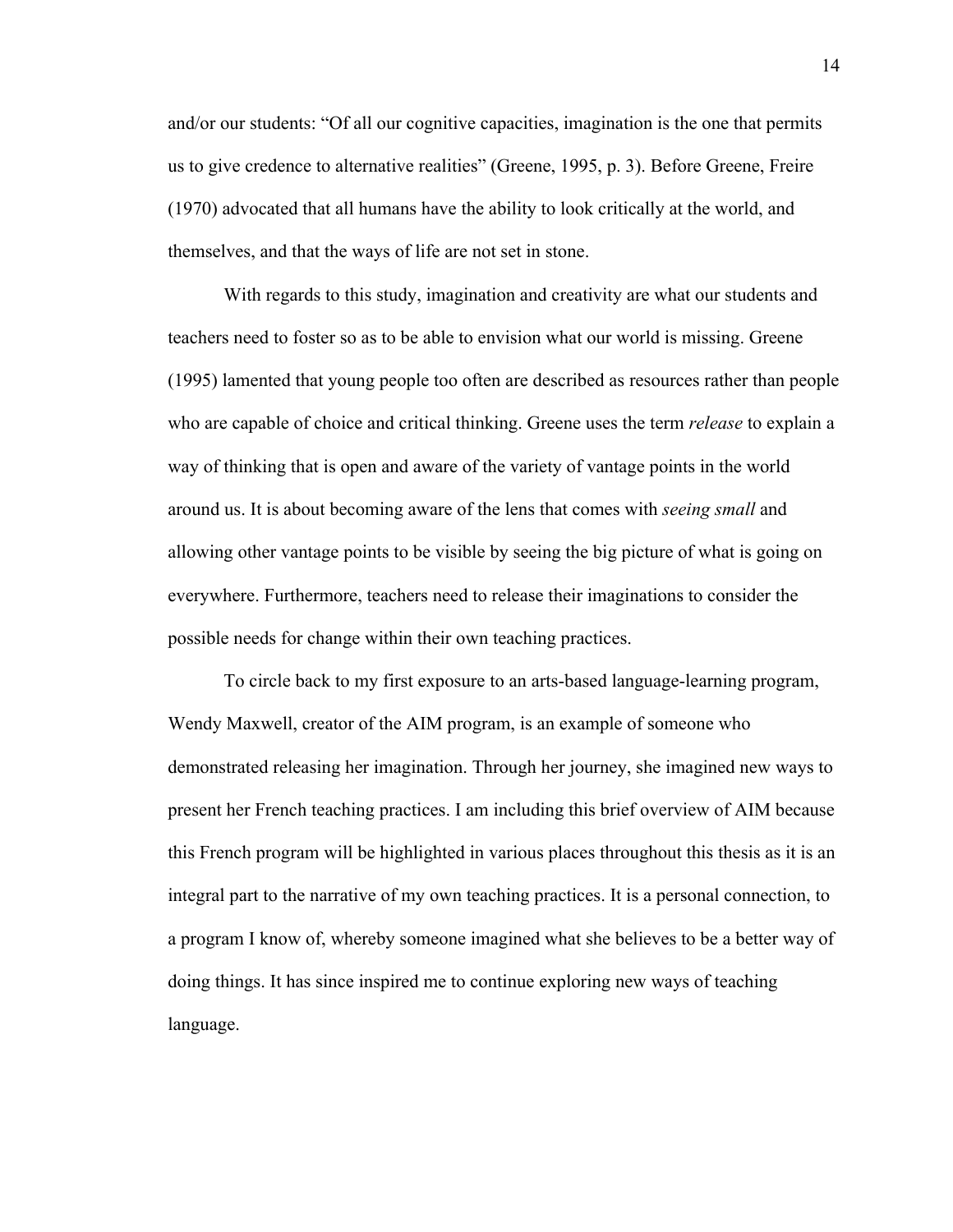Wendy began teaching as an elementary French teacher and slowly became frustrated by the thematic, traditional method of language instruction that inhibited students from becoming proficient in French. She realized that "if students weren't learning the way they were being taught, [I] had to teach the way they learned" (Aim Language Learning, 2017, para. 2). Uncovering needs within our education system and imagining new possible solutions are how growth within the system is achieved. Greene (1995) referred to this as our social imagination. It is this ability that allows educators like Wendy Maxwell to be aware of the challenges in her language classrooms and then envision another, possibly improved way to teach curricula. Maxwell developed plays from familiar children's stories, songs, and gestures, as well as stories that the students participated in, collaboratively. She found that this resulted in higher student engagement, reduced anxiety, and a more proficient level of response.

This is just one story that showcases that through discovering our own imagination, we learn to think in a way that "looks down roads not yet taken to the shapes of a more fulfilling social order, to more vibrant ways of being in the world" (Greene, 1995, p. 5). In connection with this study, imagination plays a role in uncovering innovative strategies to help change the way teachers approach language learning. To think outside the box, we need to imagine other possibilities in the teaching and learning of French language.

On the topic of music and the arts, Greene (1995) holds the arts in high regard as she advocated in her book: "the arts have a unique way of releasing the imagination" (p. 27). The arts bring new visions to new and unimagined possibilities, especially in terms of teaching and learning. Integration of the arts throughout the entire curriculum has the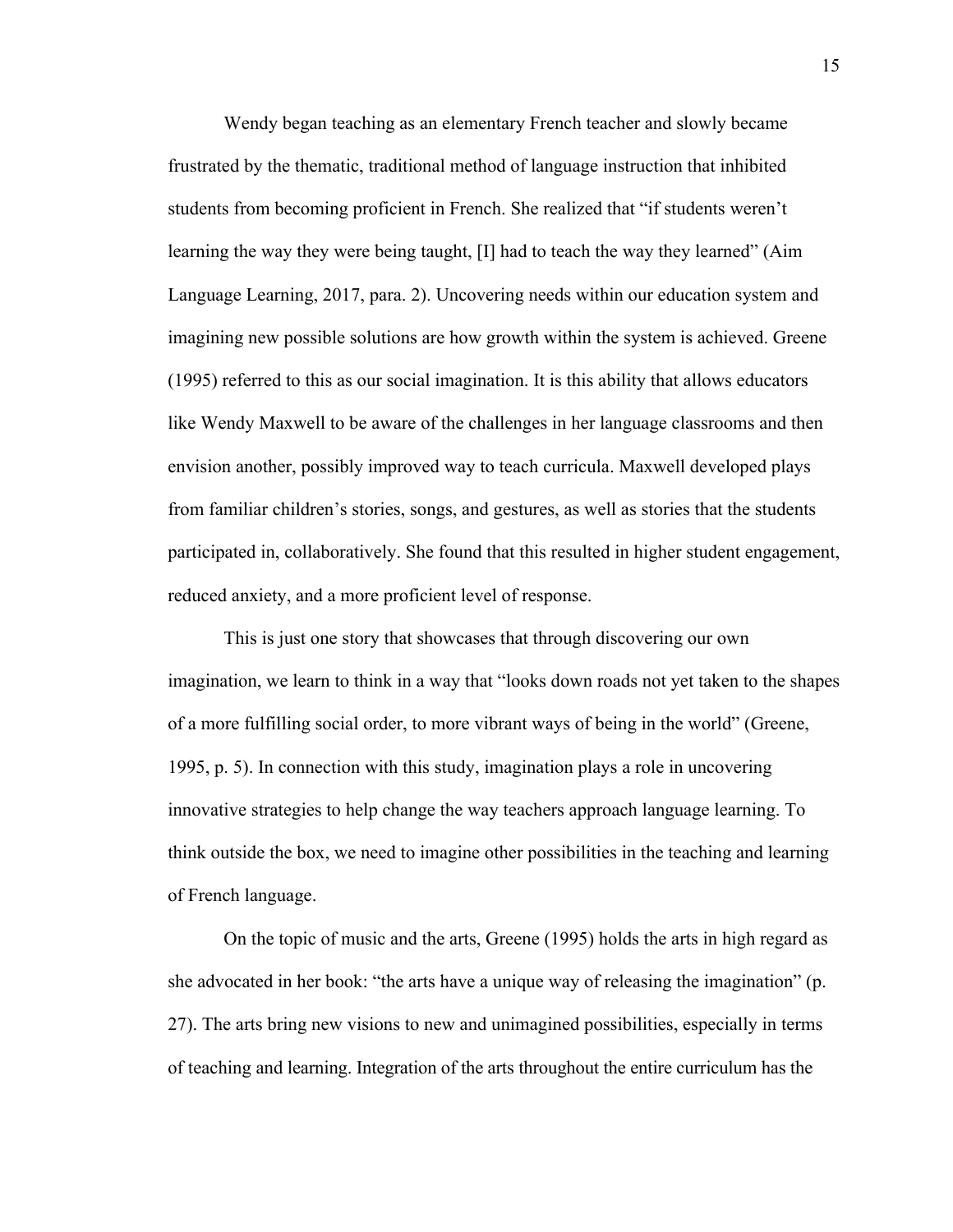capacity to allow teachers and students to view subject matter from a variety of different vantage points. These different vantage points could result in more student engagement in subject matter that was once potentially challenging. As we listen and reflect on our own experiences, as well as the experiences of others, we can then think critically and imagine ways to effect change in education.

# **The Role of Narrative Inquiry: A Three-Dimensional Framework**

This narrative inquiry study explored music and language learning, both from my perspectives as a student and a teacher, as well as the experiences of teachers who have implemented arts-integrated approaches into their Core French classes. More important, this research also uncovered some of the limitations that inhibit teachers from utilizing a more arts-integrated approach in their language programs. Doing this research through narrative is important to uncover what Clandinin and Connelly (2000) refer to as a *storied landscape*. This concept of a storied landscape is used to conceptualize a threedimensional framework of a person's ongoing experience on a particular topic. This three-dimensional framework in turn focuses on dimensions that Clandinin and Connelly have identified as temporality, sociality, and place. The term *commonplace* can also be used to reference all three of the dimensions of inquiry space (Connelly  $\&$  Clandinin, 2006). The meaning behind commonplace implies that my personal narratives consider my own experiences as a process based on my surrounding relationships as I revisit the sequence of places that make up my own storied landscape (Clandinin, Pushor, & Murray-Orr, 2007). Individually, each dimension has its own contribution to the overall three-dimensional view of experience. "The inquirer needs to think through his or her responses to each question with the idea of the life space in mind—the commonplaces interrelated in the inquiry space" (Connelly & Clandinin, 2006, p. 484).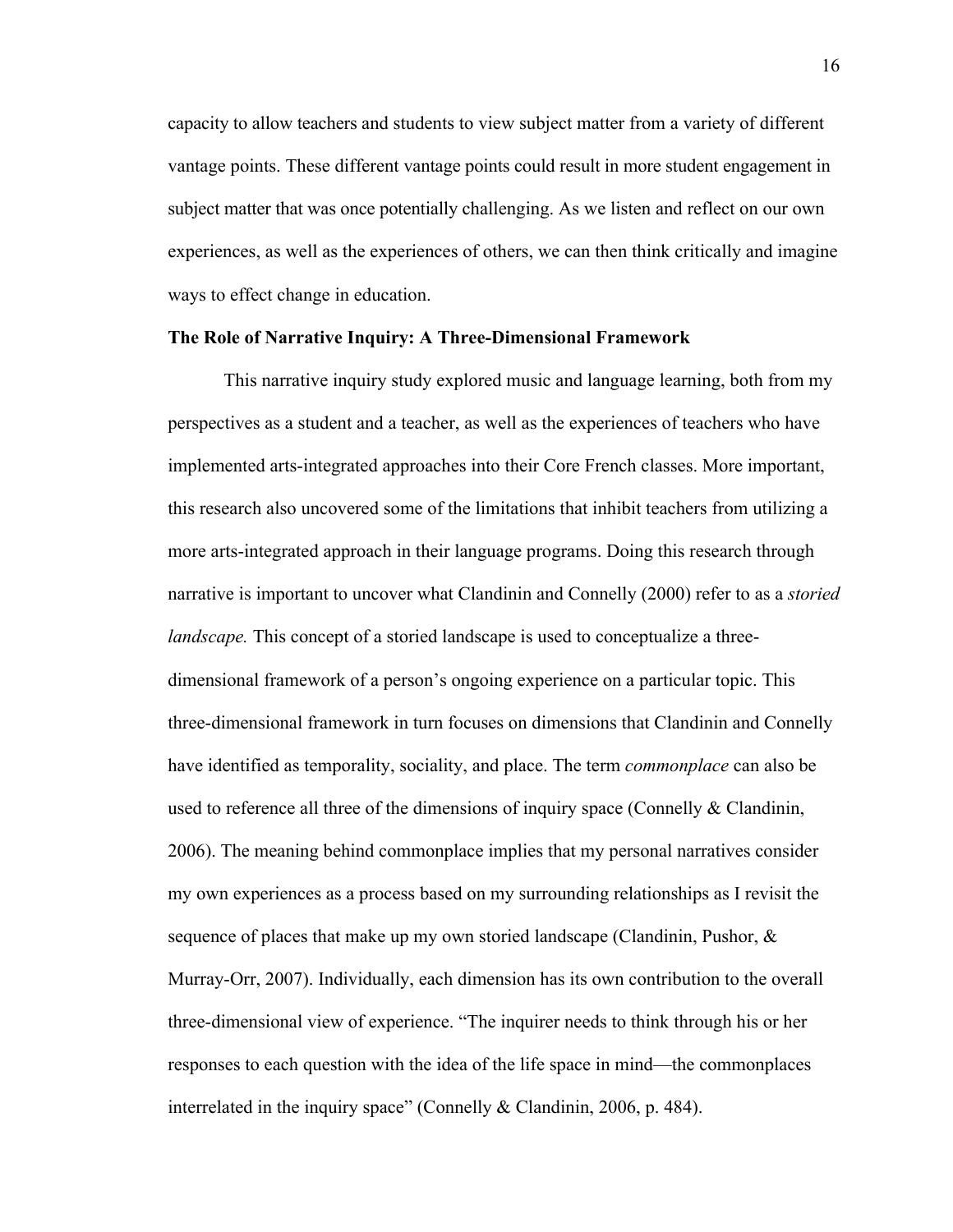The dimension of temporality considers the fact that experiences happen over time. Past experiences lead to the feelings and choices made in the present that directly affect future decisions. A person's perception and actions change based on every moment of each experience. The second dimension, sociality, considers experiences from a relational point of view between anyone the participant comes into contact with. Each relationship plays a role in how experiences are shaped. Lastly, the final dimension accounts for the participant's relationship with places and their topical environment where the experiences were had and changed. Together, these dimensions come together to allow for a holistic understanding of someone's experience, allowing researchers and readers to *see big* (Greene, 1995). More on this three-dimensional framework is explored in this study's methodology description in Chapter 3—specifically, how these dimensions were considered upon attending to participants' stories.

For people to learn from one another, they have to listen to fragments of what that person knows from their learning and experience. "Education and educational studies are a form of experience" (Clandinin & Connelly, 2000, p. 18). As this research is a matter of education and educational studies, it only seems fitting to narrate my experiences and those of my language-teaching colleagues.

In summary, these ideas and theories around imagination and a three-dimensional framework of narrative inquiry suggest that stories are the pathway to experiences. Listening to experiences is a way for people to learn both the strengths and challenges in the world of education. This is where imagination is most important because it allows people to consider different solutions to problems from another person's point of view. Individuals learn and think in a variety of different ways. Learning can be explored through multimodal learning environments in which students learn using digital modes of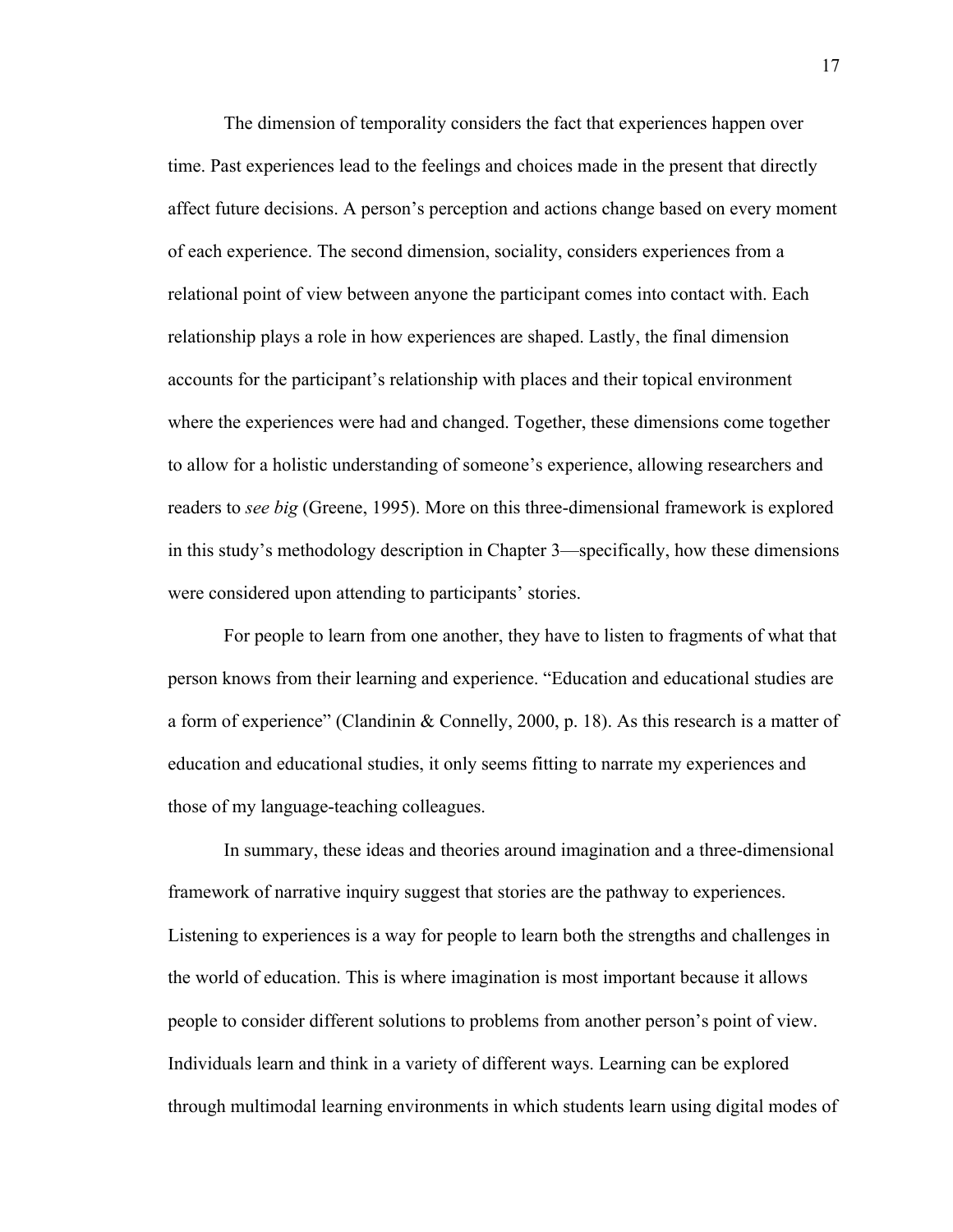reading and writing in conjunction with traditional forms (Walsh, 2008). The digital world is among us, and as Kress (1997) emphasizes, children must access multiple "communicative pathways" to participate in today's literacy practices. On this topic, "A child's world is neither isolated nor primarily print-based" (Winters & Vratulis, 2012, p. 531). The existence of these multimodal environments and the understanding that individuals learn and understand in different ways affirms that there are opportunities for people to imagine something new, something innovative. This imagining comes from a person's ability to think critically as it is the art of analyzing and evaluating an experience and gaining a view on how to improve it (Greene, 1995). This cycle of imagination allows us to raise questions and problems and think with an open mind to communicate new conclusions to continuously improve our experience. Tying this in with temporality, drawing new conclusions on an experience is what then changes a person's future experiences and, therefore, the storied landscape. In terms of education and specifically Core French programs, imagination and the three-dimensional framework are ideal in underpinning my research as I continue to uncover teachers' experiences around the arts-integrated practices in the language learning classroom.

### **Scope and Limitations**

The findings of this research were dependent upon the participants and their abilities to engage in critical reflection of their own French language teaching practices. This information was transcribed from open-ended interviews with the teachers involved. For confidentiality, specific names were not mentioned; however, the grades that everyone taught were made public as it is of high importance to the information gathered. When mentioning past teachers and influential people, pseudonyms were used to ensure privacy and anonymity. Participants were given the option to not answer questions or to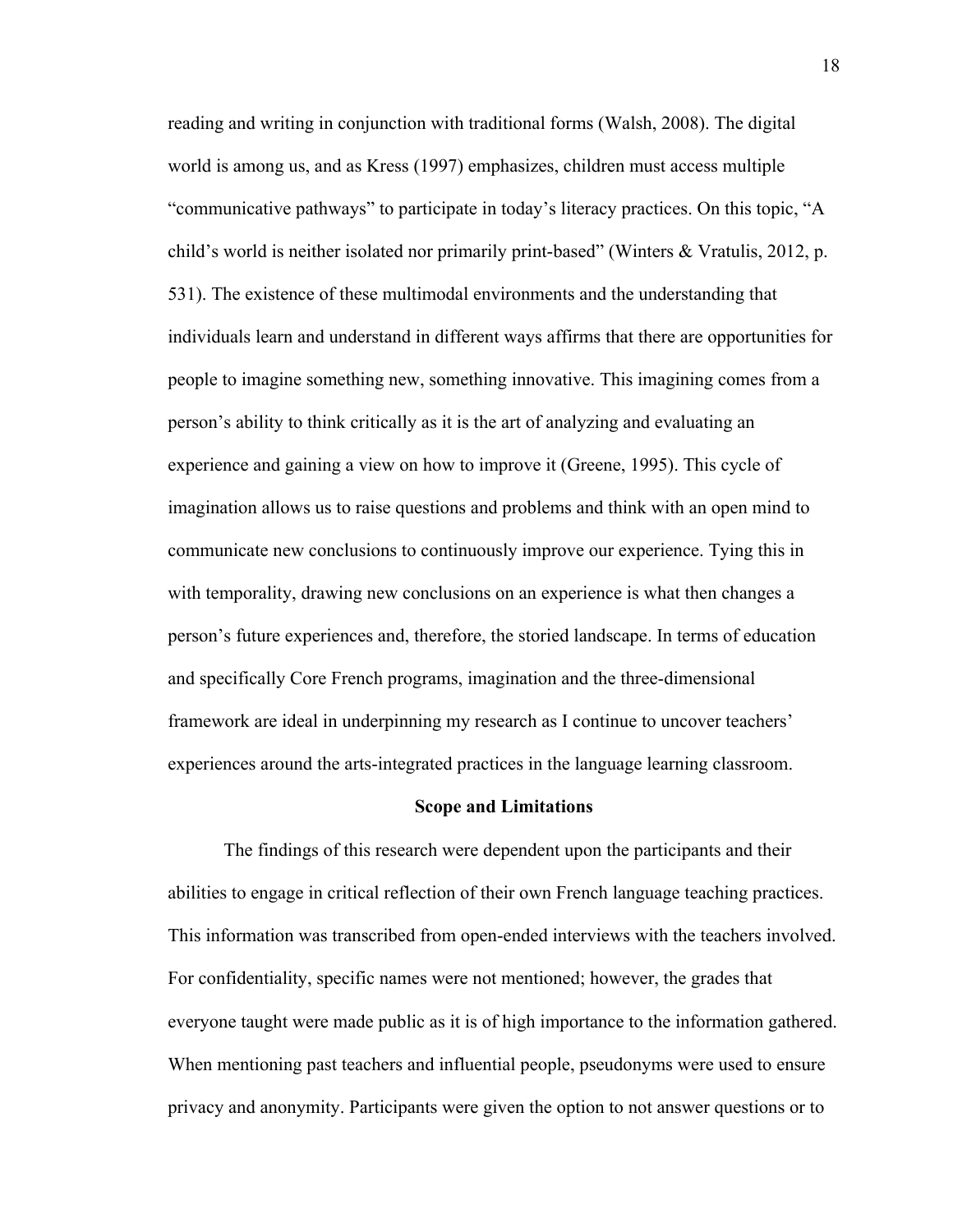withdraw from the research at any time without consequence, and this was made clear in the consent form.

Limitations of this research correspond to the researcher's and participants' ability to reflect on past experiences. It was also important to note my personal experiences shared in the research, as I believe that arts-integration is the best way to approach language learning. This bias affects my interpretations of the data collected from the interview process. The interviews and data collection were completed over the course of a few months, and the data collected reflects the teachers' journeys in learning and teaching language from their time as students learning French to their careers as French educators. It is important to consider that this research does not represent all language teachers and their relationships with music and all the arts; it is merely a starting point.

# **Outline of Remainder of the Document**

Chapter 2 of this document presents a review of the literature related to music and language learning. This review highlights the need for further study on the topic of innovative, arts-integrated programs such as AIM. Chapter 3 entails the research methods and analysis used to conduct this study. Chapter 4 presents the transcribed interviews and reflection on the ideas presented by the participants. Additionally, it includes an analysis of each narrative, exploring how it relates to the theoretical frameworks of imagination and temporality, sociality, and place (3D framework). Chapter 5 discusses the findings along with implications of the research on this topic.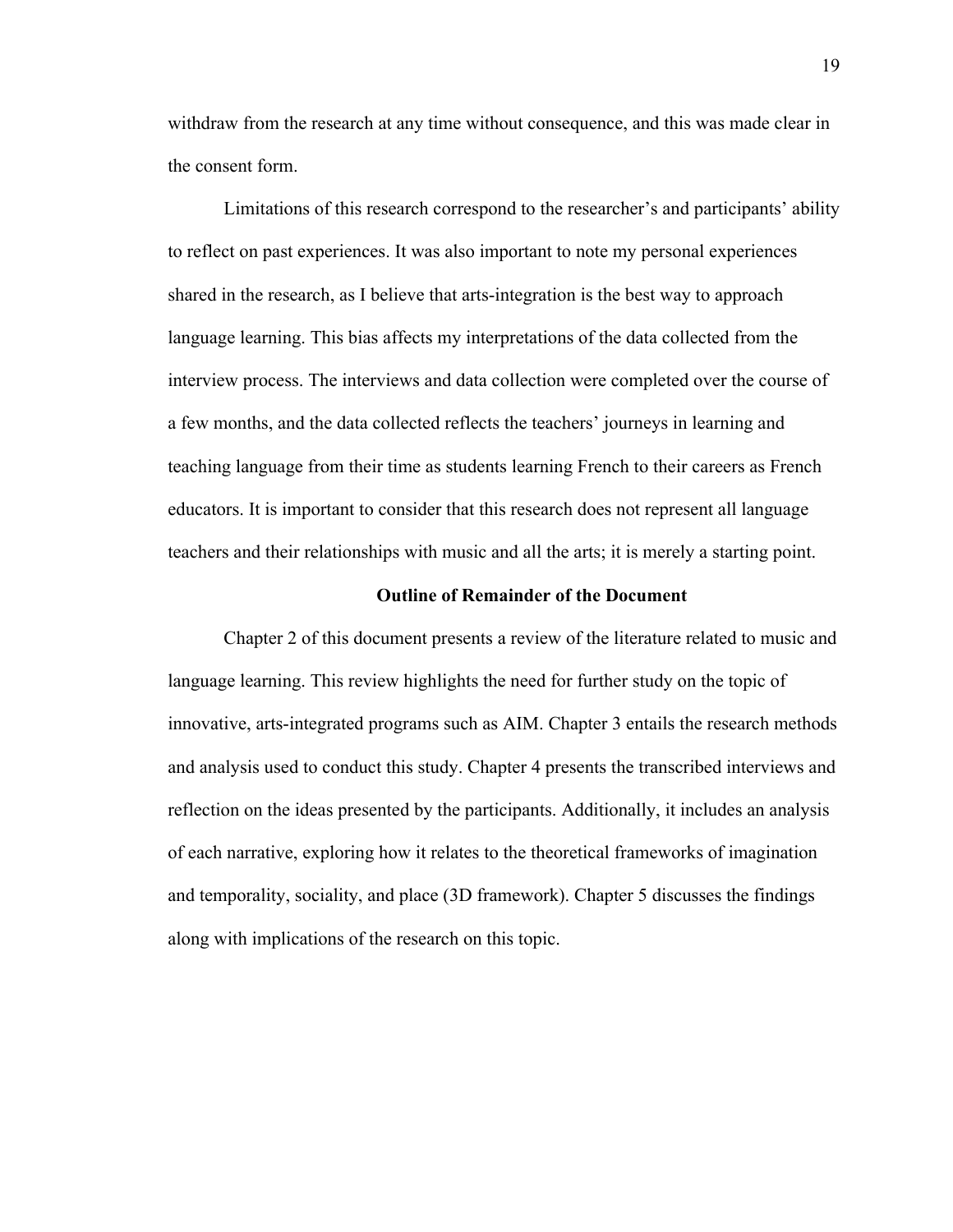#### **CHAPTER TWO: REVIEW OF THE LITERATURE**

Music is an art that many people cannot help but engage in and experience, and as a result it has always been an appealing subject in schools. Mashayekh and Hashemi (2011) stated that it would be very difficult to imagine a culture without music because our interaction with sound is inevitable, whether we create it or hear it. In terms of metacognition, it is important to consider the world beyond our own existence. Maxine Greene (1995) wrote in *Releasing the Imagination* that music has the ability to provide new perspectives within the world and the people in it. This information allows people to consider that music tells a story and gives listeners information about people, their lives, and the world.

Despite claims that Ontario schools are operating with less music education (People for Education, 2017), Paolino and Lummis's (2015) research in Western Australian, upper primary contexts found that music holds value across other domains, such as science or social studies. In addition, they showcased that there is plenty of research that supports the use of music for first language acquisition. Music does not need to stand alone as music education for its own sake; rather, it has additional benefits as a teaching tool to be used across all curricular areas. In my experience, the use of music to teach language is already being reflected in kindergarten programs that use songs to teach students in their programs. For example, I have seen programs such as *Kindermusik* being used in classrooms, through which the students learn catchy tunes with simple target language that incorporates movement. However, Paolino and Lummis also found that as students move into elementary classrooms, music is heard less and less, as teaching towards standardized testing has become a priority.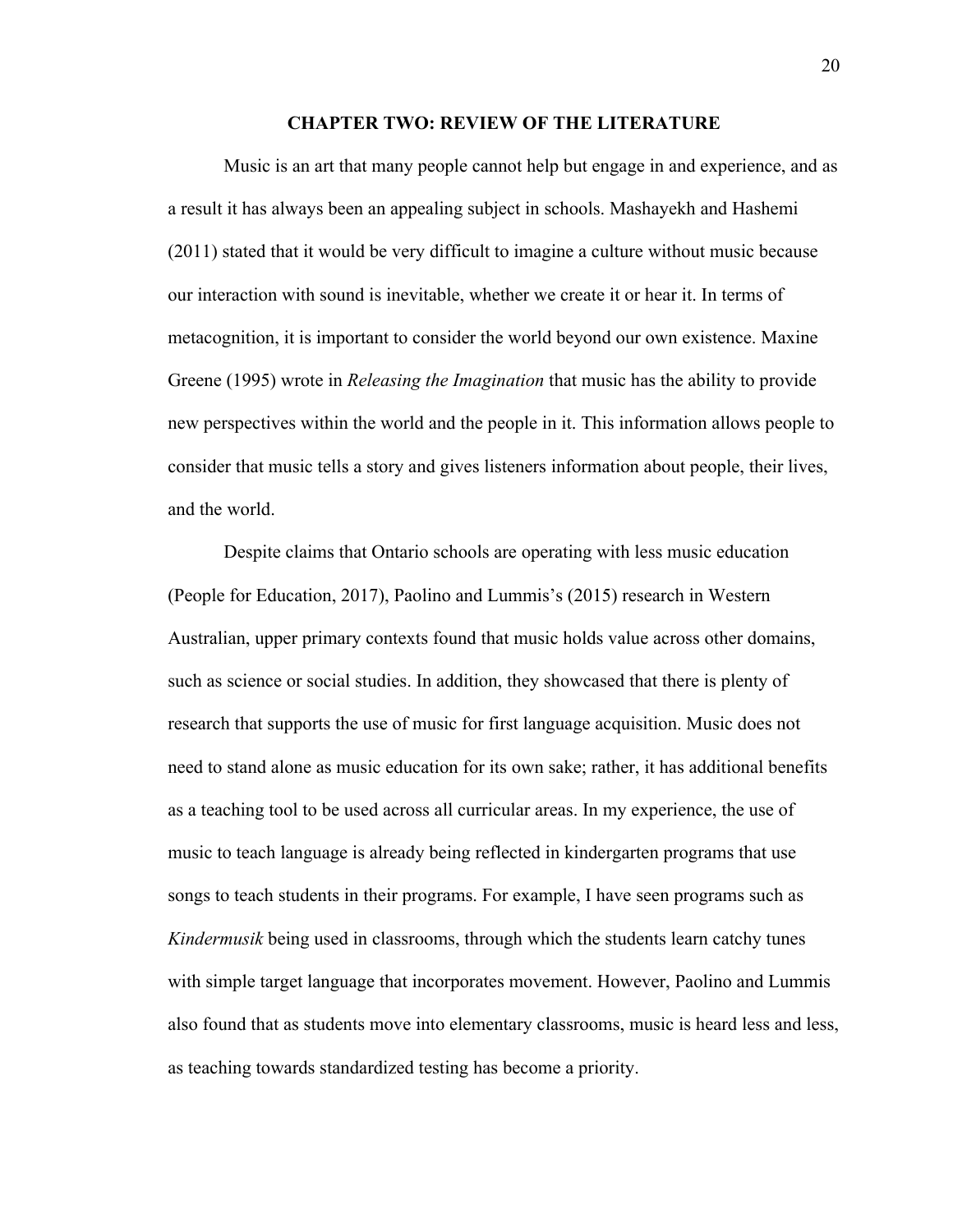Hesmondhalgh (2013) argued that the value of music, especially that of popular culture, is being dismissed as not having the ability to be relevant to academic or social goals. School boards in North America rely on standardized tests to assess students' academic success in schools across the board (Education Quality and Accountability Office [EQAO], 2017). In my experience, standardized tests such as the EQAO and CCAT (Canadian Cognitive Abilities Test) used across Ontario school boards do not consider students' individual or scholastic experience and are only looking to put a value beside their names to quantify the school's academic success. Furthermore, in the nature of this testing process, consideration for different learning styles and thinking processes is overlooked when the test presents student success with nothing but a number (Pinto, 2016).

According to Statistics Canada (2017), school demographics continue to diversify, and changes in the world bring more refugees and new immigrant families to Canada. Our school system is looked upon to adapt and maintain its highly acclaimed education systems to set these families up for success in their new homes; however, some questions remain: How are teachers adapting to support the needs of these English language learners so that they are successful? Is adapting to the English language learners successful? What research exists to support the importance of music education in schools, and more importantly, what are some of the non-music benefits of music education?

In this review of related literature, I showcase studies that highlight the main findings surrounding the value and place of music in everyday life and the everyday classroom, the benefits and barriers that teachers have experienced in using music in the classroom, and the pedagogical benefits of underutilized programs in which music

21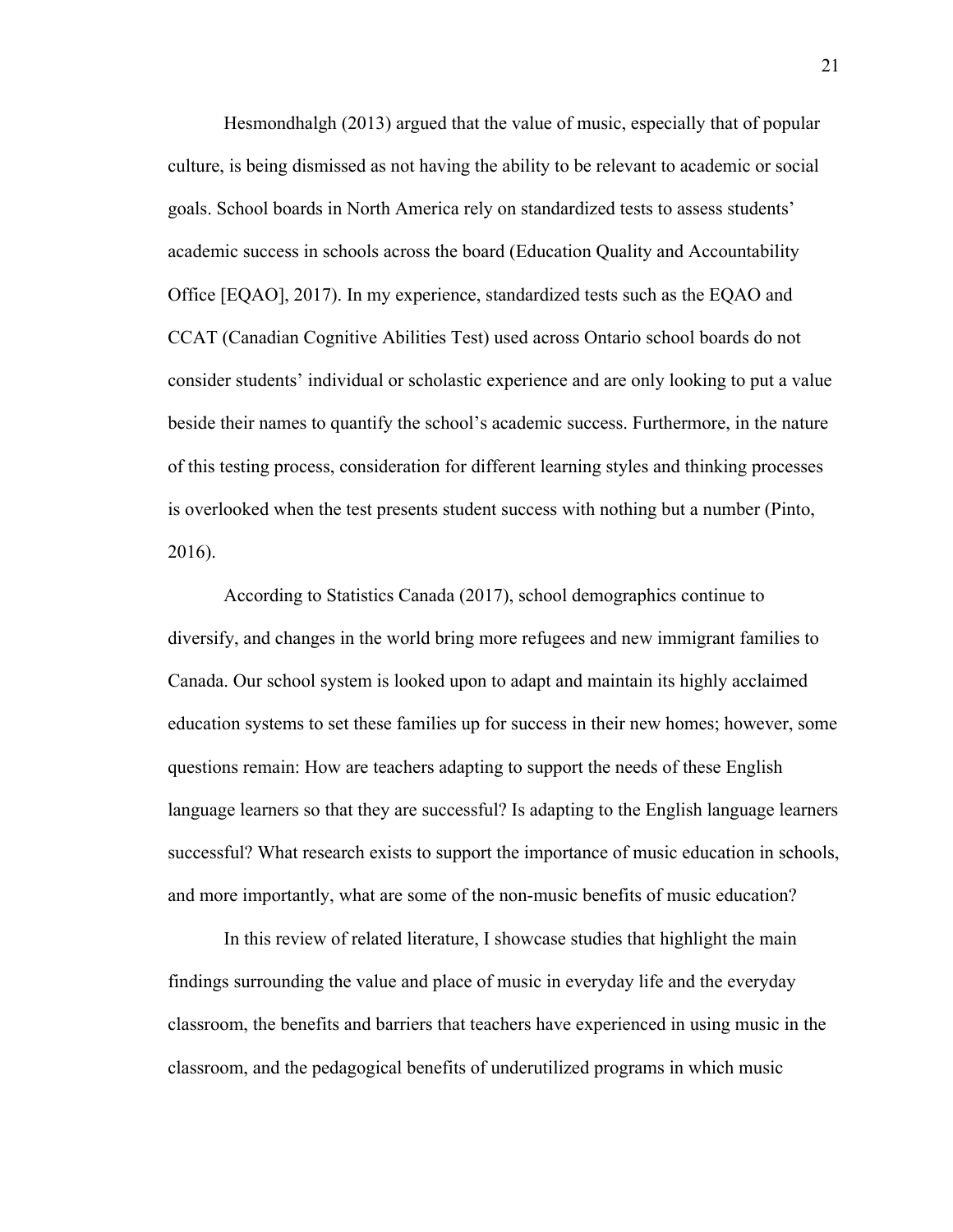integration has successfully enhanced the success and engagement of new language learners.

# **What Is the Value of Music?**

The following section outlines the argument that music is an important and underused teaching tool in today's North American classrooms. It articulates ways in which music not only enhances the classroom environment but also students' cognitive abilities, as well as their competence and confidence in social and emotional contexts. Hesmondhalgh's (2013) *Why Music Matters* focused specifically on music's capacity to enrich individual lives as well as the culture of entire societies. Music is a shared experience that can occur between two people or a group of people who engage in music listening, such as a concert. This experience can result in the listener's ability to imagine others sharing the same feelings and responses to the music as they experience it.

Mashayekh and Hashemi (2011) found that music has the ability to be unique for every individual in every context in their respective lives, transforming itself from a means of relaxation, entertainment, or reflection. Using the works of Hesmondhalgh (2013), Mashayekh and Hashemi (2011), Pitts (2016), Norris (2008), Črnčec, Wilson, and Prior (2006), Topoğlu (2013), Cho, Pemberton, and Ray (2017), Bosacki and O'Neill (2013), Campbell (2010), Hanna (2007), and Scripp and Gilbert (2016), this section aims to articulate some places in which music matters. Broadly, these are some of the ways in which an individual can experience music. The following review of the literature explores specific ways that music can affect our everyday life, the classroom.

# **The Role of Music in Everyday Life**

When we consider music and sounds in our day-to-day lives, it is easy to overlook how much they surround and affect us. However, in today's world, music is found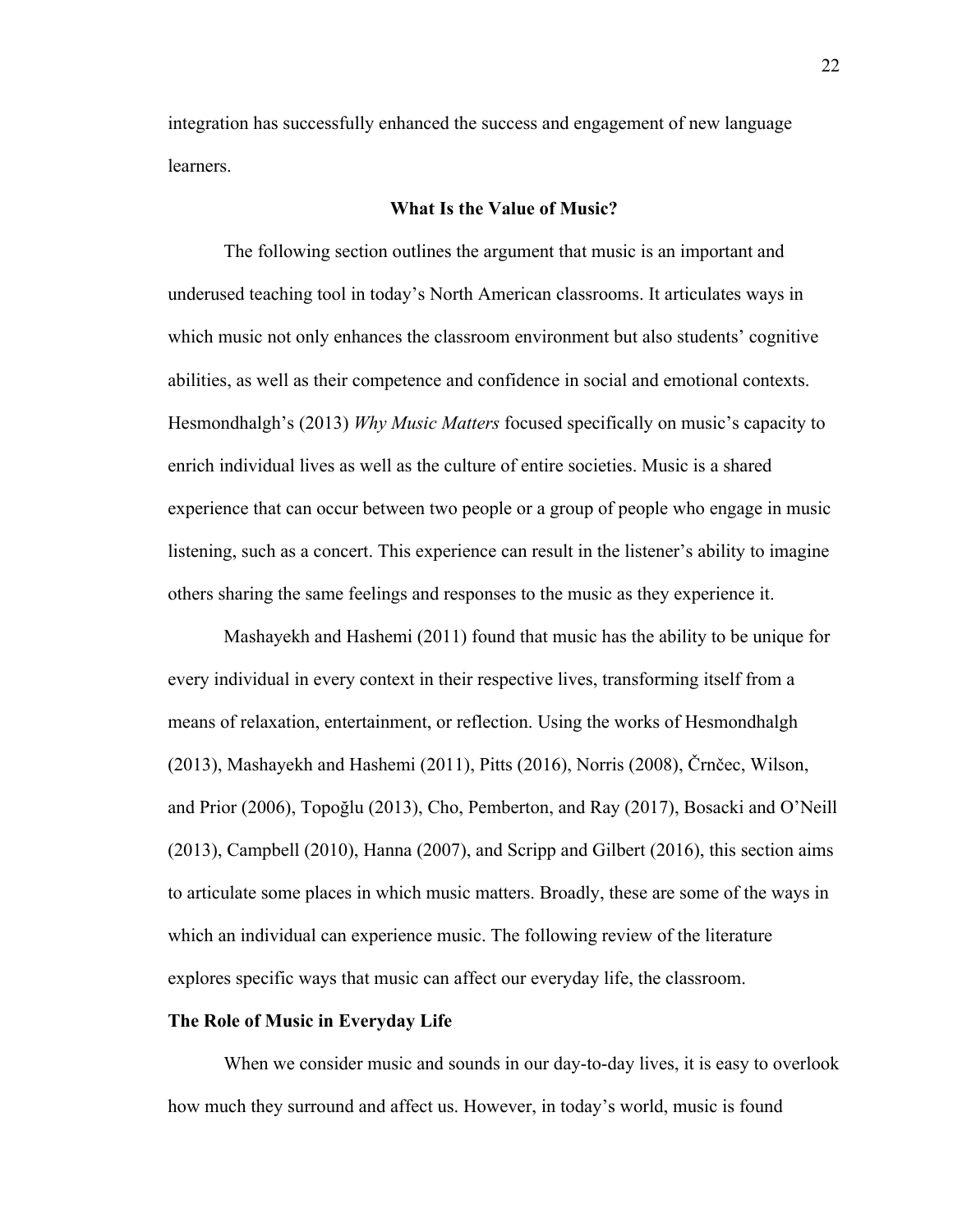everywhere: songs on the radio, birds singing, restaurant ambiance, stores, concerts, summer camps, and even on the subway as the doors alert passengers that the doors are going to close. For the purposes of this research, I define music broadly as any sounds with a beat and/or a melody, with beat being the steady pulse in a piece of music and melody being a sequence of pitches that are put together to create a tune you can sing.

Mashayekh and Hashemi (2011) researched the effects that music has on language learners and acknowledged that music is everywhere and is used to capture the attention and the memories of anyone listening. It is difficult to imagine a culture that does not have any music. Mashayekh and Hashemi also explored the meaning and importance of music in life. They noted that music is a natural outlet for self-expression and the development of creativity, and cited studies that found children who engage in musical activities are less likely to engage in destructive behaviours such as drinking and drug use. This was believed to be a result of participating in activities with others of similar interests and developing their social skills, sense of community, and self-esteem. Mashayekh and Hashemi also found that music education helped students build confidence in subject areas in which they may feel academically inadequate.

To further emphasize music's ability to build self-esteem, Topoğlu (2013) utilized the theories of John Dewey and his notion of *reflective thinking.* Topoğlu found that reflective thinkers were less impulsive and more thoughtful in a variety of circumstances. His research on critical thinking and music underscored the importance of fostering students' abilities to be more reflective to ensure more consideration when making choices. This would inhibit students from succumbing to social challenges such as peer pressure. Music education has been found to awaken individual abilities of selfexpression, further connecting self with others.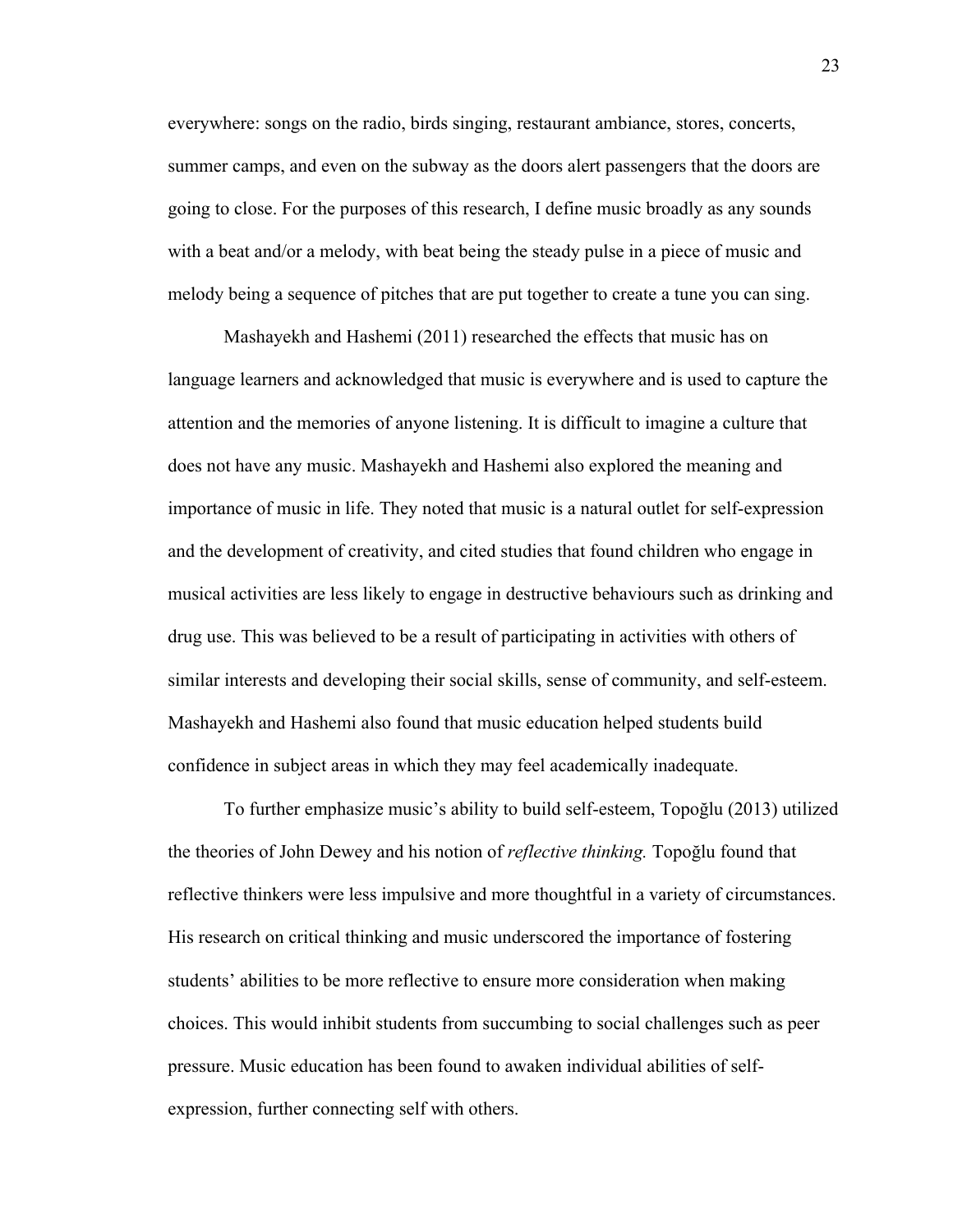In a social context, Bosacki and O'Neill (2013) explored Canadian adolescents' relationship with popular music, particularly in terms of their emotional experiences. They explained that songs and lyrics help bring students together as a community outside of school because they share similar interests in music, thus creating a stronger sense of belonging and overall confidence. Their findings outlined that adolescents who engaged in popular music on a regular basis were more positive and happier. Bosacki and O'Neill also found that the types of music that teenagers were listening to reflect the themes and contexts they have experienced in their own lives. Similarly, Patricia Campbell (2010) studied American children from a variety of ethnicities in her book, *Songs in Their Heads.* She explored that understanding what music means to students, is a means to uncover what it is they know and value in their lives. Therefore, music education is effective in developing aspects of self-identity.

Overall, music provides a space for people to relate to themselves, others, and the world around them. This space looks different based on an individual's social and cultural contexts, which further allows people to express themselves, create opinions, and engage in discourse among a variety of topics. Music offers opportunities for people to discover core values, connect with others, as well as view the world from another's point of view. As Greene (1995) articulated, "we do not all have to be strangers to each other in our schools but that we can strive to interpret our new and many-faceted worlds" (p. 16). These multi-faceted worlds can be uncovered by working through social problems found throughout public schools and instances where students shut down what they do not know before trying to understand the problem on a deeper level. However, this takes experience, awareness, reflection, and imagination. The act of looking beyond our own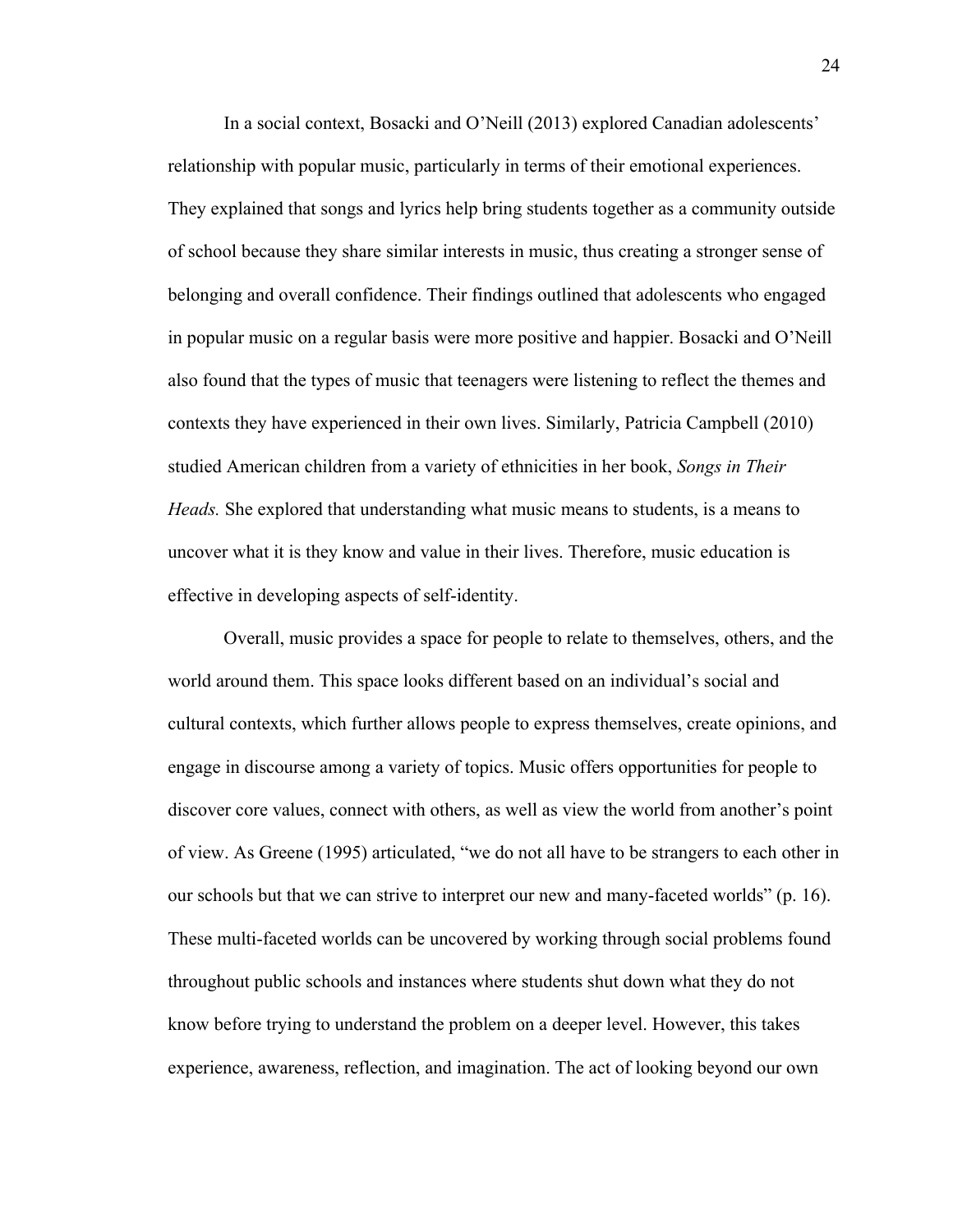personal place in the world demands a more in-depth look at the story or problem at hand. Clandinin and Connelly (2000) speak about individuals' place as being their experiences based on temporality. In considering the notion that humans are known to be emotional creatures, a music learning community that builds on a learner's personality, self-esteem, and awareness encourages a positive affective domain to thrive in, not only in a social environment but in learning as well.

# **The Role of Music in the Classroom**

In a music project called *Soundplay* offered in early-years educational settings in Sheffield, U.K., Stephanie Pitts (2016) aimed to prove that music practise would increase the personal, social, and emotional development of children at risk of developmental delay, and improve program participants' skills in communication, language, and literacy. The participants in this study ranged from ages 2 to 4 and were involved in a 1-hour teacher-led circle that included songs, rhythm activities, and games with a phonics and language focus. This was followed by child-directed play with instruments and concluded with final circle time and a goodbye song. Findings revealed that through the use of existing music and language trackers, students consistently improved beyond their typical developmental expectations. The study concluded that teachers would benefit from the use of music as part of their speech, language, and communication teaching practices. In reference to observations of selected participants, Pitts found that music confidence and involvement helped students find their place and encouraged their communicative confidence in the classroom.

Extending Pitts's (2016) findings, Joe Norris (2008), a professor at Brock University in Ontario, Canada, advocated that our diverse student population calls on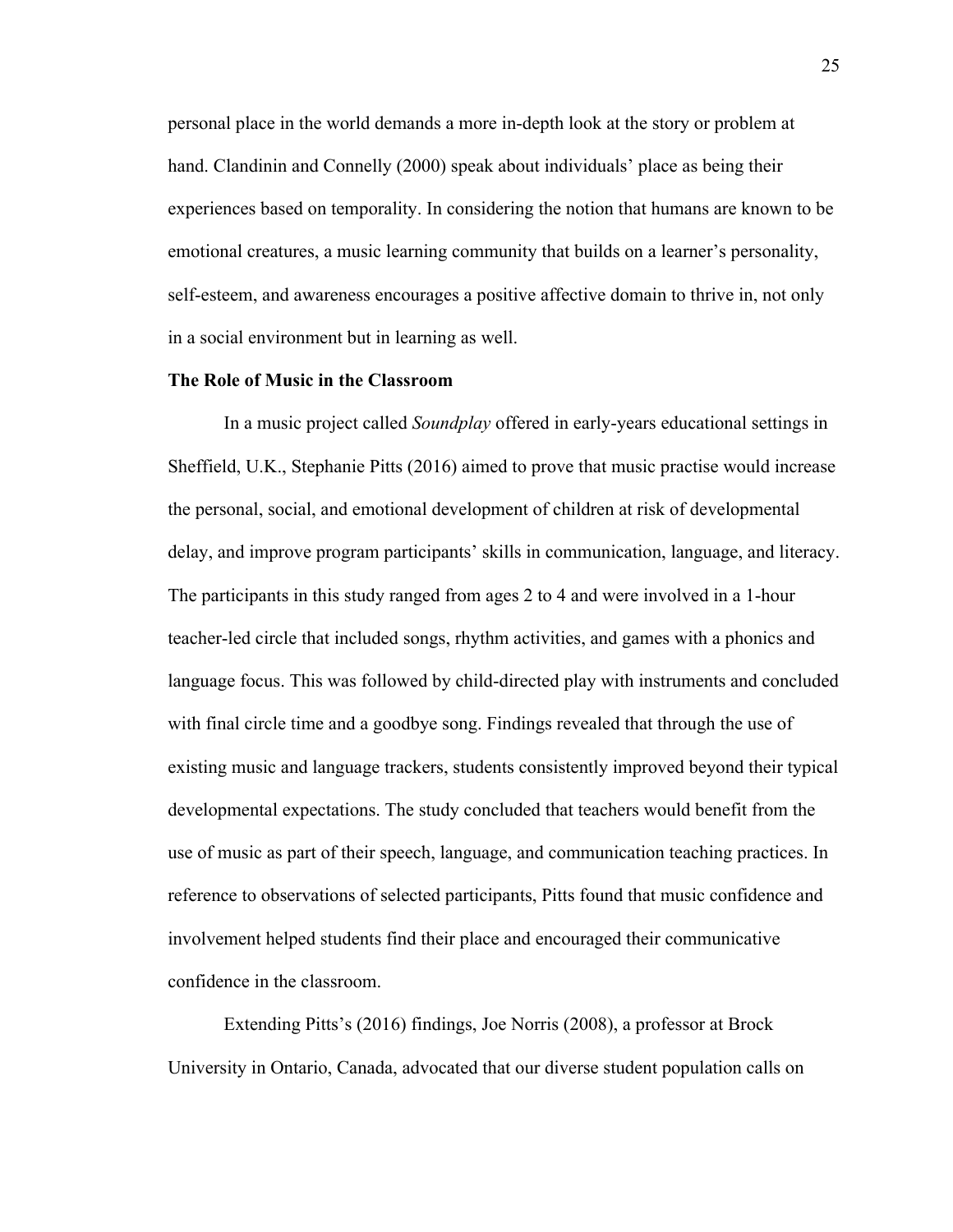teachers to celebrate multiple intelligences and learning styles. In terms of assessment, students must realize, reflect, and celebrate their individual thoughts and contributions. Norris documents his integration of the arts and how it enables his pre-service and inservice teachers to reflect on their process and find success in the assignments given. His work is based on projects he had done in previous classrooms that show teacher candidates how to integrate the arts in education. He felt that giving students the space to be creative fosters learners' creative spirit, encouraging them to work harder and produce more authentic experiences and meaningful work.

As mentioned earlier, Topoğlu (2013) reviewed several studies that promoted how music allowed participants to develop social, problem-solving, and cognitive skills as well as critical-thinking dispositions. The research articulated this relationship between student development and music through two experiment groups—one exposed to instrumental music and a control group of students without the music exposure. Overall, students who were exposed to instrumental music consistently managed to outscore students without music in reading and math tasks. It is thought that this increase of problem-solving and critical thinking skills is a result of the type of environment created when immersed in a musical setting.

Cho et al. (2017) also used the same theoretical connections between music, creativity, and the imagination articulated in Maxine Greene's (1995) *Releasing the Imagination*. Cho et al. lamented that all the above-mentioned skills are essential to prepare children to thrive in a complex 21st century educational setting. Cho et al. focused their research on the academic value of fostering creativity in an elementary setting (PK-3) and found that creativity was very important for brain development and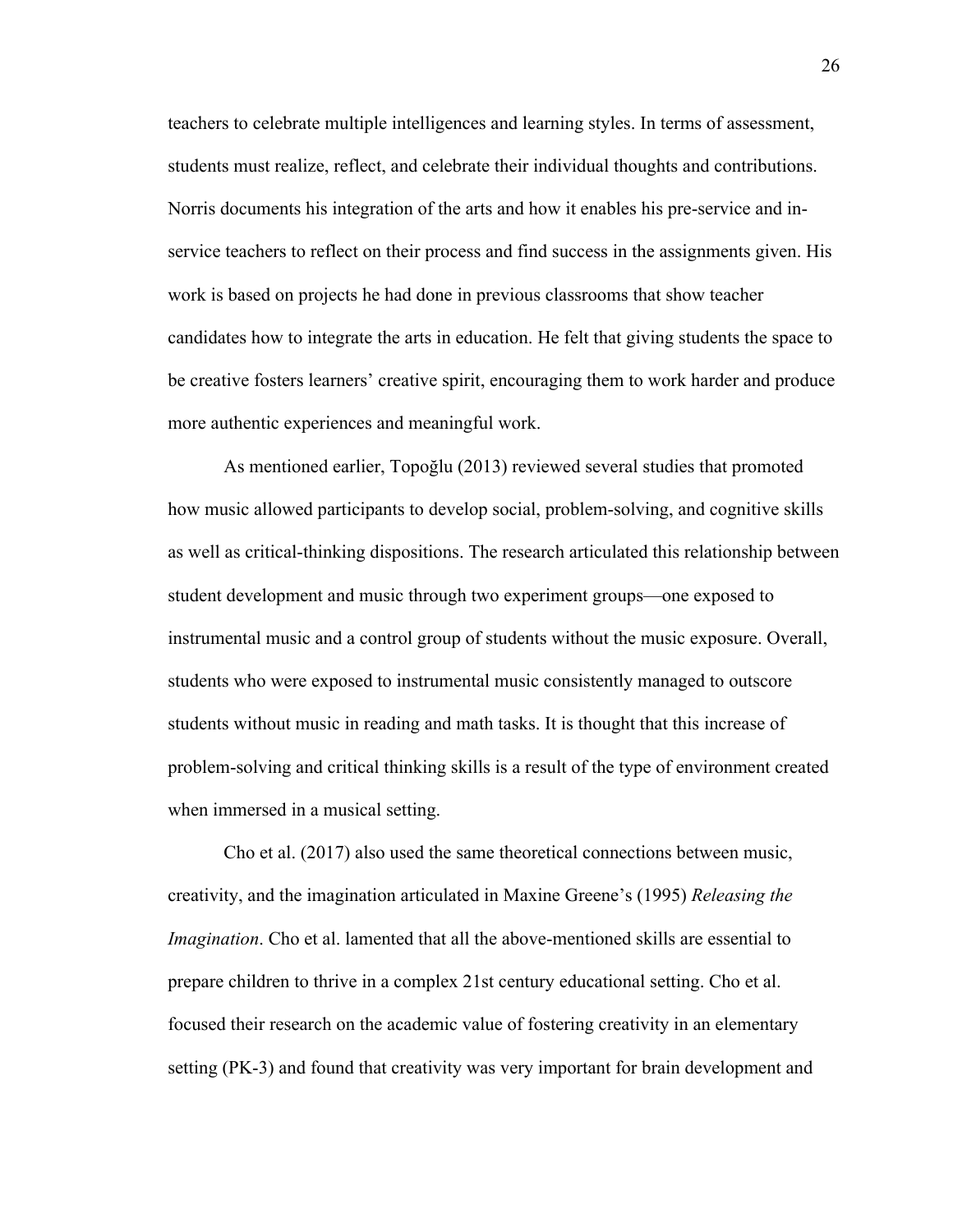preparing students' minds for their future, especially in terms of deciding on a career and postsecondary education.

Music's ability to improve academic skills is further noted by Črnčec et al. (2006) who explain the power of music in terms of the *Mozart effect*—a phenomenon corresponding to improved performance in activities that require spatiotemporal reasoning, for 10-15 minutes after listening to a Mozart piano sonata. Spatiotemporal reasoning is a problem-solving ability that allows students to picture a spatial pattern and understand how objects can fit into it. Unfortunately, Črnčec et al. also note there are very few published studies available that showcase a large-sized Mozart effect, which thus questions the study's credibility. Studies of the Mozart effect also have yet to measure other academic outcomes. In addition, Reimer (1999) stated that the Mozart effect places music education in a vulnerable position. This is due to the fact that it considers the works from western culture to naturally demonstrate symmetry and sequences of patterns. It further implies that music from other world cultures do not have the natural capacity to affect listeners in the same manner.

The literature clearly indicates music's ability to enhance students' capacities in problem solving as well as their creativity and critical thinking. Paul and Elder's (2006) *Miniature Guide to Critical Thinking* notes that the aforementioned skills are essential to develop traits such as autonomous intelligence. According to Paul and Elder, autonomous intelligence corresponds to an individual's ability to self-direct, self-discipline, selfmonitor, and self-correct. Many of these critical thinking skills are reflected in the learning skills portion of the elementary public school report card in Ontario (Ontario Ministry of Education, 2010).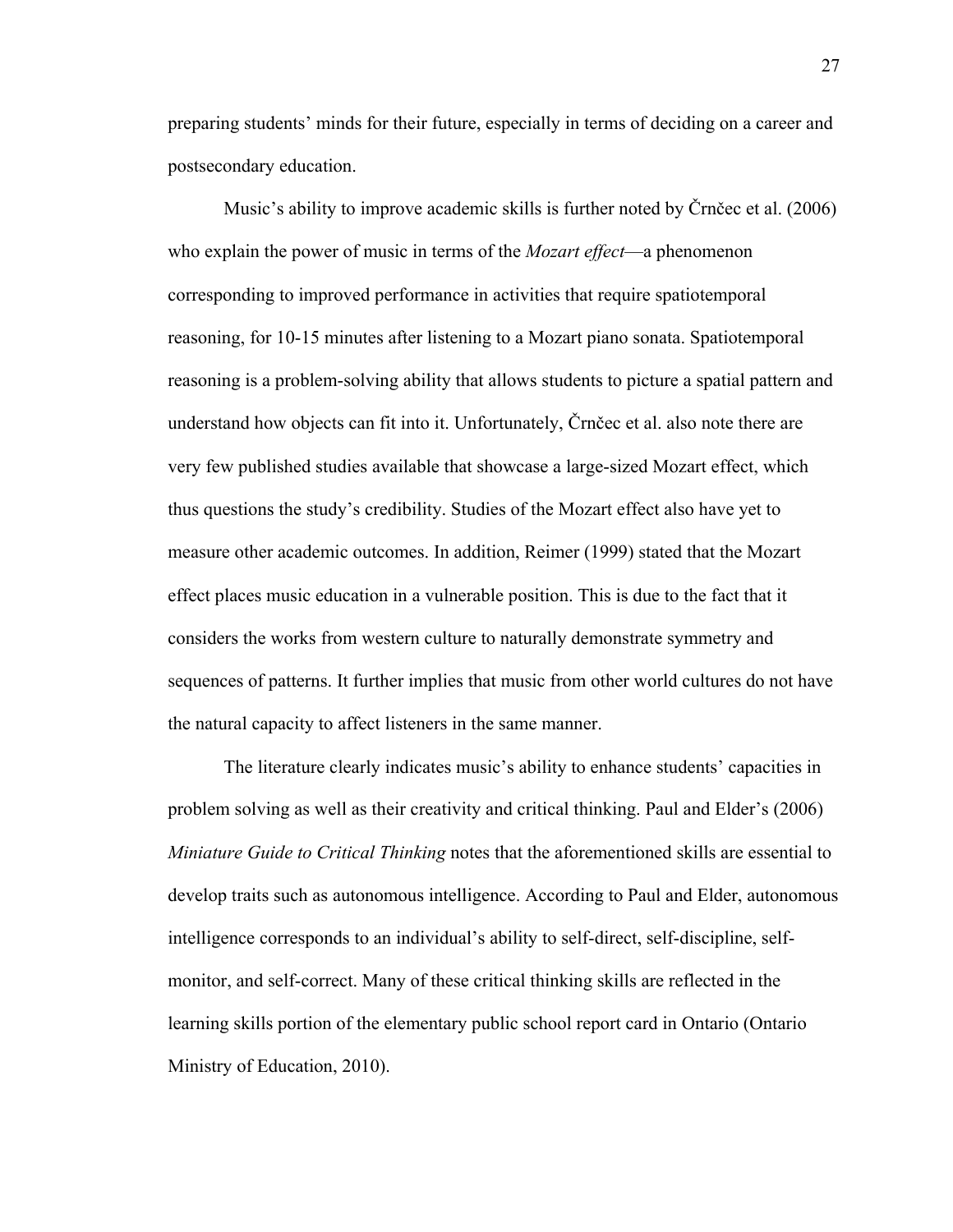Wendell Hanna (2007) notes that such cognitive processes are recognized in Bloom's (1956) *Taxonomy of Educational Objectives* as higher-order thinking skills. Bloom's taxonomy is a system that outlines six cognitive behaviours in an ordered hierarchy to showcase different levels of thinking (Clandinin & Connelly, 2000). It was developed as a hierarchy of cognitive processes that assesses the quality of thinking in different subject domains as well as the thinking used in specific types of tasks (Hanna, 2007). To further explain music's natural contributions to higher level thinking, Hanna also considered Anderson and Krathwohl's (2001) revision of Bloom's taxonomy, in which thinking skills were changed from nouns to verbs to describe the active process that occurs. The result is a taxonomy that allows for music education output to be viewed objectively and assessed in a similar manner to math and science. In this style, it is clear how music has a natural ability to reach all tiers of this hierarchy, and more specifically the ability to help students analyze, differentiate, evaluate, and critique.

Lastly, in relation to the emotional contexts that affect students' learning, Teresa Lesiuk (2010) found that music has the ability to improve individuals' mood, focus, and anxiety levels. Music can be used to create a more positive learning environment for students in ways as simple as background music. Through music, students could work towards a common goal, learn co-operation, teamwork skills, as well as strategies to support each other.

In sum, much research advocates for the value of music in our lives, on a personal and academic level. Researchers understand that the world is immersed in music in vast contexts and music is experienced in very personal and individualized ways. In terms of the learning environment, it is clear that there are academic benefits to musical classroom approaches, as well as emotional benefits that foster positive attitudes towards learning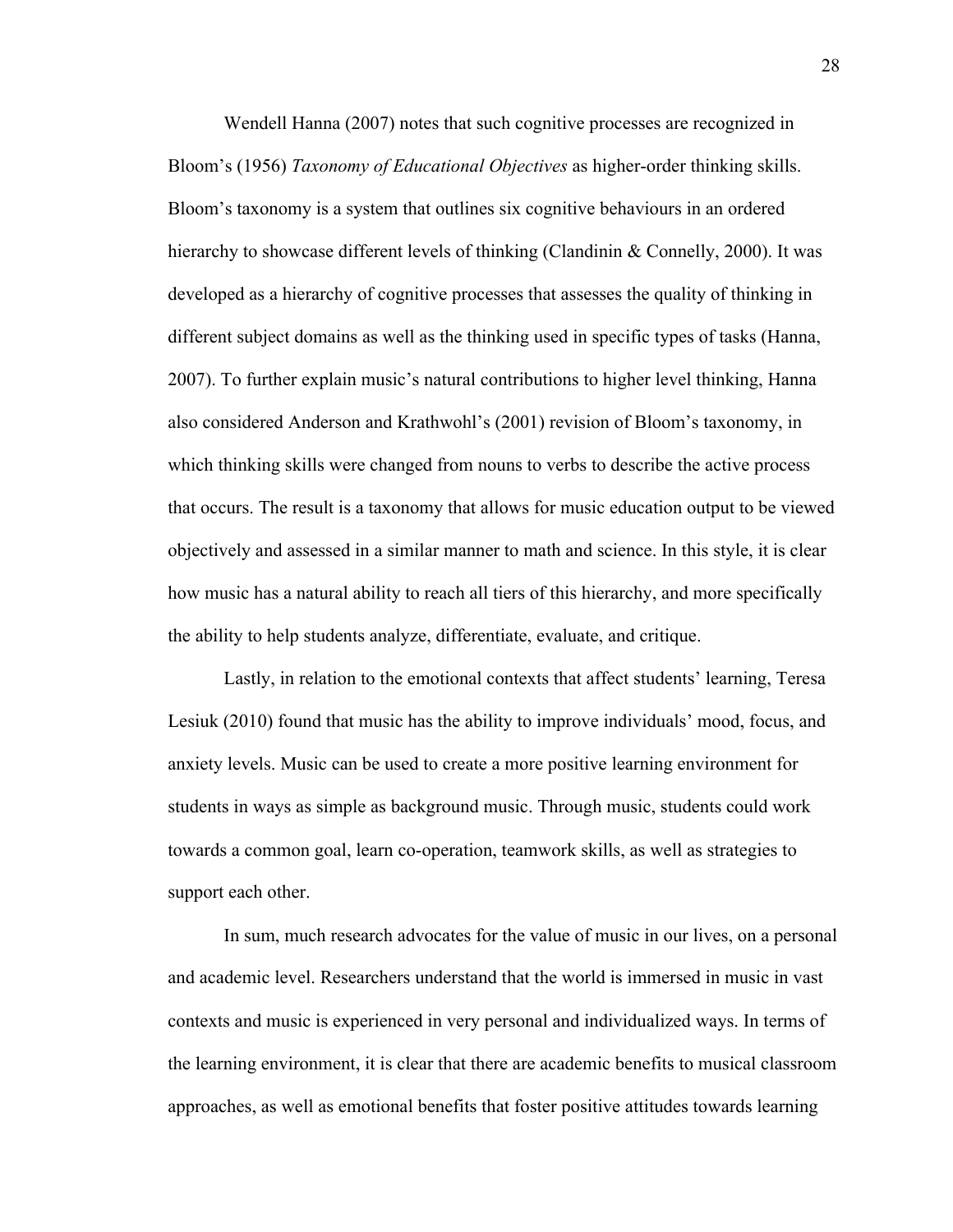and creativity. The next area for research consideration is to highlight the research that demonstrates an integrated musical pedagogy in action and, more importantly, to identify if such an approach is effective. Specifically, the next section will deal with teaching strategies and case studies that showcase the success of the learners, as well as the success of the teaching practices.

#### **Music as a Teaching Tool**

The previous section articulated the value of music and its capacities to enhance the development of self-discovery, academia, and social contexts. This section of the literature review will focus on the benefits and barriers that teachers and researchers have experienced in terms of implementing music into their everyday classrooms. Therefore, each of the studies will be visited in both sections of this segment to give a more holistic view of the research. The first subsection discusses the successes and specific teaching strategies that were used in classrooms to bring music into the learning environment of the students. The second subsection deals with the challenges that were found when teachers were faced with the idea of sustaining their learned practices throughout their time in each research process.

## **Benefits of a Musically Integrated Pedagogy**

Teachers in Paolino and Lummis's (2015) study had the opportunity to test and experiment with different movement activities and gestures to reinforce the importance of rhythm and movement when learning a language. Teacher participants were sent to the classroom to use their newly learned strategies for 10 minutes during each lesson over a span of 8 weeks. The discussion concluded that the teacher participants found the experience to be positive and would recommend the Orff-Schülwerk approach as a pedagogical tool for teaching Italian. (Orff-Schülwerk is a pedagogy developed by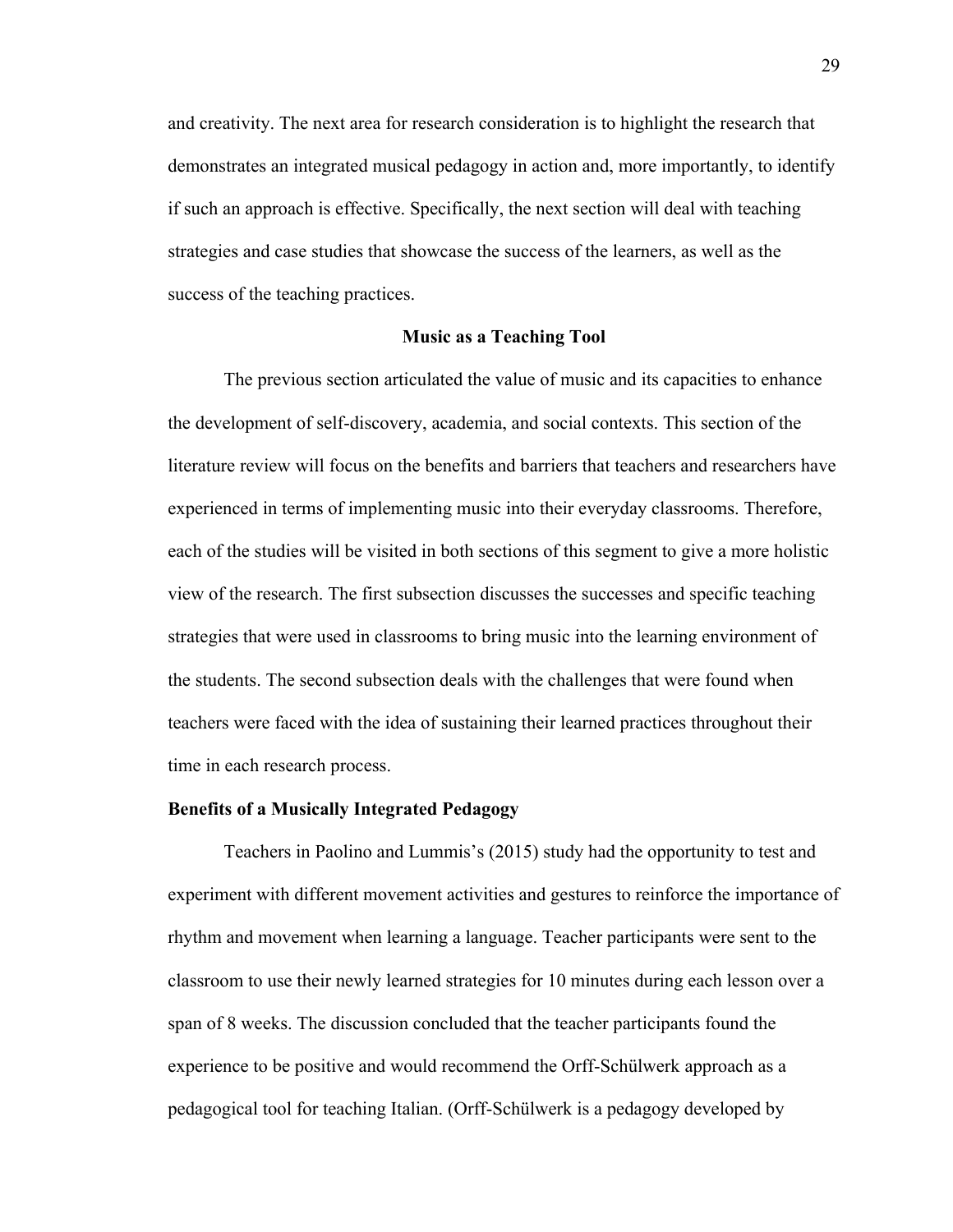German composer Carl Orff to encourage the creation of music through the mediums of improvisation and imagination.) The use of these strategies helped students to remember the language and it encouraged more students to participate in classroom activities. Lastly, the teacher participants did not feel that they lacked any of the resources, including a singing voice, to properly and comfortably implement these teaching methods.

Lackey and Huxhold (2016) examined teacher experience related to the implementation of the Arts in Education program (AIE). The study's interview-based data revealed this new arts-infused program built community among the staff and the culture became more family-like. This program intended to find the effects of using the arts in classrooms and what affects the arts-integrated approach had on the school's staff and students. The training was an intense experience for the teachers; however, they felt confident and committed when it came time to implement what they learned into the classroom. The training included a week of intensive sessions that helped the teachers design their integrated curriculum and provided them with a variety of instructional strategies. The confidence built from the training and in putting the program to action helped the teachers resist external criticism of what they were doing because the culture they had established truly made them believe in their purpose. The teachers also advocated that despite the fact that it was a lot of work and preparation, the end result was well worth it. The students were excited to learn and students who once struggled to complete work wanted to proudly share what they were working on. The AIE program not only inspired the teachers at the sample school to think and teach more creatively, but also inspired the students to enjoy and engage in meaningful learning.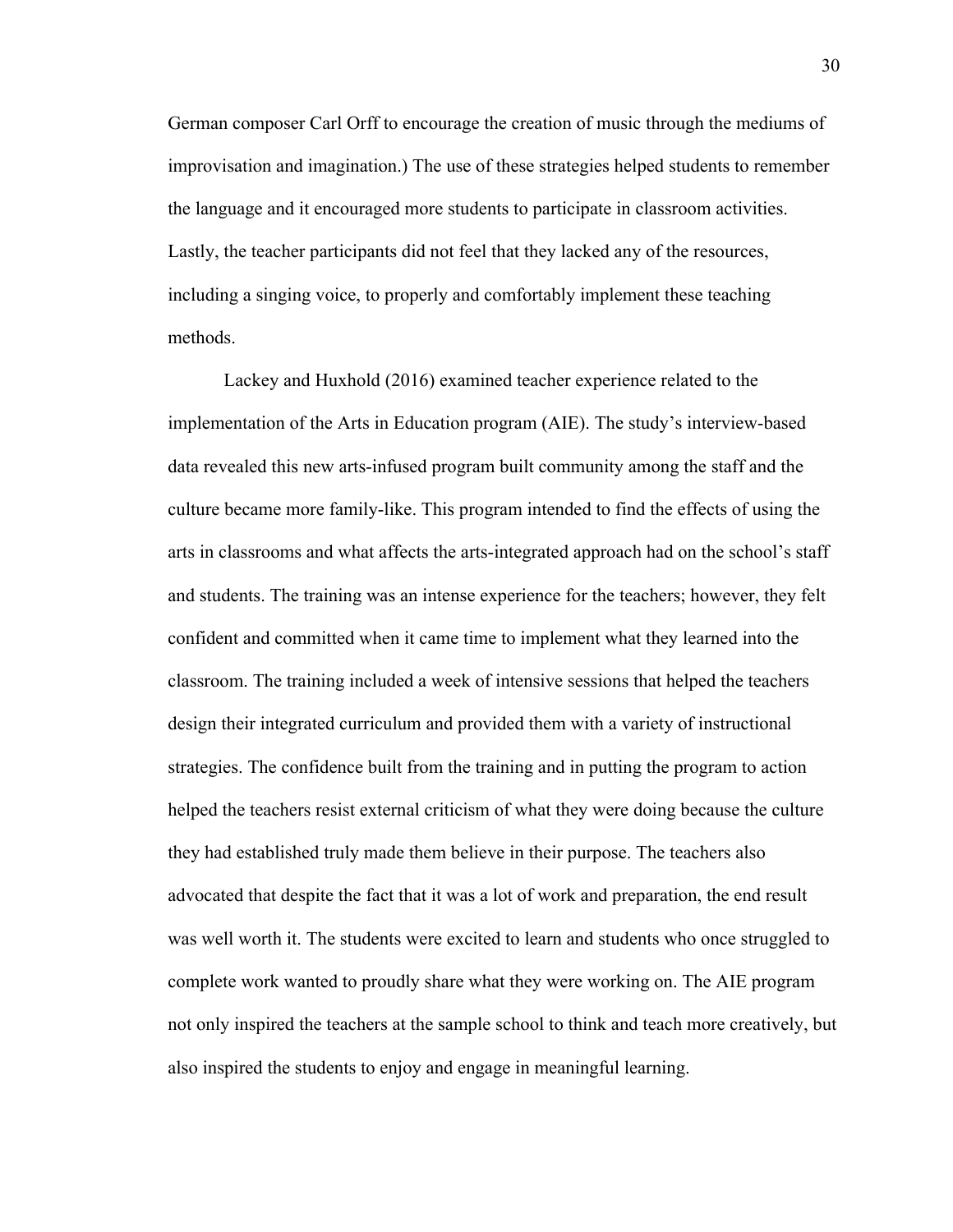The *Soundplay* project that formed the basis of Pitts's (2016) research succeeded in showcasing the value of musical integration and its contributions to linguistic and social development. The research included three terms of 2-hour workshops that occurred across two academic years. The workshops were given to children who were previously identified as having risk for personal, emotional, and communication development (e.g., special educational needs, ethnic minority, English as an additional language, and/or severe economic disadvantage), as well as the educators in those nursery classroom contexts. The project aimed to explore nursery practitioners' confidence and experience with music at the beginning and at the end of the year, along with their understanding of the impact of music on children's language and development. The teacher participants explored children's engagement in the workshops, observing their creativity and social interactions in the circle time and free play activities. Through the use of pre-existing music and language trackers, Pitts (2016) found there was improvement across the school year. In reference to the music trackers, Pitts found the growth was smaller in cases where students had begun with higher averages. The language tracker indicated that students demonstrated a consistent and noticeable increase in their language abilities by the project's end. Overall, Pitts demonstrated that through singing songs in a circle and engaging students in song-based activity, students have more success in their musical and language skills.

In both of these research projects, it was found that with training opportunities and a dedicated teaching community, teachers were able to build their confidence and competence in implementing new teaching methodologies with success. Pitts (2016) found that despite the students' level of social and language skills at the beginning of the year, all students experienced improvement in their language learning by the end of the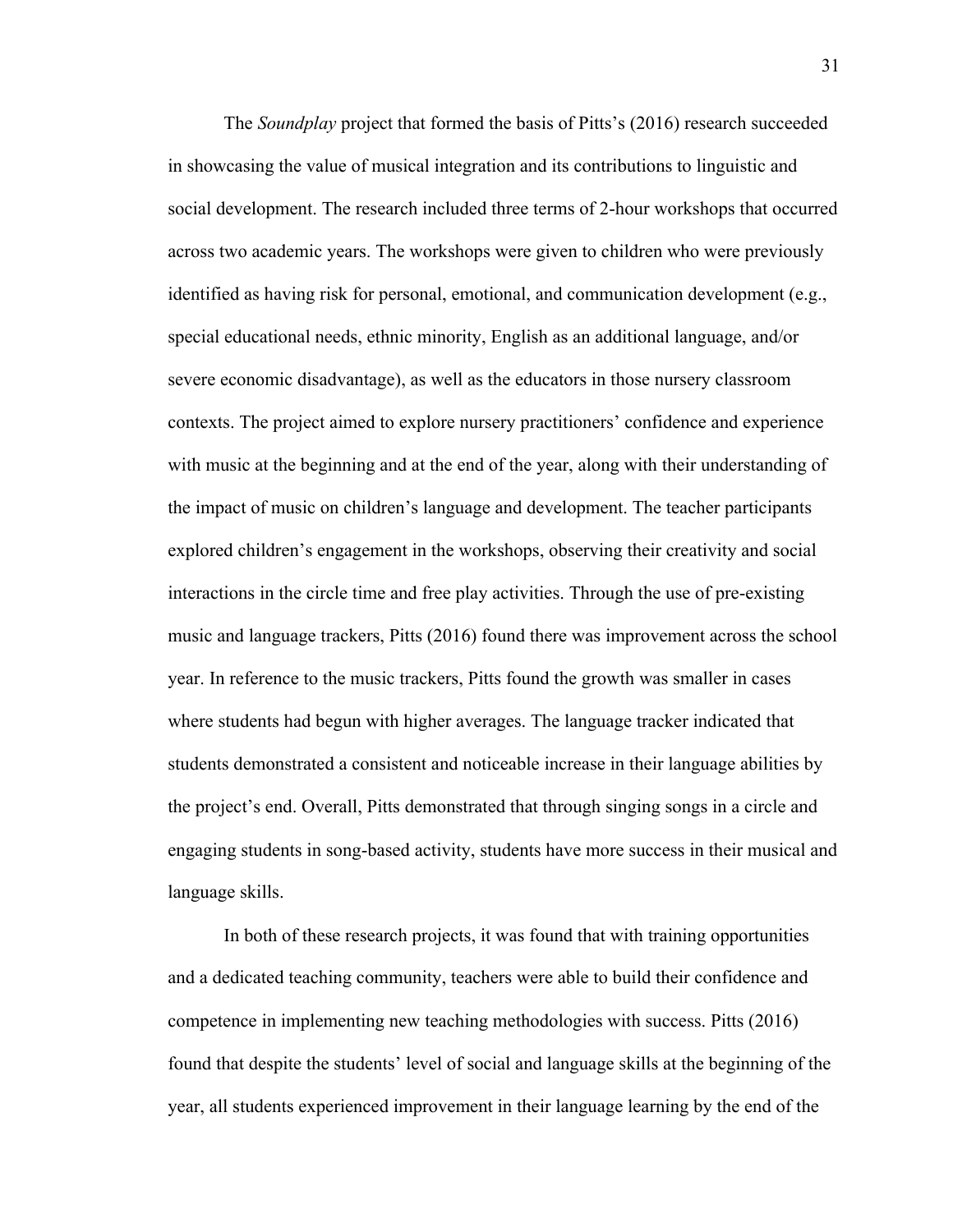year. The most significant growth was noted among students who began the year at the lowest levels of language and social abilities, with the higher achieving participants showing less growth in comparison.

Beyond the success stories of teachers who are new to integrating music in their teaching practices, there is also literature that utilized ethnographic methodology in which the researcher observed the success of the children and their learning directly. In this research, the researcher becomes a part of that learning community and observes classroom practices (Griffin, 2017).

In earlier works, Winters and Griffin (2014) discussed how musical experiences enhanced lexical acquisition and semantic knowledge. They explored classroom practices that allowed students to experience daily music making. Through two vignettes, they found that through the use of songs, gestures, and soundscapes, the children were able to improve their grasp of language and use a more accurate vocabulary when communicating. In the first vignette, a 2-year-old boy took part in a playgroup at a community centre in Western Canada. During the young boy's play, it was observed that the boy barely spoke at playgroup. Though he attended speech therapy, his growth in language development was still behind the other children his age. After about 5 months into the program, the boy's mother observed that her son was able to sing the words in the songs taught at playgroup. The boy was able to use his knowledge of songs and gestures to aid his lexical acquisition. In the second vignette, Winters and Griffin showcased the use of music alongside picture books as a tool to improve comprehension. This study took place in a Grade 2 classroom with primarily students of First Nations and Asian heritage, with some students coming from impoverished home environments. Over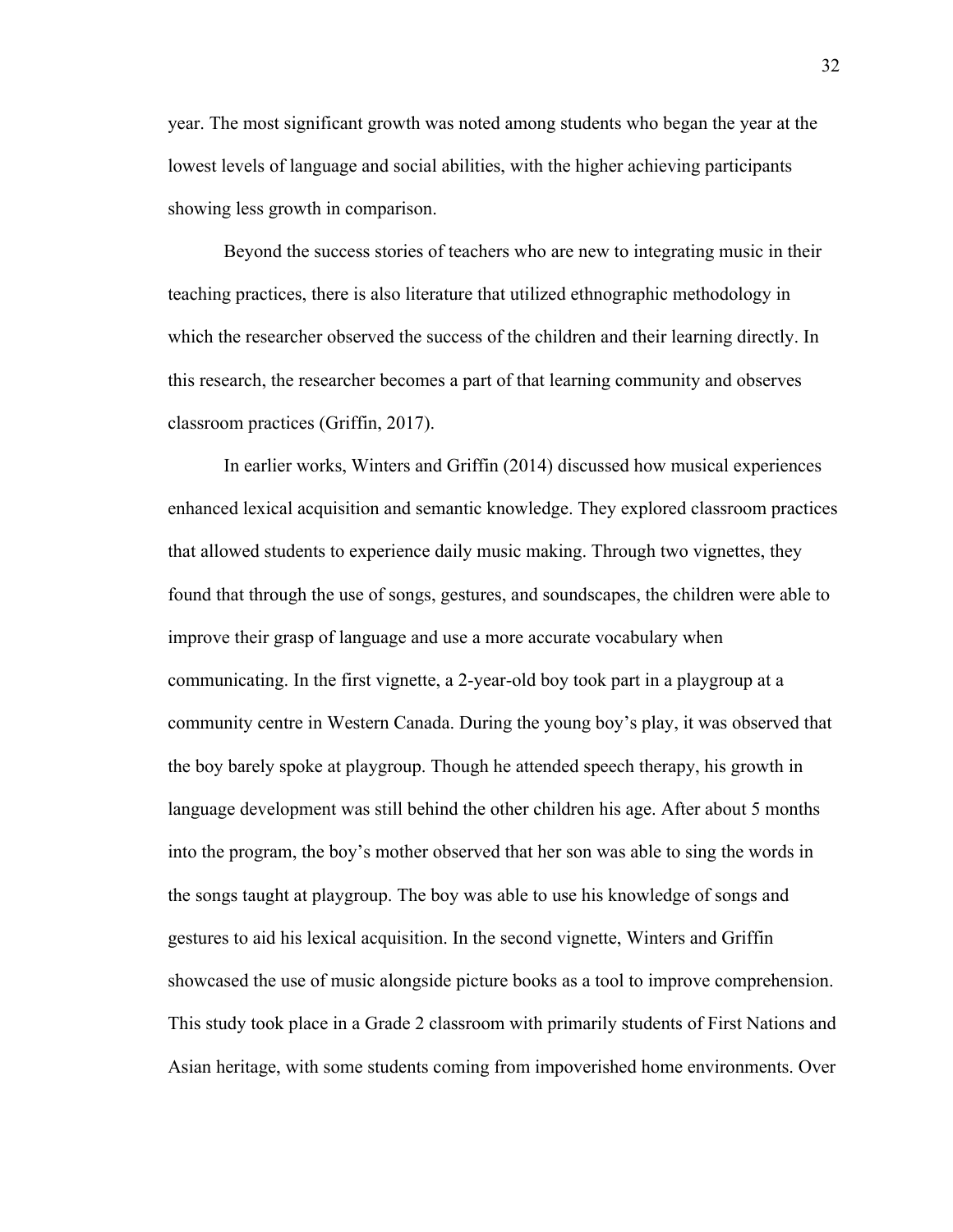the course of a year, Winters utilized soundscapes and songs with picture books in her study to teach the students about light and luminosity. When the teacher later checked the students for their understanding, the students were able to clearly articulate the meanings of their new science vocabulary. It was found that music and soundscapes were able to give students more ways to understand new material and express their own understanding and thinking.

Music as a teaching tool across other domains has proven to enhance student thinking, empathy, and sense of self. Scripp and Gilbert (2016) used a music plus music integration model that focuses on using music and combining it with other disciplines. It was found that music should be integrated as part of the 21st century education policy because it was shown to advance cognitive skill development and enhance learning achievement throughout the levels of K-8. The study also noted the amplification of student engagement due to the fact that students found their place and their voice in the classroom.

Overall, the main themes from this literature indicate that teachers need more confidence when it comes to implementing new ideas such as music integration. Creative advocates such as Cho et al. (2017) and Maxine Greene (1995) were most concerned about the education of teachers because being able to imagine the possibilities of teaching approaches is just as important as a student's ability to imagine solutions to a problem. Without imagination, teachers are unable to communicate to the students what it means to imagine and to consider another vantage point. The benefits, however, are exciting educators to want to take part in opportunities to learn about new approaches, specifically when it comes to teaching language and language development.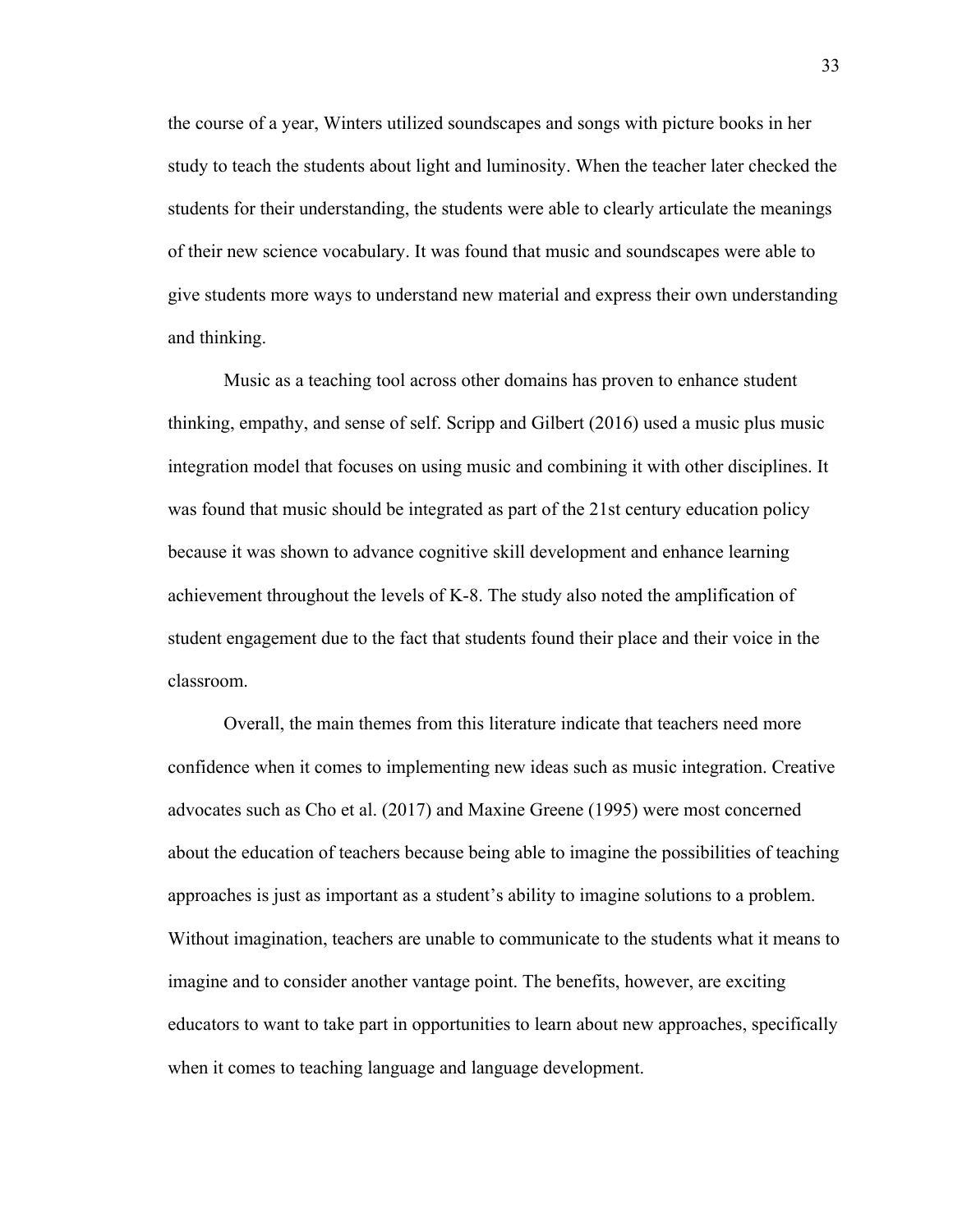### **The Interplay Between Music and Language Acquisition**

Much of the research discussed in this section demonstrates that using music to aid in language acquisition benefits students, as it is believed that music is another form of language. However, philosophers such as Bennett Reimer argue that while music can be used as a form of communication, it goes beyond the literal science of encoding and decoding (as cited in Colwell, 2015). There is more interpretation to be had in experiencing music, making this artform go beyond the capacities of being classified as a language. With an understanding of the limits and connections of music as a language, researchers have found that the use of songs, gestures, and repetition helped propel and enhance their participants' abilities to speak and understand language.

Additionally, this research is important not just for the students who are learning French as their second language, but also for the growing number of students coming into a new country, a new school, and having to learn English and play academic catch up. This research is even more crucial for the English Language Learner (ELL) population who also wish to learn French. In many schools in Canada at the time of this review, the ELL population is continuing to build and with this increase, innovative practices need to come into play to ensure that no student is left behind. In 2017, People for Education noted that 63% of English language elementary schools and 58% of secondary schools have English language learners.

# **Barriers in Implementing a Musically Integrated Pedagogy**

Paolino and Lummis (2015) sought to identify why teachers participating in their study avoided the benefits of music implementation. The teachers were successful in using the lessons they were taught and after experiencing success in the research process,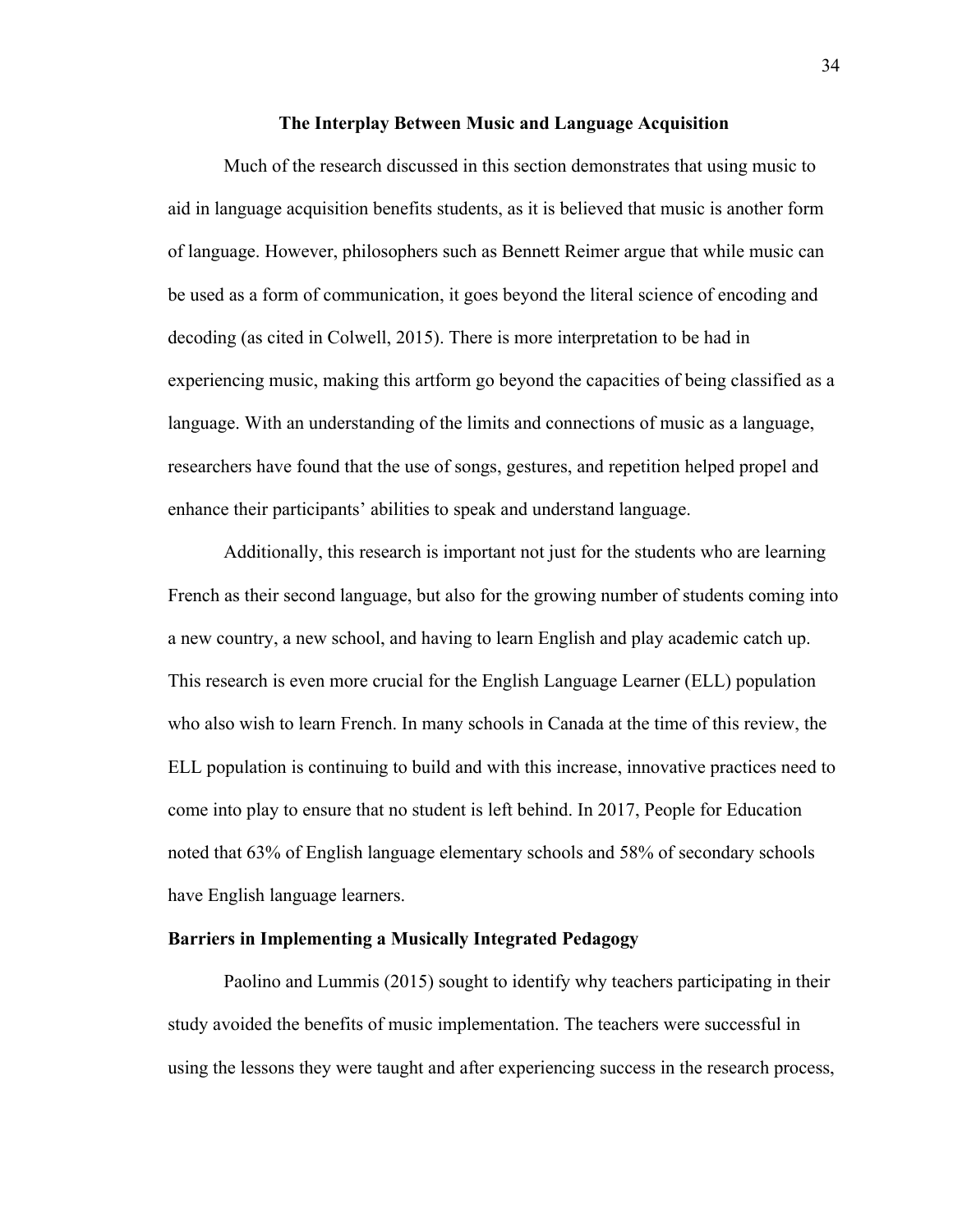teachers found great engagement among the students. Using a series of weekly evaluation forms and exit interviews, Paolino and Lummis discovered that teachers doubted the sustainability of the studies, despite the proof that music is an advantageous teaching tool in the classroom. Since both language and music have many common elements (e.g., both can be considered tools for communication and entertainment), it seems foolish to not use them in tandem. The goal in this research was to showcase ways in which musical practices can enhance language learning. In their preliminary research, Paolino and Lummis expressed their belief that language teachers are limiting their resources by not exploring a pedagogy that incorporates music. Teachers, however, noted that there was an overall lack of resources that matched the themes they were covering, and the resources that were available were either too "babyish" or too difficult for the students to benefit from its use. It was also alleged that many of the teachers were not confident using music despite the fact that most of the teachers engaged in music in their personal **lives** 

Mashayekh and Hashemi (2011) explored the impact that music had on both primary and secondary students' performance and how this valuable classroom asset has remained unutilized. Through the review of a variety of literature, they hypothesized that perhaps music has been underestimated as a viable resource due to a learned fear of using an unfamiliar tool. The authors felt that teachers developed their lack of confidence when working with music in their classrooms, and this confidence had been affected from when those teachers were in school, as students. Perhaps they may have received criticism on their abilities in music, thus making them feel as though they are not capable of being musical.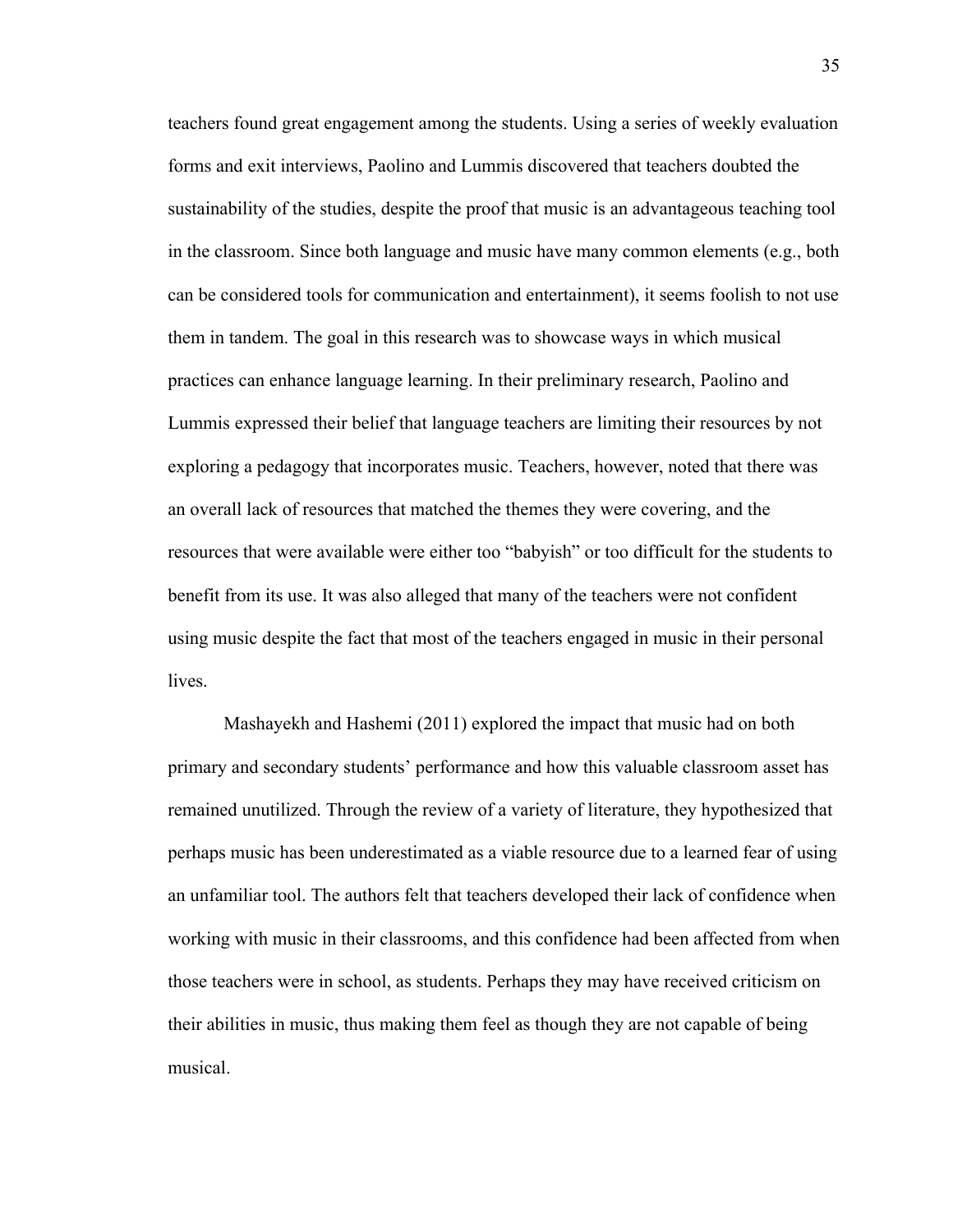Paolino and Lummis (2015) noted other influential factors cited by participants in their study that limit teachers from comfortably utilizing music in their classrooms, including: pre-service teacher education, expectations and support from colleagues and administration, exposure to professional development, lack of resources, and standardized testing demands on student achievement. Paolino and Lummis's qualitative study sought to provide teachers with knowledge of musical practices that could help teach Italian to their classes in Western Australian primary schools. In the action research phase of their study, six non-music specialist Italian teachers attended a 4-hour professional learning seminar to learn the basics of the Orff-Schülwerk approach. After implementing the Orff-Schülwerk activities in their daily classrooms, teachers noted that time, resources, and training were imperative items required to implement a reform allowing for music integration.

This style of music education is multisensory in the sense that students are taught to feel the music in their bodies and have the opportunity to experiment with it before creating independently (Paolino & Lummis, 2015). Activities were spoken or sung and accompanied by stamping, clapping, drums, and sticks. This methodology incorporates rhymes and rhythms to help children identify patterns in the language, making it more predictable. Unfortunately, to protect the participants in Paolino and Lummis's (2015) study, specific strategies were not recorded. This research advocated that music is a valuable teaching tool that helps students to feel the language they are learning, which ultimately will help their relationships between the three strands of reading, writing, and communication. This highlights that an important factor for this reform to be successful and sustainable is the attitude of the teacher.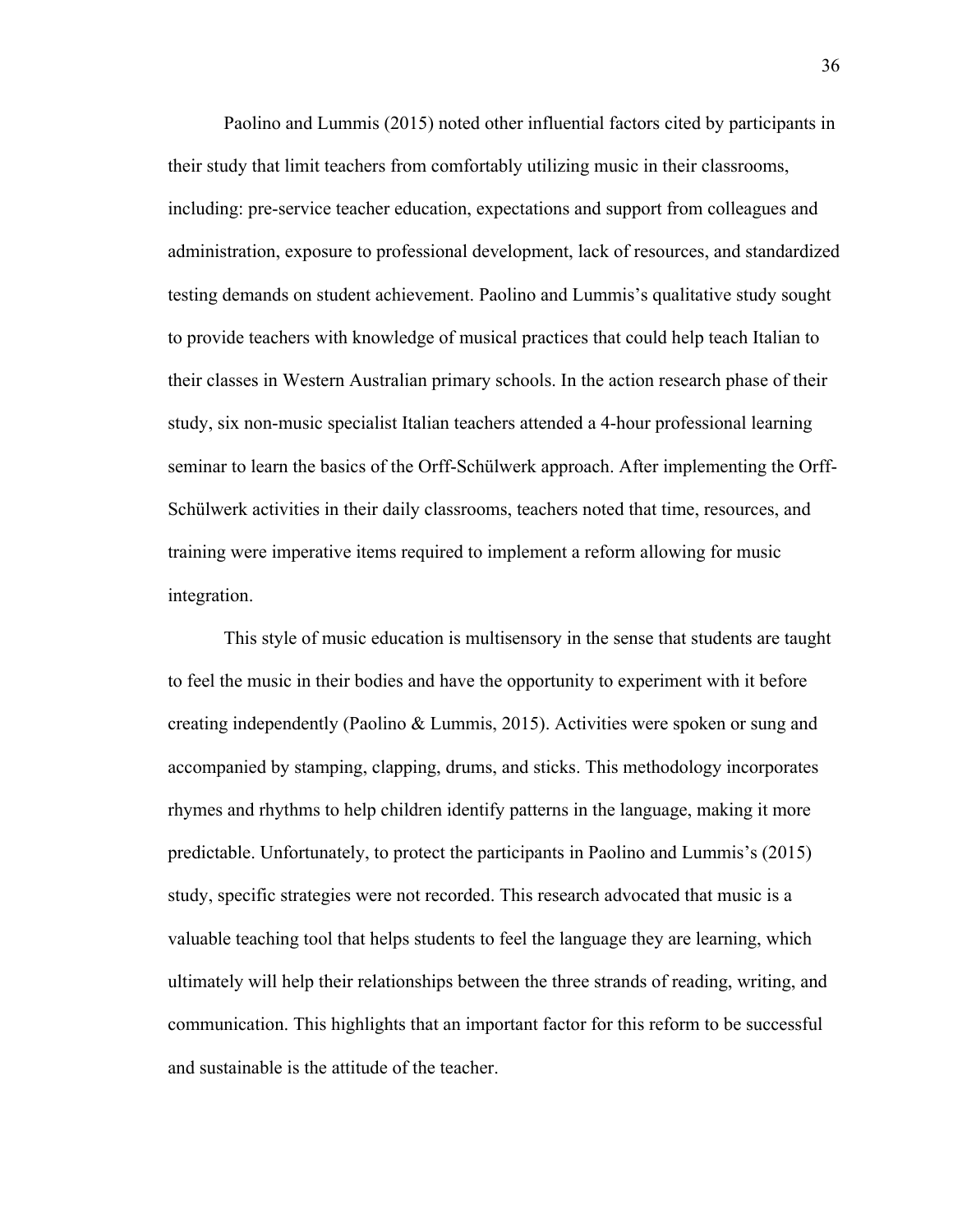Some teachers in Paolino and Lummis's (2015) study recommended having more professional learning opportunities with music to help build confidence and morale. The challenge however is that other teachers may not be interested in the extra work and learning required. The development of community within the school was one of the reasons teachers enjoyed such a stressful learning curve. Everyone needed to be a team player for the reform to work.

Pitts (2016) ran into similar challenges in the *Soundplay* project. The bigger challenge was to communicate and train teachers on how to implement this practice into their classroom settings. The early-years practitioners in the study recognized the findings of the project and were receptive to the potential of music for their students; however, without the guidance of expert musicians and facilitators, teachers found that they were lacking confidence and the incentive to include music in their classrooms. This project was successful in showing its participants the value of musical interactions and how they can contribute to linguistic and social development. Nevertheless, there is more work to be done.

Lackey and Huxhold (2016) also implemented a reform for a more musically integrated practice in an academic institution called the Madison school, located in a Midwestern, college town in the United States. This was an arts-integration project that took place in an elementary school, populated by many children whose families are dealing with the dire effects of poverty and, therefore, underachieving on standardized testing scores. The study included 11 educators who opted to participate in the AIE incentive to identify the effects of using the arts. Teachers were required to integrate one arts unit into their programs and attend 3 weeks of intensive training where they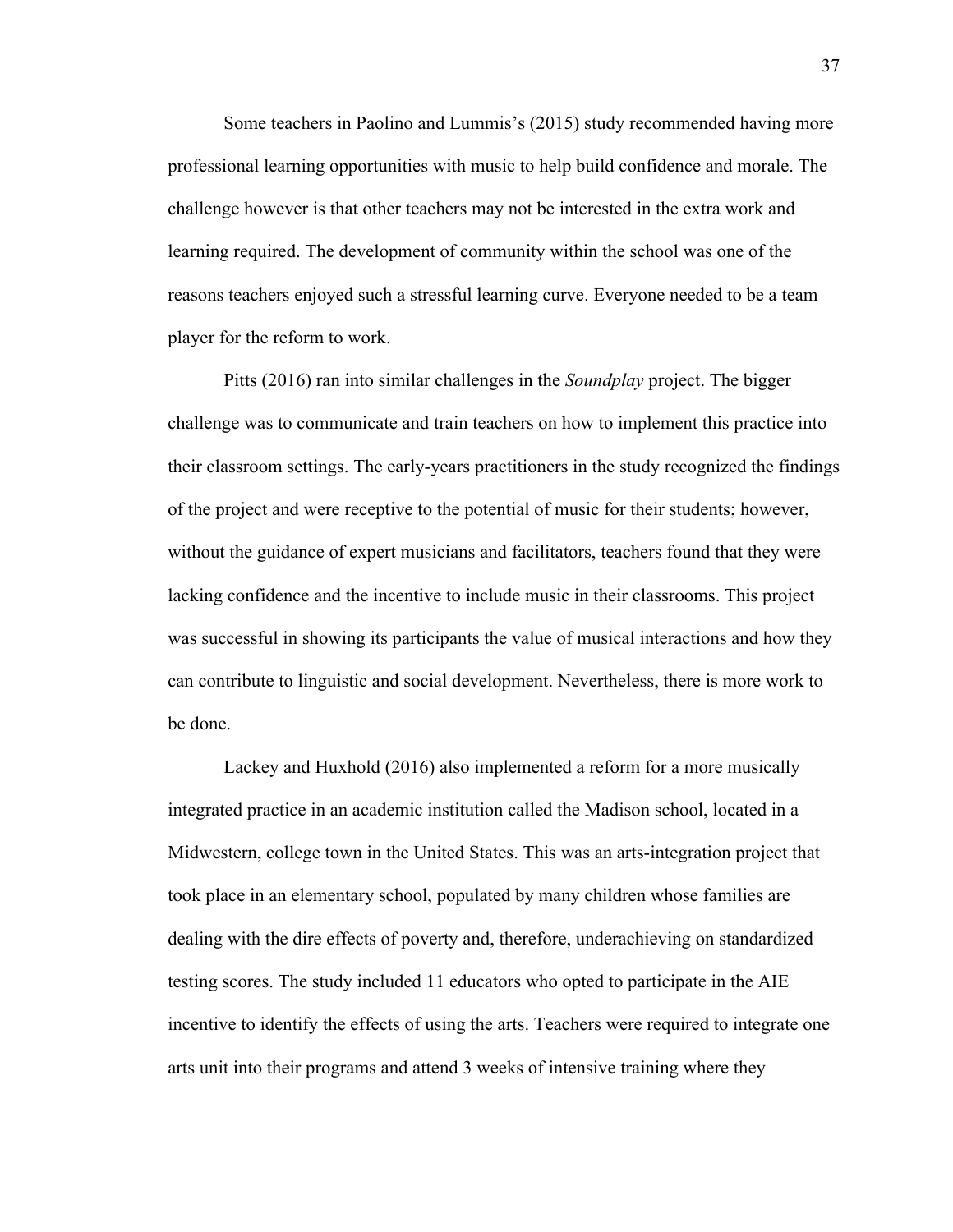developed their confidence and competence with the arts. The artforms included in this study were visual arts, musical compositions, plays, and speeches. One of the downfalls of the study was that there were no field texts during the training. This was done to protect the morale of the teachers who may have felt vulnerable. It would be valuable to see what the teachers were most responsive to and the training challenges they faced.

Lackey and Huxhold (2016) found that teachers developed a strong professional community amongst themselves and collaborated often in an attempt to put their best efforts forward for their students. While teachers found that there was much more labour involved creating resources, the end results from the students made it worthwhile. Teachers also found that committing to this process helped them to realize their own personal connections to the arts, which ended up helping them re-introduce old approaches to teaching that were lost in all the focus around standardized testing. The importance of making connections to the arts and community building is further emphasized in the research of Ciuffetelli Parker and Craig (2017) as they stressed the importance of making community connections with students. These connections are what help teachers find common ground with their students and develop relationships despite socio-economic status. Their research also discussed themes around arts-based teacher development in a community in Houston, Texas to help build cultural connections through experiences that students in this community would not have. In this context, students were able to go see a play at the theatre. It was found that students were able to relate to some of the characters in the play and some even found hope for their future.

Revisiting Lackey and Huxhold (2016), some of the fears that teachers had about continuing their journey in developing a more arts-integrated approach at Madison were a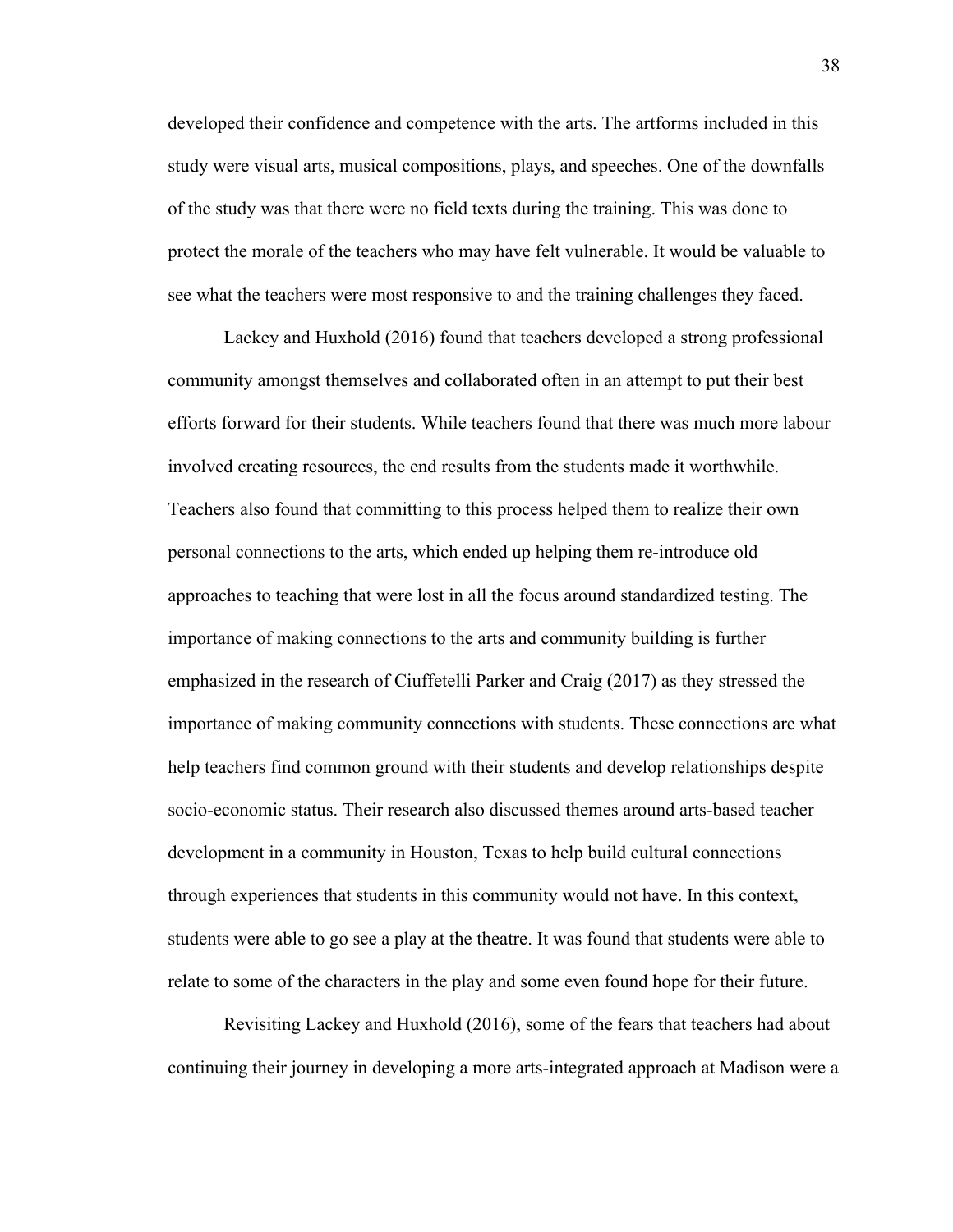result of the pressures of the school's annual yearly performance review, while other educators had hoped that this new approach would enhance the test scores. In summary, teachers underwent a big learning curve, and this was only to integrate the arts into one unit and not the whole curriculum; however, with the shift in student engagement and attitude, the extra time and effort was worthwhile. While such research demonstrated success with the students and the teachers felt rewarded for all of their efforts through the experiments mentioned above, there still seems to be some speculation of barriers as to what teachers felt they were missing.

### **Integrating Music in Theory**

In specific domains of the curriculum, there are areas where music can be of great benefit. Language, in particular, is in need of more engagement and less pressure to allow for students to take a more active role in language learning. Language is the one subject and skill that is integrated and utilized across all the other subjects in the curriculum naturally, as it is the way to communicate ideas to the teacher and other students.

Paquette and Rieg (2008) described the musical benefits in education, as well as the value of using music to foster creativity and literacy instruction. This is especially true for ELLs as they develop their language skills. In addition, Paquette and Rieg note that musical intelligence is one of the first of the multiple intelligences to be established in children. With that in mind, it is beneficial to include this intelligence to enhance literacy development at the same time as music activities such as singing. Paquette and Rieg also discuss the concept of music being a way to weaken the affective filter as a catalyst for a more positive attitude towards learning, and therefore, students are more successful when learning a new language.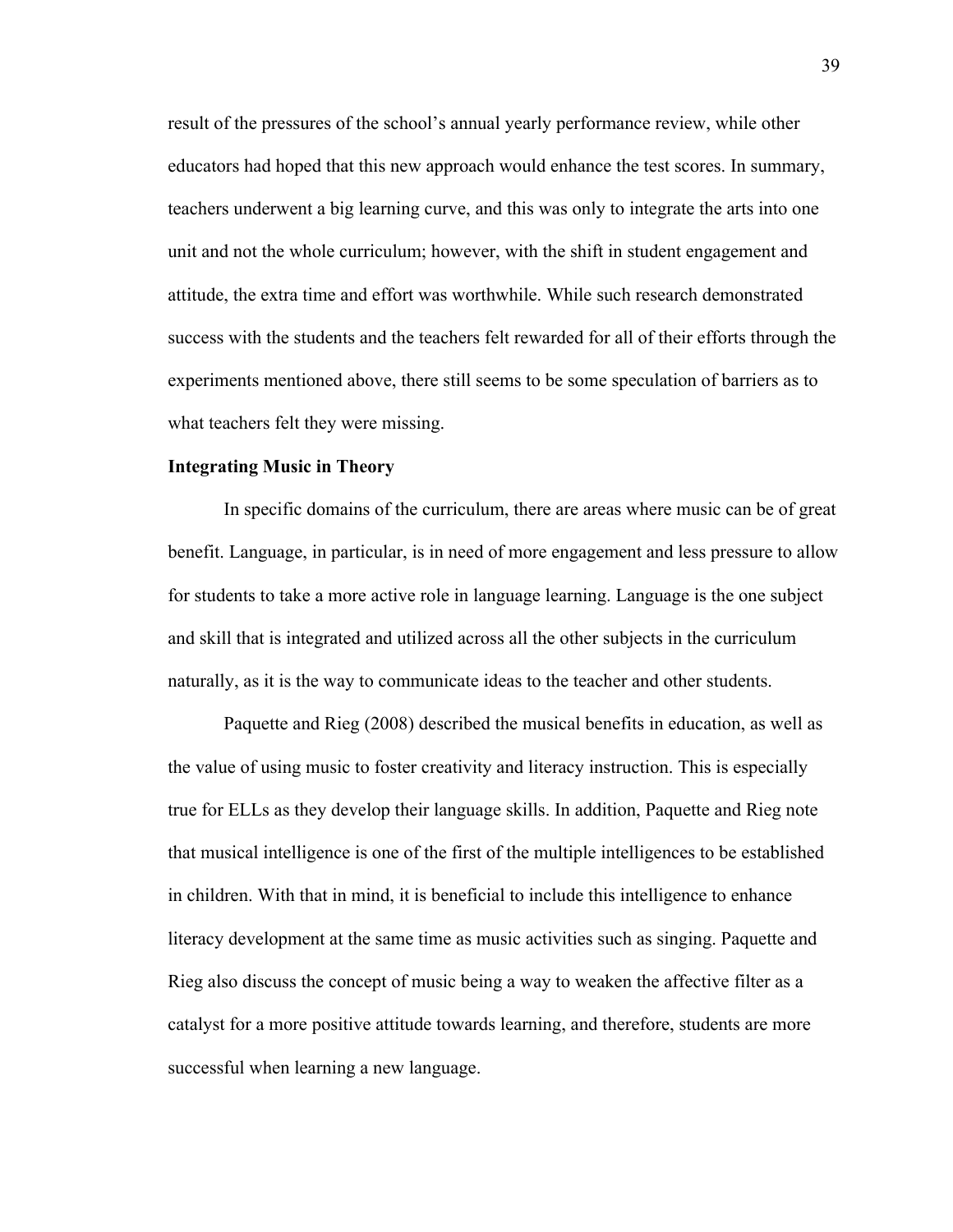Mashayekh and Hashemi (2011) agreed that music is a successful tool to teach language, society, and culture; songs can embody cultural meanings, inspiration, and worldviews within their lyrics and in one sense "songs tell thousands of human stories" (p. 2189). These musical stories can encourage the use of skills such as comprehension, analysis, synthesizing new conclusions, and enhancing problem solving.

In music and language studies, researchers such as Milovanov, Huotilainen, Välimäki, Esquef, and Tervaniemi (2008), Ferreri and Verga (2016), and Paolino and Lummis (2015) discussed the abundance of academic benefits found in music, including: mnemonic codes for memory retention, daily physical activity, exploring emotions, making connections between home and school, drawing on our prior knowledge, exposure to language practice in passive and active capacities, maintaining student engagement, and creating a fun, non-threatening learning atmosphere.

Much research underscores the importance of using music in first language acquisition and therefore it makes sense to include it in any new language learning opportunities. The researchers cited above specifically outline music's ability to engage both left and right sides of the brain, which allows for more retention and brain function. It is also a way to ease the pressure felt by students who may struggle with the language barrier. Brutten, Angelis, and Perkins (1985) emphasized that because language learning is an auditory process, music would aid in a component of remembering language. Through the implementation of tests, Brutten et al. were able to measure students' ability to relate sounds and symbols.

Frimberger (2016) expressed that ELLs want to realize the connections and relevance in what they are learning, and this happens through cultural appreciation.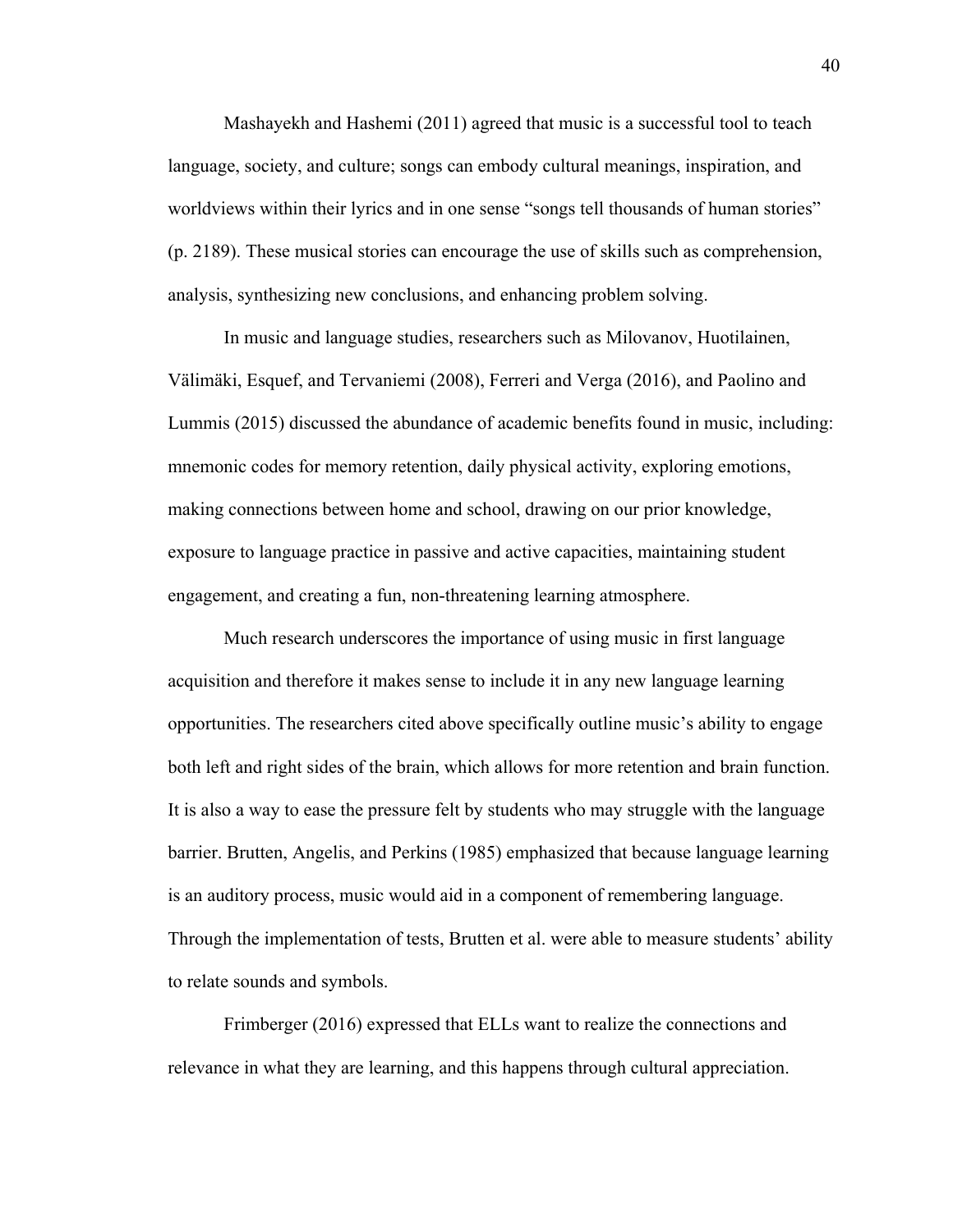Music is a way of humanizing language in our teaching and therefore, he suggested that teachers need to stop dehumanizing their programs to better promote language learning. The term *dehumanize* is used to articulate the process of teachers problematizing students' use of their non-dominant language and categorizing them as having no language abilities. Rather than focusing on the deficits, Frimberger suggested a multilingual approach that celebrates and humanizes all forms of language. Frimberger's research related to an event called Language Fest found that teachers and event leaders were able to achieve something more meaningful through the use of the arts and cultural appreciation.

From a developmental standpoint, Shotte (2013) considered theories of Jean Piaget, Lev Vygotski, and Jerome Bruner to develop and support practices for a new pedagogy to more effectively teach English to non-English speaking students. To summarize, these theorists believed that students should be active participants in their learning to enthusiastically create new understanding whenever they interact with the environment. This constructivist interaction with the environment also interplays with sociality, as relationships in the learning space are also aspects of that learning environment.

### **Integrating Music in Practice**

To take a better look into this learning environment, Griffin's work (2017) highlighted what music can bring to language acquisition to help build a rewarding learning community. Under the context of the *Community Arts Zone* research, Griffin searched to uncover if music was successful in catalyzing learning and the links between music, language learning, and community. This research was part of an international project that looked at the interplay of community arts, focused on how the arts function as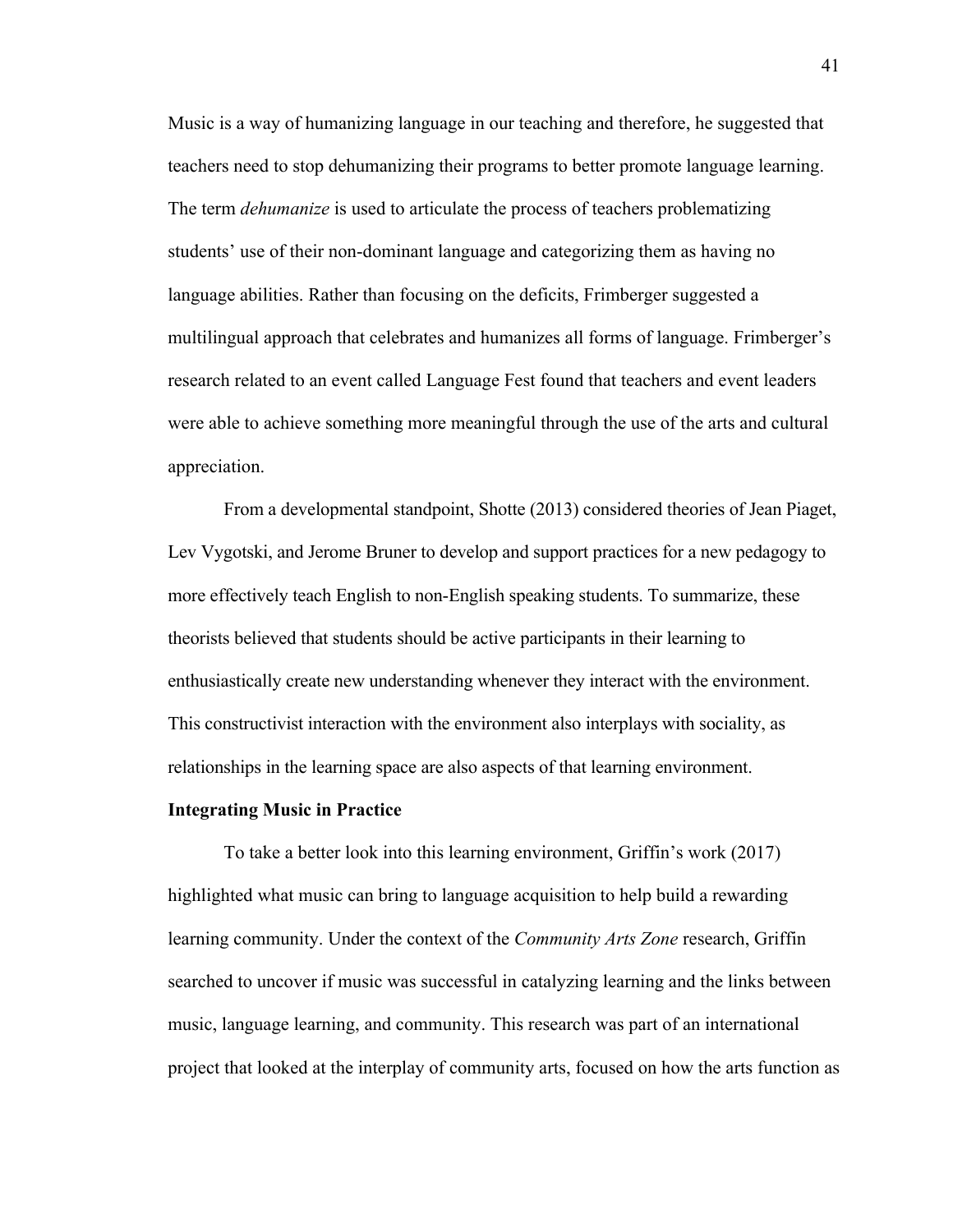a teaching tool and how the arts can connect with literacy. Of the eight projects, Griffin's work, situated in southern Ontario, focused on children's musical experiences both in and out of school.

Griffin's (2017) ethnographic study focused on the impact of music on a group of Grade 1, French immersion elementary children and their experiences with music education integration within the curriculum. The primary classroom teacher in this research context was already using music in the classroom and embraced Carl Orff and the Orff-Schülwerk pedagogy discussed earlier in this literature review. For example, the teacher used a drum to keep a steady beat as the children practised counting in French. They also engaged in rhythmic chants during transition times, and the children often followed these routines without direction from the teacher. The teacher in the research made connections between language elements of music and syllable words by notating the words, using music notes. Music became second nature to the students, and it became natural to hear them singing in French as they went about their work in the classroom, often to the point where they were unaware of how often they used it because language became a type of music for them. Griffin found that the students were not only enjoying language learning but were also exceeding the music curriculum expectations for their Grade 1 level.

Griffin's (2017) study found that the use of music helped solidify the French language among students. More importantly, the program was found to be a successful, fun, engaging, and creative experience. Within her study, spontaneous music making allowed students to experience music while at play which was found to be an important component of language and literacy development.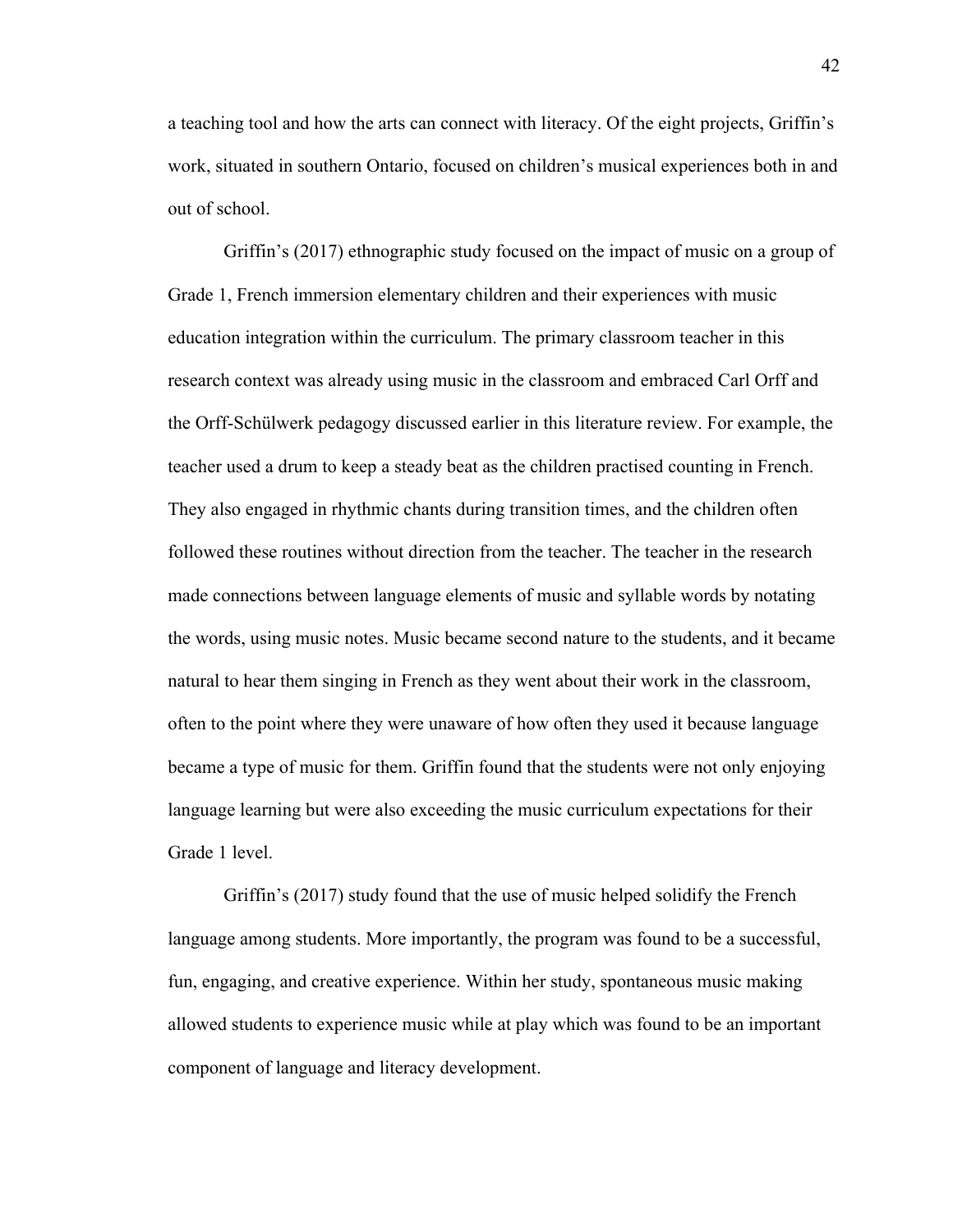The Orff-Schülwerk program is not the only musically integrated pedagogy that exists to enhance the language learning experience. Cummins (2014) reviewed different affective contexts in terms of students learning multiple languages. Cummins, a professor at the University of Toronto, addressed the connections between Canadian educational policy and research findings in dual language learning. He said that in many parts of Ontario, Core French as a Second Language (FSL) programs have been disappointing and are not successful in teaching students who are capable of communicating even minimal proficiency in the language. In his research into Core French programs from Grades 4–9, Cummins found that since its development in 2008, the AIM program has been implemented in more than 4,000 schools across Canada. The AIM program, created by Wendy Maxwell, is an immersive, kinesthetic, and arts-based approach to second language learning. Through the use of songs and gestures, the target language is strategically introduced to promote essential vocabulary development and understanding. This methodology was described by Maxwell (2001) as responsive methodology for a variety of learning styles.

Cummins's (2014) review of the literature found that AIM has had positive results in a variety of small-scale studies that demonstrated students using this methodology were notably more proficient in speaking French, though Cummins also noted that some of the small-scale studies did not discover any significant difference in language acquisition. Cummins disagrees with the latter findings in terms of the communication abilities of the students, as the AIM students were less likely to revert to English when expressing their ideas.

Winters and Griffin (2014) affirm the positive effects of music and language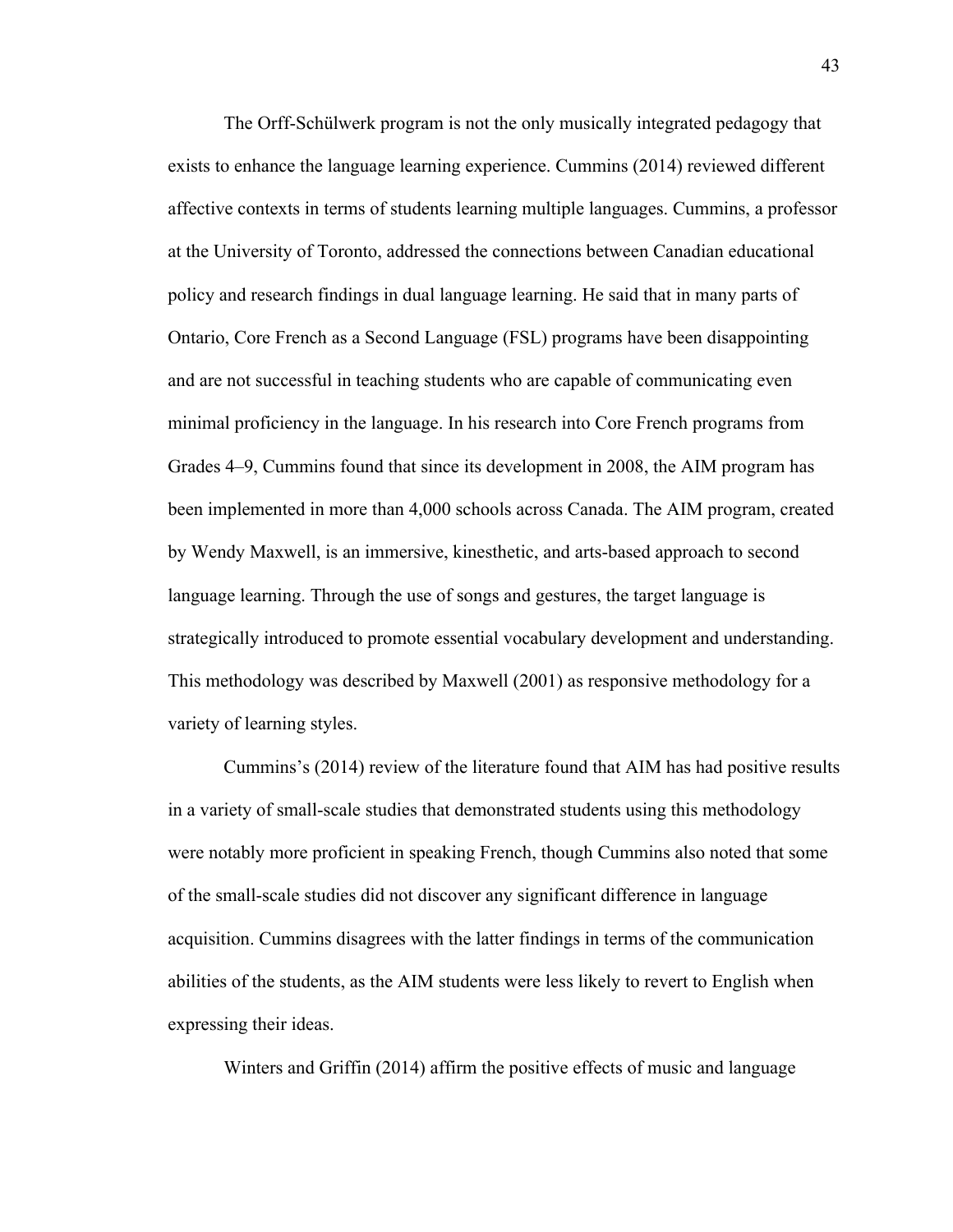working together as being important because they can work to discover identities, communicate thoughts and feelings, and also unite communities. The relationship between music and language resides in both being forms of communication that allow people to interpret and produce thoughts, stories, and emotions.

In terms of teaching English and French to newcomer students, a large percentage (between 60%-70%) of dual language learners (DLL) at the time of Cummins's (2014) study were not graduating with their high-school diplomas. When looking into how these statistics came to be, Cummins found that most elementary- and secondary-level programs lack pre-service and/or professional development opportunities to nurture and support DLL students during instruction. A fact that is more concerning is that according to the research, DLLs typically take 5 years to catch up academically. This means that teachers are lacking the experience and qualifications and training to support DLL students and therefore, students are falling more and more behind as each year passes.

Despite the conflicts mentioned above, Cummins (2014) found that cultural appreciation was a positive development towards having greater appreciation for students' first and second languages as well as others' languages. He suggests that teachers learn something from the students about their culture, such as a greeting. Returning to the work of Ciuffetelli Parker and Craig (2017), culture can also be explored through the arts such as in a play. Teachers may also highlight pieces of work and efforts from a multilingual lens to help sensitize the student population to all different kinds of language (Cummins, 2014). Other suggestions made by Cummins included encouraging students to use their first language for note-taking and research and using technology to build cultural awareness. Programs such as Google Earth can be beneficial, as students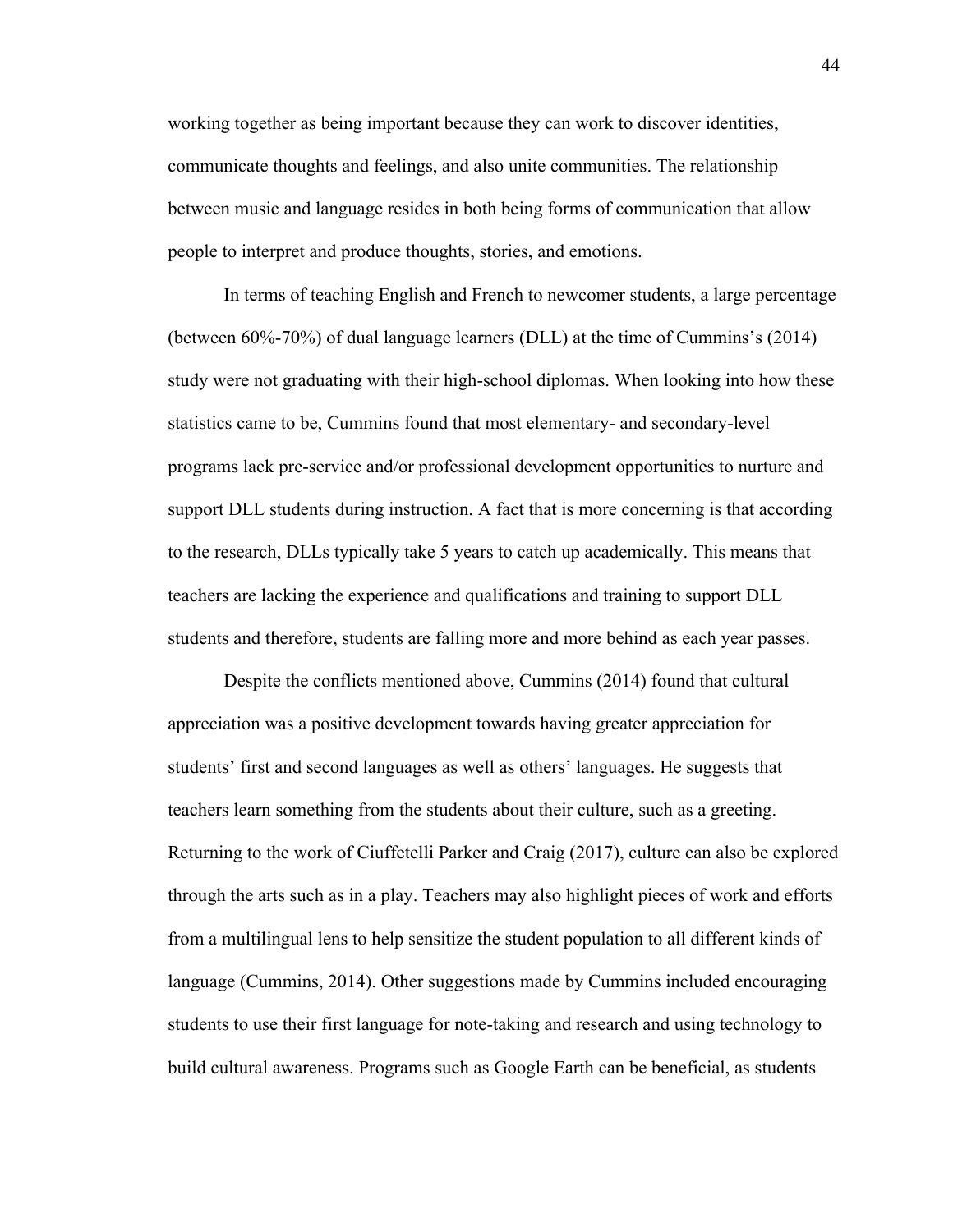can take a closer look at different regions around the world and compare similarities and differences to their own lived environments. In terms of linking language learning to a variety of cultures, Cummins advocated that having other subjects integrated into language learning showed more promising results in student French performance compared to Core French classes. Cummins also discussed an arts-integrated approach to language learning; the accelerated integrated methodology was found to touch upon multiple learning styles and used the arts to engage the students in a more meaningful and immersive French experience.

Overall, Cummins (2014) found that Canadian policy makers needed to respond to some of the educational challenges and opportunities for a multilingual population, such as providing teachers with more incentives to develop their instructional expertise. Policy makers need to exercise their imaginations to come up with ways to encourage incentive programs.

In Wendy Maxwell's (2001) Master's thesis (University of Toronto) articulating her journey in developing the AIM program, it was evident in her teaching experiences that her elementary French program was not providing students with competent or sustainable communication skills in the target language. This lack of success inspired her to identify gaps in current French programs and resources available to teachers. In her literature review, Maxwell found no pedagogical framework regarding how second language learning was to be presented, along with a lack of teacher modeling to foster fluency and vocabulary visuals for learners who retain more through what they see in front of them. Maxwell then discovered that Core French programs should have parallels to that of French immersion programs through a content-based teaching approach, rather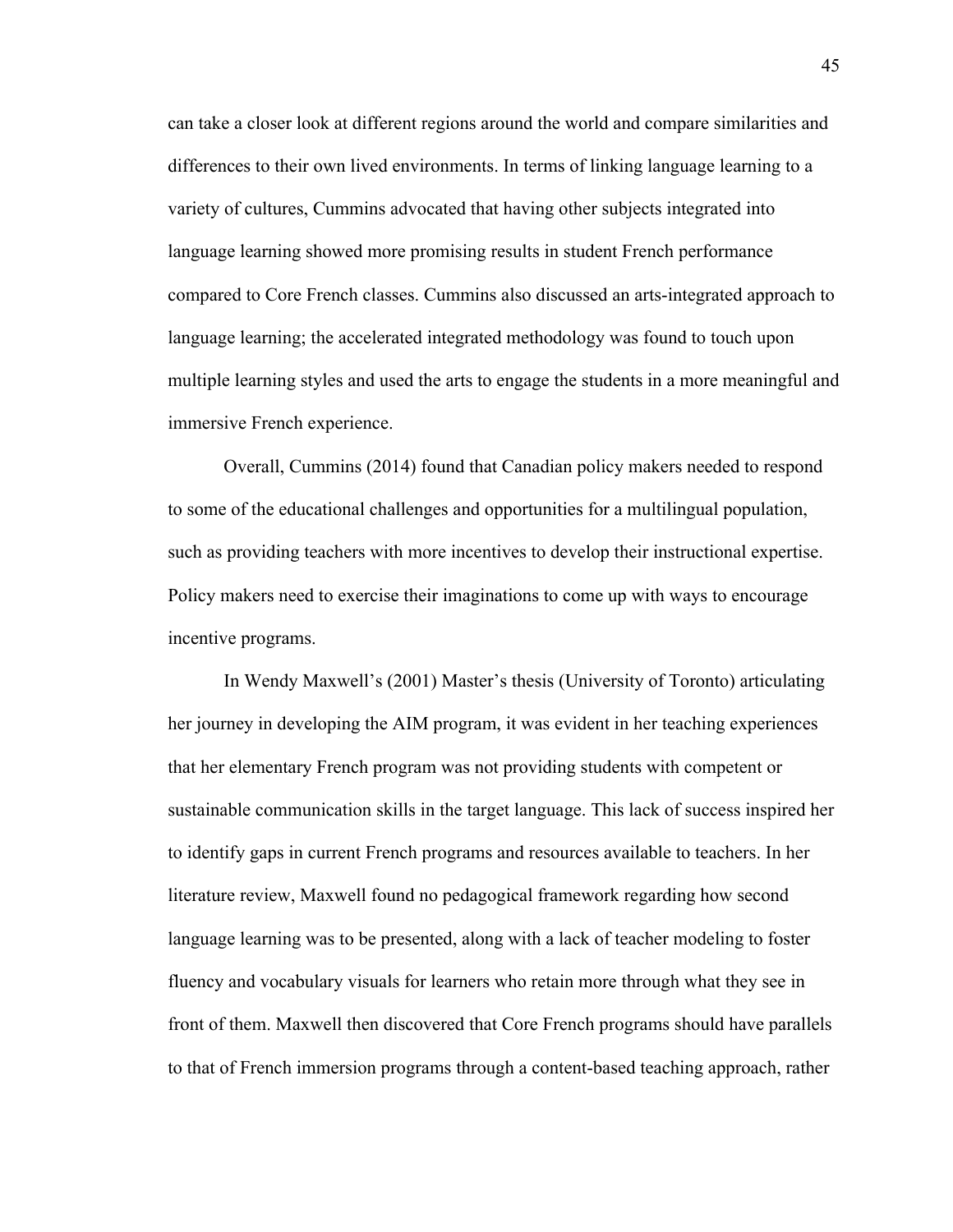than the thematic units often found in Core French classrooms. Maxwell was surprised that up to 635 of Core French classrooms relied so heavily on the first language to teach French. More concerning still was that the Ontario Ministry of Education guidelines failed to outline any communicative based objectives, though they did suggest the use of meaningful activities and the utilization of drama and role-play. Maxwell believed that with a more immersive approach to teaching language, paralleled with the integration of story, theatre, drama, music, and dance, the development of new language would occur more naturally.

Based on her experiences, Maxwell (2001) noted a need for a new way to teach and thus developed a methodology for AIM. Maxwell understood that content-based activities that focused on understanding the message resulted in enhancing language acquisition. As well, teachers should not rely on a singular approach to learning a new language. Maxwell felt that the use of music, drama, and movement within AIM allowed for students with different learning styles a variety of mediums to explore and experience language, once again augmenting acquisition.

Maxwell's (2001) study consisted of two groups of nine students chosen across the academic spectrum of high, average, and low performance. One group followed the traditional thematic approach to Core French and the other engaged in the AIM program. The study was done as exploratory research without any pre-testing of the students and was concluded with a 7-part evaluation to assess student competency in the target language. Each part of the evaluation ranged from easy questions that increased in difficulty and competency until part 7, where students were asked to create their own stories using the target language and puppets.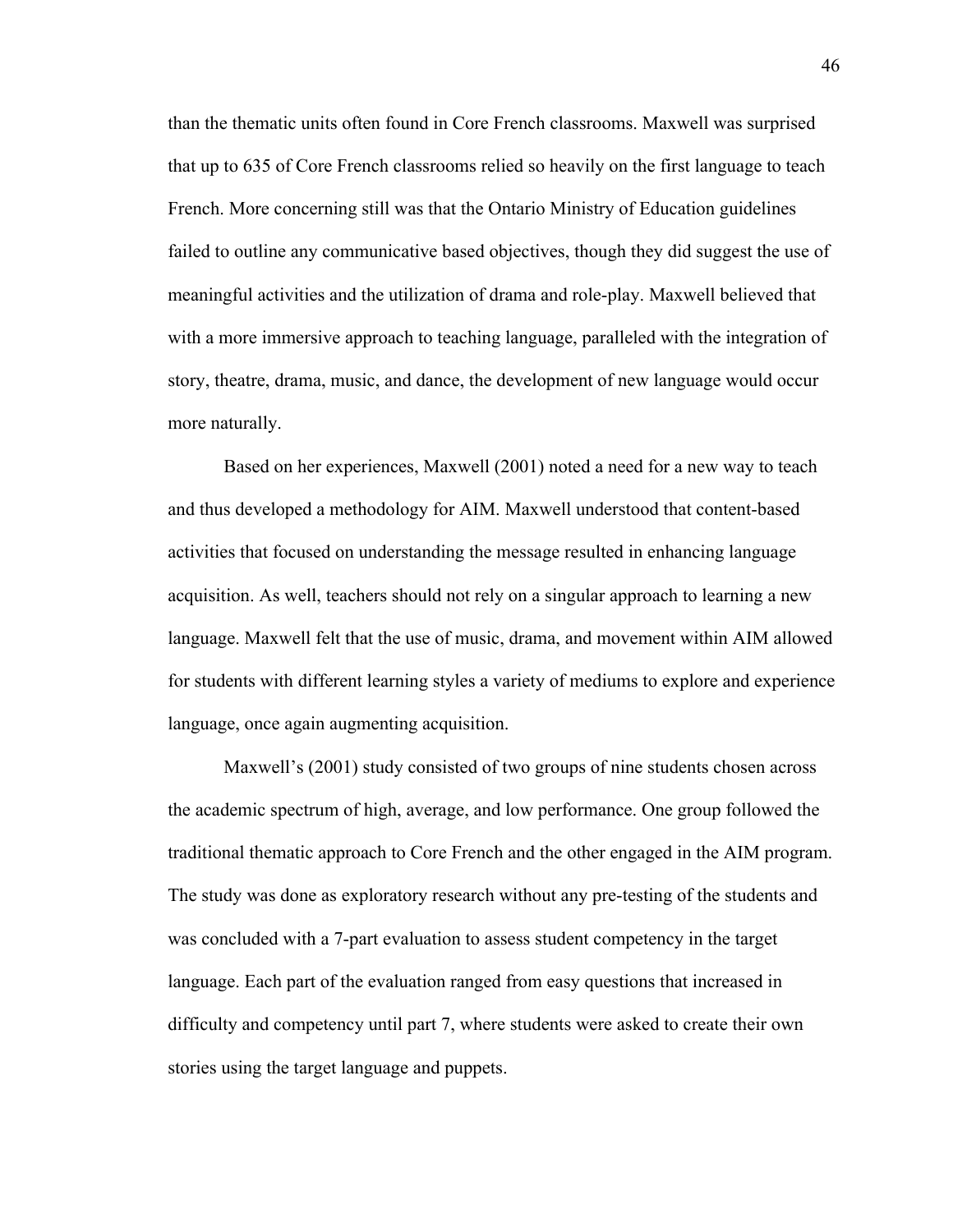Maxwell (2001) found that five steps are needed to help students to internalize the meaning of a new language: memorization, oral comprehension, expression, reading/written expression, and creative written/oral expression. Each one of these steps allows students to use language content in ways that begin with a guided approach and move towards independent, creative, and cognitively demanding applications. Maxwell argued that this leads to the use of functional language. Maxwell further developed the concept of functional language in her study as well, identifying the target words students needed most to begin engaging and communicating in the target language.

The results of Maxwell's (2001) study found that despite the fact that the AIM group received 1 additional hour of study, this group was able to respond to the questions, in either their first or target language, 96.6% of the time on average. The other group averaged 13.5% in the same category, which means that comprehension altogether was lacking. In terms of vocabulary, once again the AIM group used an average of 334 words throughout the interview process in comparison with the other group who averaged 44.7 words in French. Some of these French words were also scaffolded in the questions asked to help students formulate their answers. For example, in part three, one of the questions asked: *Qui est le plus petit dans ta classe?* [Who is the smallest in your class?]. Most of the words required to answer the question are built into the question itself. In this particular example, the student only needs to add a Proper noun and change the possessive article to complete his/her answer.

Lastly, Maxwell (2001) found the most significant comparison in her results was in the storytelling component in which students used the puppets provided to tell any story they wanted in French. In the comparison group, only three of the nine students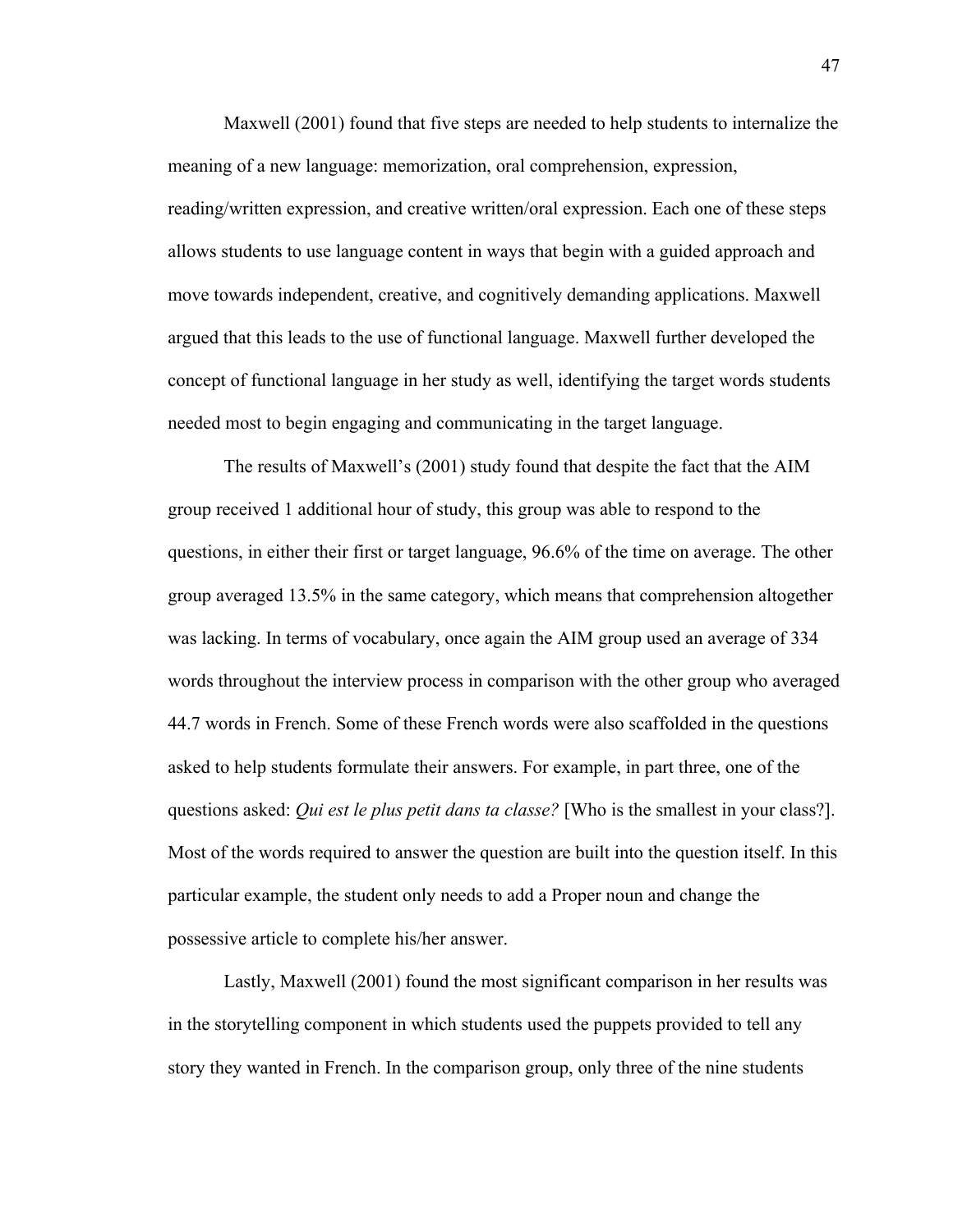attempted to participate in this activity. The number of words used by these three students ranged from two to 32, while the AIM group ranged between 78–1,500 words for their stories.

Overall, Maxwell (2001) suggested that an arts-integrated language pedagogy that incorporates elements of French immersion practices demonstrated a higher level of fluency from the participants in her study. Furthermore, the AIM students very rarely relied on switching to their first language, which was believed to be a result of immersing students in the target language through story, drama, music, and movement. More importantly, Maxwell argued that the thematic approach lacks meaningful learning for the students to connect to French and that Core French needs to be relevant to be engaging.

## **Conclusion**

Everyone has some type of connection with music as it surrounds us in our daily lives. The literature reveals that this personal connection also has the capacity to engage critical thinking skills in other domains across the curriculum. Many studies prove music's value in the classroom, especially when it comes to the language-learning environment. It is important that teachers learn to facilitate this environment for their students so that critical thinking can occur in a natural and engaging way. Unfortunately, Cho et al. (2017) found that teachers are experiencing barriers such as teaching to a test and feel intimidated or underqualified to take on music as a teaching tool. Another consideration surrounding the barriers that may be preventing the music integration reform from occurring may be creative oppression and how it is being passed down from one generation of teacher to the next (Greene, 1995). This creative oppression happens as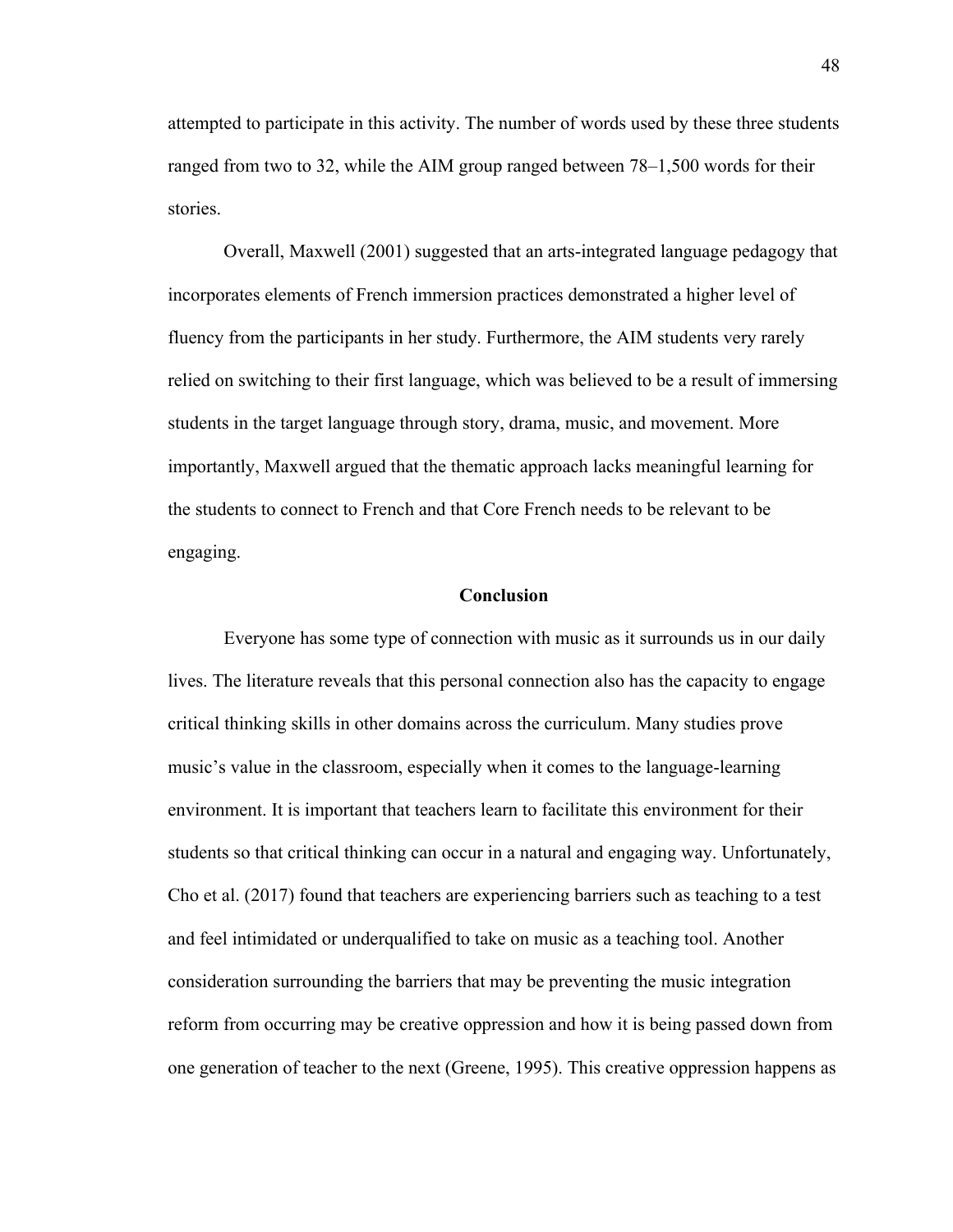a result of not having enough opportunity to create and explore in teaching and learning. Teachers often teach the way they were taught and breaking old habits can be intimidating and uncomfortable; such creative oppression may stem from being told how learning should occur when they were students in school, and that cycle continues.

Research also shows that using music will promote critical thinking, better attitudes, and an overall stronger connection to language. This is critical if schools are hoping to continue to support the growing ELL population and build their motivation to become successful, lifelong learners. It is not enough to reproduce the way things are (Greene, 1995). The world is changing, and we have to adapt so that no one is left behind. But the question remains: What is needed to help reform occur?

Throughout this chapter, the literature revealed that music has a positive effect on student learning, particularly in terms of learning language. The integration of music not only relates to different learning styles; its ongoing presence in our everyday lives brings communities together, creating a safer and more stimulating environment for learning to happen. Further Canadian-based research uncovered a new and innovative program known as AIM that puts arts-integrated language pedagogies to practice. The results of this union in small-scale studies indicated that students are retaining a more functional level of French in a more creative and engaging environment.

The next chapter presents the research design of this study and details the methodology of my research. Narrative inquiry is used in this study to give elementary Core French teachers the opportunity to share their experiences with the arts in their classrooms. They are able to share their strategies and preferred programs to develop a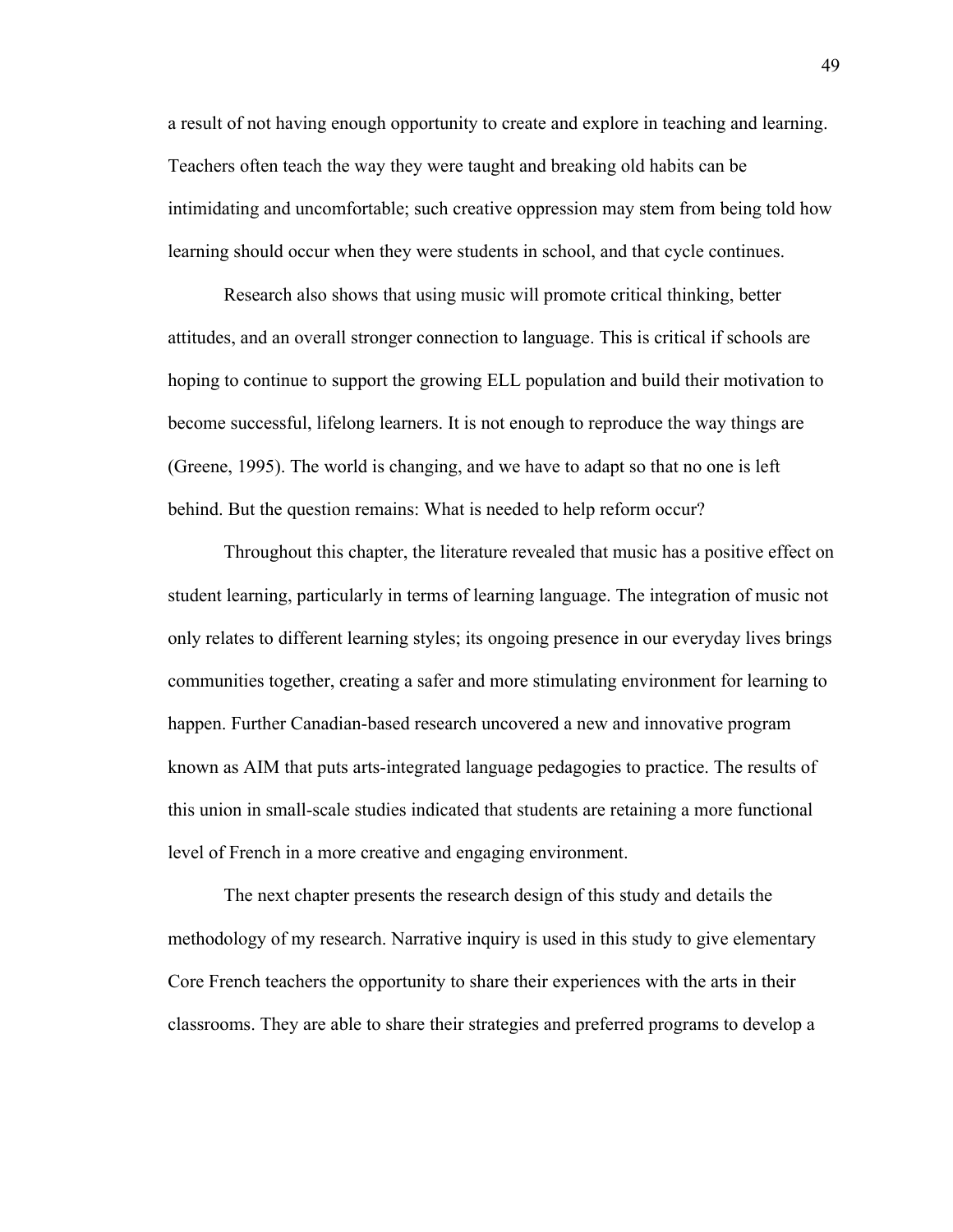collaborative dialogue to inspire other language teachers to have an arts-integrated approach.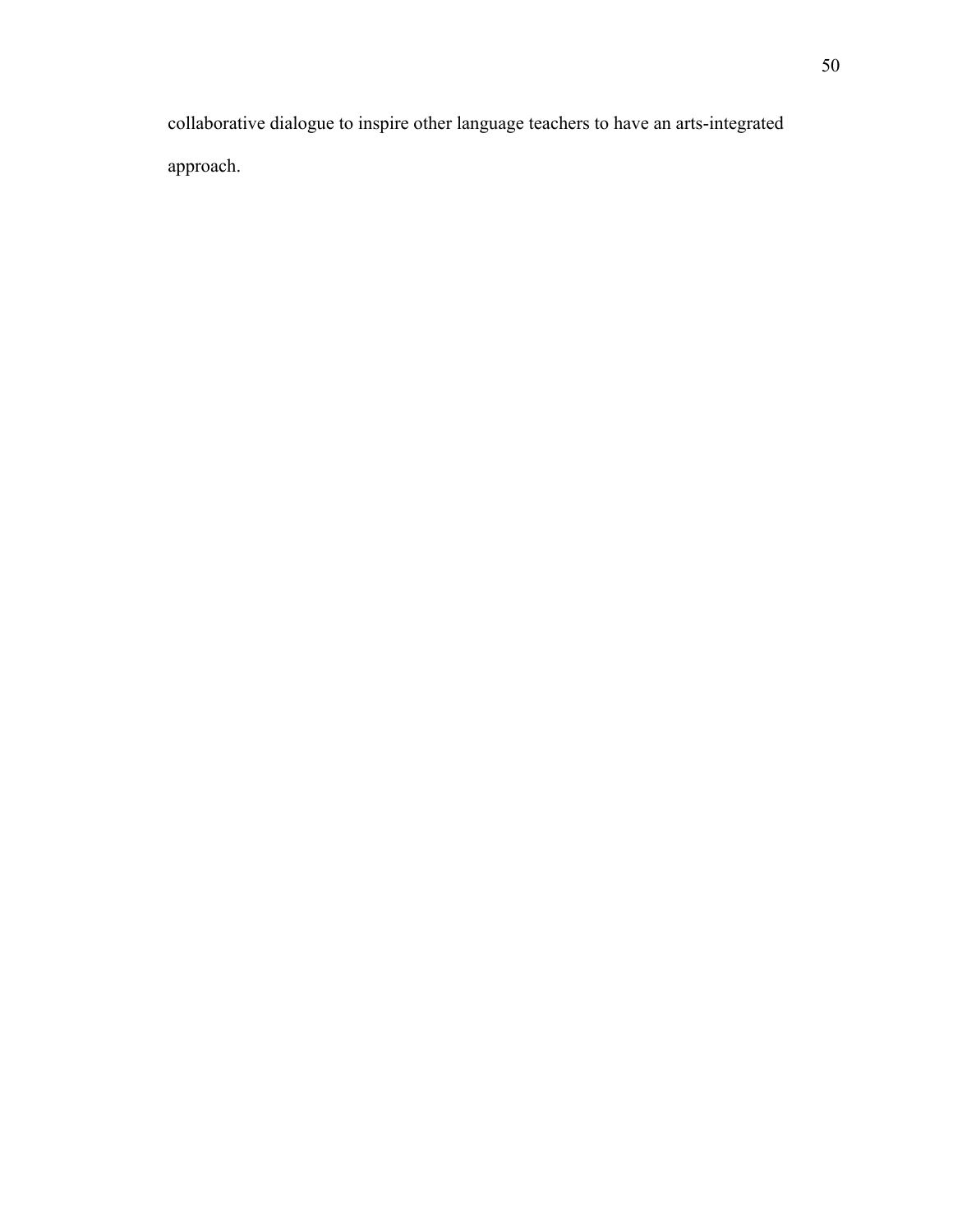### **CHAPTER THREE: METHODOLOGY AND RESEARCH DESIGN**

The intent of this research was to further my understanding surrounding the experiences of teachers implementing the arts in their Core French classrooms. Narrative inquiry (Clandinin & Connelly, 2000) serves as a methodological foundation that allows researchers to explore teachers' past and present experiences of teaching language. Exploring these stories not only validates my own experiences with programs that integrate the arts into language learning but also enlightens others to learn more about the strengths and challenges of implementing these innovative strategies. As Connelly and Clandinin (1990) remind us, "Humans are storytelling organisms who, individually and socially, lead storied lives. Thus, the study of narrative is the study of the ways humans experience the world" (p. 2).

According to Connelly and Clandinin (2006), it is in human nature to tell stories because it is a natural way for us to learn—from the experiences of others. This chapter outlines the design and framework used in this research, describes the participants selected, the collection of data, analyses of data, limitations, ethical considerations, and establishes credibility. This research was guided by the following questions:

- 1. How do elementary French second language teachers experience integrating the arts?
- 2. What successful arts-integrated practices do teachers integrate when teaching French as a second language?
- 3. What are some of the potential barriers inhibiting teachers from utilizing the different strands of the arts into the learning environment of French second language learners?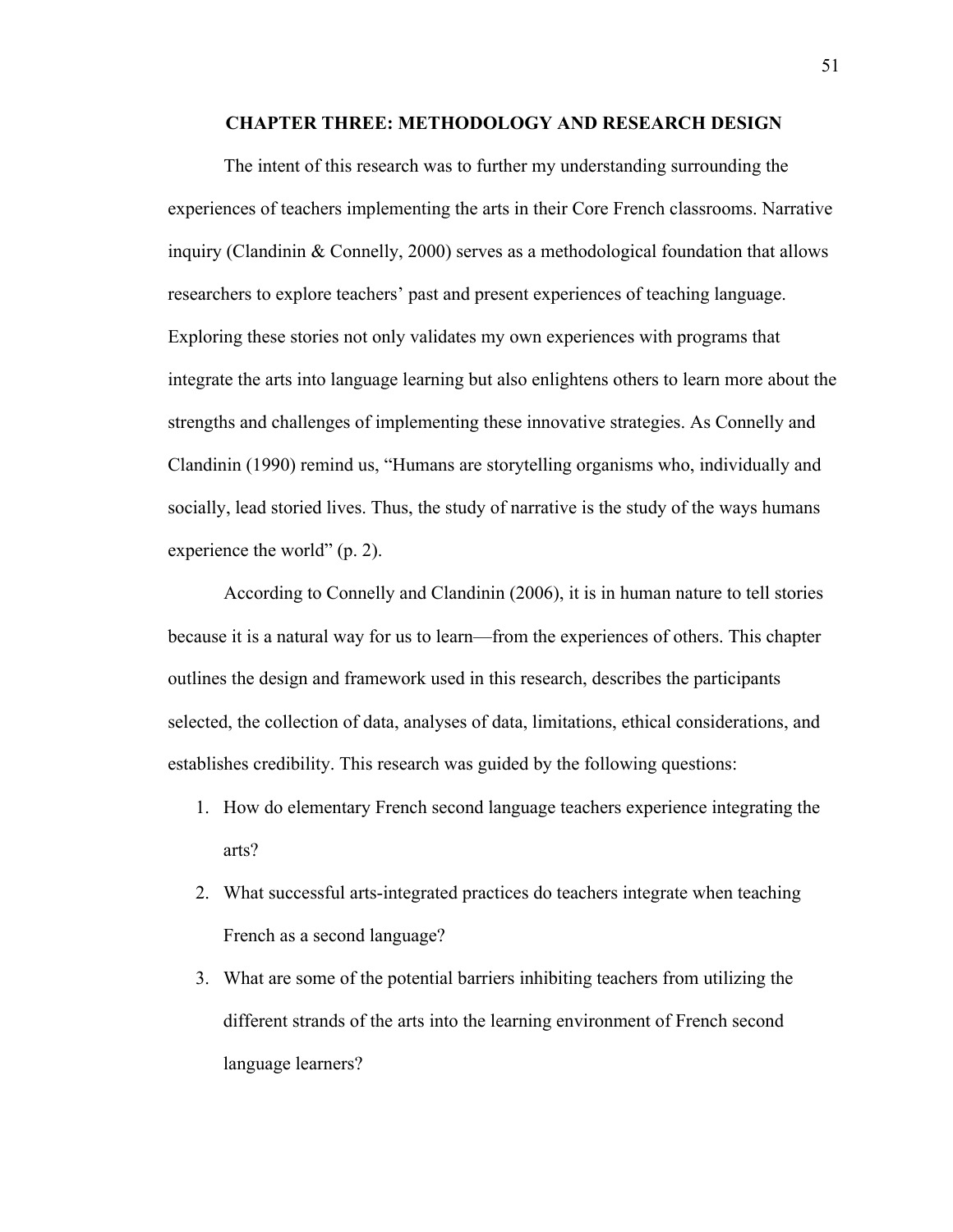## **Research Design**

In designing this narrative inquiry study, I considered eight elements discussed by Clandinin et al. (2007). The first element deals with the justification, which supports the importance of the study. Connelly and Clandinin (2006) believe that it is most important to first use the imagination to conceive the topic as an ongoing and ever-changing space. In the first two chapters of this thesis, the justification and purpose of the study were shared along with literature that supports why artful approaches are not only practical but also socially relevant. As the researcher, my imagination is what led me to see the need for research that explores more integrated ways of teaching language because it is not enough to settle for the way things are (Greene, 1995). I was curious to know more about how different teachers viewed teaching French to their students.

The second element uncovers the topic of inquiry that is unveiled in the first chapter, giving context to the main focus of the research. The third describes the methods used in the study. In terms of methodology, this study considers the participants' experience as occurring "in a multidimensioned, ever changing life space" (Clandinin et al., 2007, p. 27). The study aims to present the experiences of teachers who have used arts-integration in their language teaching practices, along with any benefits and/or barriers that may have come with these methods of implementation. Based on the data gathered from the interviews, I have restoried these experiences. The conversational interview questions sought to uncover the participants' journeys—from being introduced to the arts, to becoming teachers who believe that arts-based practices benefit their students in language learning. These stories consider how time and relationships affect the choices of the teachers and, ultimately, their experiences.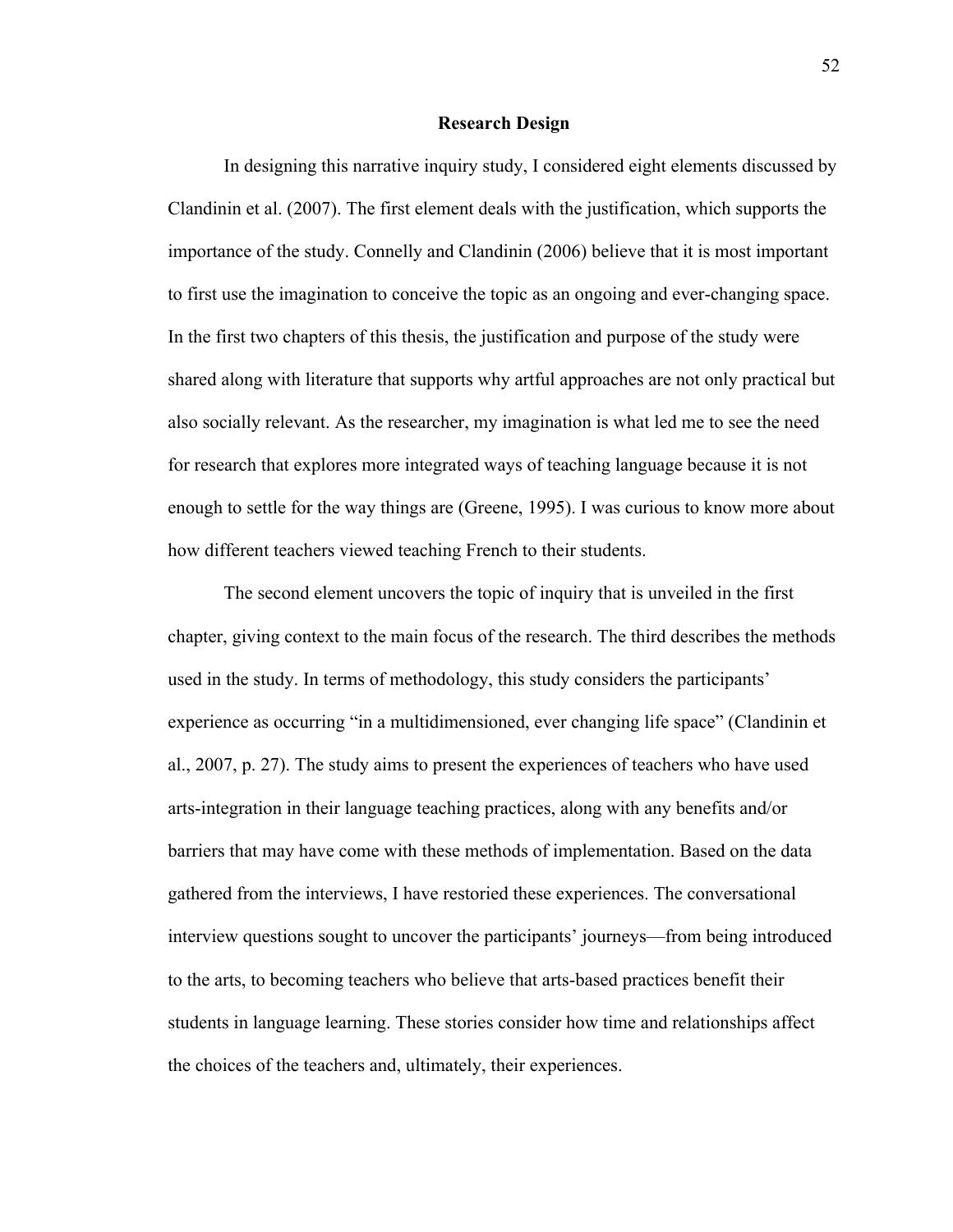The fourth element describes the analytical and interpretive processes that occur after the collection of data (Clandinin et al., 2007). Data collection consisted of open conversations that encouraged teachers to recollect the journey of their experiences and uncover any implications for the future. The use of the term *conversation* is important to ensure that the participants felt at ease but also so that there were allowances for followup questions as stories developed. The data were transcribed and revisited in both audio and written transcript formats to understand what elements led each participant to his or her current practices. The audio format gave an extra dimension of the emotions of the researcher as well as the participant, helping to provide a more complete picture of each event. Themes were developed based on commonalities that arose across each participant's narrative.

The use of field texts capture the essence of stories through audio recording of conversations, as well as interview transcripts (Clandinin, 2006). These written texts, or recorded dialogues, are intended to be tentative, open dialogue texts to be read and discussed with the participants (Clandinin, Murphy, Huber, Murray-Orr, 2010). These texts help the readers and the researcher understand teachers' lives in terms of their *professional-knowledge landscape* (Clandinin & Connelly, 1989)*.* This concept considers the temporality, sociality, and places of school contexts. "Teachers spend part of their time in classrooms and part of their time in other professional, communal places" (Clandinin & Connelly, 1996, p. 25). This is important because it gives voice to the perspectives of teachers, honouring them as credible, knowledgeable beings.

Upon gathering the teachers' stories, interviews were transcribed, allowing the researcher to be wakeful to the different dimensions of the experiences shared. Elbaz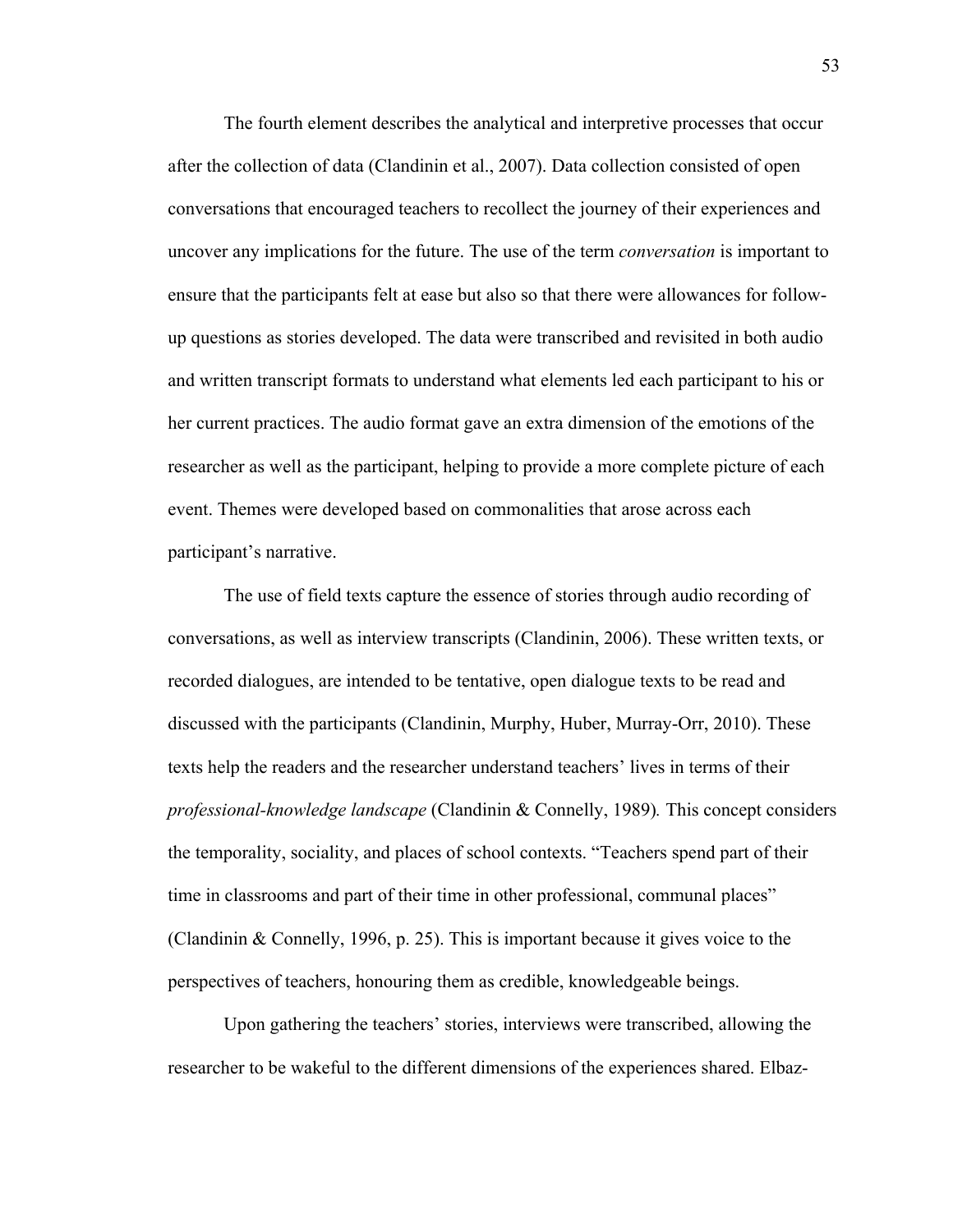Luwisch (2010) speaks about *wakefulness* and asserts that to be wakeful is to be aware of my own positioning in the field of teaching and in society. This is important to protect the authenticity of the participants' stories and to avoid restorying using a critical lens and distorting the narratives of others—remaining true and focusing on the participants' experiences and not adding details that change the original storying of the narrative.

In conducting this research, it was important to approach each narrative understanding of the participant's social context to better understand his/her journey at that particular time throughout his/her life. When I was writing each of the narratives, I kept my research questions near me to help guide what parts of each narrative best addressed the questions. After a first draft of the narratives was written, I would read them over and consider how to better incorporate a more three-dimensional view of each experience. Finally, after completing all the stories, I looked for themes that stood out to help organize my findings. The narratives were also not written in order of the interview questions. I felt it was important that each participant's narrative would read like a story from beginning to end to demonstrate growth and change in his/her relationship with the arts.

According to Tilley (2016) in *Doing Respectful Research*, many individuals have been exposed to a variety of experiences with interviews. This means that this method of data collection is familiar to the participants involved. Tilley also noted that interviewing is often a method used in arts-based research projects due to the nature of in-depth and open-ended interviews inspiring discussion and allowing for new follow-up questions to emerge. This potentially results in a more holistic and diverse view of the world, people, and their relationships with one another (Clandinin et al., 2010).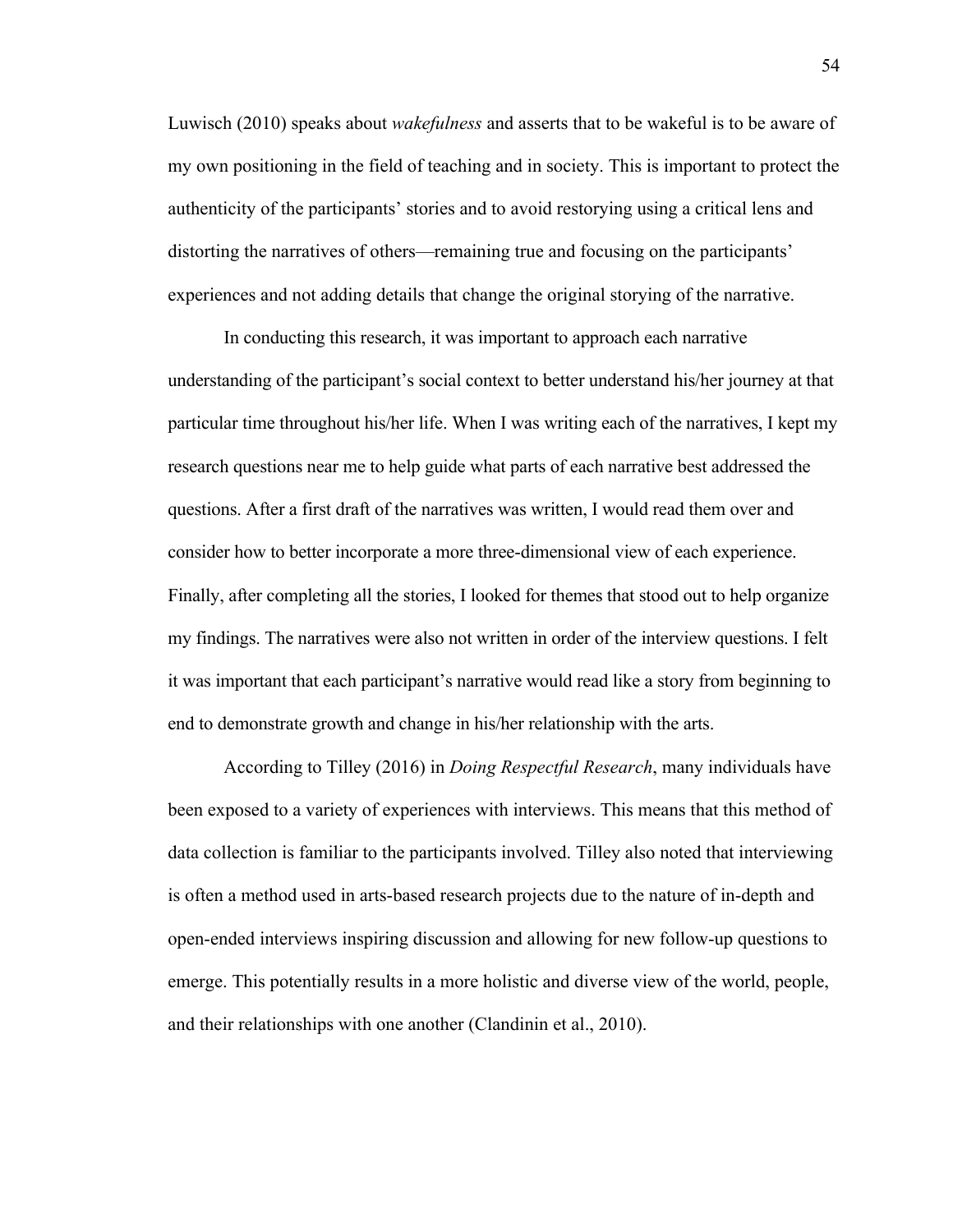The fifth element acknowledges the position of the study in relation to the preexisting literature on the topic (Clandinin et al., 2007). The sixth element considers the uniqueness of the study and allows the reader of the research to understand what is unknown and what this research aims to uncover. The seventh element is ethical considerations, which are essential elements that are unpacked in the later sections of this chapter.

The last element focuses on the process of representation and the chosen style of research. This element considers that writing a research text is, in itself, a narrative act. What I mean by this is that each version of a story becomes a new narrative of its own. As the researcher, it is important to not allow my opinions and my personal experiences to distract readers away from the retelling of someone else's narrative. While each restorying of the narrative aims to maintain authenticity to the experience, there are inevitably some differences as a result of the teller's personal experiences, and interpretations of the narrative, affecting how the narratives are portrayed.

## **A Three-Dimensional Framework**

Narrative inquiry is a relational research process in which the researcher needs to maintain wakeful attention to all the dimensions of retelling and reliving of stories (Clandinin et al., 2007). Doing research through narrative inquiry allows readers to understand the ongoing experiences of others (Clandinin & Connelly, 2000). This research outlines the experiences of teachers using a three-dimensional framework. As the 3D framework unfolds, it is essential to attend to the *professional-knowledge landscapes* of teachers (Clandinin & Connelly, 1989). When dealing with teacher experiences in schools, the researcher begins to understand a teacher's personal practical knowledge (Huber, Caine, Huber, & Steeves, 2013). The idea of personal practical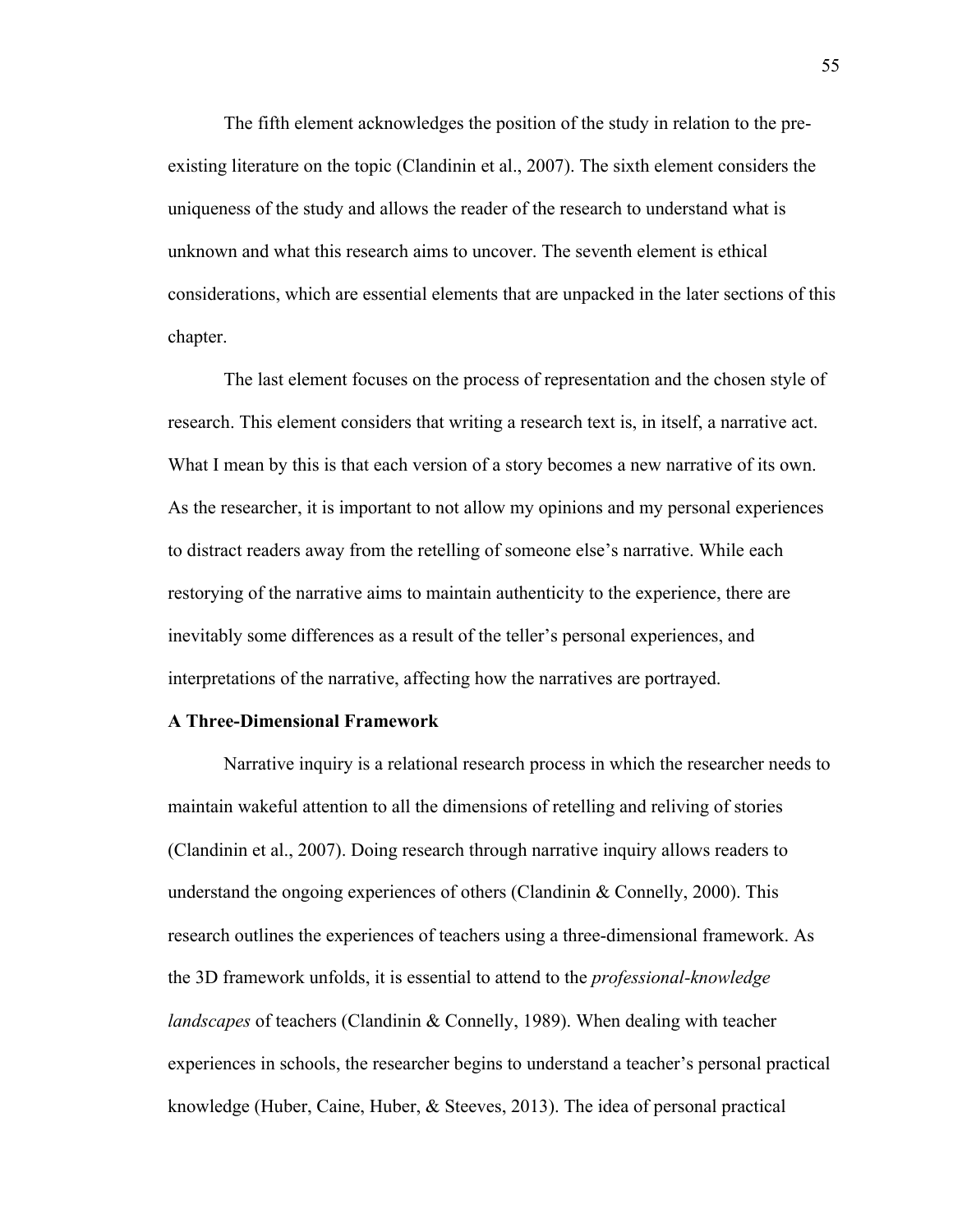knowledge recognizes teachers as knowledgeable beings, taking what they have learned through past and present experiences and using that knowledge gained to guide future experiences (Clandinin & Connelly, 1989).

There are three theoretical dimensions enfolded within this methodology of research (Clandinin et al., 2007; Connelly & Clandinin, 2006). The first is *temporality*, in which the researcher must consider experience as an ongoing process with a past, a present, and an inevitable future. This is also where the concept of storied landscape can be understood as the story of experience that takes us, the audience, on a journey. The stories are retold and restoried through processes of reflection and new experiences (Clandinin & Connelly, 1989). As this research aims to uncover teacher experience, it is essential to consider temporality for each question and each participant based on his or her life's stage in the experience. Perception of an experience is affected by personal and social growth, and it is important to be cognizant of how temporality plays a role in the retelling of experience. "Narrative inquiry is about life and living" (Connelly & Clandinin, 2006, p. 478), which are ongoing processes until we are no longer living. Exploring the theoretical dimension of temporality in my own research allows for me to attend to experience at different spaces of time in my participants' storied landscapes.

The second dimension is *sociality*, which considers that all relationships influence an individual's context, such as the relationship with the environment or with other people. A relationship that is particularly important occurs between the researcher and the participant. This is due to the fact that the relationship plays its own role in the story and experience of the participants and therefore cannot be subtracted from the inquirer's consideration (Connelly & Clandinin, 2006). It will also be important to consider the relationships that were a part of each stage of the experiences or influential factors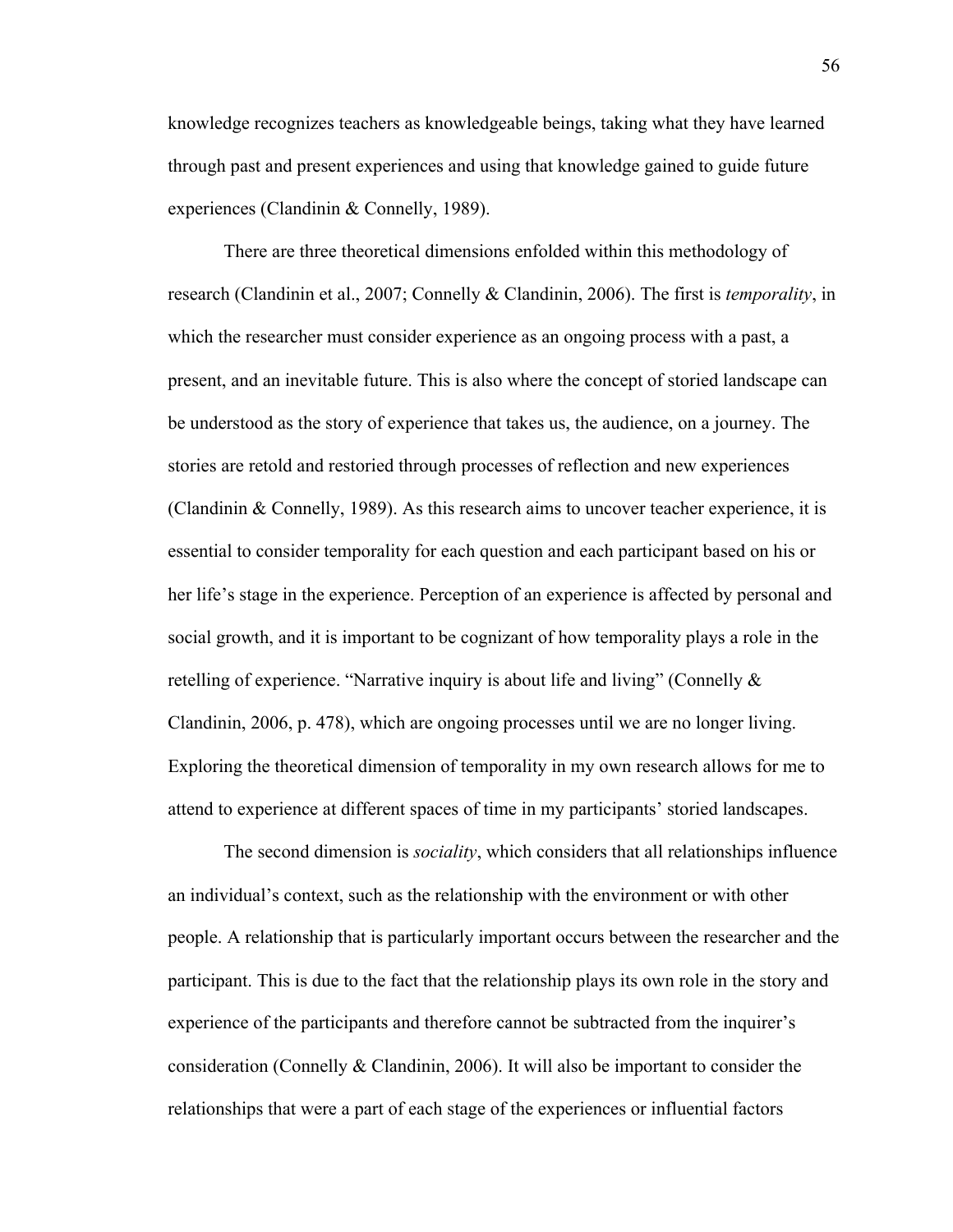throughout the participants' storied lives. It could be a family member who inspired the participant's journey with the arts, a teacher, or perhaps a mentor.

The last dimension of this narrative inquiry methodology is *place*, where the experiences physically took place. The physical space is important to consider, though it will morph through temporality. Here, the inquirer considers the impact of each place and the contribution it has in the retelling of each experience. Each place will, no doubt, hold its own impact in the experience.

Together, these dimensions—temporality, sociality, and place—interplay with one another, encouraging questions that explore each of the three commonplaces. The goal of using this framework is to allow for what Connelly and Clandinin (2006) refer to as *temporal unfolding* to ensure that no one part is emphasized nor excluded, affecting authenticity or overall impact of the experience.

## **Participant Selection**

In this study, the participants were selected based on their abilities to relate to the research questions; therefore, they could not be randomized. Through purposive sampling, two participants were selected, along with myself as a co-researcher. Recruitment methods were considered to maintain the privacy and safety of those sharing their stories. Being a French teacher with a musical background, it was clear that upon entering into a Master of Education program, my research would be about the arts and language learning in some capacity. After meeting with my advisor and sharing my passion of incorporating the arts with teaching language, my research project evolved into inquiry surrounding arts-integrated teaching methodologies. Prior to beginning the formal data collection, the participants received a letter of invitation outlining all of the expectations and conditions surrounding the interview process and the research. The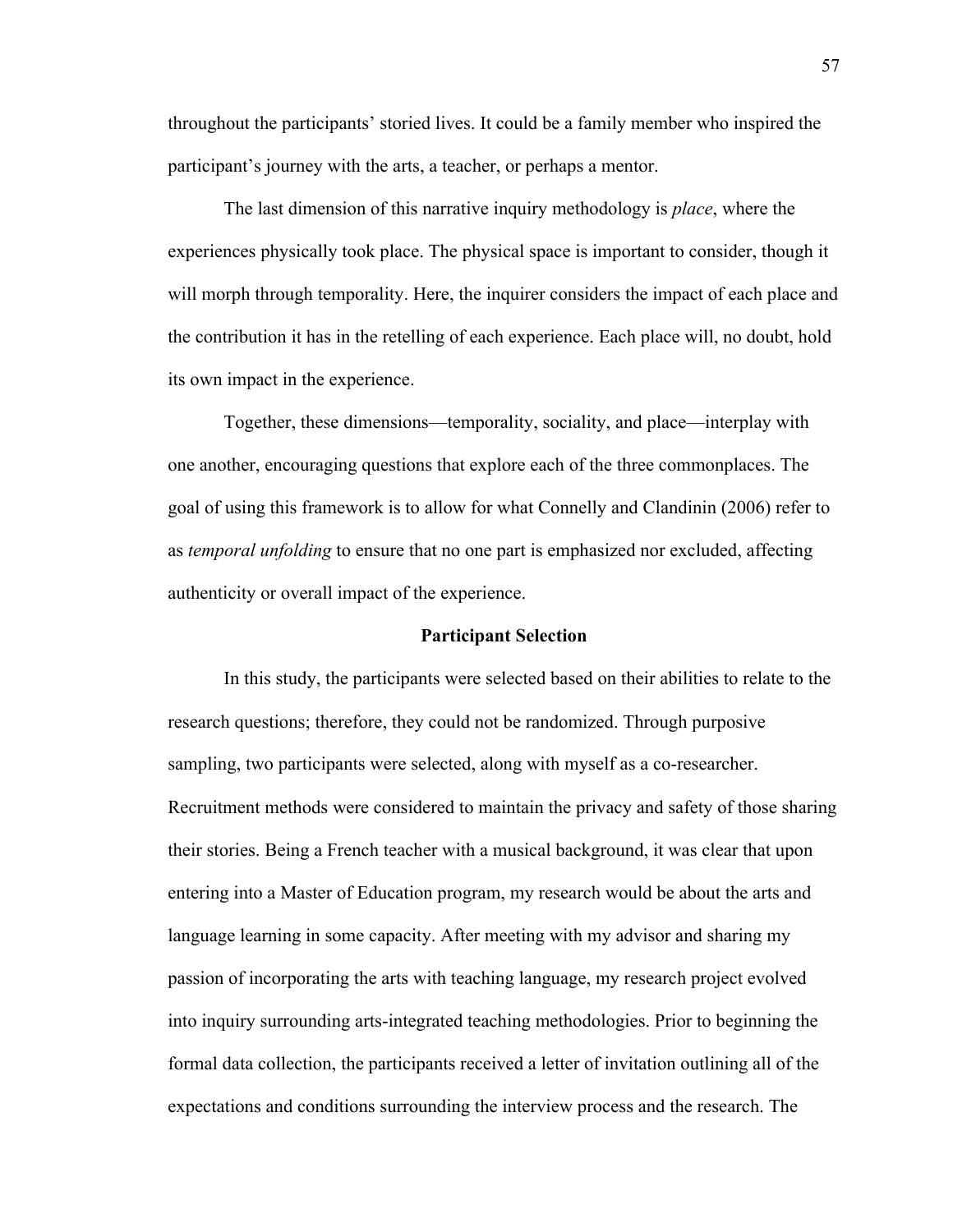Brock University Research Ethics Board (REB #17-227) cleared these expectations. Each relationship between the participants and myself is unique, in that all the relationships stem from personal friendships. When working on the research data collection, it is important to recognize and detail these relationships.

The first participant, Sophie, is an elementary French and physical education teacher who frequently uses drama, dance, and music in her French classroom. Sophie and I met during one of my first teaching contracts. She was a helpful teaching partner who showed me the resources that the school had and often shared what had worked for her classes. From there, we continued to stay in touch and we found ourselves teaching together once again. Sophie is a teacher who enjoys finding new ways to motivate her students. In the hallways at school, she is often seen making the students laugh, and she enjoys taking them outside to play games, becoming active in their learning experiences. Sophie is dynamic with her students, and this showed in her approach to teaching Core French.

The second participant is Melanie, a teacher whom I have known since I was a student in elementary school. Melanie was my sister's Grade 1 teacher for French Immersion. After completing my undergraduate degree, I came across the opportunity to learn alongside Melanie for one of my teaching placements during my Bachelor of Education program. I got to witness first-hand her differentiated approaches to language learning.

Finally, my own personal narrative is included, as I am a co-participant throughout the journey of this research. Here, I delve more into my language teaching experiences throughout my last 5 years of teaching Core French.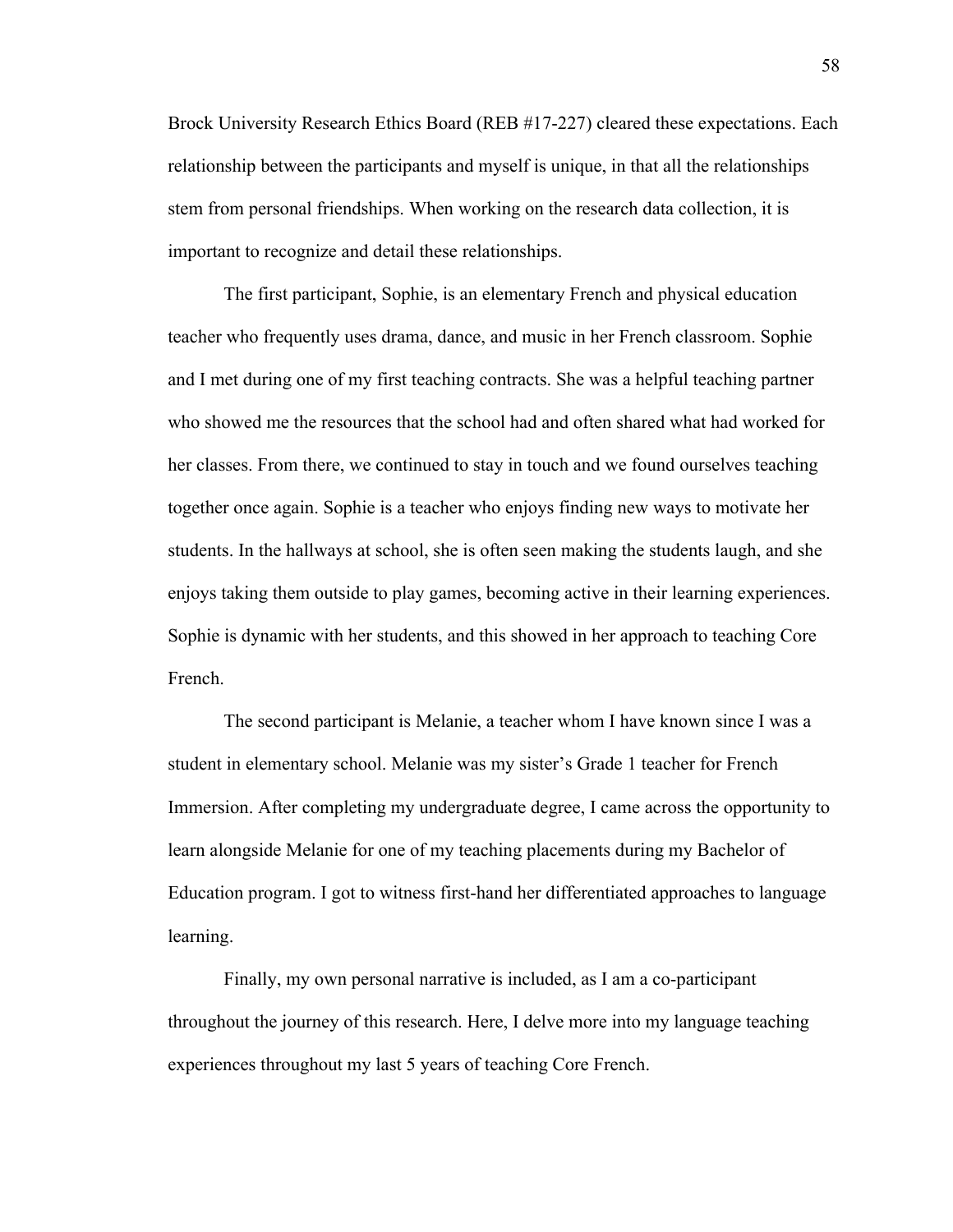#### **Data Collection and Analysis**

The data were collected informally through interviews. These interviews with the participants (see Appendix A: Interview Questions) were used to further gather information about the classroom dynamics in different points in teachers' personal lives and in their careers—including growing up with the arts, learning through the arts, and teaching through the implementation of an arts-based language program.

As the researcher, I conducted the interviews over Skype and in person based upon schedules and comfort levels. The interviews were conversational, with the questions having been emailed to the participants beforehand to allow for thorough reflection. The participants, however, were not expected to prepare answers prior to the interview. Each of the interviews was around 90 minutes long and took place in a private study room in a public library. During these interviews, detailed notes were not taken as the interview was audio-recorded and later transcribed, and therefore the field notes were in audio format. My reactions and thoughts were captured in the recording as well. The benefit of having these transcribed conversations for each of the participants and their experiences was that the narratives could be analyzed and retold in relation to one another. The transcription manuscripts were between 10 and 15 pages each, with minute marks annotated throughout the document to allow me to return to the audio recordings to listen to sections of the interview more easily. These transcripts were later shown to the participants to ensure that their storied landscape was accurately represented. Both participants were content with how the interviews were transcribed. In addition, these audio-recorded field texts invited participants to find gaps in their story's plot, hence encouraging them to fill in their stories with more detail. For Sophie's story, after reading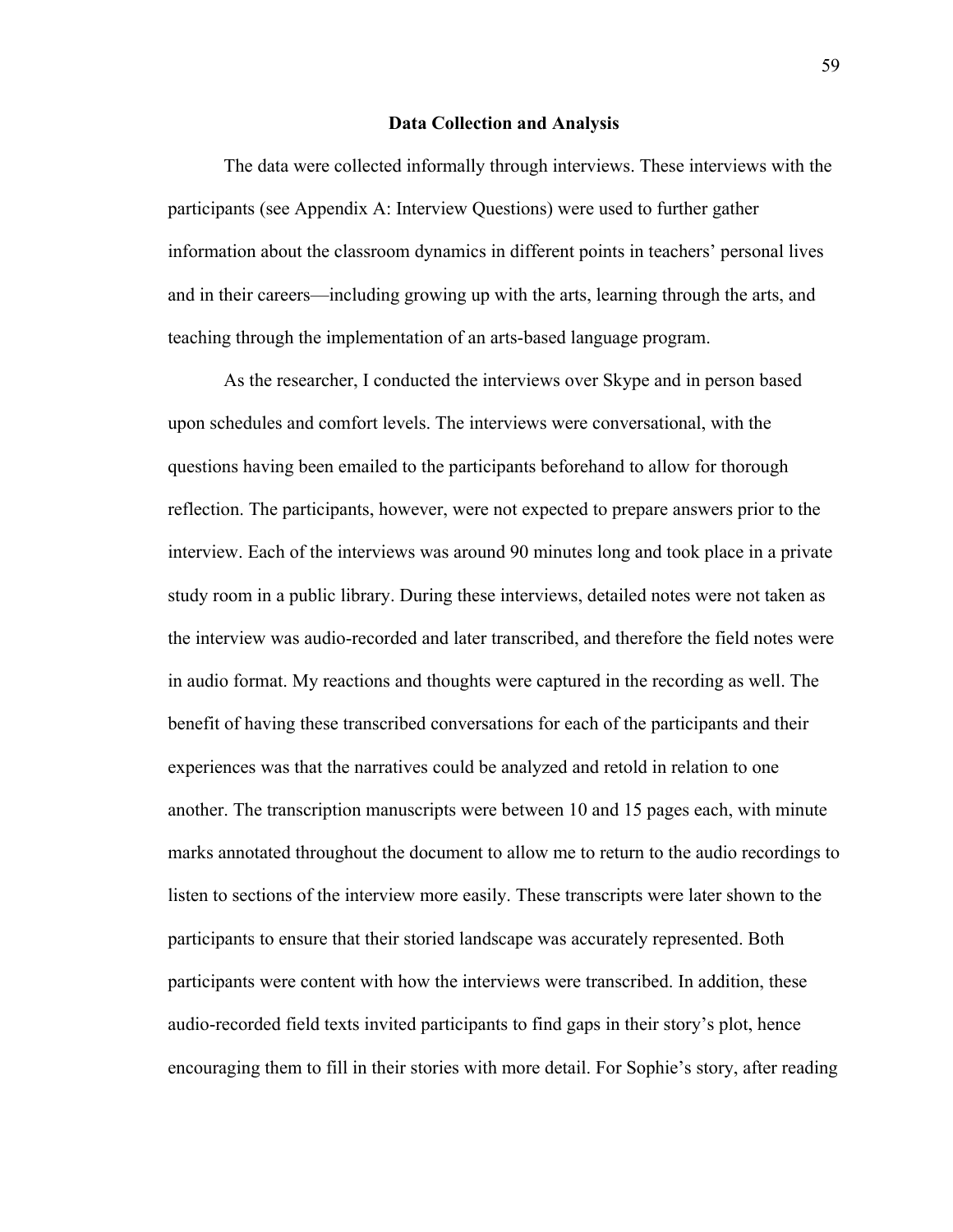her transcript, I desired more details to fill in some of the gaps. Seeing the interview in words helped me to better formulate follow-up questions to obtain more depth in her experiences.

After this process, I reread the transcripts several times to detect common themes. Listening to the retellings of the narratives and/or reading the transcripts allowed for the development of main themes, which were categorized based on similarities, differences, and commonalities between each of the participants. Data were also observed using Clandinin and Connelly's (2000) three-dimensional framework to understand the temporality (past, present, and future), sociality (personal and social), and place (physical places), thus allowing for a better understanding of each dimension.

This framework has been useful in my own analysis, and I used one or two of its three dimensions for each of the participants' narratives. Specifically, in terms of data analysis, I utilized temporality, sociality, and imagination for Sophie to explore how her experiences and relationships with the arts over time allowed her to imagine ways to improve her teaching practices. For Melanie, I used temporality and imagination to explore how her childhood helped to cultivate more creativity in her classroom. Lastly, in my own narrative, I explored all three dimensions, as well as imagination, to showcase how my journey has developed throughout this thesis.

This data collection aided in understanding each experience as a story (Clandinin & Connelly, 2000; Clandinin et al., 2010). Through story, readers of this research are encouraged to enter into another person's world, making it personally meaningful. "It is commonplace to note that human beings both live and tell stories about their living" (Clandinin, 2006, p. 44). This action of taking experiences and telling the story is known as *storying* (Clandinin & Connelly, 1989). This method was not only a fundamental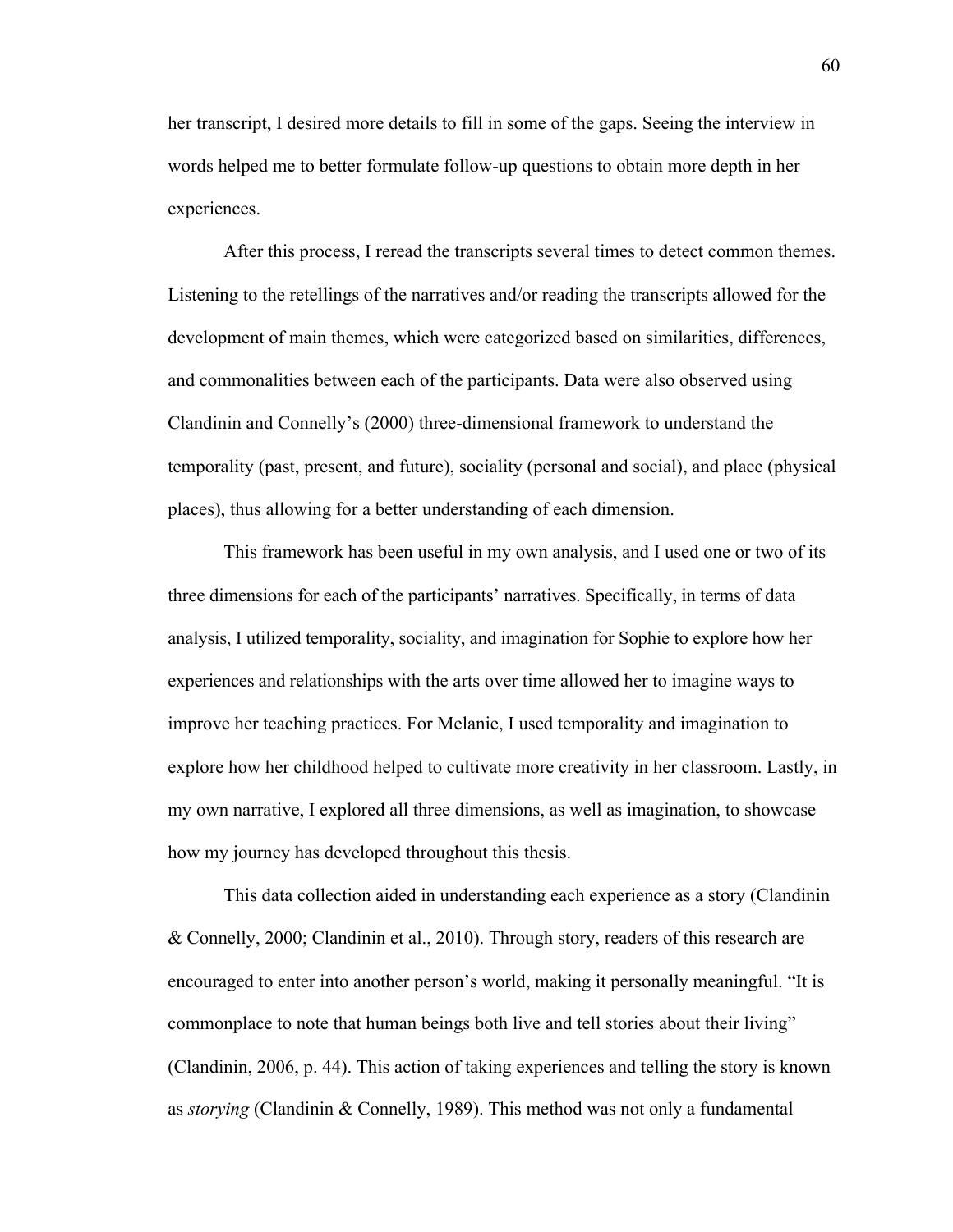process towards personal growth but also a process that allowed for reflection. As this research looked to uncover the storied landscape of Core French teaching practices, storying and restorying were necessary to uncover deficiencies, successes, and overall themes. The themes represented the key recurring categories, aligning the participants' responses with the researcher's own personal narrative along with the reflections. These findings are presented in Chapter 4, and the discussion and implications of the findings are presented in Chapter 5.

## **Limitations**

Craig (2013) identifies challenges with engaging in narrative inquiry scholarship. She notes that narrative research is known to have common issues in its implementation, including teachers' different abilities to reflect on practice, which could limit the level of depth and implications for future practices. These limitations may affect not only the participants but also the researcher as I tried to recollect memories or emotions. This could result in the creation of gaps or fabrications in the story.

Another possible limitation is the small sample of teachers in my study. My findings do not represent the experiences of all Core French teachers who integrate the arts but instead present merely an overall view of students in the participants' classrooms. Additionally, the teachers selected for this study have both a personal and/or professional relationship with me as the researcher. This could potentially be seen as a limitation because this could make the participants feel pressured to participate, and it is important to acknowledge this as the researcher.

The participants are arts advocates who have already chosen to integrate the arts into their teaching practices. Therefore, the information they present is biased. These teachers have advocated for a change to their curriculum, and therefore their narratives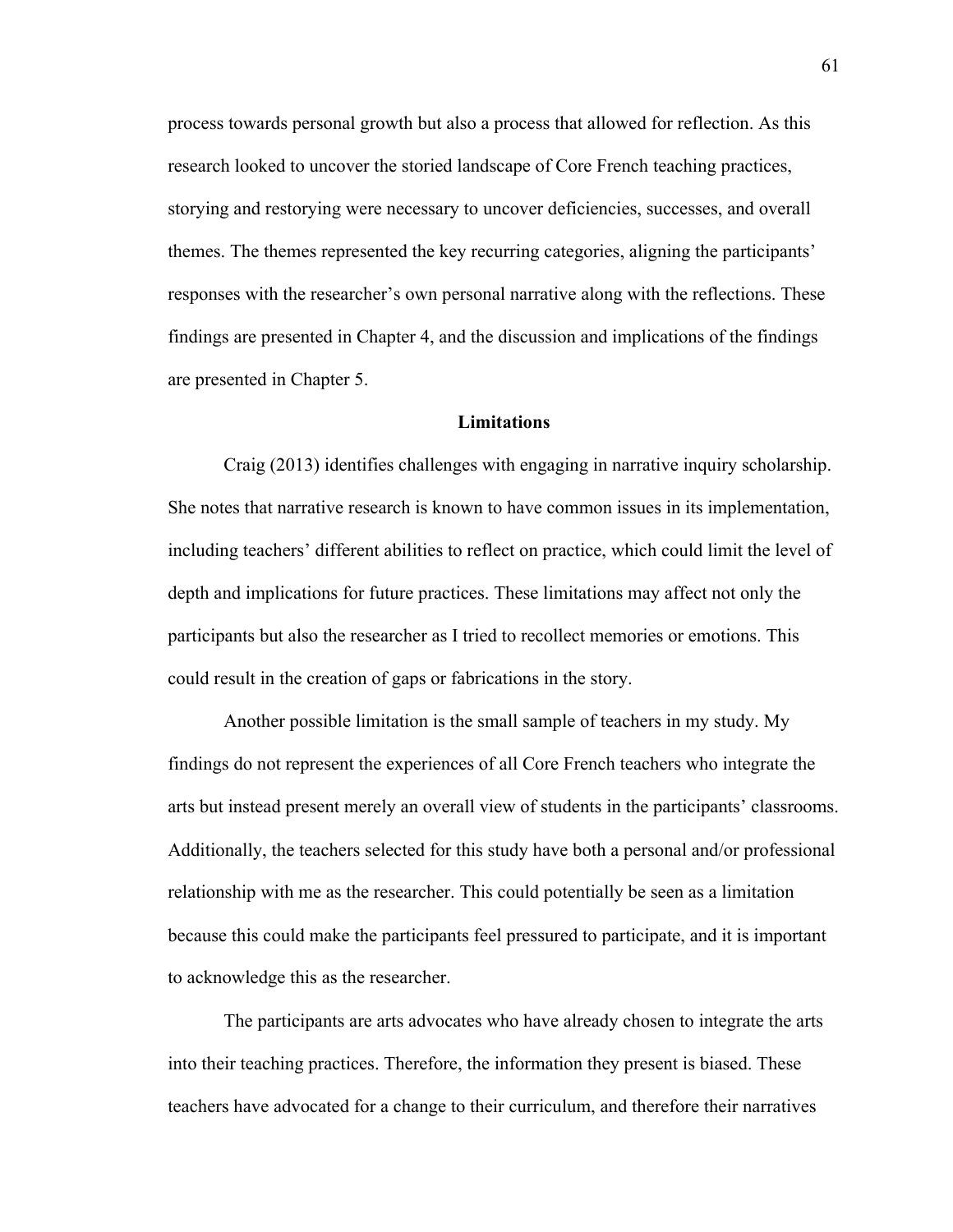may not acknowledge some of the barriers they encountered, as they may perceive the initial, transitional part of arts-integration differently.

Lastly, I would like to note a tension that will appear through the data in regard to the AIM program. This is a program that constitutes a substantial part of my narrative, as this was the first program I implemented into my classroom. I draw attention to this as a tension due to my bias at the time of these interviews in the event that my knowledge on this program takes away from the other programs and strategies that come out of the interview process. While I have experienced this program personally, I do not want additional information to imply that the AIM program is superior to any of the other practices mentioned throughout this work. This research is about exploring different practices of teaching French as a second language using the different forms of the arts to enhance student engagement and learning.

### **Ethical Considerations**

Ethical considerations were interwoven throughout the process of narrative inquiry from beginning to end (Clandinin et al., 2007), including its framework, methods, and purpose. Further revisions were made to ensure the process of this research was ethically sound. The participants were made aware of this process, and a letter of invitation with all the expectations was provided. To participate in this study, the participants were also asked to sign consent forms, which included the purpose, data collection methods, benefits, and understandings to which the participants were asked to agree. There was also the potential for the participants to feel obligated to participate. Thus, it was made clear through the consent letter that their participation in the study would not jeopardize data collection associated with the study. The participants were also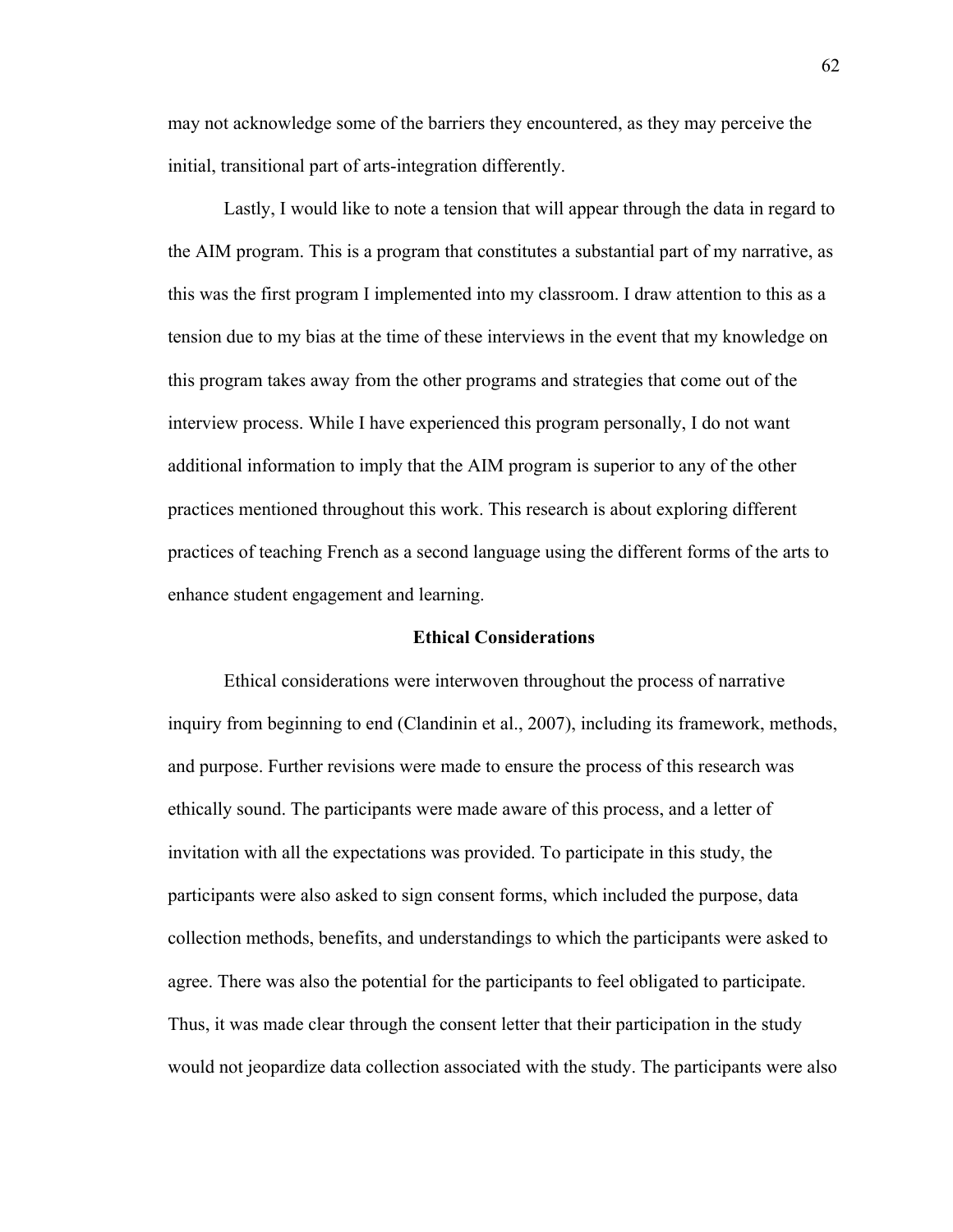made aware that they were able to withdraw from the study at any time, and/or choose to not answer certain questions. The participants' names were not disclosed to maintain confidentiality though their positions teaching French were important to illustrate their experiences in teaching elementary French. Therefore, these details were included.

#### **Establishing Credibility**

To verify that data acquired was accurate, the transcribed versions of the interview were sent electronically to the participants for their verification, ensuring that the notes were articulated the way they meant for them to be understood. In addition, the research was shared with the participants again when the final manuscript copy was completed. This was to ensure authenticity. It was important to understand the entire landscape of each participant's experience and therefore being aware of relationships is crucial (Clandinin  $&$  Connelly, 2000). I did not want to be perceived as knowing everything there is to know about each story (Huber et al., 2013). To ensure my own trustworthiness in sharing my own experiences, I returned to commonplaces within and across my experiences to bring more depth to my stories, taking time to reflect on past experiences, and searching for more insight (Huber et al., 2013).

### **Restatement of the Area of Study**

The methodology of this research helps the reader to understand that the goal of the study was to collect more than just stories. Through the process of interviews and narrative inquiry, readers are able to experience how teachers feel about implementing the arts into their schools and their Core French classrooms. In the next chapter, this thesis offers more insight into arts-integrated programs and how the arts are being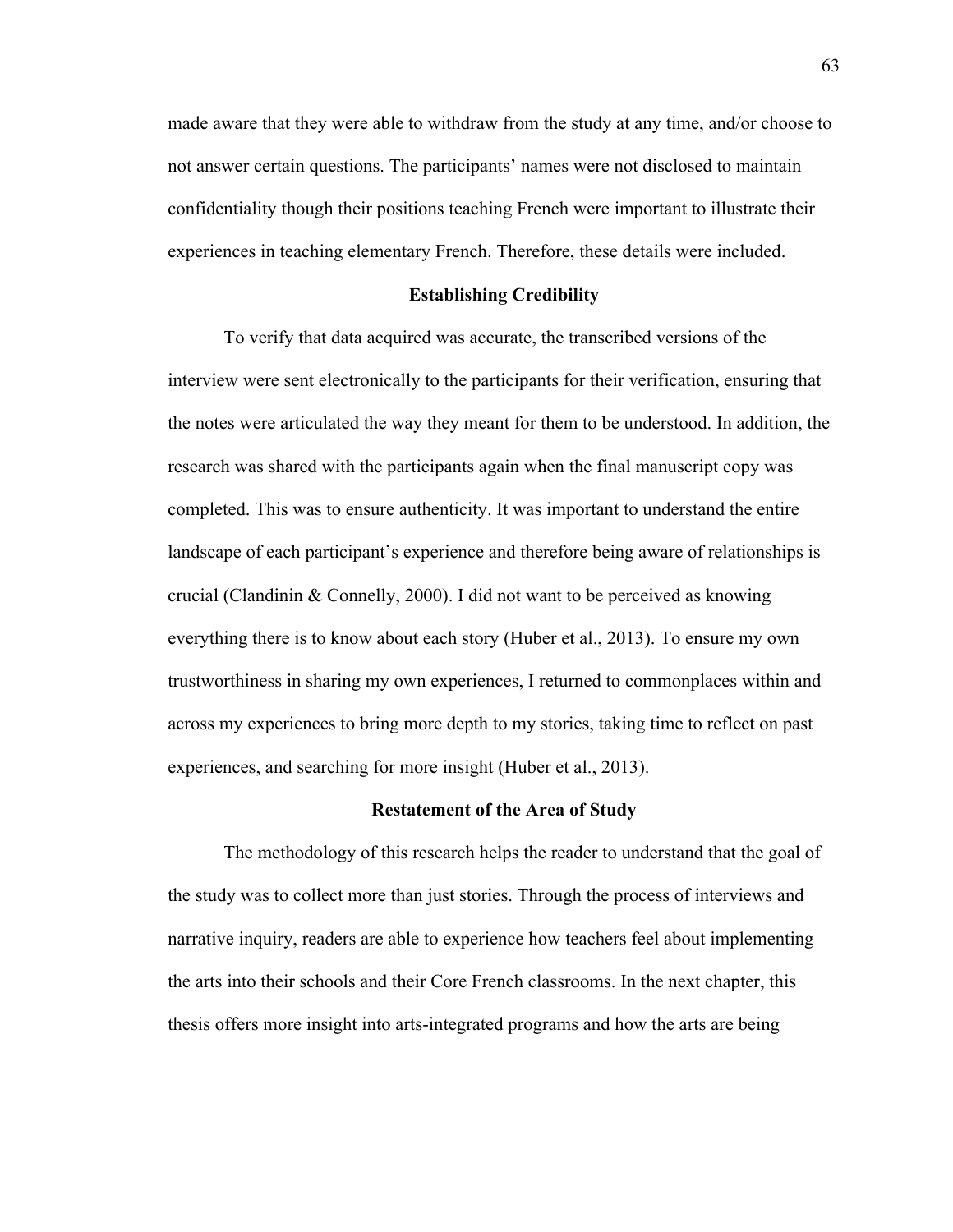implemented and experienced by three French teachers in elementary schools within Ontario.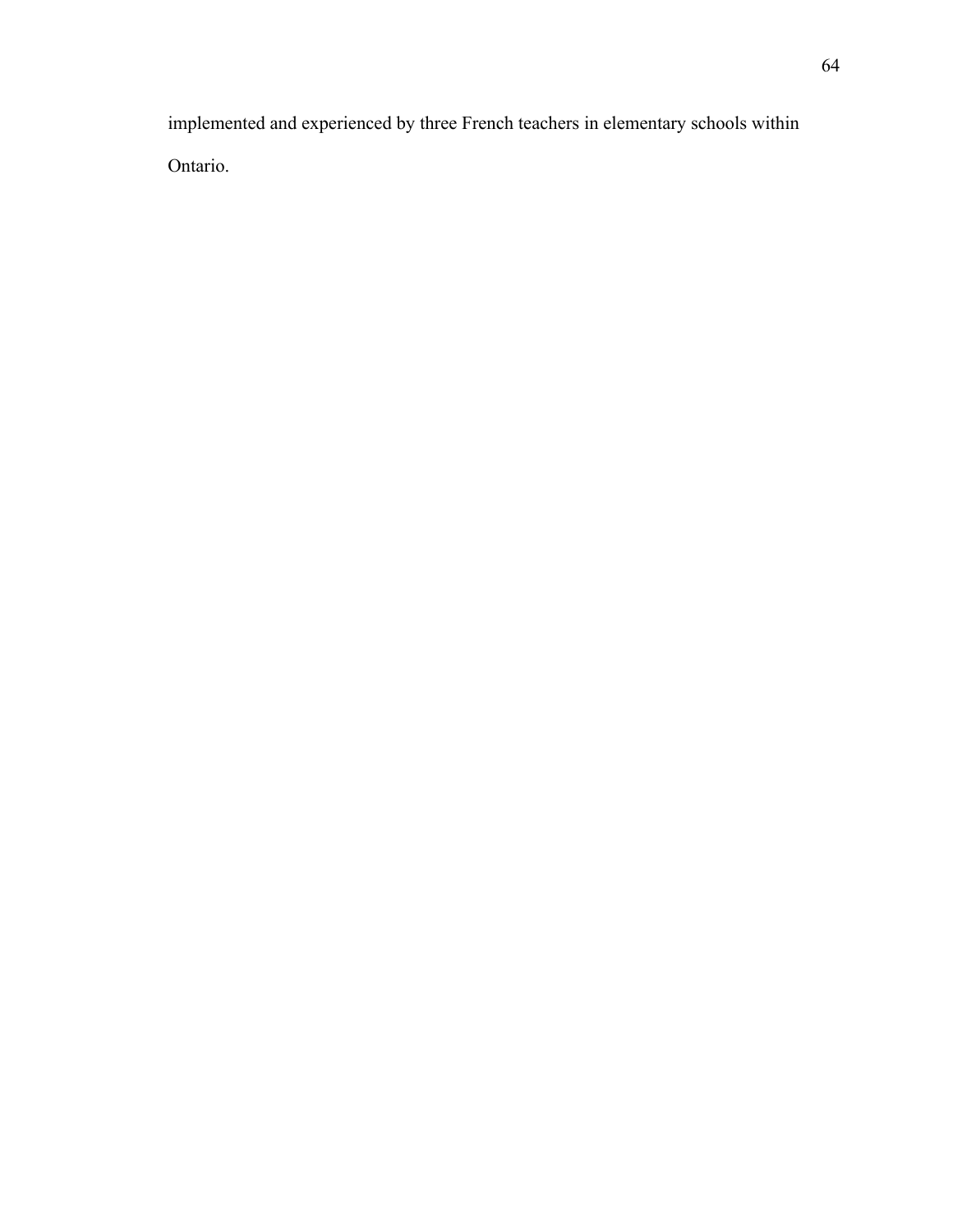# **CHAPTER FOUR: PRESENTATION OF RESULTS**

Growing up, my scholarly career was French, until high school. I switched over to a school for the arts, and as a teacher, I am now infusing the arts in my French language teaching. Combining my experiences with French and my love of the arts, the purpose of this study is to better understand the artful practices infused in French teaching practices. This includes exploring how teachers feel about this process in terms of their professional development and student success. Specifically, this narrative inquiry draws upon the experiences of teachers to gain insight into the journey of implementing an arts-integrated pedagogy. This study also focuses on the teachers' relationship with the arts and with the French language separately, so as to understand the story of how teachers came to integrate the arts into their teaching practices.

It is important to share the findings of this research to create more positive and informative material surrounding arts-based strategies to teach French as a second language. Through interviews with teachers in the elementary Core French teaching field, and their personal stories, I explored these three research questions:

- 1. How do elementary French second language teachers experience integrating the arts?
- 2. What successful arts-integrated practices do teachers integrate when teaching French as a second language?
- 3. What are some of the potential barriers inhibiting teachers from utilizing the different strands of the arts into the learning environment of French second language learners?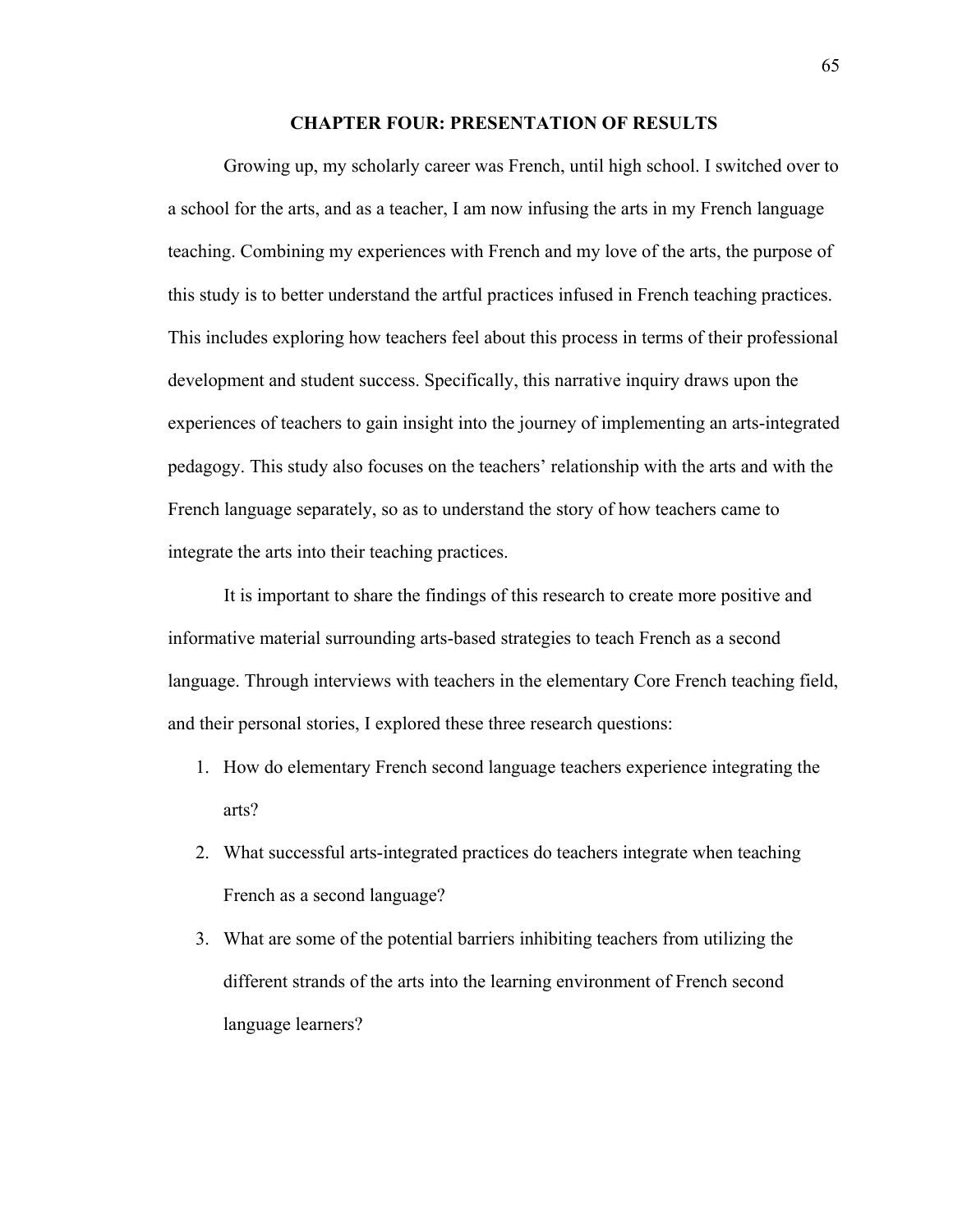The way in which people experience the arts is different for each individual. As mentioned in the literature review, music has the ability to be unique for every individual in every context of his or her life, transforming itself from a means of relaxation, entertainment, or reflection (Mashayekh & Hashemi, 2011). I have numerous memories involving music and the arts in one way or another during my childhood, whether singing with friends, rehearsal for theatre, or for school. The versatility that the arts has to offer allows teachers to gravitate to the strand or strands with which they most resonate.

### **Holly's Narrative—Sing Like Nobody's Listening**

### **Experience With the Arts, Growing Up**

My first memory of music as a young child is before I started school. I do not recall how old I was, but I remember that my mother would sing me to sleep at night and she had the most beautiful voice. I remember that I would ask for song after song and just wanting to fall asleep to the sound of my mother's voice. On nights where my dad would put me to bed, he would then be roped into singing to me as well. He did not know the same songs as my mom, so he was never able to sing my requests. It is a happy memory—relaxing and safe.

Fast forwarding to a few years later, I remember my second most prominent memory of music where I was singing along with Disney sing-a-long tapes my parents purchased for me. There was a ball that would bounce above the words as the music played. My favourite songs were *Part of Your World* from *The Little Mermaid* and *I Just Can't Wait to be King* from *The Lion King*. I do not know if I was good at singing or not, but I do remember feeling free and not having a care in the world. I look back on this now and wonder what I even worried about at that age to know what feeling "free" was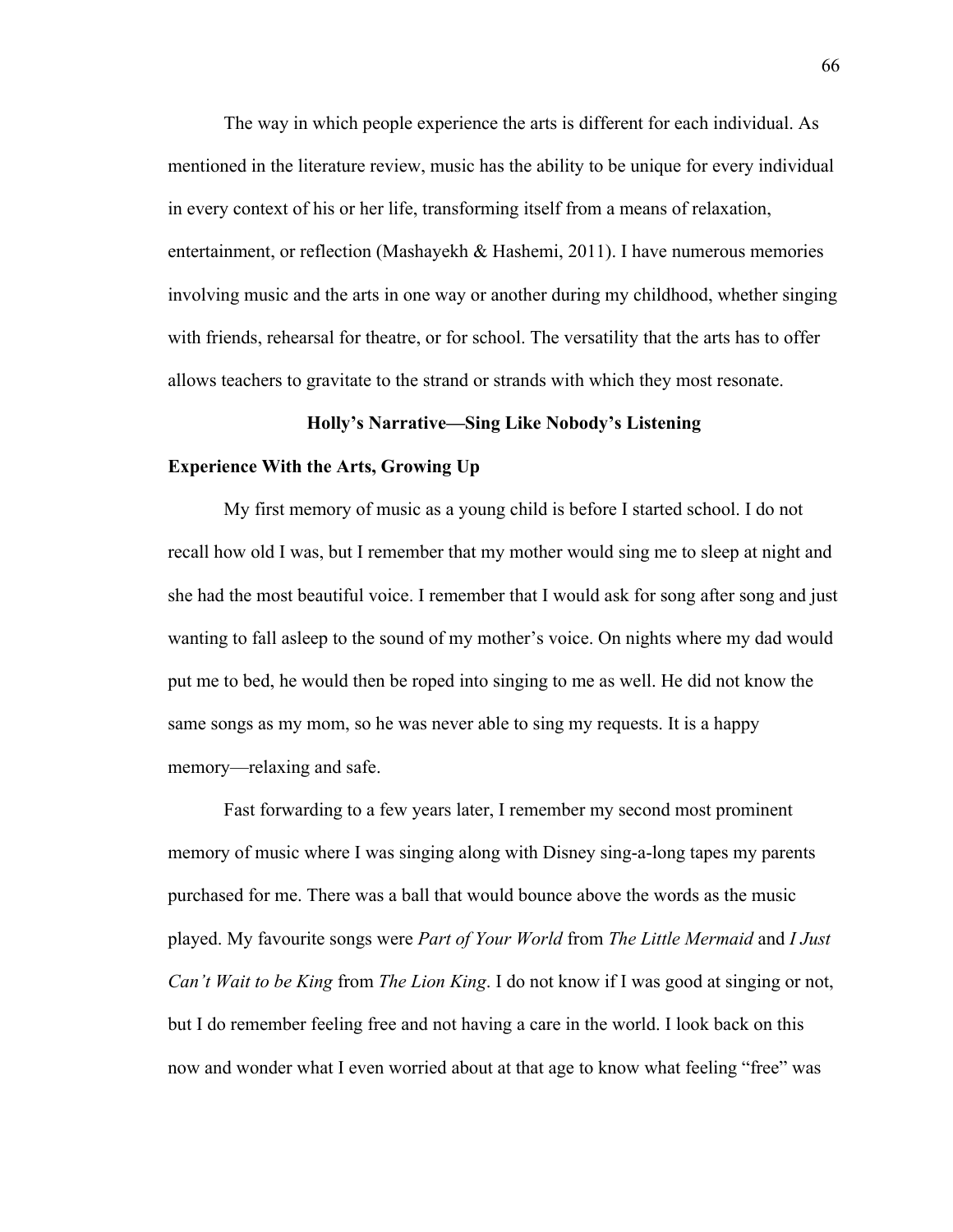even like. The best way I can describe it now, is like being on a boat ride where the wind feels warm, despite the speed that it is rushing past you. The wind gives the sensation that the air is fresher than you ever noticed before, and it feels like you are breathing air for the first time in your life. It almost takes your breath away. I experienced that feeling growing up during every voice recital, every theatre production, and choir rehearsal. There were so many songs in my head; each one gave me something different to suit the different situations I found myself in growing up. I also enjoyed drama, dance, and visual arts, though, in my experience, they were always integrated with music—more specifically, musical theatre. In theatre, we would help paint the sets on top of acting and dancing in the musical productions in which I took part. For me, music has always been essential in everything I do.

By the time high school came, I had to choose between French and music, and at the time, it was the easiest decision to make because I wanted to be a Broadway star. The logical conversations I had with my friends recognized more realistic career choices, and we all believed and agreed that knowing French could help you obtain a better job. To keep my options open, I continued to take French classes in high school. Reality set in for me in Grade 12 when I realized that perhaps I did not have the thick skin required to be a singer. There are some people who take criticism as a challenge and use the advice given constructively to improve. For me, I could not help but take it personally. As I was preparing for my auditions to be in the performance programs for several universities, my private voice teacher told me that my hearing was not good enough, and I was unable to sing in tune. This was devastating because no one had ever said anything negative about my singing, and I was embarrassed to think I was actually that poor of a singer. I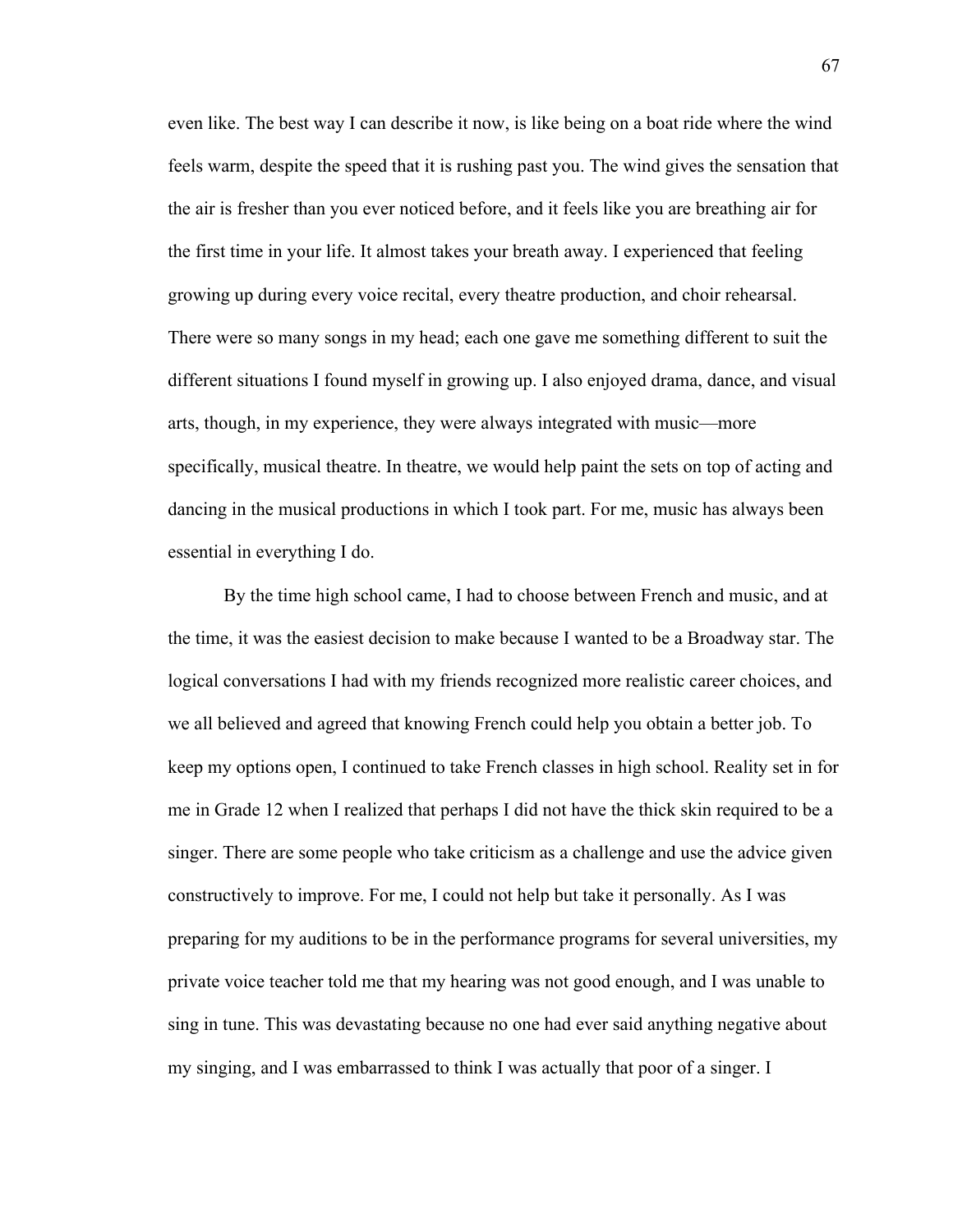remember not knowing what to think anymore so I switched and applied for music education. I ended up going to university for music education at the University of Western Ontario because I knew that I wanted to teach and share my joy of music with others. I still welcomed the opportunity to sing in my classes and since my instrument was voice, I still took private lessons with the voice professors there. It was after my first year that students got to choose their program route—performance or education. Many of my friends at the time said that I should do performance and that I could still take education courses on the side. I remember feeling torn and insecure about it after the criticism I received in high school. I was convinced that I should at least audition and let the faculty decide which route I was to take. I was accepted into the performance program and my choice was made.

One of the courses I took as part of my performance program was diction. It was here where I learned about IPA [International Phonetic Alphabet] and how to pronounce words correctly in Italian, French, and German. I loved this course and it helped me with my French electives that I was taking as well. At the time, I felt that my career path was changing and that I would be a professional singer when I completed this program. I learned new languages every day and sang; this was school for me. I loved it.

#### **Experience Learning French**

There are two types of reactions to French that I have encountered in my life, both in my career and personal relationships. First, there are the people who despised learning French, and each class was counted down until the end of the term. Once French was over, they never turned back. I have also met people who fell into the above experience but wished that they had continued with the language into their adult life because they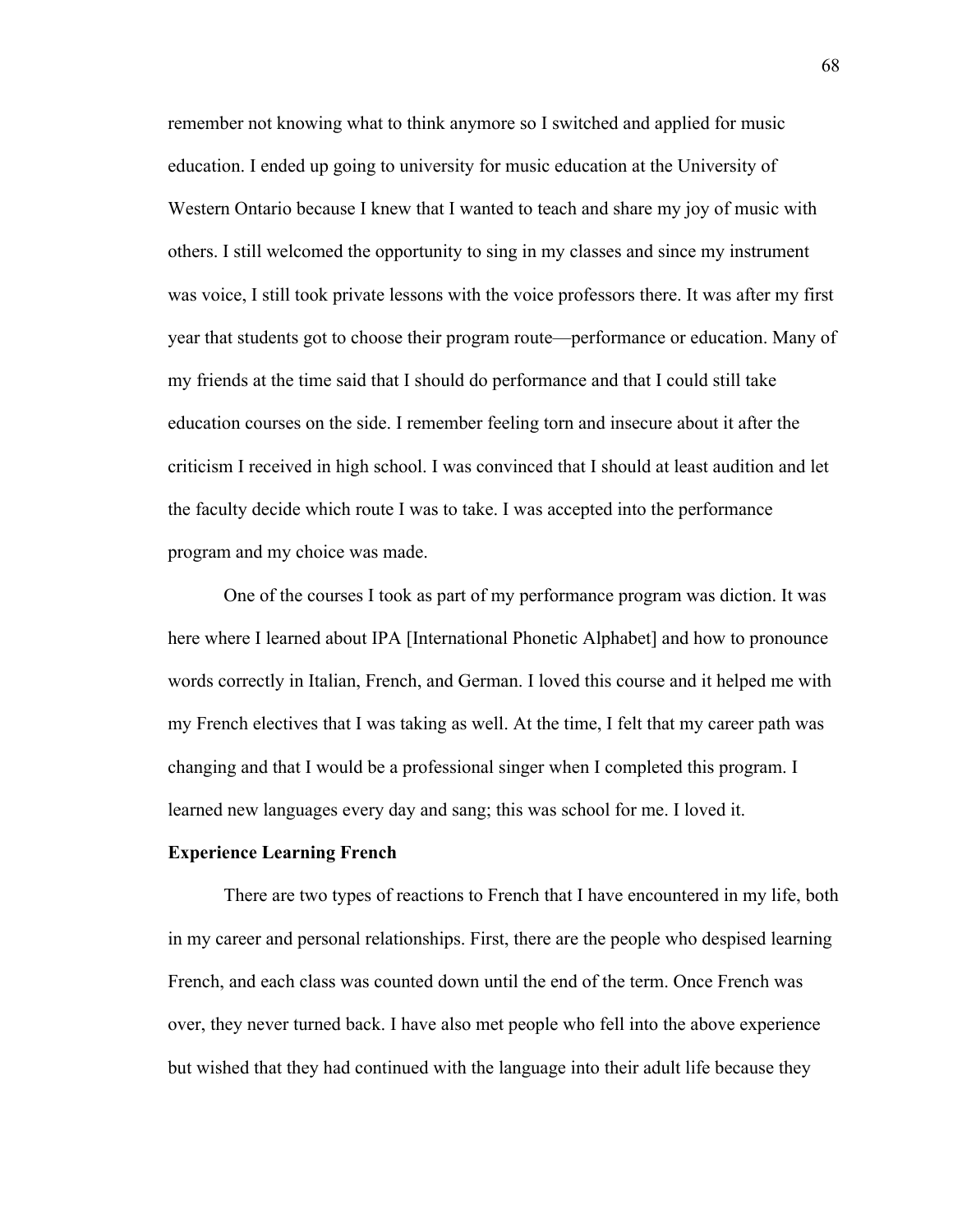were finally able to see the value it could have added to their lives. As mentioned earlier in my narratives from Chapter 1, my Kindergarten teacher was one of these inspiring and enthusiastic teachers. Some of the most prominent memories I can recall about learning French were the songs and writing stories. Since I loved to sing when I was younger, the songs we sang in class made me happy because I got to do what I loved. In addition to that, I would have those songs stuck in my head and would go home and sing them to my parents.

Later, in Grade 1, I had another teacher who would have us write stories, and she would turn them into a book for us. On each page, we would write one sentence and draw a picture to go with it. After we fixed our mistakes, our teacher would take the pages and attach it to a cover, and we got to pick the pattern she used. Having kept these stories and re-examining them, I am pretty sure that she covered a piece of cardstock with vinyl contact paper, but this made writing stories that much more fun. After she finished our book, we got to do a read-aloud for the class. The idea of working towards a finished product, of being the author of my own French stories, felt more official than writing a good copy on a lined piece of paper.

I also enjoyed being able to speak with my friends in another language. I remember thinking that it was a secret code that my parents could not understand. It made me feel like I was experiencing what it was like to live in Québec. At the time, I did not know that French was its own culture, but I knew that there were people in the world who only spoke French and their way of life was sometimes different from my own. More specifically, I was referring to the television shows they would watch and the popular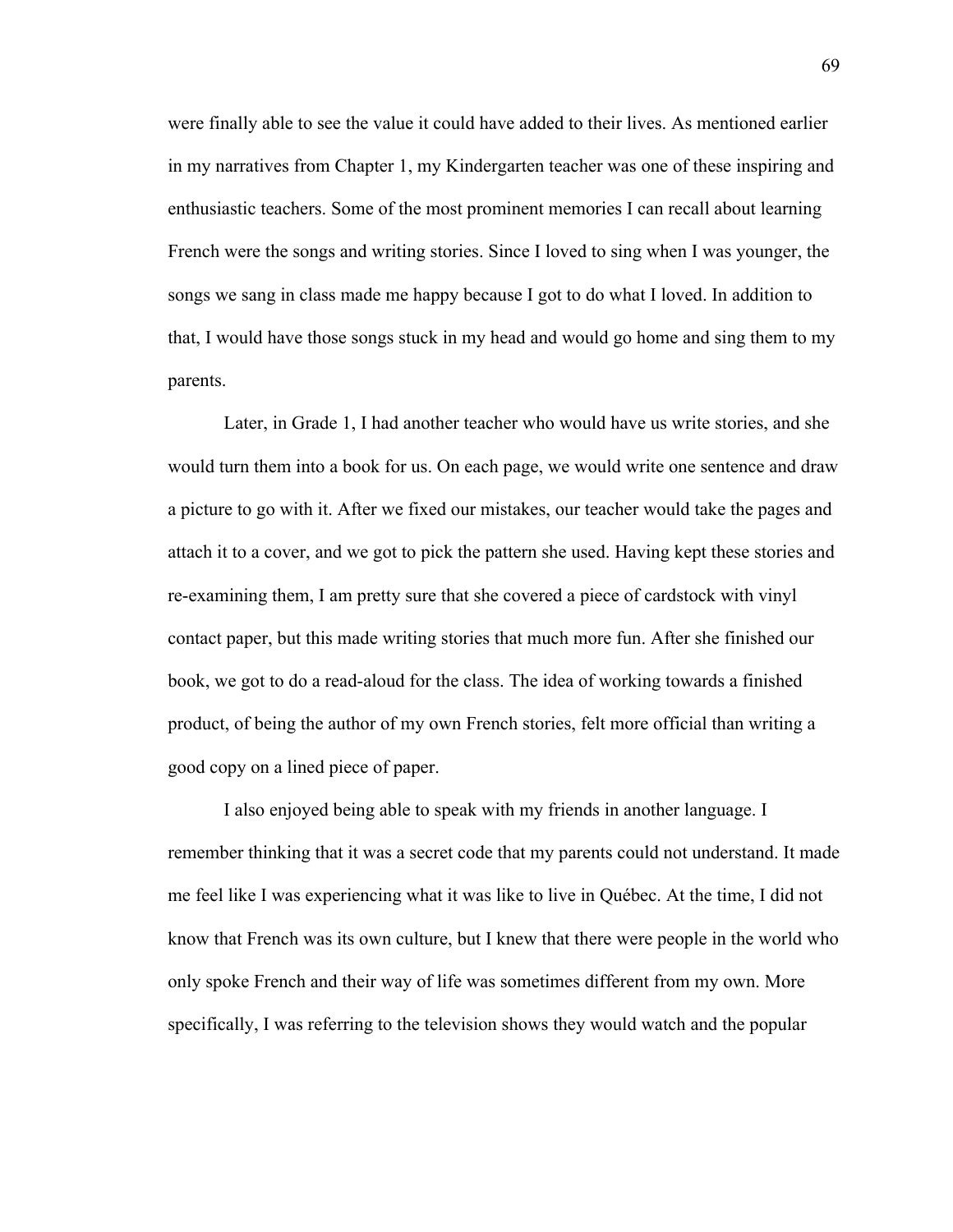music they had on the radio. I have always wanted to teach students to experience languages and the arts in a way that allowed students to imagine life in a different way.

I desired to become a French teacher because I wanted to be as fun as my French teachers in my early elementary years of school. In high school and university, I remember so many of my friends saying how they wished that they could speak French better. However, being a French teacher was not my original plan. In my final year of my undergraduate degree, it was time to audition for my Master's in Music Performance. One week before my audition, I got strep throat, and I was told that my audition could not be rescheduled. In the end, I was not successful and did not get into the program. Foolishly, I put all my eggs in one basket and only applied for one program. It was looking like I would be taking a year off to decide what was next for me.

I knew I loved music and I knew I loved language. I found myself remembering what I had originally wanted to do at the beginning of my undergraduate program: teach. I went through the motions and got accepted into the Bachelor of Education program at the University of Toronto. I had decided that my teachable subjects would be music and French. During this program, there was limited opportunity for me to learn about teaching in French. This is what led me to Melanie for a final placement. The only thing I remember learning about how to teach French was the curriculum document. Despite my efforts to get my placements in music or in French, everything I practised was in English homeroom. In every placement that I had, the students loved that I knew French, and they confided in me about their challenges and frustrations with the language. I helped them find rules and tricks to remember the lessons they were working on. It all seemed so disappointing that so many people just did not enjoy learning French. I wanted to be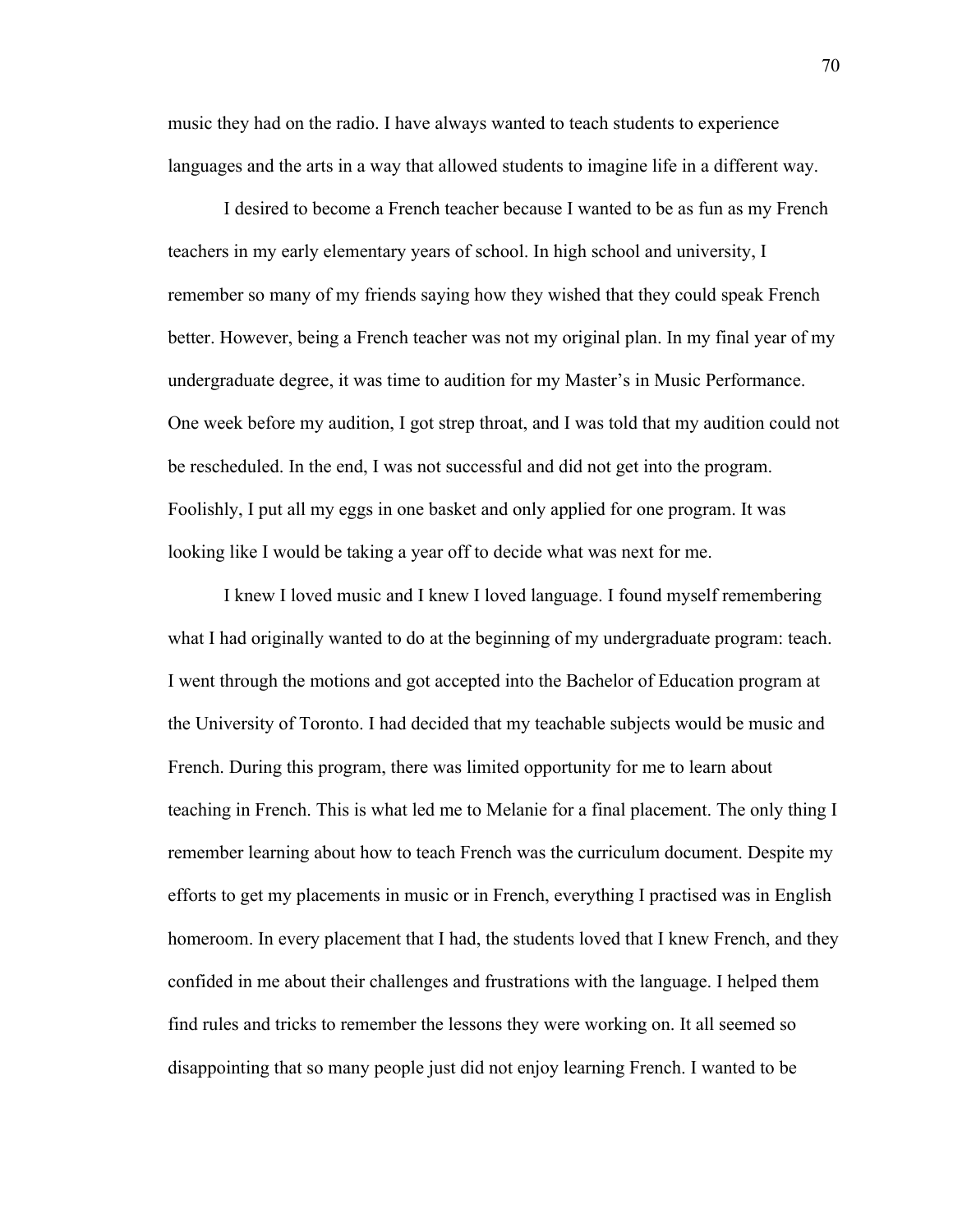different, and I wanted people to enjoy French as much as I did in my early years of learning a second language.

# **Arts-Integrated Practices**

When I began teaching in the private school, I was introduced to the AIM program, and because the school was able to purchase it as a curricular resource, I embraced it in my teaching practice. I was able to take training courses and webinars to see other teachers using it in action. I remember having all the resources and support to be able to take on my first attempt at a French program. My classroom was a routine machine, and from the moment the students walked into the classroom, everything was in French, despite the fact that my class was only a Core French classroom. The students were immediately exposed to the teacher speaking French in conjunction with the AIM gestures that I had learned on the online training modules. For example, a wave of the hand would mean *hello* or pulsing your hands above your head three times like you were "raising the roof" would mean *fantastic.* There was a script that would help me navigate how to introduce the target vocabulary for each class, and those words were decided based on what AIM felt were the most frequently needed words for a student to begin manipulating the language to share their thoughts and ideas. Things you might hear in my classroom were songs that would start and end the class. Each kit came with a CD, and I could play the songs with the singers or karaoke (if the students were comfortable with the song already). There were also songs that matched with the plays and dances that went along with them as well. It made me happy to see my students being silly in French. I think what I enjoyed most about the program was that I did not need to be competent in music, drama, and dance to incorporate the songs, the play, or the dances. There was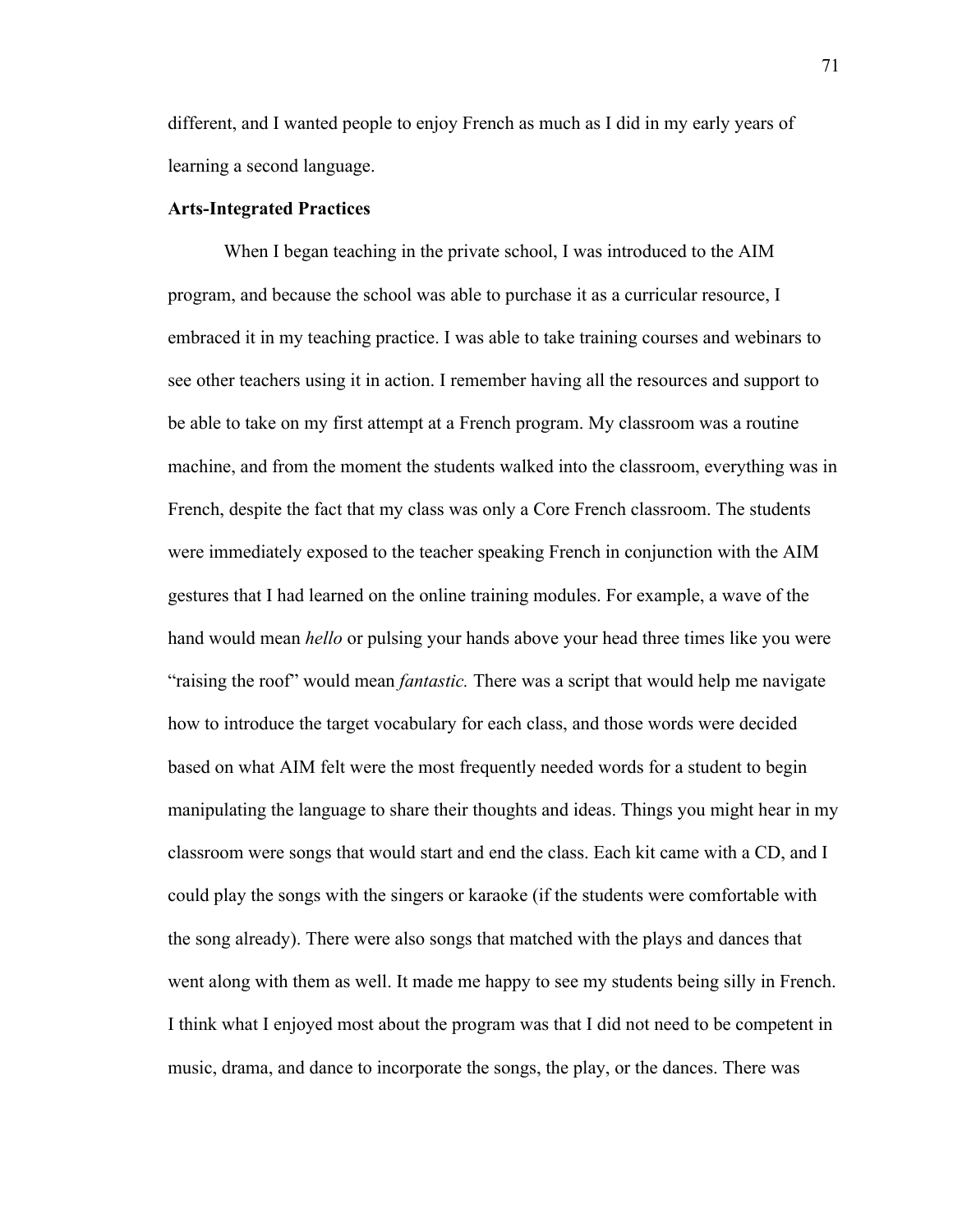some training and practice involved, but everything was laid out for the teacher. One of the downsides of beginning my career at a private school was the awakening I had when I joined the public school system. Many schools did not use AIM or did not have the funding to purchase the program. Before this research began, I even thought it was the only program that integrated the arts.

In my most recent school assignment, where I was teaching Core French to Grade 5 classes, I was happy that the school had purchased the AIM program for its French teachers. After getting to know my students, I realized that I had some behaviour challenges that made it difficult to implement a program that relies heavily on active participation from the class. I did end up using AIM near the end of the school year, and I chose to adjust my program for my students in the beginning. I continue to adjust to the needs of my students every year as my classes change. These adjustments range from topics of interest to using more technology in my classroom. I find that there are even some students who continue to benefit from repetition and seatwork, while other students need to get up and create a dramatic skit. I realized that my students' needs were addressed in my plans, based on how they were performing in our everyday routines. I generally do not focus on grammar unless I notice that my students are making the same mistakes repeatedly, and then we take the time to explain the rules of French on that topic. After a few years of trial and error, without a script to guide the way, I am now much more comfortable trying new approaches and changing up my teaching strategies because I have noticed that, in the end, the students benefit.

# **My Struggle With Imagination Through Temporality, Sociality, and Place**

Despite my personal experiences with the arts growing up, I continue to struggle with actually implementing the arts in a way I felt would inspire my students. The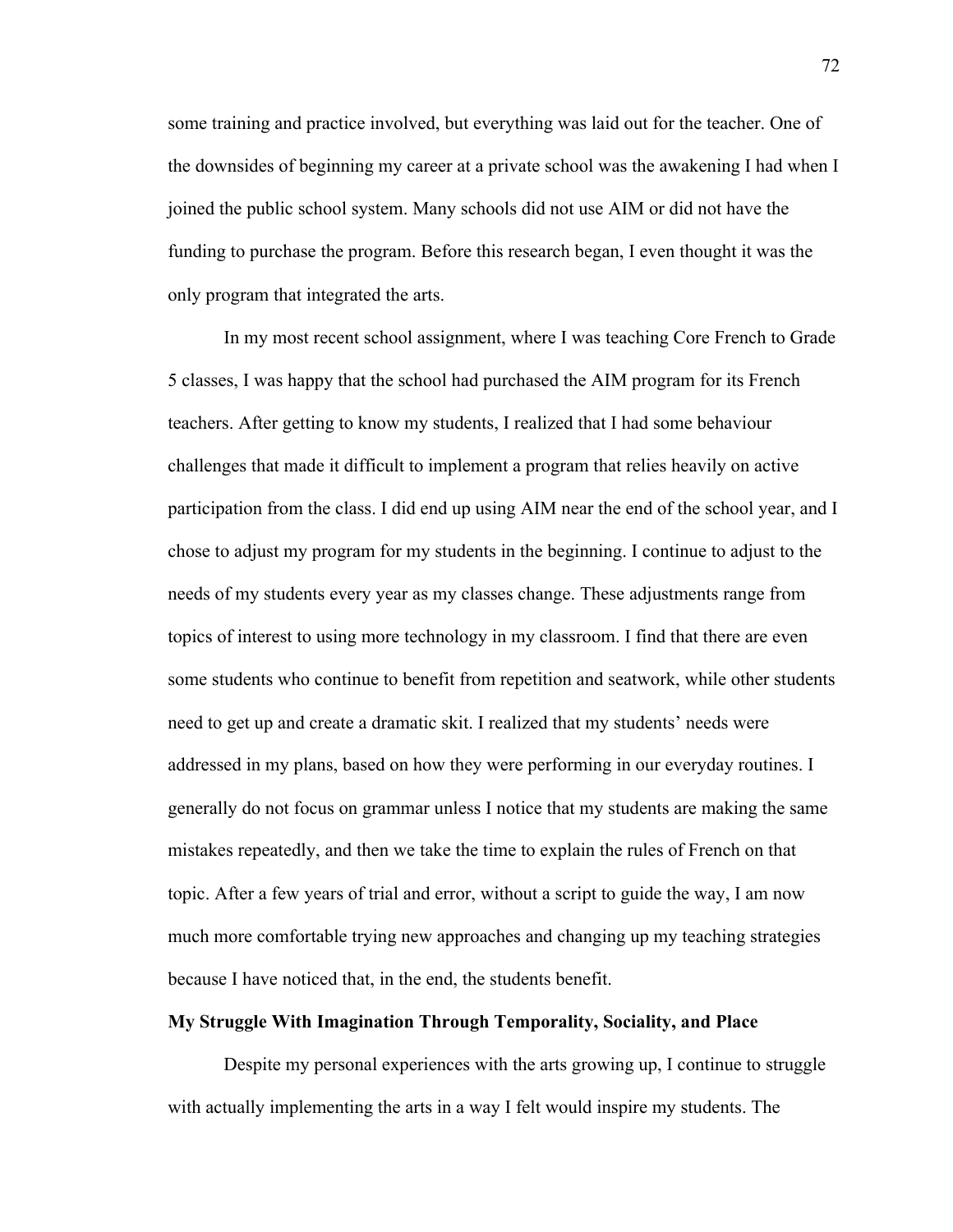amount of training and experiences throughout my life has not prepared me well to fluidly integrate creativity in my classroom practices. It is difficult to admit, due to the fact that I have all the formal training and competence to bring music and drama into my classroom in a meaningful way. In rereading my narrative and all my excitement about the AIM program, I have come to realize that I find comfort in reproducing things that have already been created. Looking temporally at my musical experiences, I was taught to recreate a sound when I sang a song, to follow the notes written on the page when playing piano and practise drills, patterns, and scales. Though I was exposed to the arts, I was sheltered from thinking creatively.

There is also a fear of rejection that has prevented me from being able to *see big* (Greene, 1995). I find myself worrying if I am doing what is best and most accessible to my students. Thus, I can lose sight of my main goal—the students. It seems to be easy to get caught up in my own insecurities and allow them to prevent me from trying something new. It is through this research process that I have been inspired to open my imagination and consider arts-integration more broadly than ever before. As I restory my own narrative, I am uncovering new insights and am finding myself in a new place than when I began to write this chapter.

In considering sociality and my relationships from childhood to present, I have, for the most part, had more positive experiences around music than negative ones. My parents were my most prevalent relationship in my musical experiences, and they have been nothing but supportive since the first day I began singing. They were the ones enrolling me in singing lessons and theatre performances. In elementary school, I excelled in music and never doubted my creativity. It seemed that creativity and music came hand-in-hand. It was not until high school when I joined a Regional Arts Program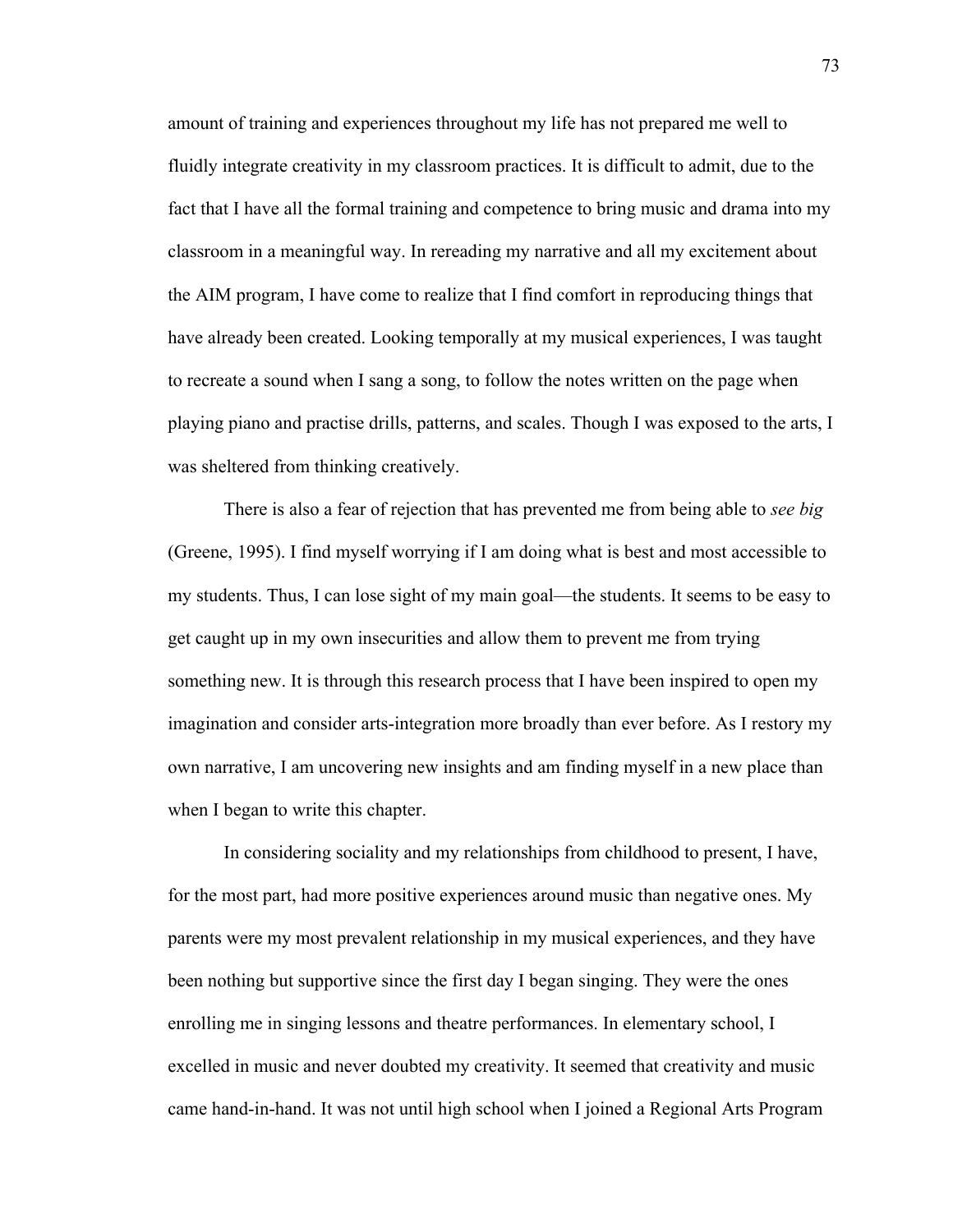(RAP) that I remember being introduced to more creative tasks. This is not a memory I thought to recall when answering and reflecting on the questions. It was not until I began analyzing my narrative that this experience came to mind. In the RAP, we used to have jazz units twice a year where we would learn a jazz song and had to scat. Scatting in jazz is when you take the original melody of the song and modify it using different sounds and words. Basically, it is an improvised solo with the voice rather than with a trumpet or saxophone. I now remember the anxiety that used to come over me when I would practise this. The feedback from the teacher was always to modify the melody. My relationship with improvisation began here and I do not believe it ever improved. Even later on in my education at the University of Western Ontario, we were asked to create cadenzas for the arias we sang. A cadenza is a small vocal passage used to demonstrate vocal ability near the end of a musical work. There is no formula or specific instructions to create a cadenza and each artist creates one that best suits his/her vocal abilities. Once again, I was reminded to create something more original. Finally, now as I read my narrative around my teaching practices, I gravitated towards a program that was planned right down to having a script to read. As it turns out, I am afraid to explore ideas that have not already been explored. My biggest take-away from this realization is that being comfortable with the arts is separate from being creative in terms of teaching practices.

Examining the dimension of place in my story reveals how place can affect teachers' creativity and willingness to take risks. Connelly and Clandinin (2006) consider the effect that context has on experience. Beginning my teaching career at a private school was a very liberating experience for developing my teaching program. I felt supported to take on any approach I wanted. I was able to engage in some research and find resources that I thought would bring out the best performance of my students. If I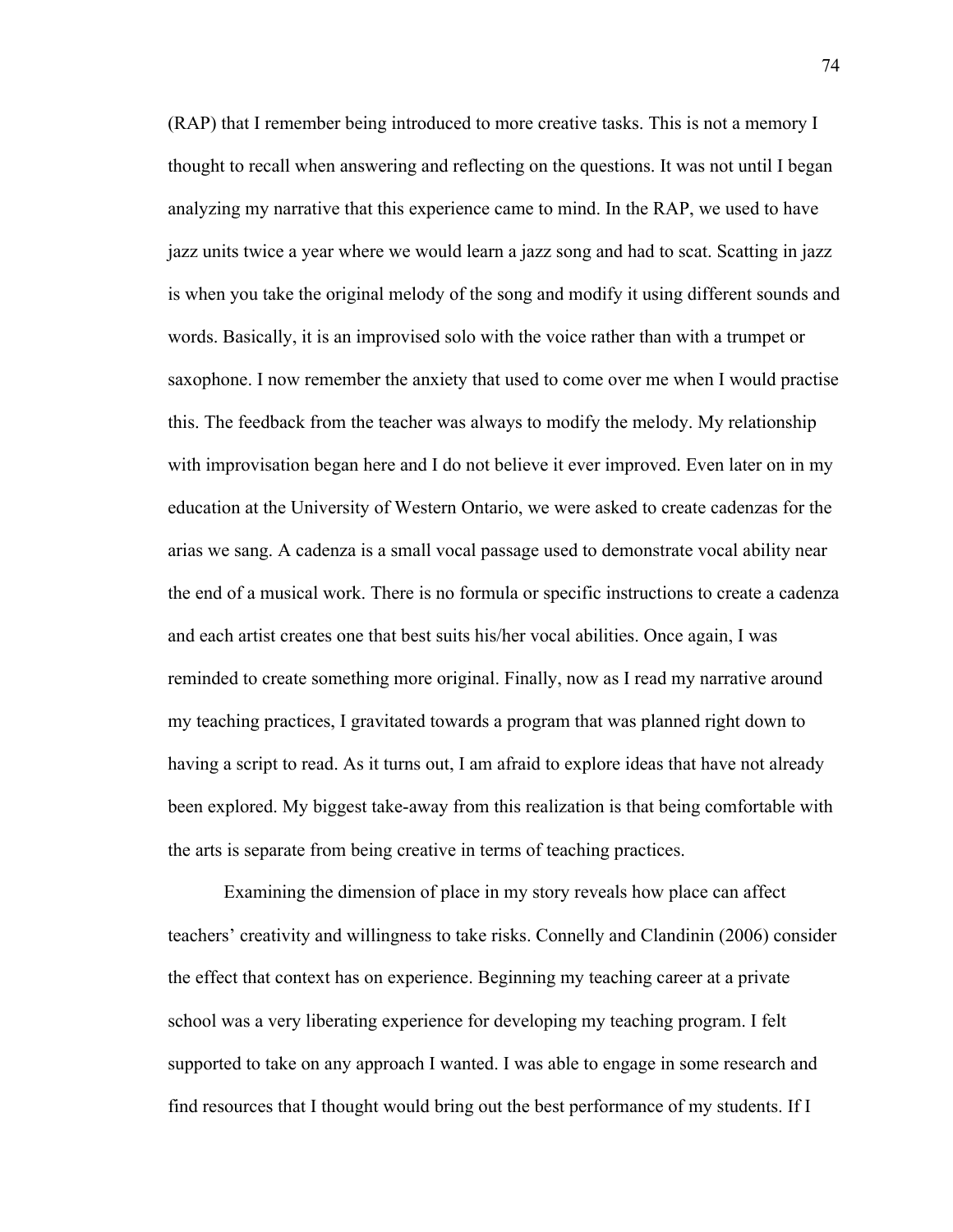wanted to try something, each teacher had the budget and resources to make it happen.

As I continue to consider the dimension of place, I am reminded of the challenges during the transition from a private to a public school. When I left the private school, I not only had to adjust to a reduced budget but also had to transition into not having my own classroom. This proved to be problematic because I had to either bring all my resources with me on a cart to each class or create multiples of everything, so my resources could be left in a bin, in the class. I found this to be limiting, and this demotivated me from wanting to try new strategies. This new place at this new school also did not have familiar resources. The resources that we did have were older, and I felt as though my only option was to create everything from scratch. This was incredibly overwhelming and, ultimately, hindered my desire to try imagining anything new and innovative.

I realize that awakening the imagination seems to be a delicate process. The relationships and places throughout a teacher's journey can be factors that either hinder or cultivate his or her ability to awaken the imagination. In the following sections, I will visit each of the participant's narratives individually, to understand teaching practices through a different vantage point.

## **Sophie's Narrative—Active Learning**

Sophie is a colleague who expressed interest to assist with my research 2 years ago, as a participant. I have known Sophie for 3 years, and at the time of this research, I found myself working with her as a Core French teacher at an elementary school in Ontario. Sophie was very helpful when I came to the school and was always available to show me different resources or share lesson ideas she had used in previous years. Sophie is certified in the primary/junior division and has her FSL [French Second Language]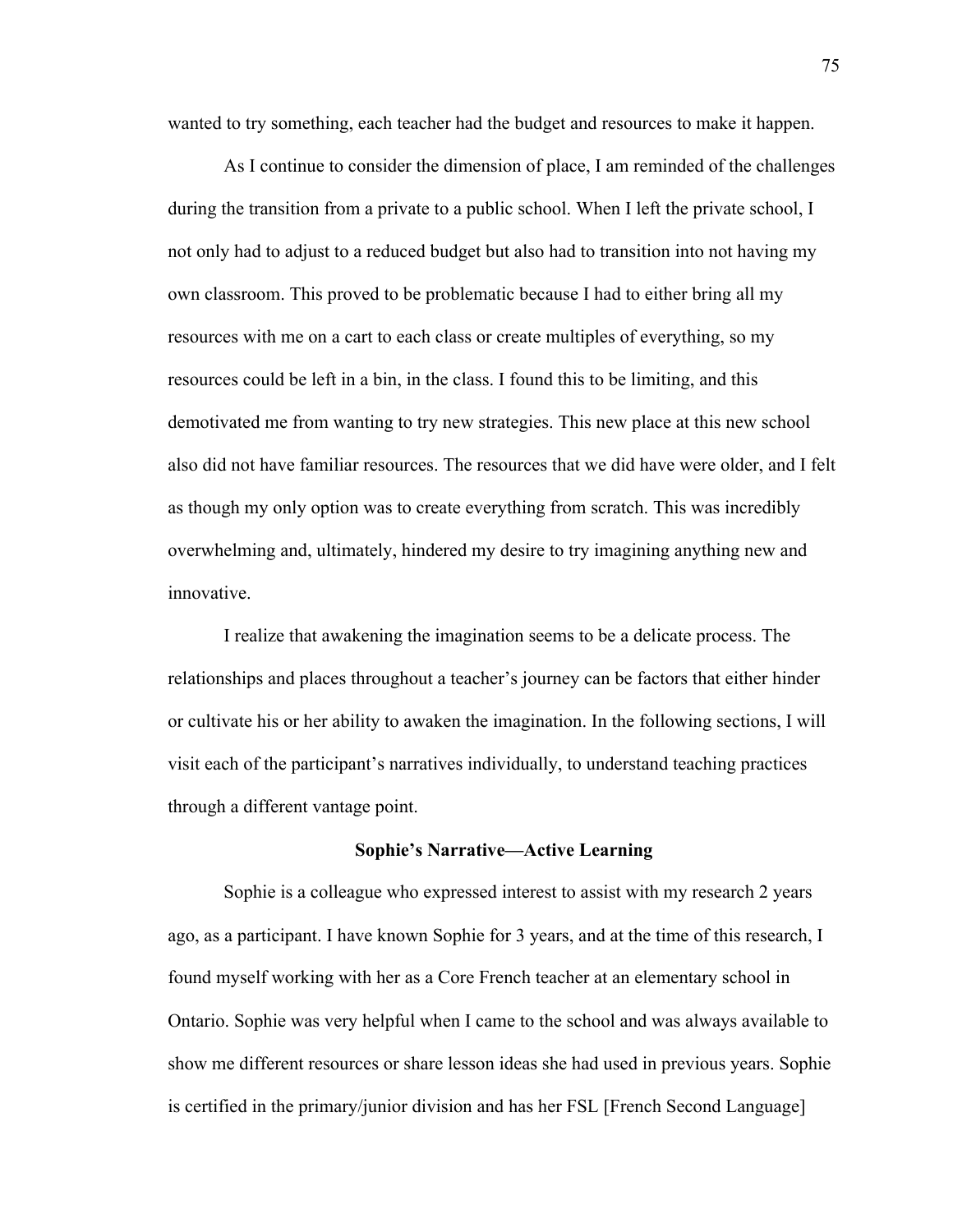qualification, part one. For Sophie, life absolutely got busy for her in the past 2 years, when she initially offered to be a part of this study. She became engaged to be married in 2017 and had taken on several leadership roles in the school with sports teams and other opportunities. This made meeting with her challenging in terms of finding a convenient time and location to actually conduct the interview.

During the interview, Sophie was straightforward when answering the questions. I found myself prompting her for more information and details, as well as emailing her after our conversation to gain more insight on her experiences. The follow-up questions were what Sophie may have needed to open up more. Knowing this about her really helped me to approach our conversations more proactively. These were some of the tensions I experienced, and I recognized quickly that this process would require more than just one sitting to get a three-dimensional view of her experiences.

# **Experiences With the Arts, Growing Up**

As a child, Sophie grew up playing sports and dancing. She noted right off the bat, "I have always been a kinaesthetic learner." As an educator, she acknowledged how amazing it is to see how many students really need to get out of their seats and move around so that they can increase their focus. As we discussed what the arts looked like in Sophie's life growing up, she seemed to enjoy remembering the details from her childhood:

I really enjoy performing and speaking in front of large groups of people, which is why I guess I love teaching so much. I think doing dance gave me a lot of confidence growing up. It came naturally for me. My parents used to say I should be an actress. A part of me wishes I would have continued, but I also could have never given up hockey.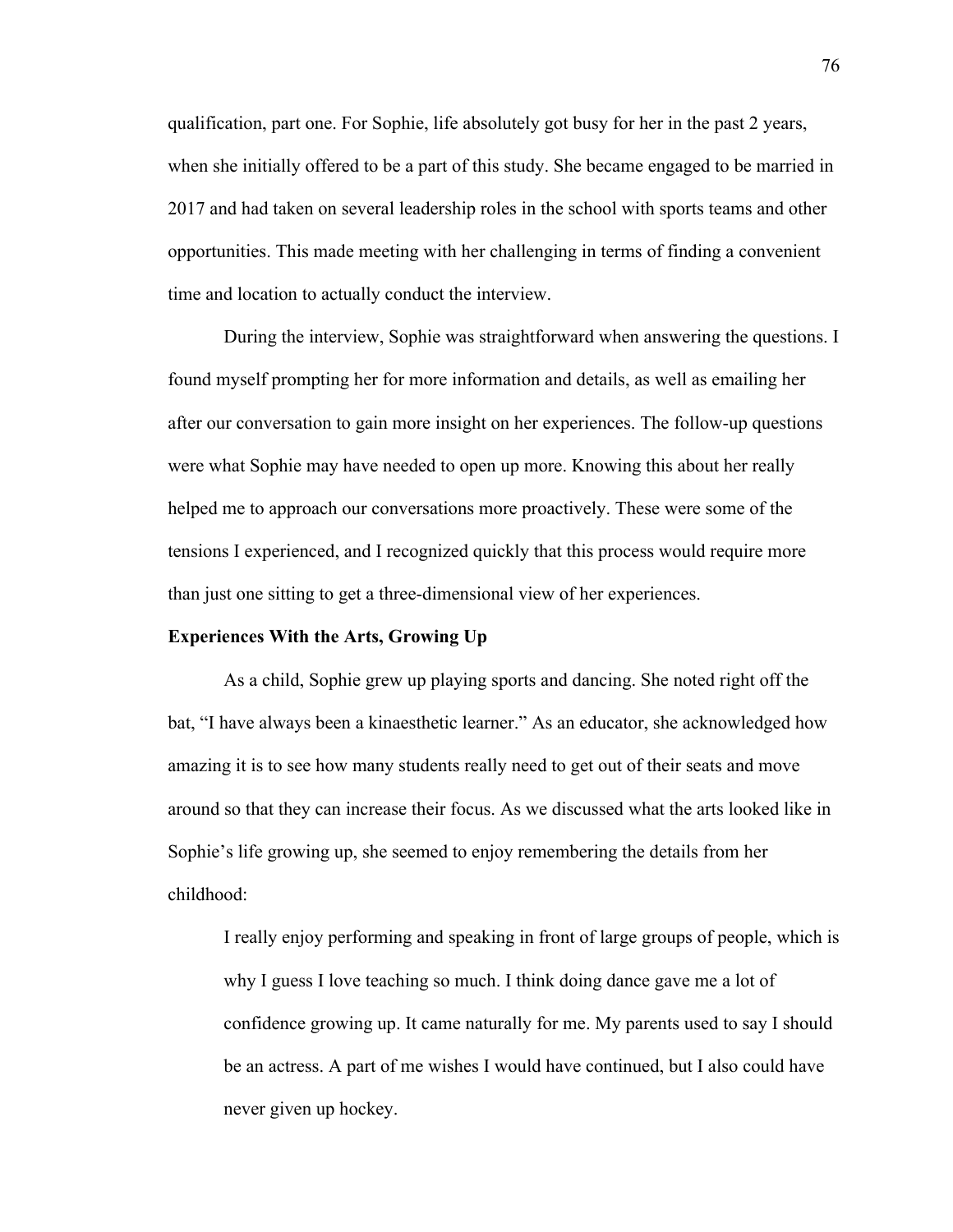This was a big decision for Sophie, though at the time, and even today, playing sports is a very important piece of who Sophie is as a person. She needs to be active. Dance also gave Sophie that active outlet that she enjoyed; unfortunately, there is simply not enough time in the day. It is clear that Sophie misses the creativity of expressing herself through dance:

Subconsciously, I think with the arts, you can just be free to be someone else other than yourself. Although I'm very happy with who I have become as a person (for the most part!), I love the arts because it helps children come out of their shell, where normally they would be very shy.

The arts were a way to explore different characters and elements of Sophie's personality and in some ways, helped her to get to know herself better. The ability to be creative inspired Sophie growing up and also helped her see the value in teaching others to be creative:

Not only does it give students the freedom to explore their creative side, but also it's a brain break and a physical activity to get them moving. My brain does not work as well when I am stuck to a chair. I am definitely a kinaesthetic and visual learner. The arts were a perfect way to enhance/complement my styles of learning. You can sit me down and show a math equation and I probably won't understand it for hours, but you get me out of my seat and teach me a dance and I'll learn it right away!

Even into Sophie's career in education, she has continued to play hockey, and her passion of sharing her interests undoubtedly transcends to her students. In terms of teaching with the arts, Sophie believes that you can really make learning "come to life"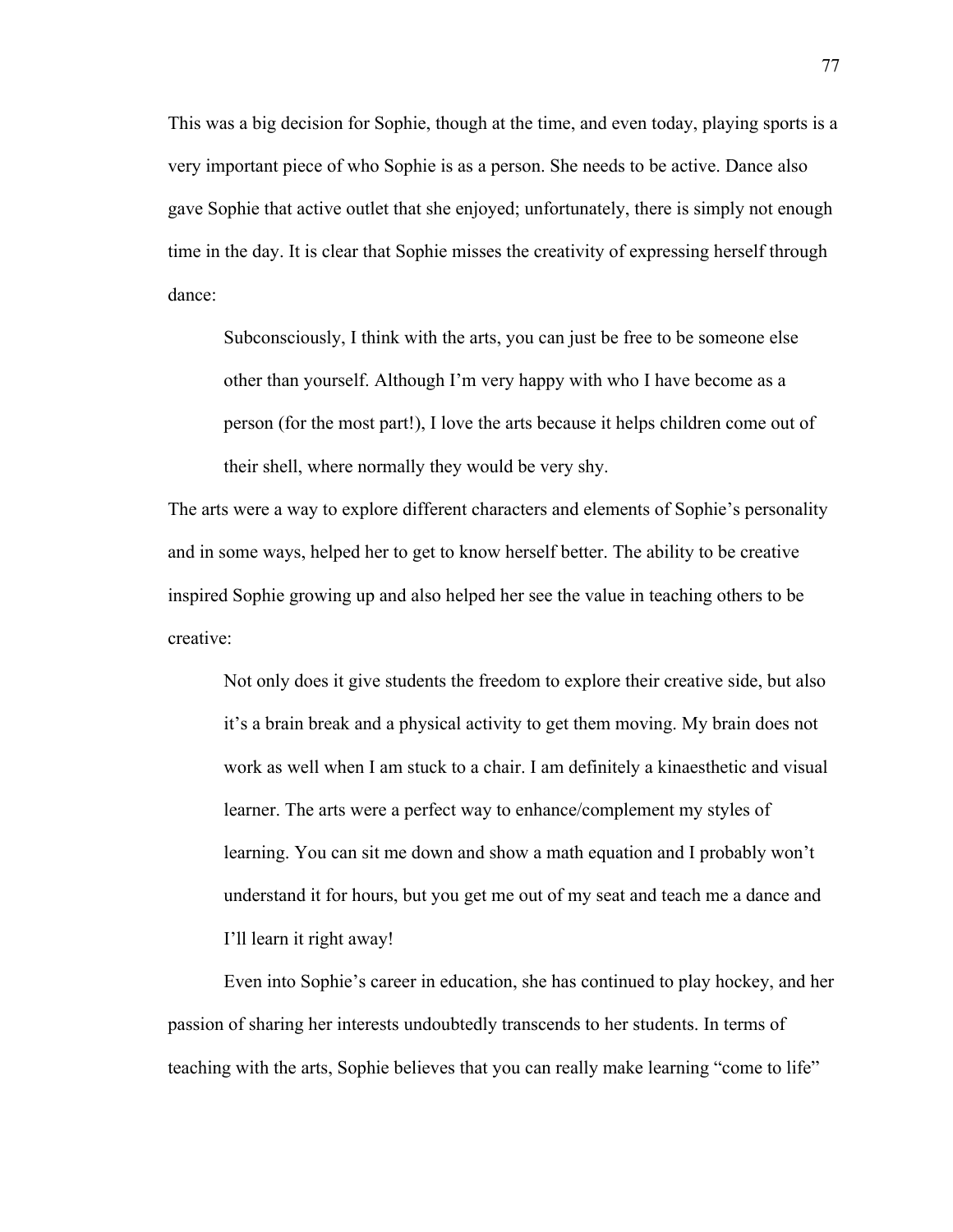through embodiment and artful practices. The tone that Sophie had was so matter-of-fact and confident. She explained that some students have difficulty comprehending concepts or perhaps struggle to relate to the topic, but she noted, "In my experience, it is proven that students learn better through movement and physical activity."

## **Experience With Learning French**

Sophie learned to speak French beginning in Kindergarten, back when French programs were still offered for that age group. Sophie's parents were from Montreal and they did not speak French. They wanted Sophie to learn French so that she could have an advantage when she grew up. They understood the value of having a second language. Once Sophie was in French Immersion, she had to attend the schools that offered the program. After elementary school, Sophie ended up having to commute to get to her middle school. In Grade 7, the commuting became too much for Sophie, and she transferred to an English school to avoid having a long commute every day. Although this meant no more immersive French classes, Sophie would still take French at the Core level. Based on her current teaching profession, her abilities to speak French were not hindered: "I chose to continue taking French courses through secondary and postsecondary to maintain the French I had learned."

Once we began talking about what Sophie remembered about her French classes, I could hear a familiar "eye rolling" tone to her voice as we spoke; though she did not physically roll her eyes, it was almost like we were sharing past memories of the "old way" of learning French. "I strictly remember learning a lot of grammar." Fortunately, she felt successful in terms of grammar. Her academic challenges were more prevalent in subjects such as math and science. Sophie shared that she struggled in math and science in school, especially because those subjects were in French. Since her first language was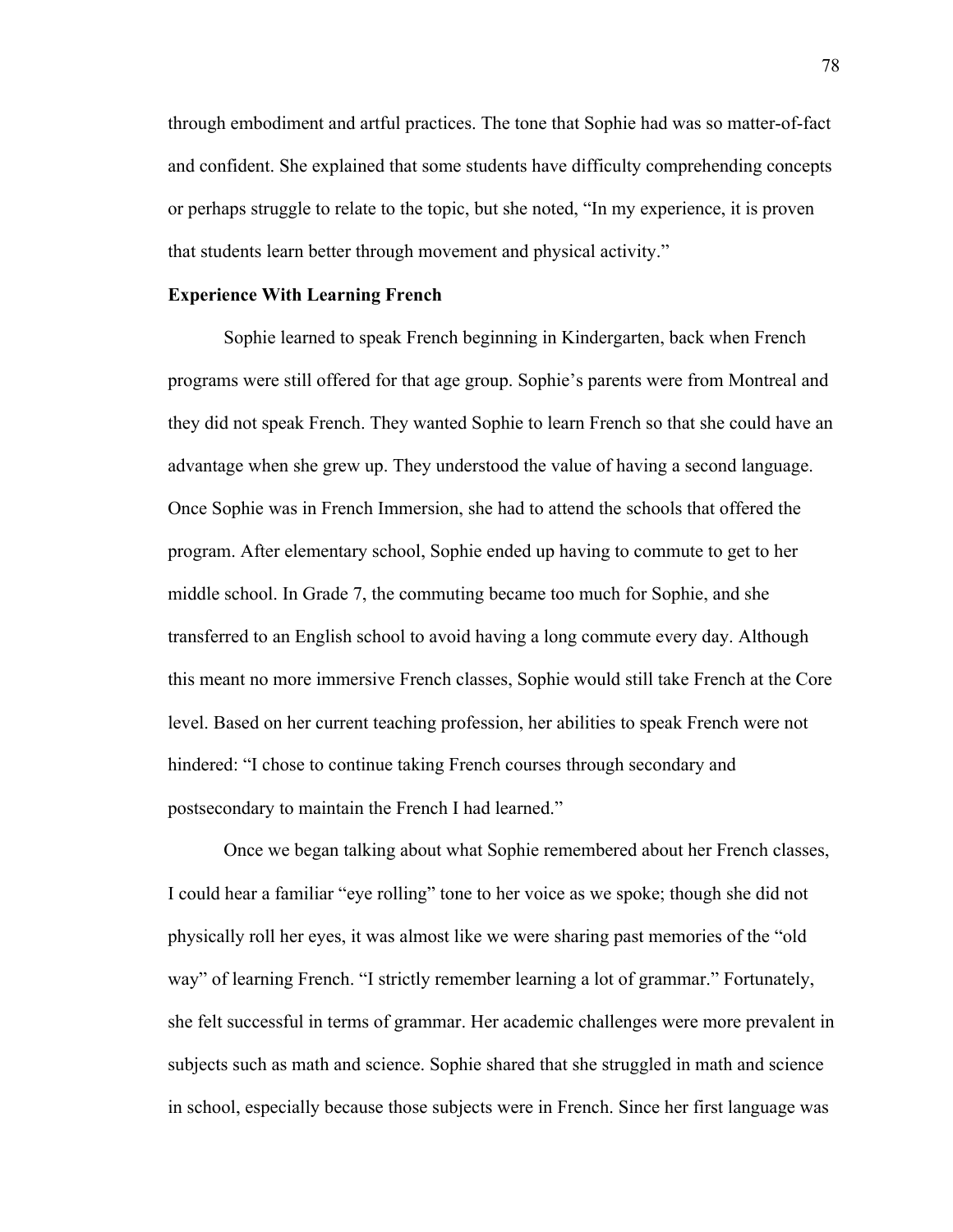English, it contributed to math and science being unclear in a second language. She explained how it felt as though she had to learn twice the amount of vocabulary, which contributed to unclear meaning and comprehension.

Despite having struggled in math and science, Sophie shared what she enjoyed about French:

I think I enjoyed writing in French the most. It gave me a little bit of freedom compared to math. Presentations were always more fun for me as well. I remember in Grade 6, I was Santa Claus in the Christmas school play and loved it!

Sophie enjoyed having the freedom to express her thoughts and ideas. Having taken dance as an extracurricular program, she appreciated the moments when school allowed her to use her creativity.

# **Arts-Integrated Practices**

Sophie had not planned on becoming a French teacher. In fact, it was the need for French teachers that made her feel that she had something that other candidates did not. She began her first contract, teaching Grade 4 Core French, in 2010:

I had a Grade 4 class and had no idea what the curriculum was, but I used the program that the teacher left me called *Visages*. This program included flashcards for vocabulary review and worksheets. It wasn't very oral-based like other programs, like AIM, but it was simple.

Overall, she felt like it was an "old school" program that needed updating; however, Sophie was relieved to use a program that allowed her to "get back into French and practise vocabulary." At this point, she was not focused on developing her program any further than what she was already given: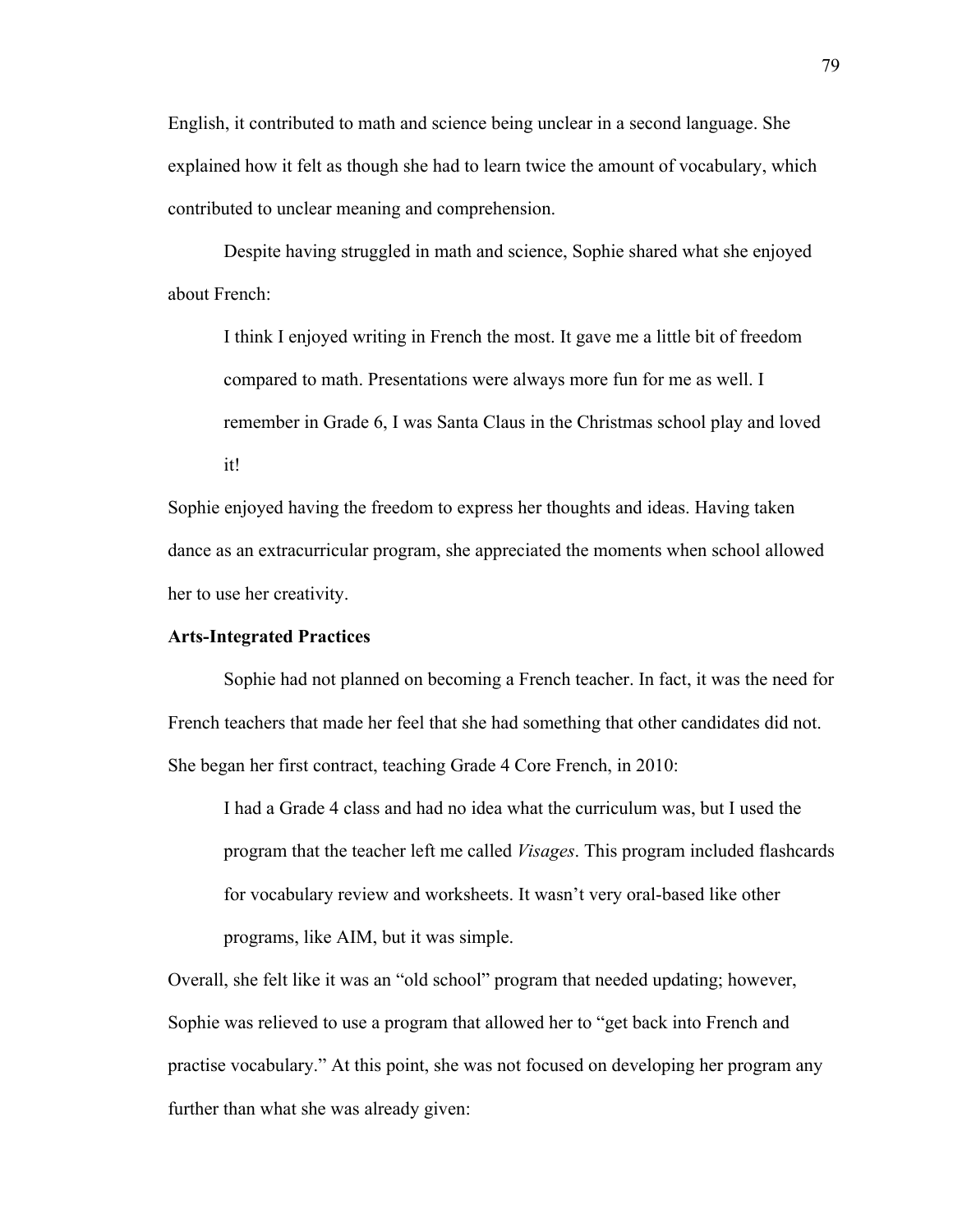Closer to the end of that year, I wanted to do something fun, so I printed a French play *Les Trois Petit Cochons* online and the kids read it and acted it out. Little did I know it was the AIM program! I had no idea. All I knew was the level of language was perfect for them, and they loved it much more than doing the typical worksheets and vocabulary.

After working in a couple long-term opportunities teaching Core French, Sophie received a permanent contract in 2012. Sophie was grateful but, overall, not surprised because she knew that French teachers are highly sought after in Ontario and across Canada. She has been teaching Core French, as well as physical education/health, drama, and dance all in French. "I jumped right on it [the job] and luckily was hired." She had excitement in her voice, despite the fact that this was a memory and now, having been a French teacher for several years, she understands the demand for French educators. Sophie still enjoys teaching Core French.

Sophie seemed very confident with several forms of the arts (visual art, drama, dance, music), however she shared that other than dance, many of her teaching strategies using music and drama were learned as she developed skills during her teaching career. Sophie shared that although she enjoyed the physicality and active nature of the arts, it was not one of her passions.

She found herself fortunate to have landed a career that requires a lot of movement like dance, drama, and physical education:

When I use movement and gestures when teaching children French, they seem to get it more. When we do French plays or readers' theatre, the children really enjoy it and years later, they still remember the lines or specific phrases or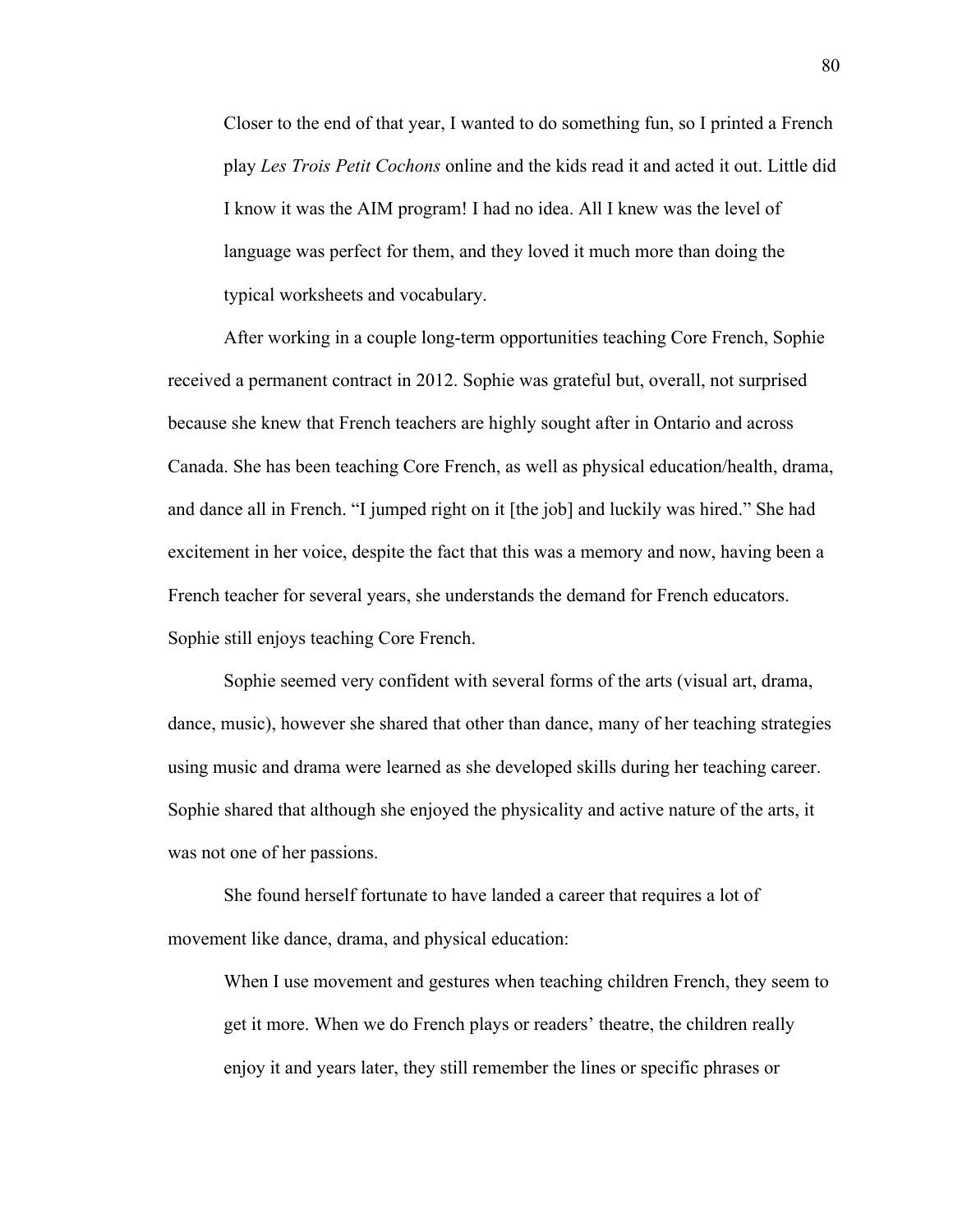concepts from the play because they are acting it out. French has a bad reputation but I'm trying to change that by making it fun and relatable to them.

As she reflected, she realized that it has now become a style of teaching that she aims to incorporate in any subject area she teaches:

I really try to make it fun for them by playing games, singing songs, and making it relatable to them. Once they start to develop a little bit of confidence, it's amazing how they can succeed or at least have the want to succeed. I'm lucky because I'm not just teaching Core French, I'm teaching other subjects that are in French, like physical education and drama, so I can teach them vocabulary and movements and equipment where they already know the names in English and French. They learn very quickly when it's something they are actually doing physically.

In the end, it is a methodology that grew to be something important in her teaching. Learning how to integrate the arts was an inspiration by a former colleague of Sophie's. She knew that she needed it to be fun for the students because in her experience, "French is not of interest to a lot of students." In Sophie's opinion, "children don't understand the importance of learning French like they do math and English." The value of learning French is not clear to the students because outside the school walls, there is no reason to use the language. She also feels that this has an effect on some of the students' overall interest in the subject: "It is my goal to make French fun but also get the point across that knowing the language got me this amazing job."

"I was really lucky to have another Core French teaching partner—she showed me the ropes and taught me what the program was all about." Sophie's teaching partner shared the AIM program, allowing Sophie to incorporate visuals and audible elements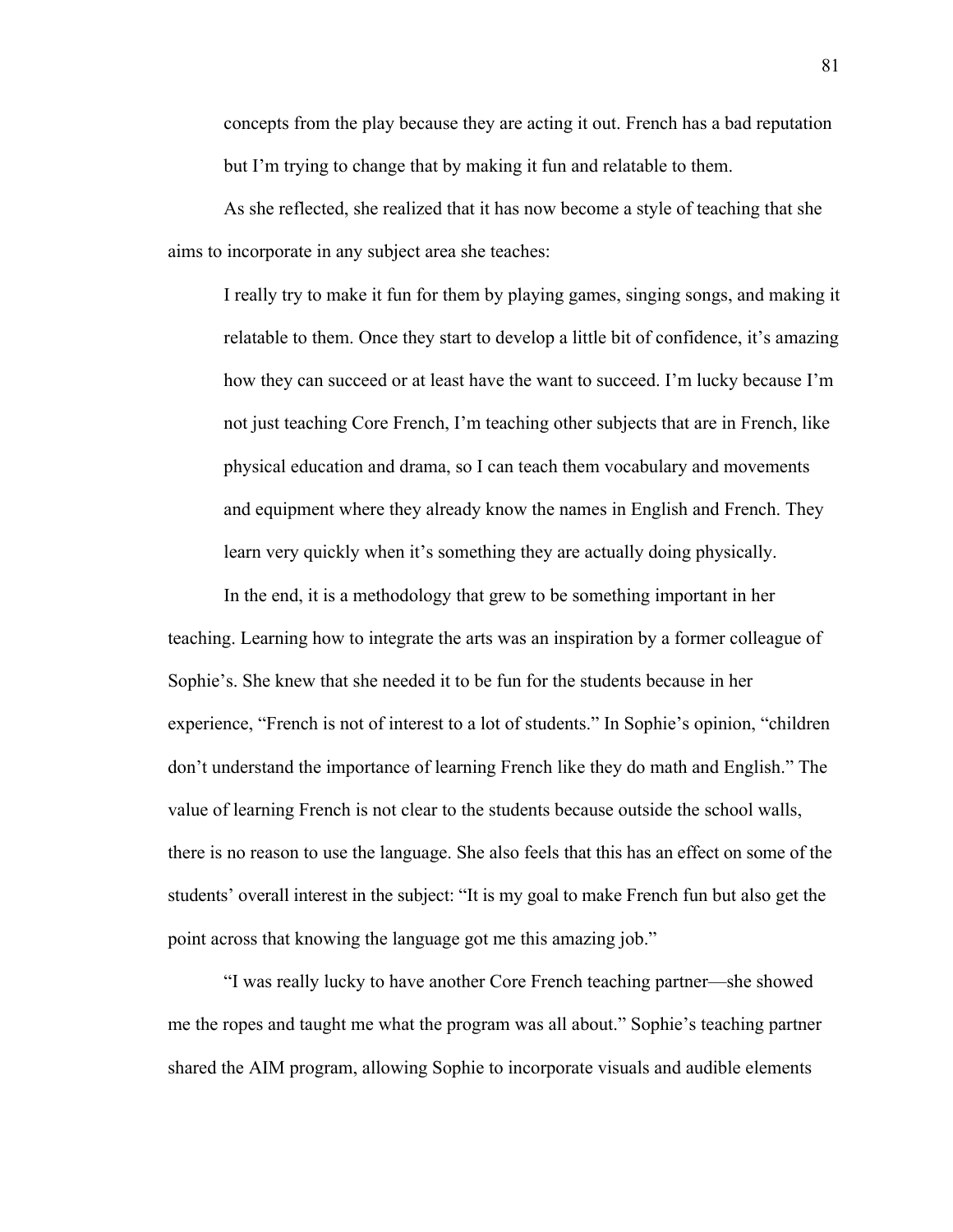while getting the students physically active. Her Core French classroom sounds more like an immersion classroom with the teacher only speaking French to the students. To make this possible, gestures are linked with each French word to help the teacher act out each word. These gestures are similar to American Sign Language (ASL) with some differences. Sophie incorporated this immersive approach to teaching language, because of how much the students loved the stories: "They were always excited to take part in the plays."

In addition to using these plays as part of her program, Sophie also said that she and her teaching partner used another resource, Poster Pals, which are prefabricated, thematic worksheets, and they created a lot of their own resources for the units. Sophie and her partner were required to teach according to the curriculum documents: "Using actions and gestures is a huge part of my teaching and is very effective for students learning a new language." Sophie advocated that practice and consistency were ways that she developed the confidence to take on these programs. This was her message that continued to resonate as we ended the interview: "I can teach them vocabulary and movements and equipment where they already know the names in English to French. They learn very quickly when it's something they are actually doing physically."

#### **A 3D Analysis Exploring Temporality and Sociality**

In realizing how Sophie came to adopt her teaching practices, Connelly and Clandinin's (2006) dimension of *temporality* is integral to recognizing where Sophie's arts-integrated story began and how it has shaped her current teaching practices. Though Sophie took dance lessons growing up, she was not an arts major. She enjoyed how her positive childhood experiences helped her as a learner and played a role in her choosing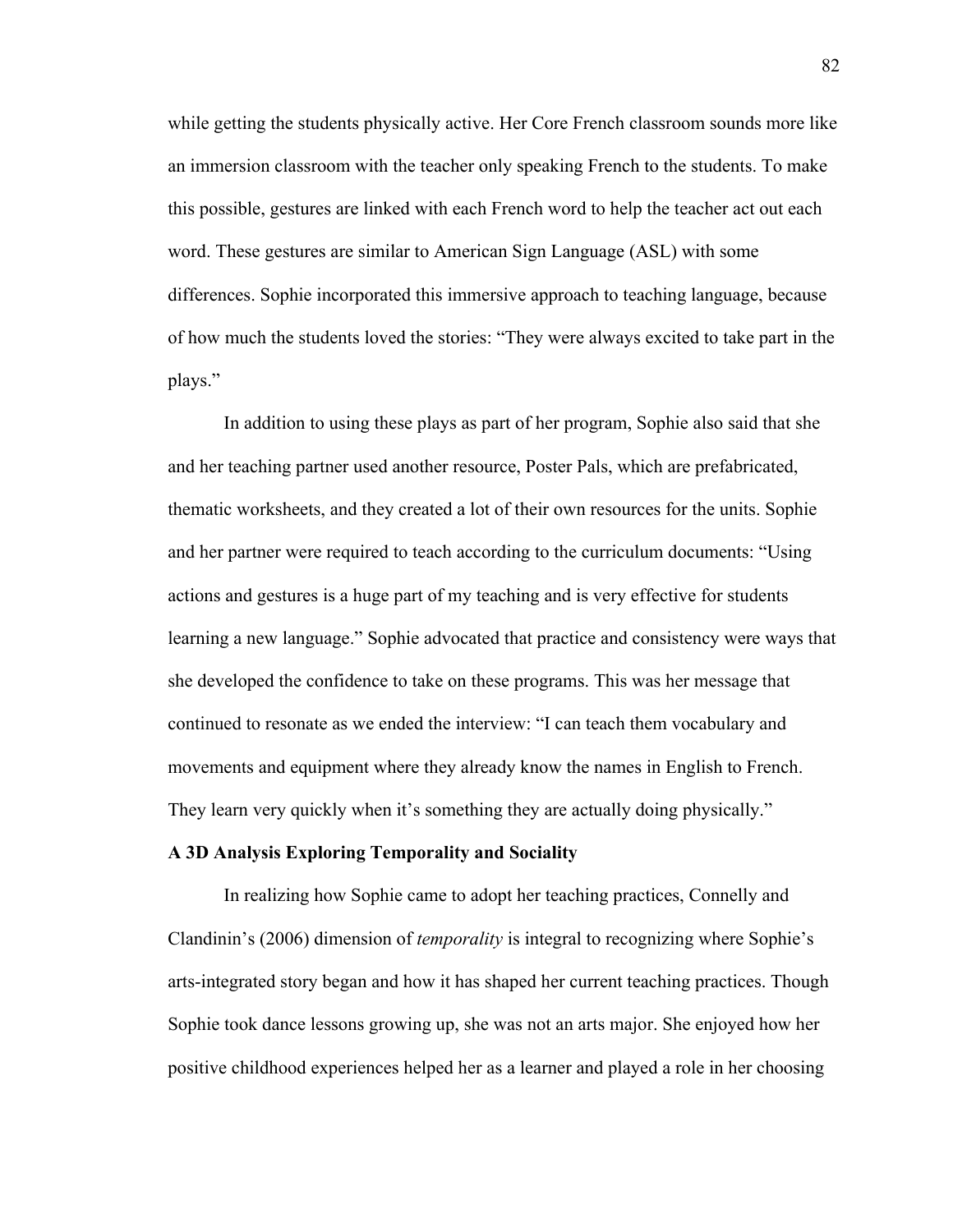to utilize the arts in her career. Due to the fact that each one of Sophie's experiences with the arts was positive, there was never any reason for her to say "no" to trying something new. The risk factor seemed to be minimal for her since her past experiences had always been enjoyable.

Connelly and Clandinin (2006) express the importance of realizing the impact that relationships have on experiences. In this narrative, Sophie's relationship with the arts growing up was positive. As she shared her memories around taking dance, the tone in her voice highlighted what a happy memory this was for her to revisit. This happiness and positive relationship with the arts transcended into how she believes she learns the best. She shared her learning style by stating, "Get me out of my seat and teach me a dance and I'll learn it right away." Though she did end up giving up dance to pursue playing hockey, her relationship with movement has continued to be important in her life and in her teaching practices.

There is also the feeling of safety that emerged when Sophie described how the arts allow her to be transformed into another person. Specifically, she spoke of this transformative experience when she shared examples of engaging in a school play, presenting in class, and expressing herself through dance. In moments of arts engagement, she is comfortable taking on an alternate role to demonstrate her understanding of learning. By revisiting these memorable childhood experiences, she realized that these moments provided safety and enjoyment.

Upon becoming a teacher, safety was developed even further with her professional teaching relationships. Sophie shared her relief in her first year of teaching Core French when she met her teaching partner. It appeared that not only did Sophie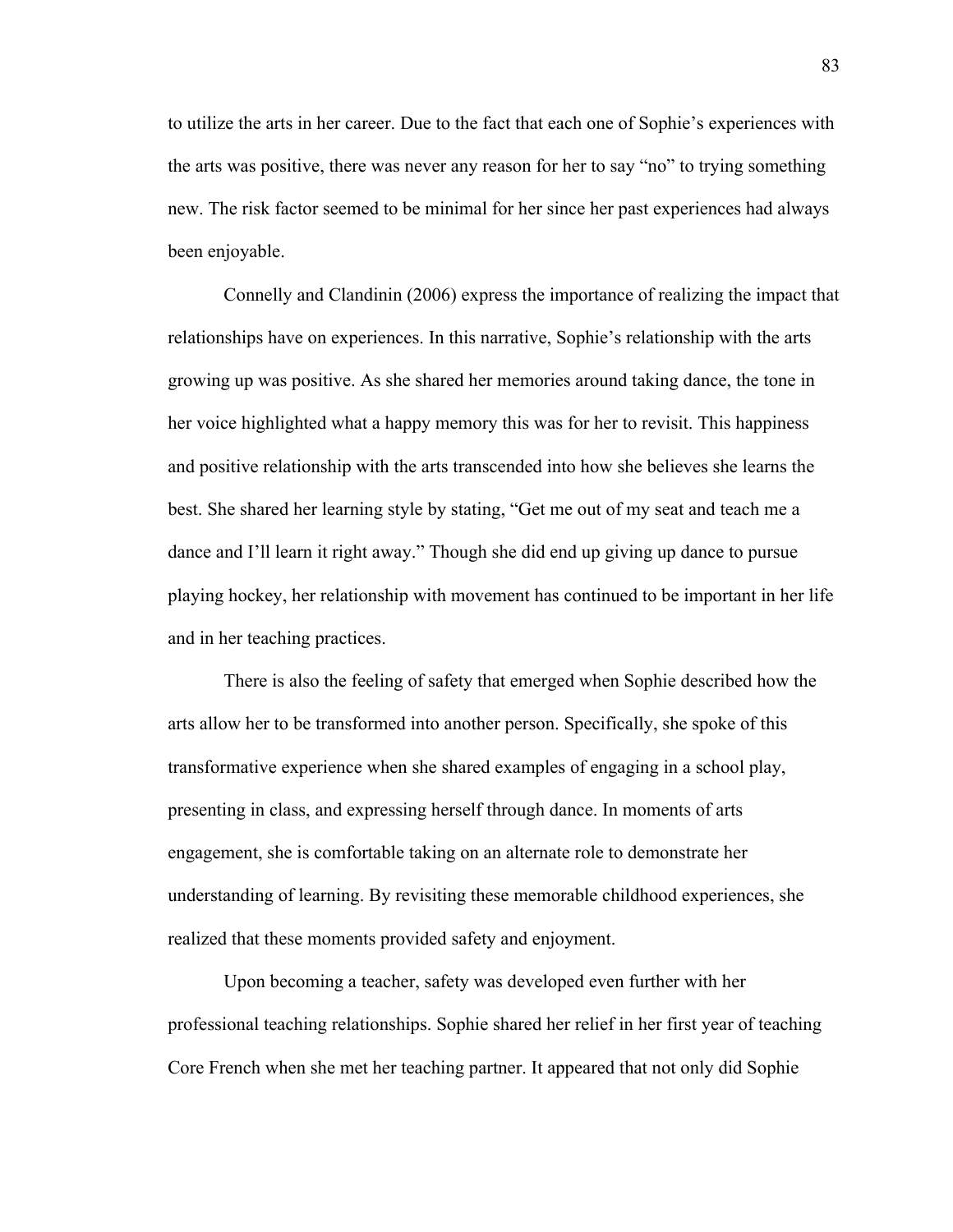admire this teacher's teaching program, but the two ended up becoming good friends as well. Since this mentor was also an advocate of using arts-based practices, Sophie was able to feel confident that she was capable of taking on a more arts-integrated pedagogy.

# **Taking on a Role With Imagination**

Sophie's stories connect with Maxine Greene's (1995) writing and the importance of imagination. Sophie had a desire for freedom to allow her to be creative and have fun with what she was learning. Being able to embrace her creative side helped her in making learning more memorable and meaningful:

At the very least, participatory involvement with the many forms of art can enable us to see more in our experience, to hear more on normally unheard frequencies, to become conscious of what daily routines have obscured, what habit and convention have suppressed. (Greene, 1995, p. 123)

This supports Sophie's approach to teaching French because she understands that the arts play an important role in making language more accessible to students while accepting that there is not one method that works for every student. Sophie shares that in her current teaching practices, she draws upon different activities and strategies that she has acquired over time. She was able to compile what worked best for her in her classes, and she continues to draw upon new strategies as she develops her practice and her experience.

### **Melanie's Narrative—Incorporating All Art Forms**

I have known Melanie since I was in Grade 6. She was my sister's Grade 1 teacher. Around the time I was entering my Bachelor of Education program, I reconnected with Melanie through theatre. Now, Melanie did not participate in the shows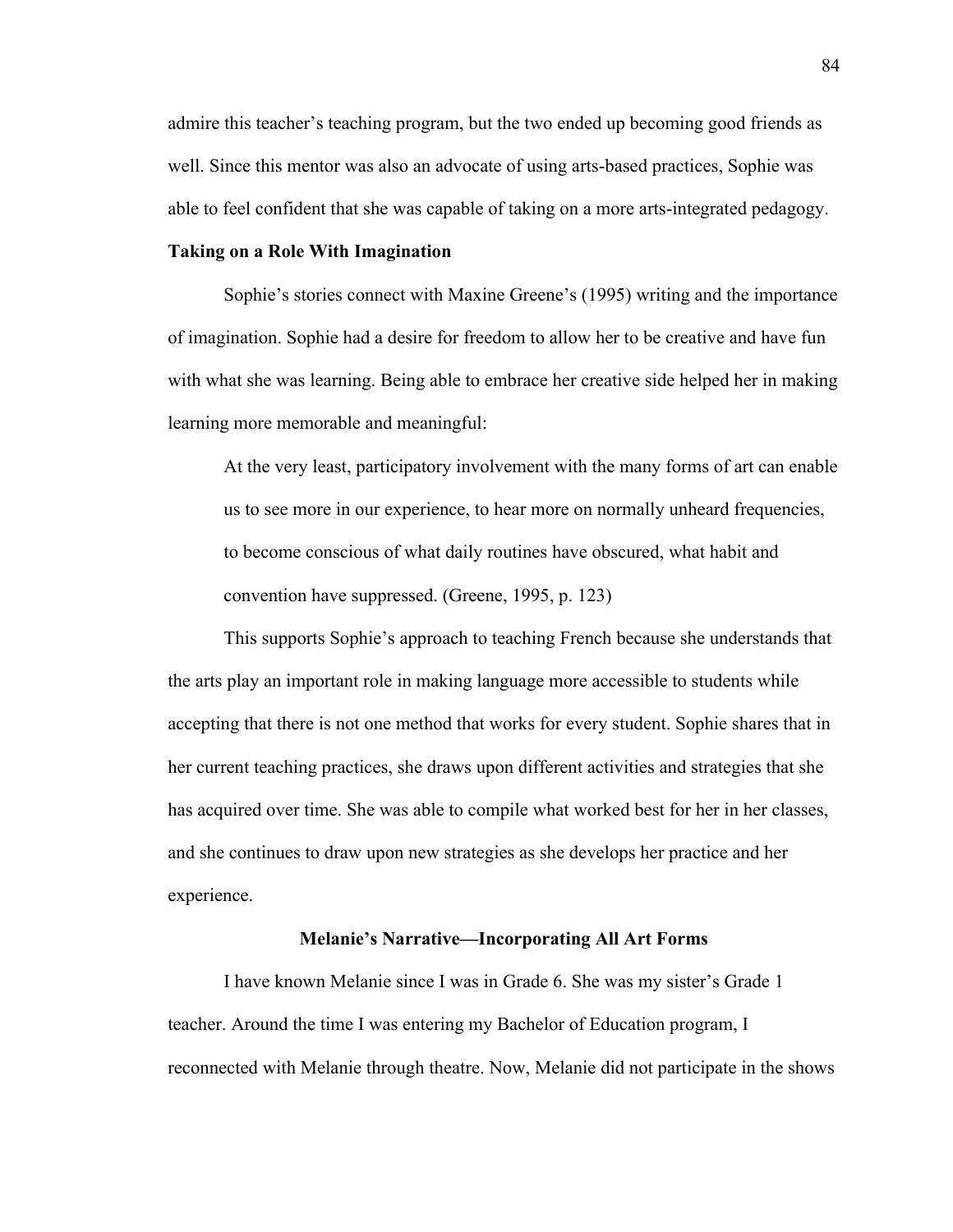I did, but she always popped into the gym, where our rehearsals took place, to see what was taking place. It was not until a friend from theatre suggested that I contact Melanie to create my own final placement, outside the Bachelor of Education program, that we reconnected so I could have a French teaching experience. For 6 weeks, Melanie became my mentor.

## **Experience With Learning French**

Melanie is an Acadian who grew up in New Brunswick. Having been born into a French family, French was naturally the first language she learned. She even lived in a francophone neighbourhood and went to Grade 1 in a francophone school. At the age 7, Melanie moved with her family into a new, predominantly English neighbourhood, to be closer to her father's work. She continued to go to a francophone school. Maintaining her French abilities was no struggle. Improving her abilities in English, as her second language, became very important to Melanie as she began to make new friends. This new neighbourhood was a big change for her; she shared an anecdote about making new friends:

The best friend I met didn't speak French, so it was quite interesting because if we wanted to play dolls, we would have our dolls and I'd go "Poupée, poupée" and she'd say "doll, doll" and then she actually was probably one of the only ones in the neighbourhood who actually got an interest in French and wanted to learn it.

The result of Melanie being immersed in an English-speaking neighbourhood meant that she was able to pick up English within the first 3 weeks. She felt that she did not have a choice, and fortunately, languages have always felt easy for Melanie: "Languages are easy for me, much easier than the math and other areas so it was just really easy to learn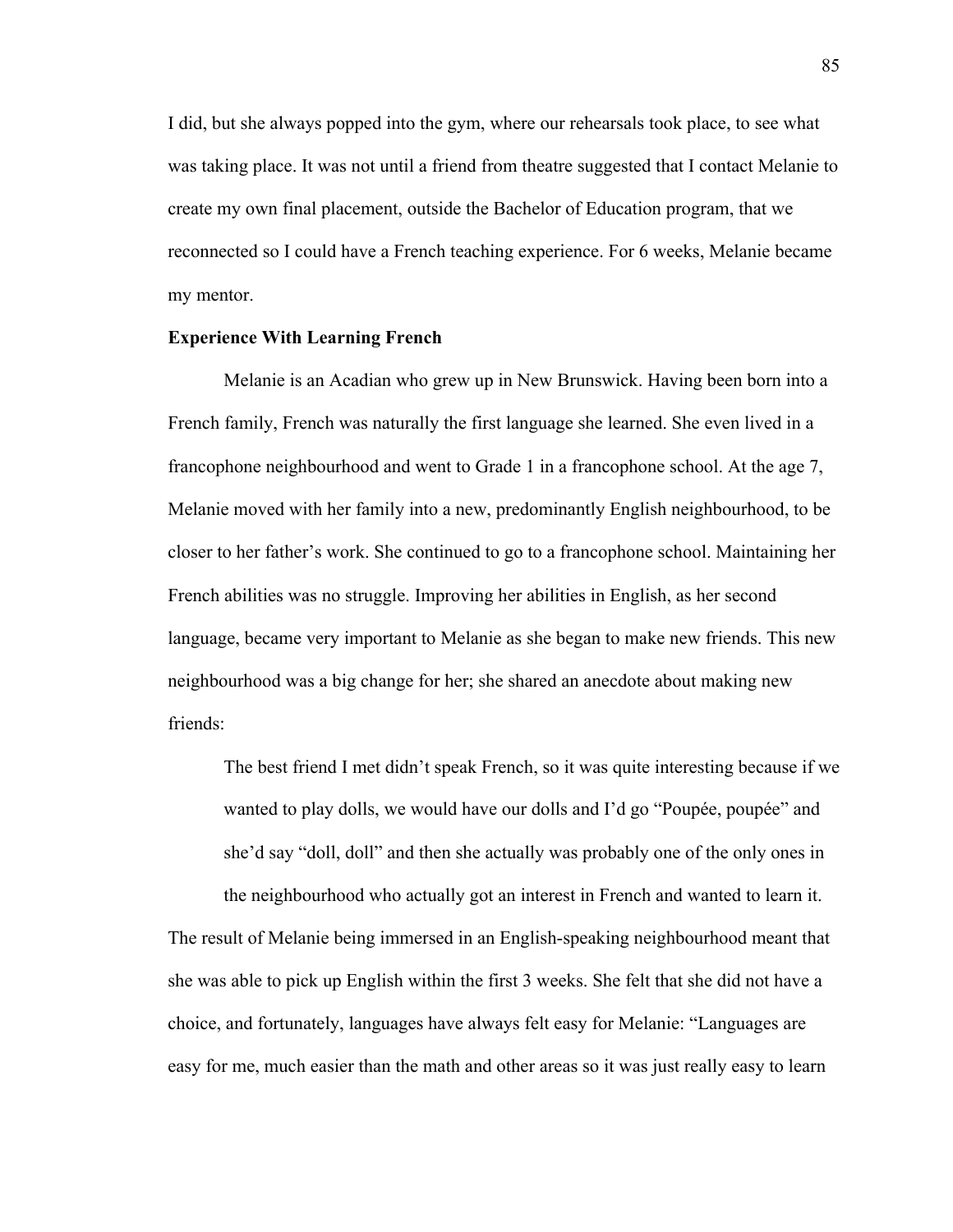and I like to talk." Melanie laughed as she said this, and it was true: when she talked, each idea flowed into the next as if it was rehearsed.

## **Experiences With the Arts, Growing Up**

There was passion in Melanie's voice when she began to share her love for music. She reminisced about her dad being in a band singing French songs, and she was always surrounded by music. She seemed to enjoy sharing her memories as a young girl, saying: "I'd go to sleep to, you know, the drums and the music and the guitar playing." Melanie's whole family is musical, and she enjoyed singing and writing songs. Since she was 14, Melanie has written about 60 songs. After learning a little bit of guitar from her father, she continued to teach herself. In Grade 12, Melanie sang one of the songs she wrote for her old choir teacher:

I do remember that I enjoyed singing, and I just remember I had nodules on my vocal cords, so I would get reviews for the choir, and the choir leader would say that I have such a beautiful voice, but there's something going on with my voice. Once I got it dealt with, I remember in Grade 12 we were invited to go sing a song at a teacher meeting. Myself and three of my friends, we sang one of the songs we wrote. I remember seeing the teacher that has been the choir leader, and she started crying because she said, "you're still singing I'm so happy and it's so beautiful in the harmony and everything." I remember like being happy that I never gave up on that part.

Music was such a big part of Melanie's life that there was nothing that was going to take her away from creating new songs and performing them.

# **Arts-Integrated Practices**

Melanie started her teaching career as a Special Education teaching assistant (TA)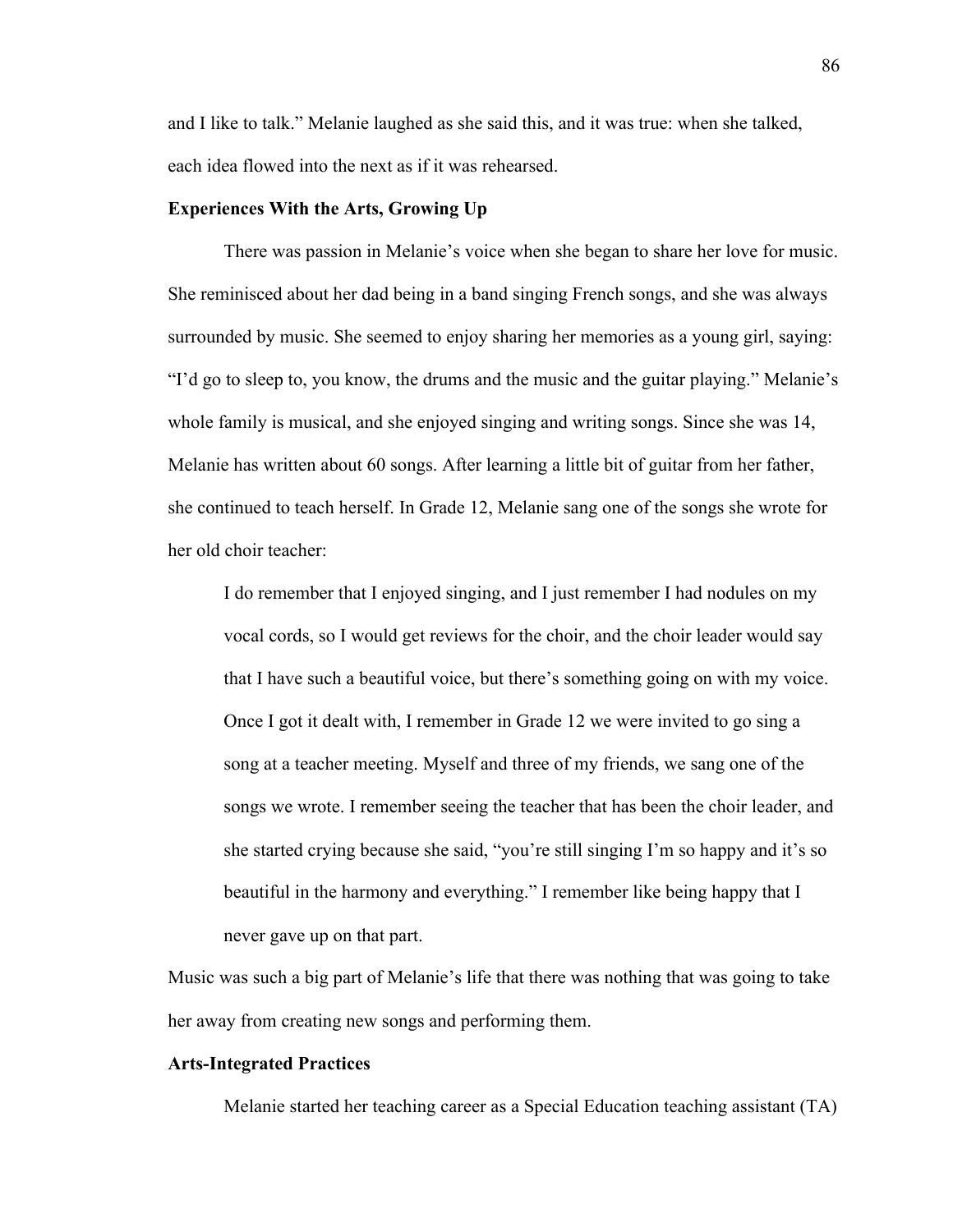back home in New Brunswick. Despite 3 years of service, she continued to move around in teaching placements from year to year and was having trouble getting full-time hours. She began to notice that she was being overlooked for opportunities for candidates who knew someone on the hiring team:

So, for example, I was supposed to get a classroom with children from I believe it was 6 to 12 and someone else got the job that wasn't in the board who was a niece of someone that was high in the board.

She began to feel like she was not valued, and instead of getting a leadership opportunity in Special Education, she found herself being offered a position outside of the province, 4 hours away: "It was like everybody who knew somebody was getting these positions that I wanted, and I was getting sort of the leftovers."

With her boyfriend moving to Ontario, Melanie began to look at job advertisements and found a job opportunity in the *Globe and Mail*. She applied for a job as a Grade 1 French immersion teacher, and when Melanie's future employers took her out to lunch, they offered her the position: "I panicked, so I said I'll call you on Monday and took the plane back to Halifax." In the end, she accepted with a plan to return home after 5 years. Despite this plan, Melanie has been in Ontario teaching French ever since. Fortunately, because Melanie already had her Special Education qualifications, she was able to use her knowledge in this area every day. Melanie felt that it was important to incorporate her Special Education teaching techniques due to the variety of students in the classroom at all different levels.

In the beginning of Melanie's journey of developing her teaching practices, she said, "I spent time with my colleagues and shared ideas with them often." After reading the curriculum, she then tried to incorporate those ideas she had learned into her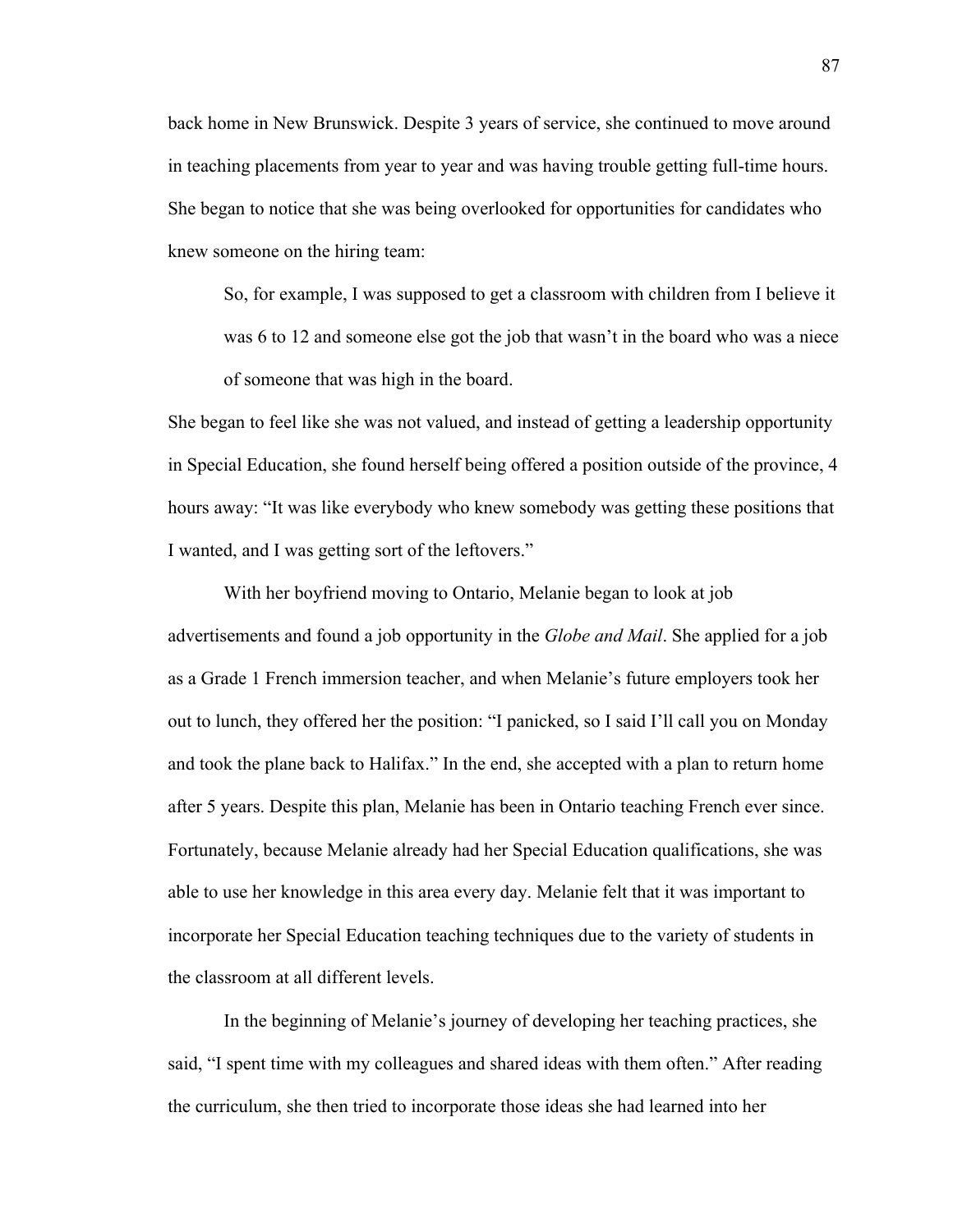classroom. In terms of professional development, she shared an interest in participating in drama workshops to further her learning. She began to use the Internet and YouTube to discover more ideas and bought and made costumes/props for her classroom.

Melanie noted, "I think my approach has changed over time." Melanie has always believed in whole language (cross-curricular and integrated learning) and differentiated instruction. She did recognize that perhaps she spent too much time in the past on isolated French grammar lessons. While grammar is important, Melanie began to take cues from students, to decide which grammatical concepts to teach. Melanie would incorporate drama, poetry, and music when it worked well with the curriculum subject. For example, when learning about helping the environment in the Grade 3 plant and soil unit, students could choose to write French poetry based on problems and solutions, write songs, or create commercials using slogans like, "Si tu coupes un arbre, plantes un arbre," meaning "If you cut a tree, plant a tree."

With further reflection, Melanie recalled her first experience teaching. Overall, it was positive but "nerve-wracking." Melanie was in a new province, away from her family, while teaching a new program alongside taking the FSL part one course: "It was quite challenging, but also very rewarding." With all the stress, she automatically went to her strengths: singing, music, and guitar playing. "Little ones love to sing and learn as well with active learning and actions." Even though it was a great first experience, Melanie still found it was challenging. Since the arts have always been a big part of Melanie's life, she began to coordinate a black-light drama club at her school each year. She continues to run this club now, and they do a big performance at the end of the year. She also shared how she would incorporate the arts into units such as the First Nations where the students would make indigenous shields and listen to First Nations music.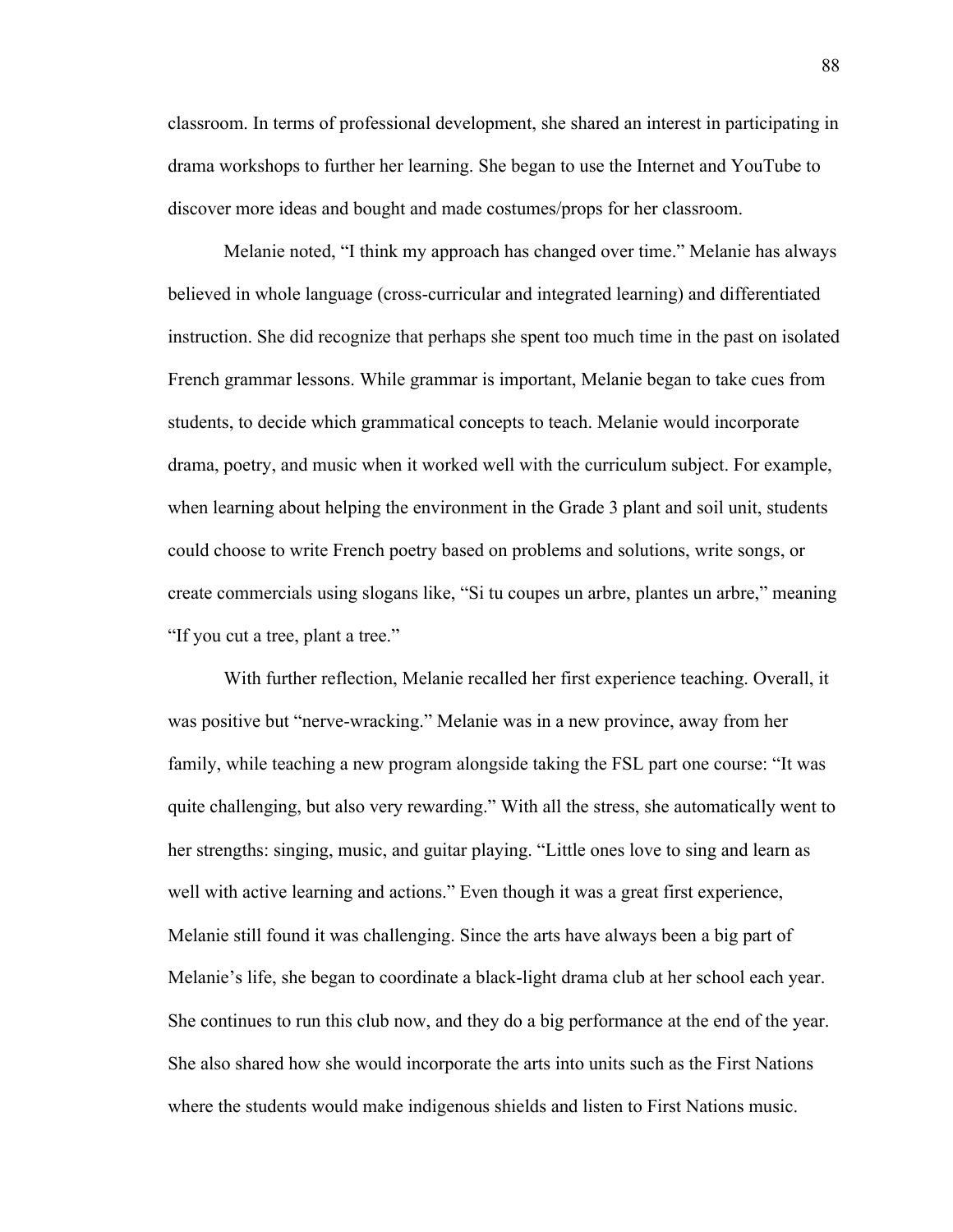"When the students participate in whole language learning and action learning, I know they learn language with greater facility. It helps them learn new vocabulary and it is fun to learn when we are active and feel engaged." She expressed that the new French curriculum also encourages teachers to teach students by using French thinkers and artists, so it was confirmation that she was planning in the right direction. Melanie looked at where natural links could be made. Occasionally, she was able to go deeper into the arts, depending on the topic:

I have seen how enthusiastic they are about their drama and dance and music classes. I also see how they respond to any activity related to art, drama, dance, and music in my class. I know that it benefits how they are learning a second language as I see the vocabulary development. When students are enthusiastic about learning and enjoy what they are doing, they learn even more. I truly believe that the arts help take their overall development and teaches the whole child. It reaches them more deeply than just being talked to or having materials just given to them. With the arts, the students are active participants in their own learning. Each area of the arts reaches students differently. Students get to express themselves through their art. They also get to interact with one another and show a deeper appreciation for each other. Being creative, innovative, a team player, problem solving, and expressing yourself is all developed more freely and deeply through the arts.

An example of Melanie going deeper into the arts was demonstrated when she shared her five-lesson unit on poetry, which she had created for her French specialist course, and continues to utilize in her classroom. Melanie has continued to find additional strands of the arts to incorporate into her teaching practices. Her pride was evident. Also, poetry is something she enjoys teaching the students. "If something works well one year,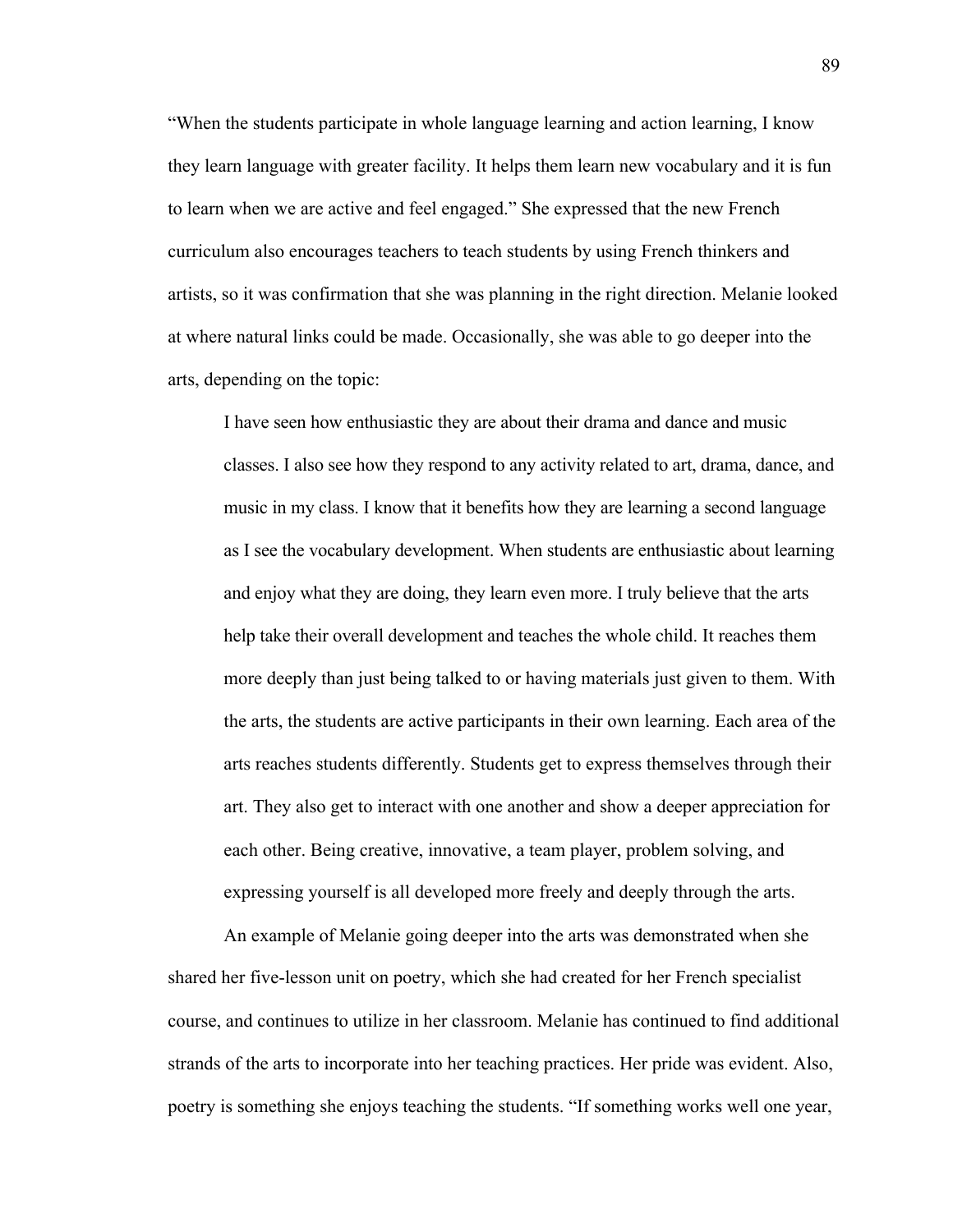I will use it again or sometimes I use old ideas to develop new ideas with depending on my students."

The students lead Melanie in terms of their interests as she engages them in various strands of the arts. "This obviously changes from year to year and so, my program is always changing." One year, the students in her class were interested in Reader's Theatre so they purchased some resources and chose the play that was of interest to the students. Each student obtained his/her own part as the narrator. Roles within the play were chosen based on student abilities, therefore some children had a more prominent role with multiple lines. They could make props, present to the class, be videotaped, and watch each other.

Melanie's program seems to be very active, and it demonstrates variety across all of the arts. She truly feels that it is important to take time to incorporate the arts into the program as it makes a program more valuable. Melanie's words clearly demonstrate her commitment to arts advocacy when she shared, "Little ones love to sing and learn as well with active learning and actions." Lastly, in moments where Melanie looks for more arts connections, she also collaborates with the music and drama teachers, trying to link her Grade 3 units to their teaching strategies and practices: "Students see the connections and value to learn even more."

### **A Temporal Commitment to the Arts**

Connelly and Clandinin (2006) highlight the importance of not studying lived experiences as one moment but understanding what comes before and after every experience. Melanie's commitment to the arts is a result of the way she learned as a child and her exposure to music from the time she was a little girl: "There is not a time in my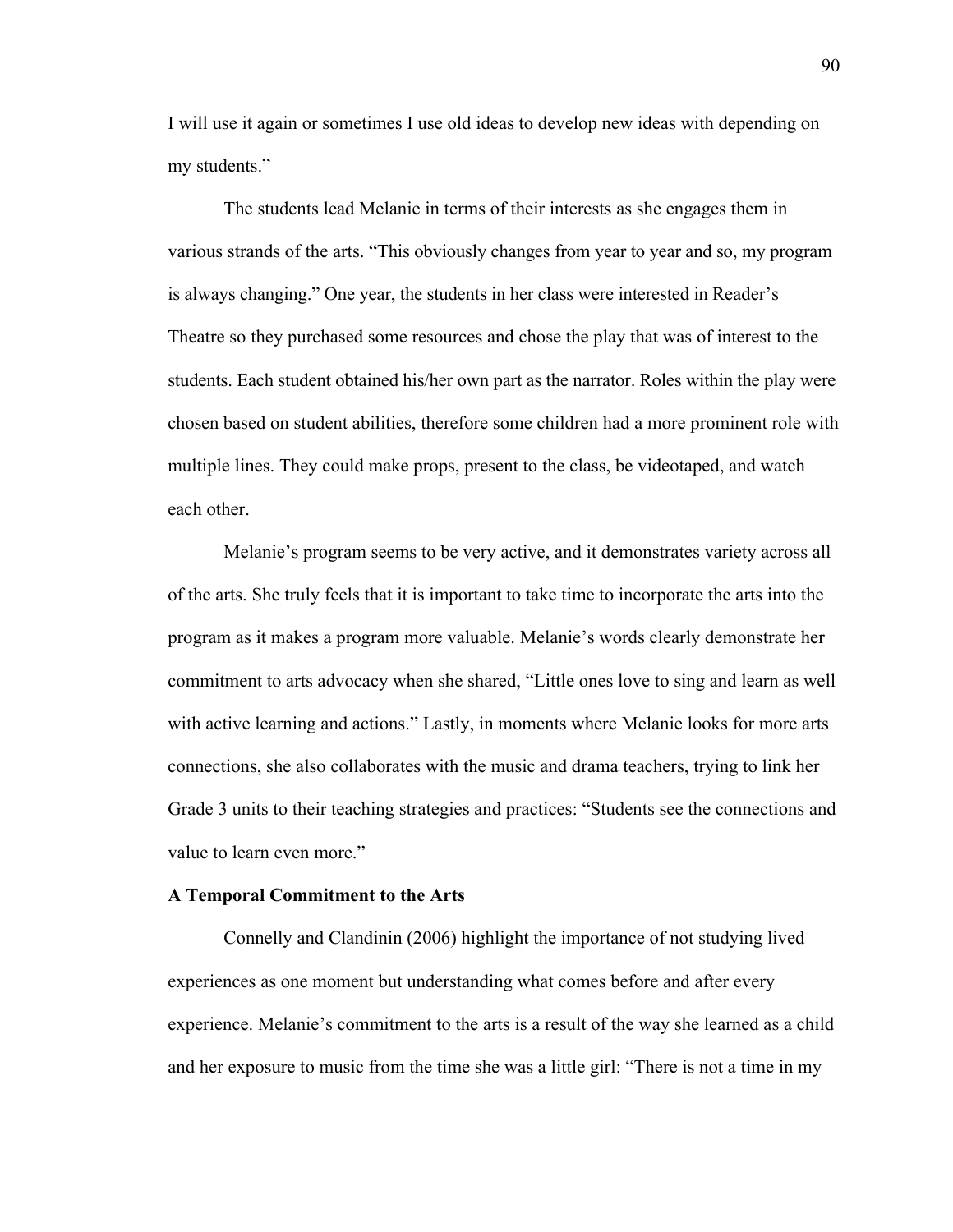life that I can remember not having music." From the early moments of listening to her family play in a band and sing songs around the house, she too developed a love for music and playing guitar. As those enjoyable memories flourished, Melanie began exploring how to create music of her own, inspiring her to learn more than just the basics of guitar that her dad had taught her. This ability to write songs became an instinctive method of teaching French once becoming a teacher with few resources to draw from. Now, being a very experienced teacher nearing the end of her career, Melanie challenges herself to bring in as many forms of the arts as she can. From poetry, photography, and black-light drama, the students are given not only ample exposure to a variety of art forms but also inspiration to be creative an imaginative.

### **Inspiring Imagination and Creativity**

Greene (1995) reminds us that encounters with the arts inspire young minds to imagine, extend, and make their learning meaningful as developing people of society. Melanie's teaching practice is always changing and developing according to the needs of her students. There are no limits to the arts practices that she presents to her students; for example, her black-light puppetry club was an opportunity for students to tell a story using music and puppets under black lights. Students would prepare their stories and costumes, deciding what elements they would want to be seen under the black light. "Some kids did dances, some kids do comedic skits; it's just a chance for them to create and express themselves in a safe way." Melanie continues to imagine new ways to engage her students and her practice cycles through a variety of different strategies, depending on her students and their needs. She does not fear the risk that comes with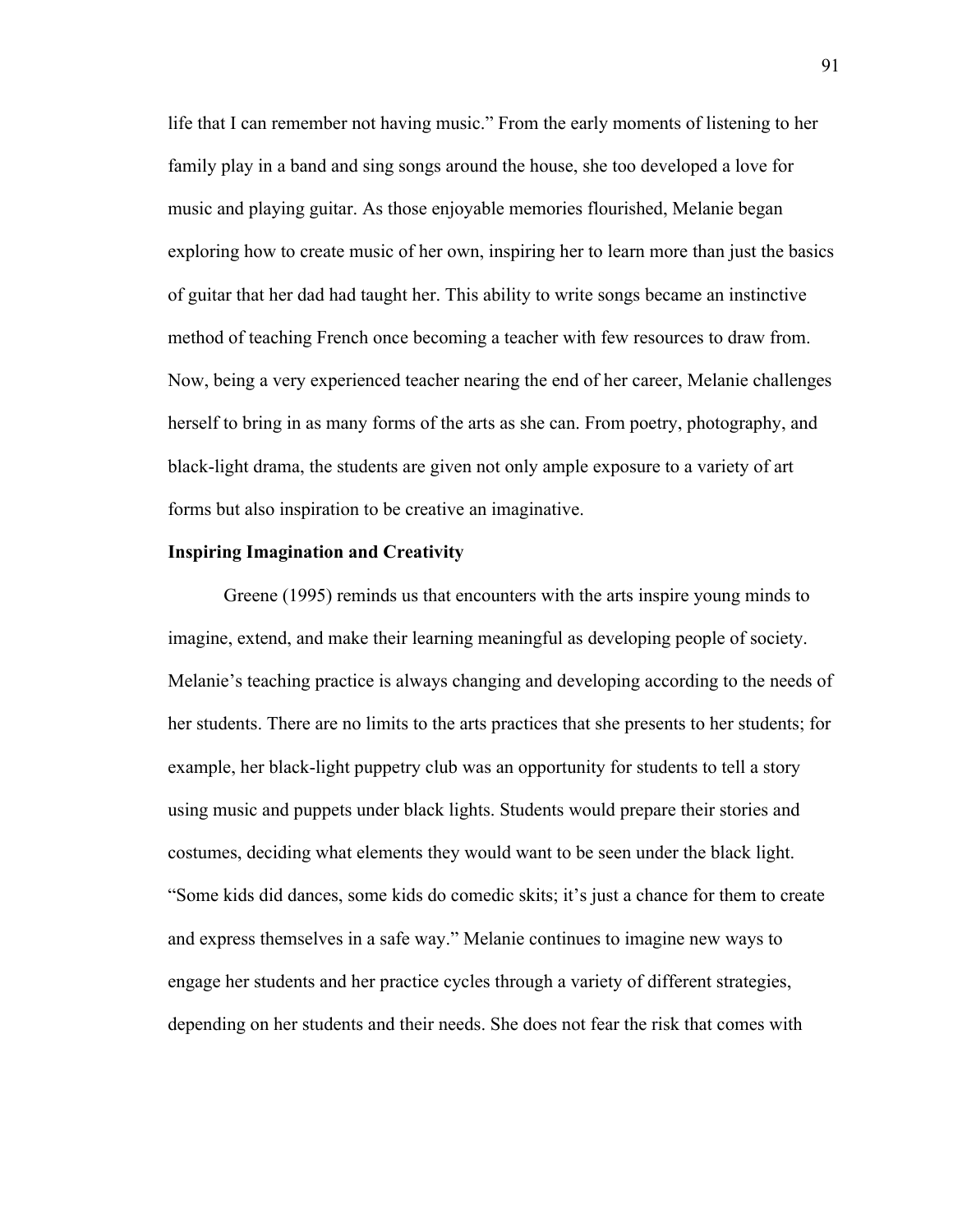trying something new. If she is ever unsure, she asks. Ultimately, it is for the benefit of her students.

#### **Summary**

The three storied narratives shared in this chapter show that teachers do not necessarily need a strong artistic background to be able to integrate the arts into the French language classroom. Through reflection, it seems that there are other challenges aside from confidence that inhibit teachers from being able to run an arts-based French program, including budget, resources, and professional development opportunities. This reflection required the participants (including myself) to recall times throughout our teaching careers and consider how the past has affected our present and future teaching contexts. Recalling a memory from another time and place can be a challenging feat to remember. It is uncertain as to what any of us may have been thinking 5 or 15 years ago in relation to our teaching practices. Additionally, to then consider how our strategies have changed while uncovering the experiences that caused these changes takes a great deal of time and self-reflection. It is not enough to share a linear journey of experiences from the past to the present because there are factors that lead all of us teachers to where we are in our teaching practice. These factors will continue to provide direction in our future teaching.

In my personal narrative, I was surprised to realize all the events that took place in my life that led me to teaching. If you had asked me before this research, I would have shared that I have always wanted to be a teacher. While that is true, it does not take into account that before that, I had dreams of singing professionally. Through this reflection process, I can continue to develop a meaningful understanding of how the choices of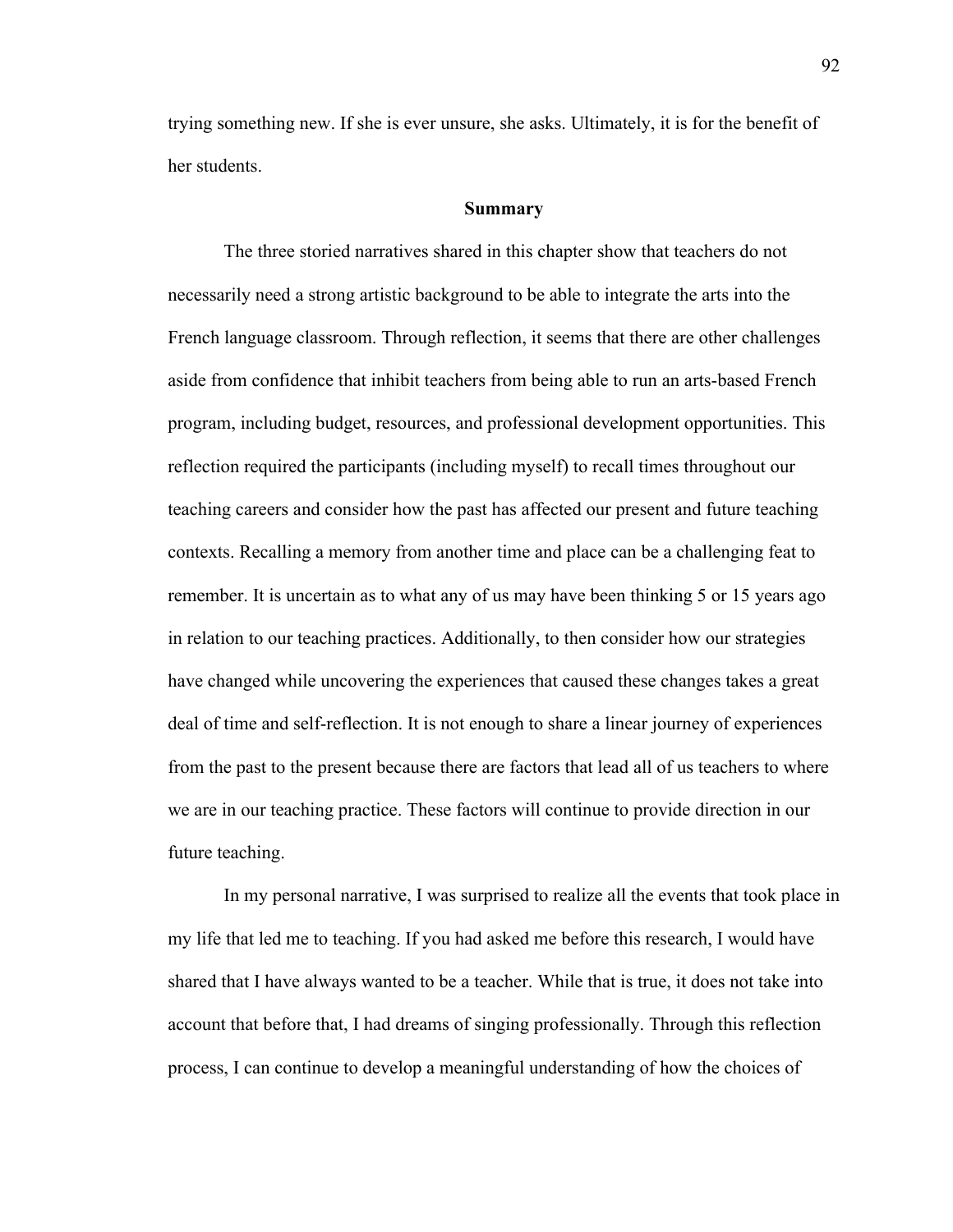teachers are made through the retelling and reliving of my own stories (Clandinin  $\&$ Connelly, 1990).

Through the retelling of my and my participants' stories, I understand that there is an endless list of challenges that come up in the teaching profession, and, at the end of the day, a teacher will most likely gravitate to what he/she believes is going to make a difference with his/her own students. All of the participants in this research agree that incorporating any style of the arts into teaching French as a second language allows students to become actively engaged in what they are learning. Furthermore, they are given the chance to be creative and imagine different ways to manipulate the language to succeed in a task. While having variety in teaching French is ideal to best suit the needs of a variety of students, there is a need for more resources that meet the needs of students in a Core French classroom. As well, for teachers who are less familiar with the arts, having more mentorship and more opportunities for professional development to learn about existing resources may be what will encourage more Core French teachers to leave worksheets and endless grammar lessons behind, moving towards a more active and artistic teaching approach.

In Chapter 5, I discuss the findings in relation to this study's three guiding research questions. In considering the three-dimensional framework and its integral role in narrative inquiry, it is important to attend to all temporal places and relationships throughout each of the participant's experiences. I will also provide recommendations for Core French programs and teacher professional development based on the strategies used by the teachers interviewed. In analyzing and exploring these narratives, I will uncover the contribution of my findings to the current Core French teacher population.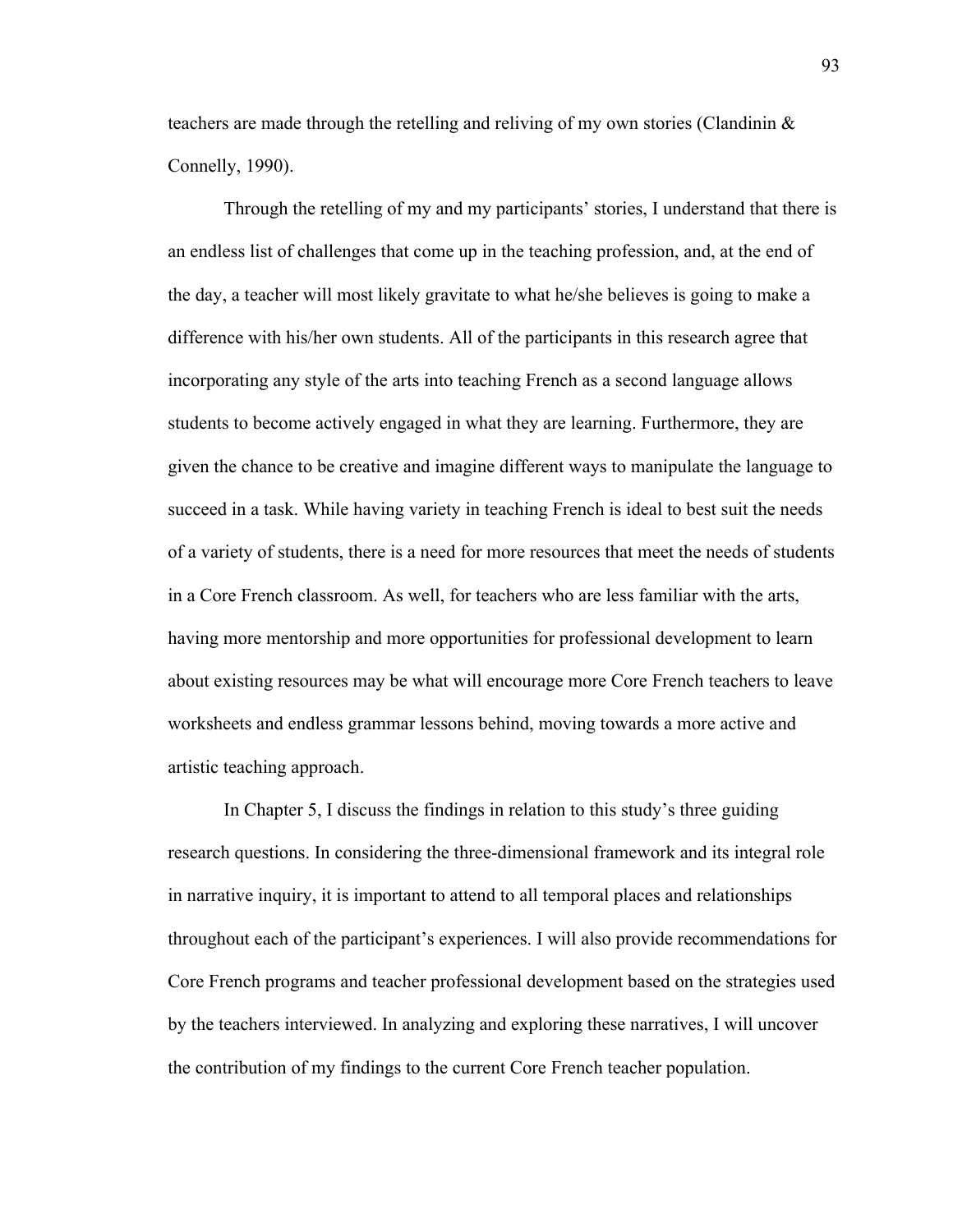### **CHAPTER FIVE: SUMMARY OF FINDINGS**

When my thesis journey began, I had wanted to share research on one pedagogical resource for teaching Core French. As described in my narrative, the AIM program (Accelerated Integrated Methodology) was the first program I had discovered that showcased learning French in a fun, arts-based, and active manner. Upon further discussion in the planning stages, my thesis committee helped spark a new curiosity to uncover other French language programs that exist in today's elementary French second language classrooms. Reflecting on my current teaching practices, I have come to realize that I ultimately enjoy variety in my classes. This was also the main theme that emerged from the participants' narratives. Students need to be engaged and active in their learning within the class. Therefore, it is important that each teacher finds what artful approaches he or she is most comfortable with, especially if this is a new teaching approach for him or her. I learned a variety of ways that the arts can be used from other professionals in elementary French classrooms.

The framework of imagination proved to be very important; as stated earlier, thinking outside the box is easier said than done (Greene, 1995). It took time reviewing and reflecting on the stories that were shared before I realized that my own imagination was limited in the beginning of this research process. After reflecting on these stories, including my own, I recognized there are many ways to bring the arts into the language learning classroom. It takes much work, above and beyond the hours of a typical school day, to put together a creative and engaging French program from scratch. It is additionally challenging to integrate elements of the different strands of the arts with a lack of support and resources. The participants' stories offered different perspectives on the process of using strands of the arts in and through a teaching and learning lens. I have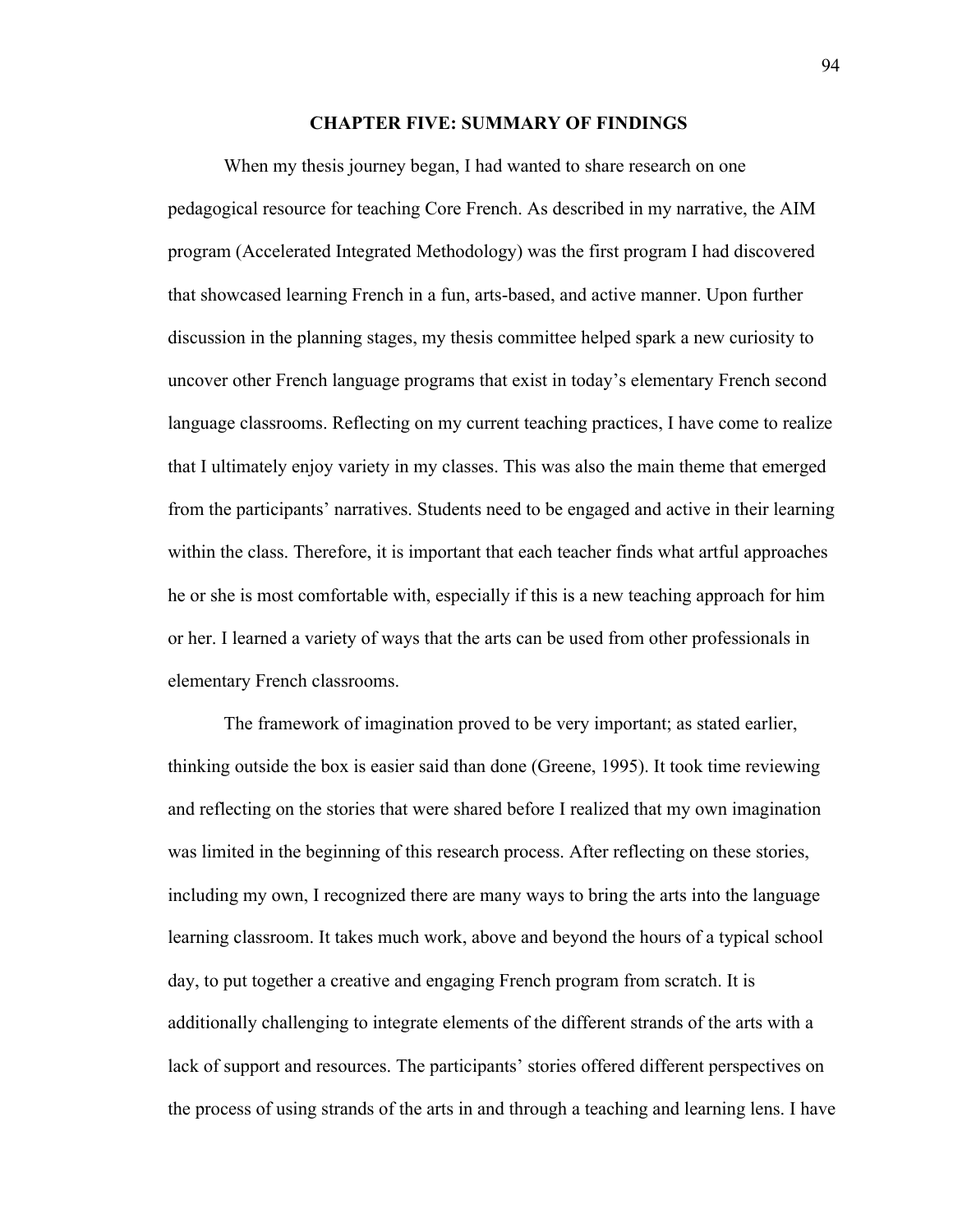found that the ultimate goal among all the participants was to allow students to use their imaginations to experience and manipulate language in meaningful ways. Finding what is meaningful to each group of students looks and sounds different in each of the participant's classrooms, from using prefabricated language programs, to designing jingles, and creating black-light theatre.

Much scholarship and narrative inquiry in the research field has allowed the nature of experience to be explored through this research. It is not just about this research as a topic but also how the research was conducted. Using a three-dimensional framework allowed for different aspects of experience to come together. The readers of this research are invited to imagine teaching and learning from another person's point of view. These stories of experience were necessary to help release the imagination and consider the world big instead of seeing it small; as Greene (1995) puts it, "To see things or people big, one must resist viewing other human beings as mere objects or chess pieces and view them in their integrity and particularity instead" (p. 10). In reviewing each narrative, it was challenging to remain unbiased—I was inspired by the effort and variety of arts-based practices that each participant tailored to best suit their students' needs. After writing the findings from each narrative, I struggled to find the best flow for each of the narratives. I decided to create a new document in which I wrote out the participants' life chronologically as the transcripts were originally organized. This aided in exploring music and French experiences separately, and not necessarily in order of life experiences. This was an adaptation that I made to better see the big picture. It then became evident how these narratives can powerfully shape a teacher's identity. It was inspirational to hear the stories of the teachers and their classroom practices as they shared details about the variety of ways the arts can be utilized in elementary French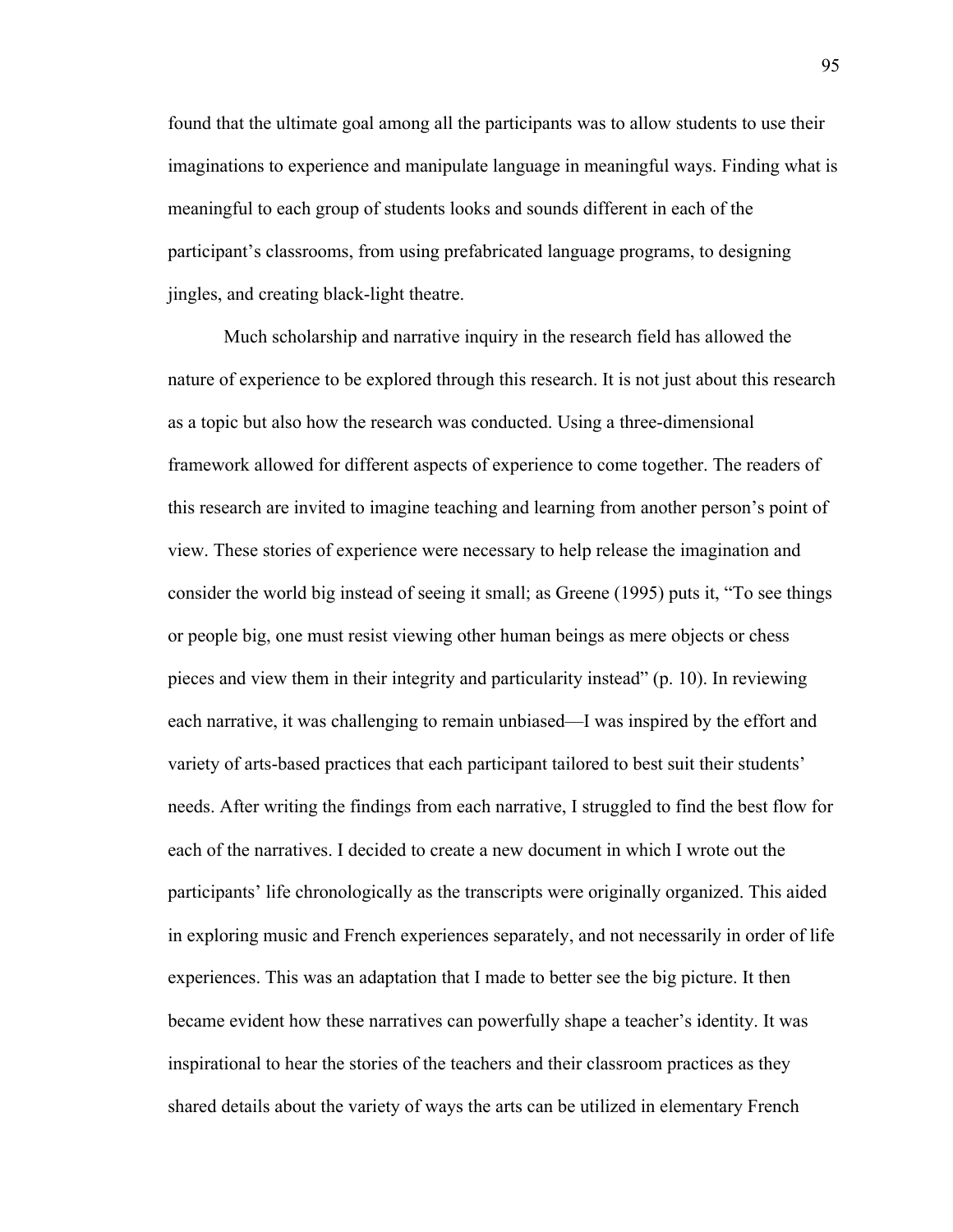classrooms. Some of these findings build upon pre-existing understandings, some of which are mentioned in the literature outlined in Chapter 2. Other findings from the shared experiences are new realizations that arose from this research process.

## **Purpose of the Research**

The findings of this research reinforce the literature reviewed in Chapter 2 by exploring the experiences of elementary French teachers who have integrated any form of the arts into their French language learning classrooms. My purpose was to explore three research questions:

- 1. How do elementary French second language teachers experience integrating the arts?
- 2. What successful arts-integrated practices do teachers integrate when teaching French as a second language?
- 3. What are some of the potential barriers inhibiting arts-integrated approaches to be implemented into the classroom environment of French second language learners?

Using the framework of narrative inquiry has allowed me to share different vantage points of what implementing an arts-integrated pedagogy looks like in another teacher's classroom.

Uncovering these stories was incredibly important to allow readers of this research, and hopefully other French teachers, to see that there are many ways to incorporate arts-based practices and through collaboration—they are not alone. Everyone has a story to tell and it is in human nature to share experiences (Clandinin & Connelly, 2000). I believe that in sharing these narratives, French teachers can continue to learn from one another and gain confidence to think outside the box and try new teaching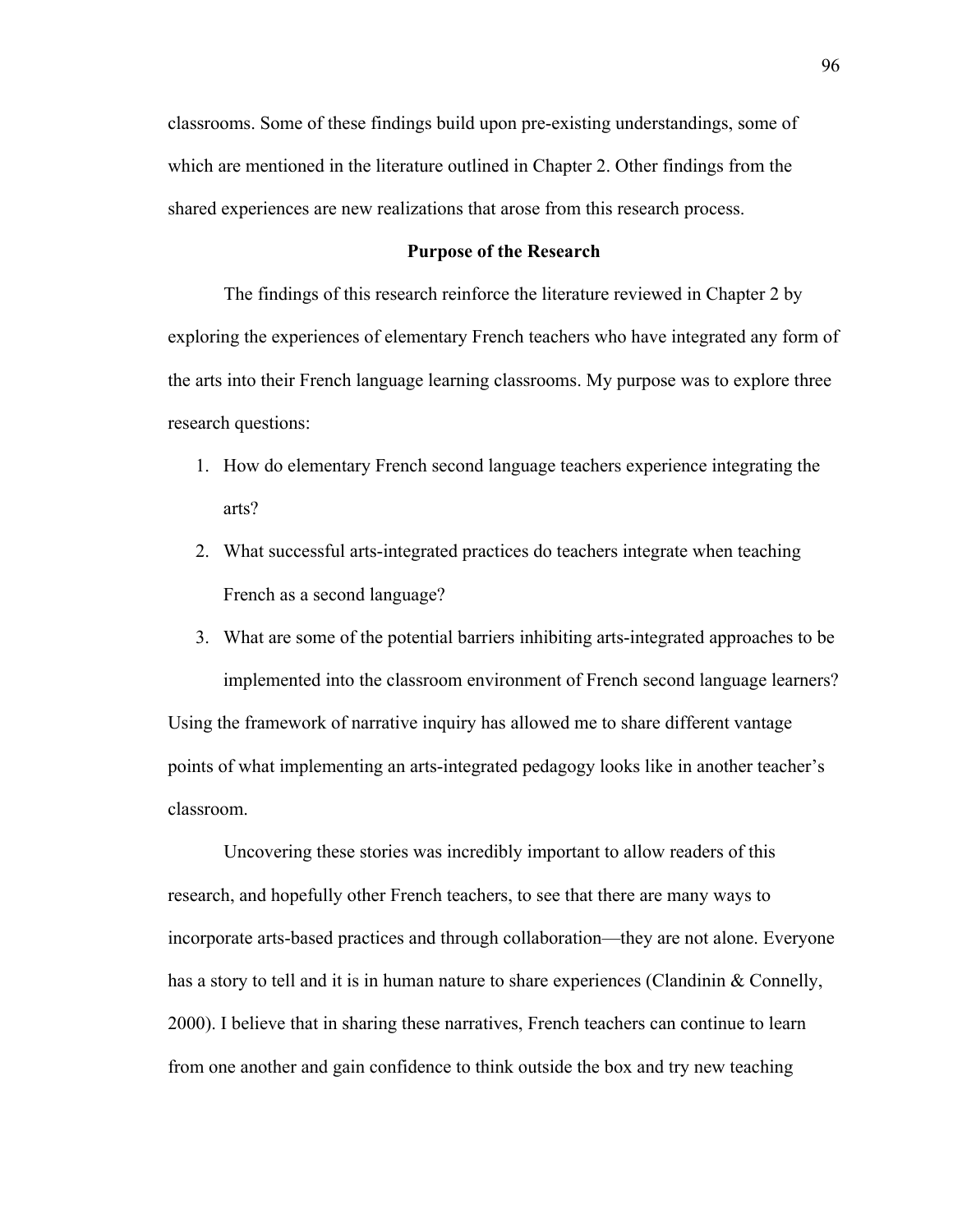strategies in their French classrooms. All teaching practices shared in this research are in progress, meaning that they are ongoing. This ongoing process reflects the temporality outlined by Clandinin and Connelly. Teachers are always in the process of becoming experienced educators. There is always something to learn, and there is always the possibility of doing things a different way, all for the students' benefit. It was important for the participants to challenge their imaginations to continue adapting to the needs of the students.

These narratives can help inspire other teachers to step away from traditional ways of teaching French and experiment with more interactive and engaging methods of language learning. The stories in this research share some of the methods that other teachers have enjoyed and also acknowledge that change does not come without its challenges. My hope is that these stories inspire the teachers who read this research to take a risk with creativity and imagine using arts-based practices in their classrooms.

#### **Discussion of the Findings**

Through the experiences of the participants, French was often taught in a structured setting that focused on a thematic approach to speaking, writing, and vocabulary acquisition. The highlights of everyone's French learning narrative seemed to have stemmed from an immersive and engaging learning environment. The stories of these engaging environments also included some form of the arts, whether it was music, dance, drama, photography, visual arts, or language arts. Through the storied landscapes (Clandinin & Connelly, 2000) of the participants, their experiences of learning French contributed to the arts-integrated practices that were later implemented into their classrooms when they became French teachers.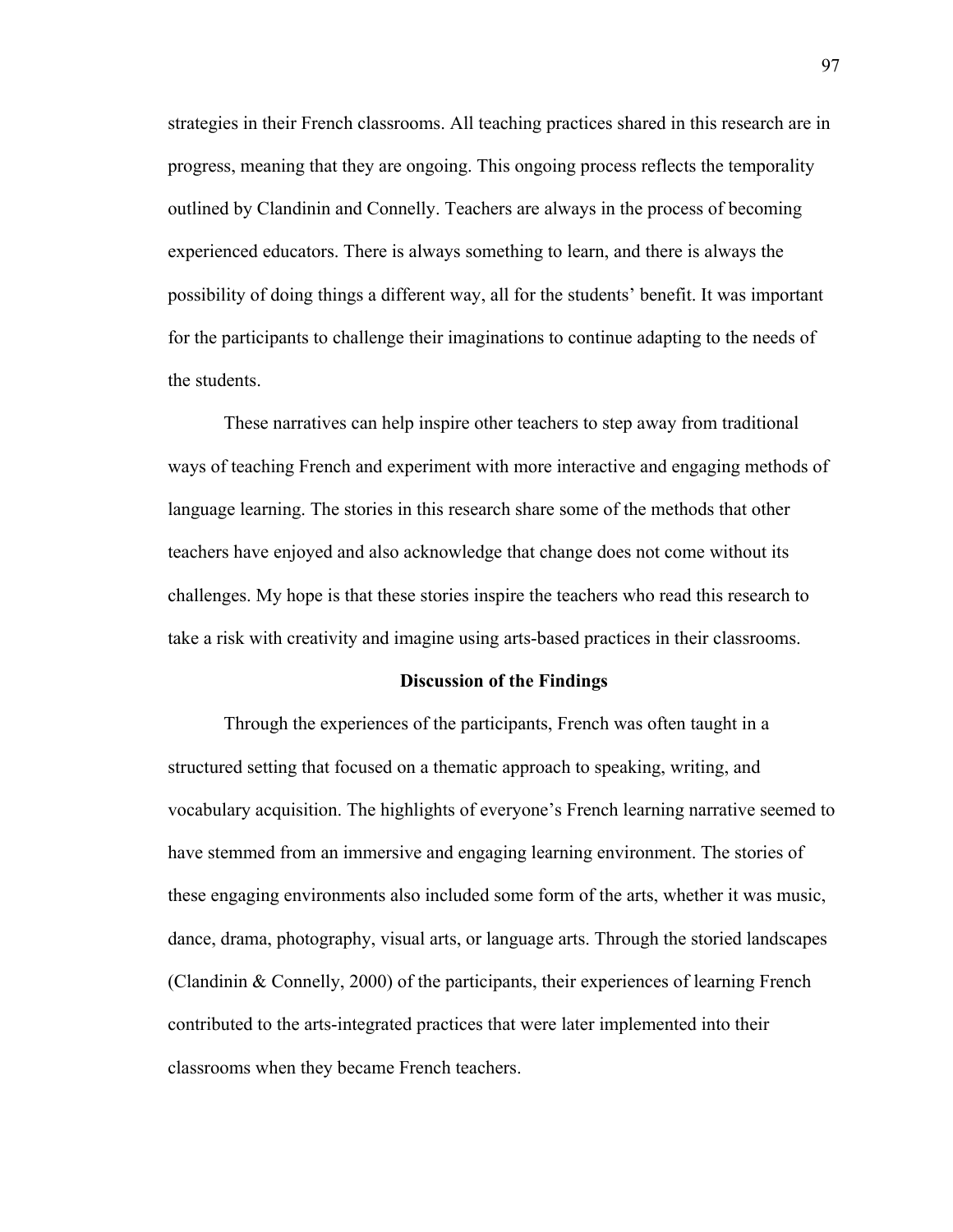The four themes discussed in the previous chapter (experience with the arts growing up, experience learning French, arts-integrated strategies in French classrooms, and the gaps in an arts-integrated teaching pedagogy) appear through each of the participants' narratives and demonstrate a wide variety of arts-integrated practices that were developed to cultivate an engaging environment in their French second language classrooms. Melanie's narrative demonstrates how her passions in the various areas of the arts influenced her approach to language learning. Having such fond memories of her family's musical background inspired her to incorporate her song writing and singing into her practice. The social dimension of Sophie's narrative showcases how having a mentor can motivate teachers to explore new programs and practices. Programs such as AIM eventually gave Sophie the confidence and the tools to imagine her own program, using the different activities she learned. Upon further reflection on my own personal narrative, I realize that it is difficult to branch out towards something that is unknown. Additionally, these findings will no doubt bring out the theme of imagination as I look more deeply into the dimensions of each participant's experience.

# **Melanie—Allowing the Imagination to Flow**

Melanie used her imagination to see her classroom through someone else's vantage point (Greene, 1995)—that of her students. Based on Melanie's narrative, the process of integrating the arts into her classroom seemed to be what was most natural to her. Having grown up in a family that was heavily involved in playing instruments and music, the transition into the classroom just made sense to her. The challenge for Melanie became finding even more ways of branching out further and implementing more strands of the arts that were out of her comfort zone. As discussed in the previous chapter,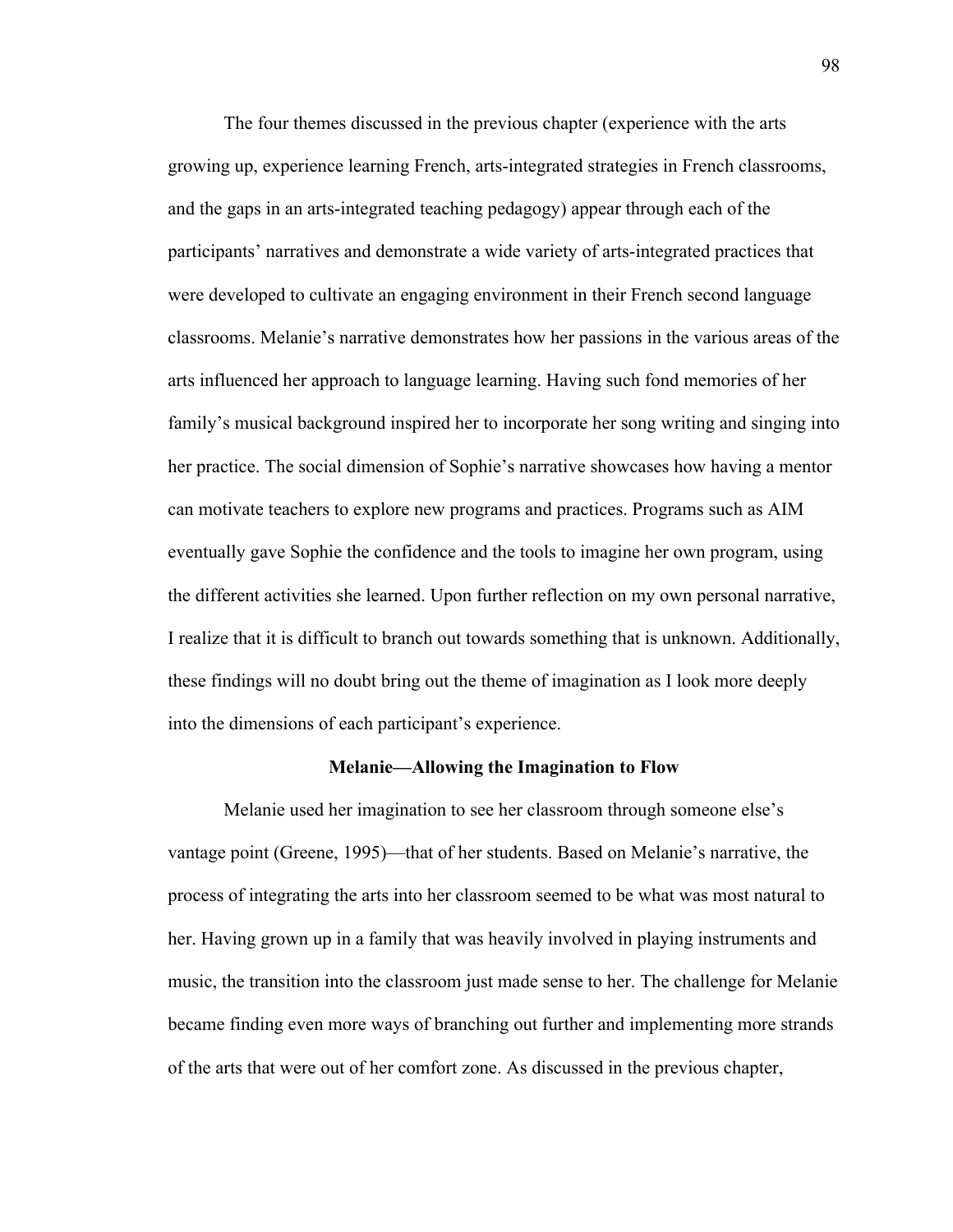Melanie was less than comfortable with visual arts, as she never viewed herself as an artist. Fortunately, Melanie had a teaching partner who majored in visual arts in university. At first, Melanie utilized her teaching partner's strengths, and she was happy to let her take the lead. As they explored the different types of art, Melanie found that she enjoyed some of the more abstract art techniques. Through working alongside her colleague, Melanie developed some comfort in terms of being able to create and teach visual art assignments that made sense to her. This experience allowed Melanie to further develop her identity as a teacher (Beijaard, Meijer, & Verloop, 2004). This identity change was a result of imagination and being aware of the many approaches and ways of doing things. Melanie continued developing her arts-integrated practices, realizing that photography, poetry, and marketing jingles were also art forms that could be used in her classroom. We discussed some of these practices in our interview, and there are insightful ways Melanie used the arts in her classroom.

Having grown up as a songwriter, Melanie already enjoyed singing and playing guitar for her students. She encouraged the students' creativity by bringing in jingle assignments where the students had to create a short tune to advertise a product of their group's choosing. Melanie would use her guitar or websites such as YouTube to model examples. Due to her comfort level in composing, the class would make a jingle together before having to independently create one themselves. As Melanie noted,

My environment commercials, they work. They grab the kids and they remember the "Si tu coupes un arbre, plante un arbre" slogan. Then they go around the school telling people to always pick up their garbage.

Melanie notes that the end product is something that is meaningful to the students. We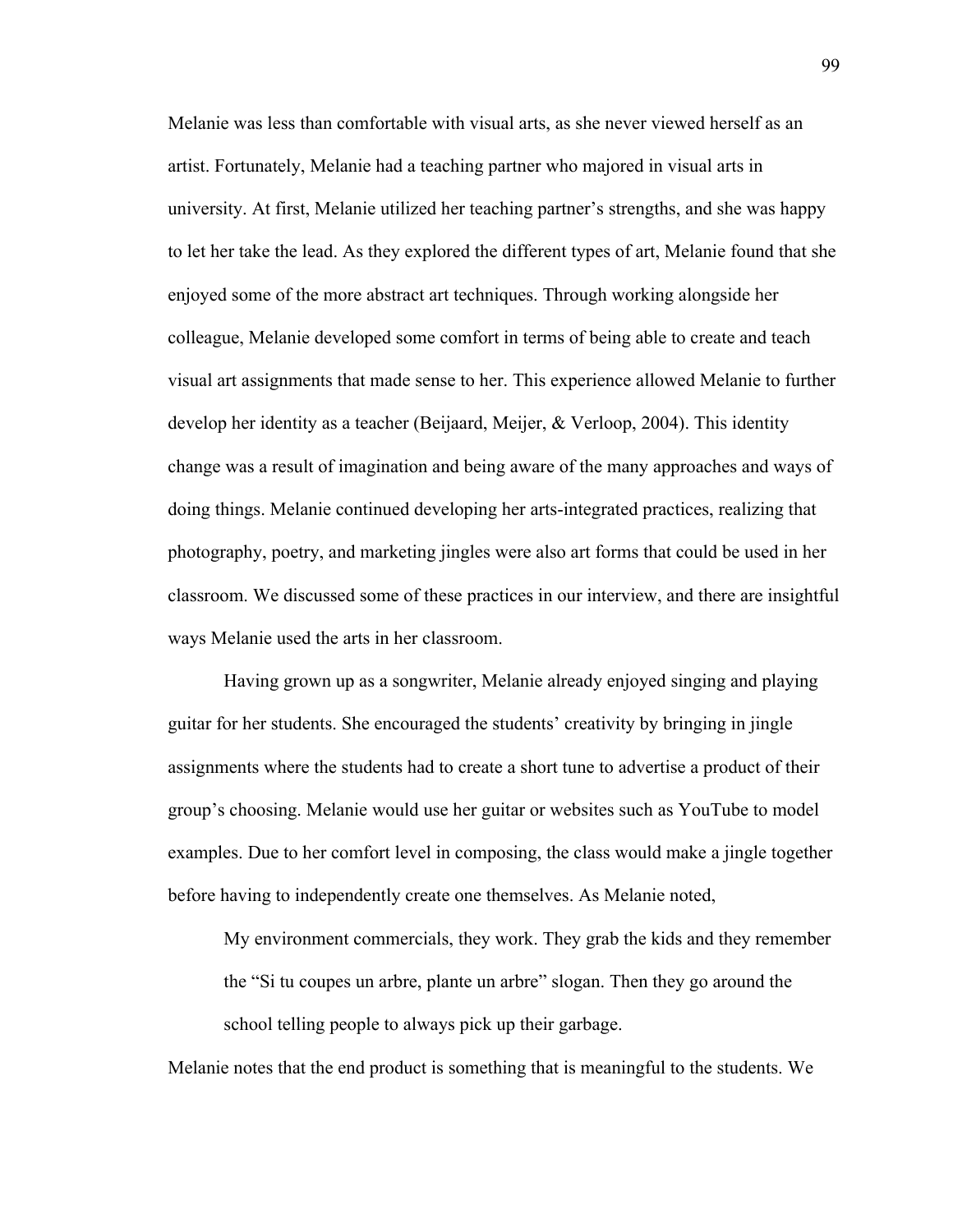also talked about her 5-part poetry unit, which she shared. One of her poetry assignments was about what the students could do to protect the environment. Melanie shared songs that she wrote and modeled how to write the lyrics to a song using poetry. In another lesson, Melanie used visual arts throughout lessons on First Nations culture and had the students choose native carvings that would represent themselves in creating their shields. These shields contained animal symbols that had specific character traits. The students would select and create their symbols, describing how these carvings symbolized who they were as a person. Once again, the lessons Melanie shared were meaningful and the connection to the environment helped her students remain engaged. Their work was personalized and allowed them to create freely.

One of the biggest barriers discussed in Melanie's narrative related to resources. There is simply not enough of a budget or time for Melanie to gain access to the resources she feels would help bring her arts-integrated practices to the next level. There was also never enough time for Melanie to continue creating full class sets of resources to meet her students' needs each year. As she said, "I would love more resources, costumes, instruments, props, arts materials of all kinds, posters, access to technology for the students so that they could create movies and videos." Another barrier was "getting support for students with the ISSP [In School Support Program] team." This support program is meant to be for students who are struggling with a specific subject in school. The team is there to help develop a plan to support the students to achieve more success. As mentioned in Chapter 4, Melanie recalled the old way of doing things whereby the ISSP team would suggest to simply pull the students from the French program to focus on their English when they were struggling in French. To add my own layer of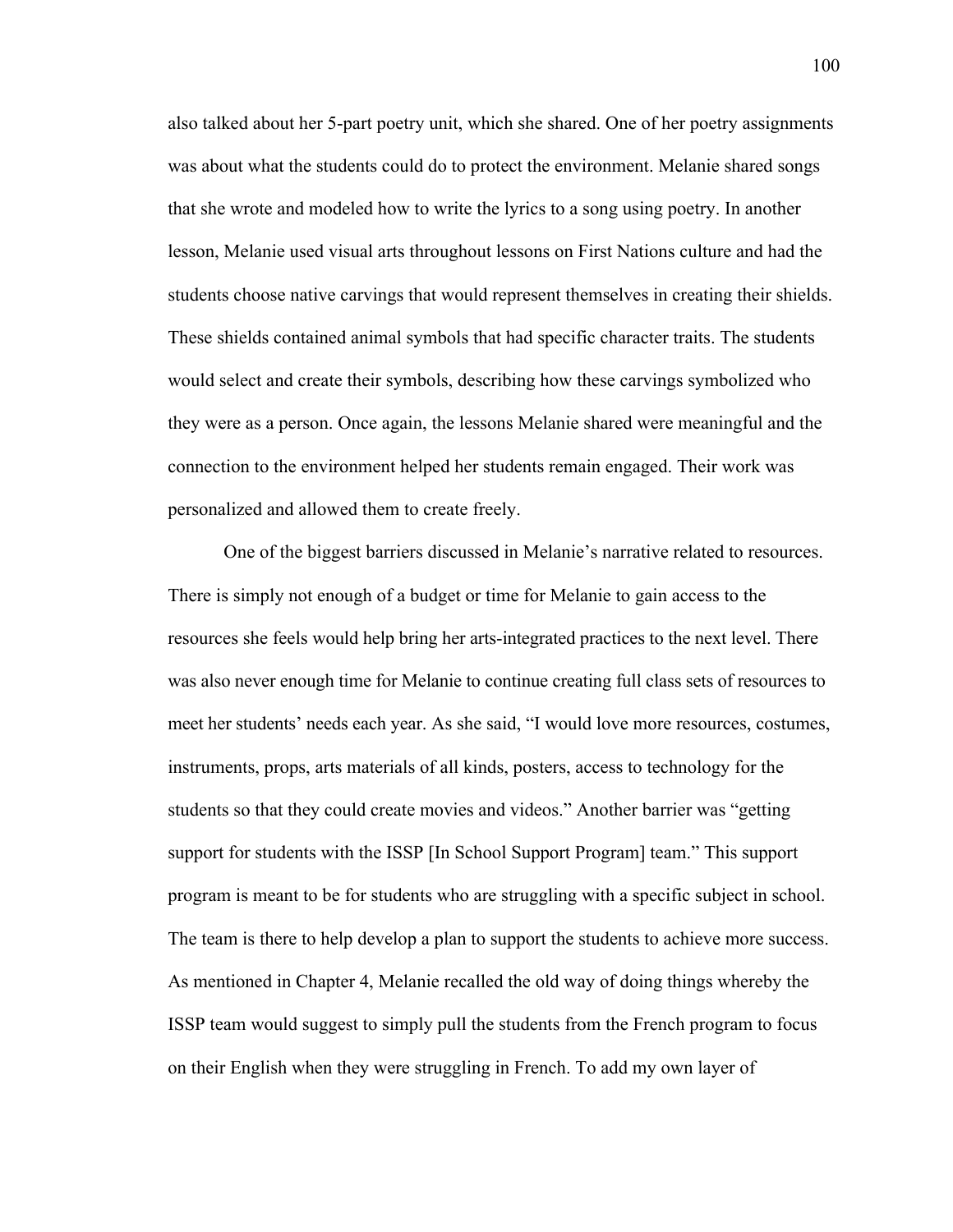experience to this, I have yet to meet an ISSP member who speaks French in the past 6 years of teaching. This does not mean that they do not exist; however, with the demand for French teachers, I imagine that French-speaking teachers are going into planning time and homeroom classes first before joining the ISSP team. While the old solution of pulling students from French Immersion programs is no longer the solution, I wonder how these French students are being supported by ISSP in schools where there is no French representative. Moving forward, this may be an area for further research, as there seems to be a great need for more French qualified educators. There is also a greater need for student supports, and without having a French support staff, how are students' needs being met in French?

### **Sophie—Cultivating Her Own Practices**

The theme that emerged from Sophie's interview was focused on engaging students in their learning while adapting to their needs and interests. Sophie began her French teaching journey using programs like *Visages*, AIM, and *Club Mystère*, the last program mentioned in Sophie's narrative. *Club Mystère* was unfamiliar to me and when I explored more about the program, I learned about the *common European framework of reference* (CEFR) from which this program is derived. This framework divides language proficiency up into six levels while maintaining a thematic approach to language learning as a mystery is solved (Club Mystère, n.d.). Each activity takes the students through the target vocabulary and leads them closer to solving a mystery. For the *Visages* program, Sophie liked how the lessons were simple and had all the vocabulary she needed with flashcards. She also mentioned that there were listening activities on CD that could be used. Overall, Sophie reviewed the program saying: "As I continued to teach Core French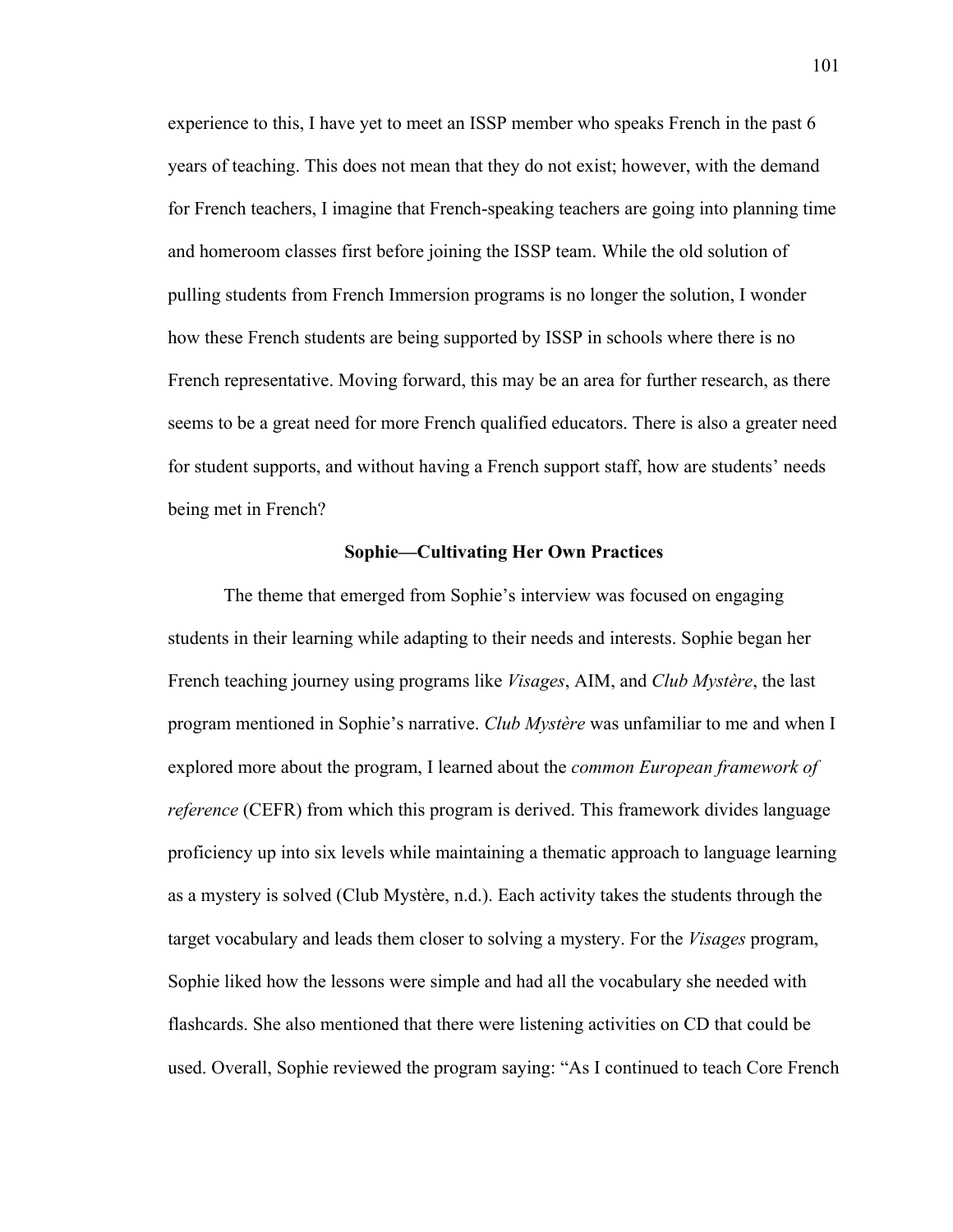however, the material was less relevant to the students because it was a much older resource."

Sophie continuously sought and found more variety to keep the students active and engaged in their French learning. It was very fortunate that Sophie had a personal trainer of sorts, at the beginning of her career, to help her navigate a brand-new program, which at this point was AIM. Having another French teacher to mentor her transition into programs like AIM helped Sophie begin her arts-integrated practices: "I really try to make it fun for them by playing games, singing songs, and making it relatable to them." It all comes down to relating the learning material to the students and their interests. Due to the nature of Sophie's experiences, she has approached teaching language fearlessly, with an open mind to trying anything new. These storied experiences are what Connelly and Clandinin (1999) refer to as "stories to live by." These stories are how she makes sense and understands herself as an educator. For Sophie, there is no single program that is foolproof, and this is in part why Sophie continued to try different programs to find something which was effective.

One of the barriers that Sophie overcame was not having her own classroom. It was challenging, even with a cart, to transport all the necessary materials for the day from classroom to classroom, especially when getting ready to present the plays for AIM. There were set pieces that the students created to perform their plays. These big cardboard creations just sat in the storage room at the school because they were too challenging to cart around. Each of the class sets and prop pieces could not always be stored in their classrooms as the homeroom teacher needed space for his/her projects as well.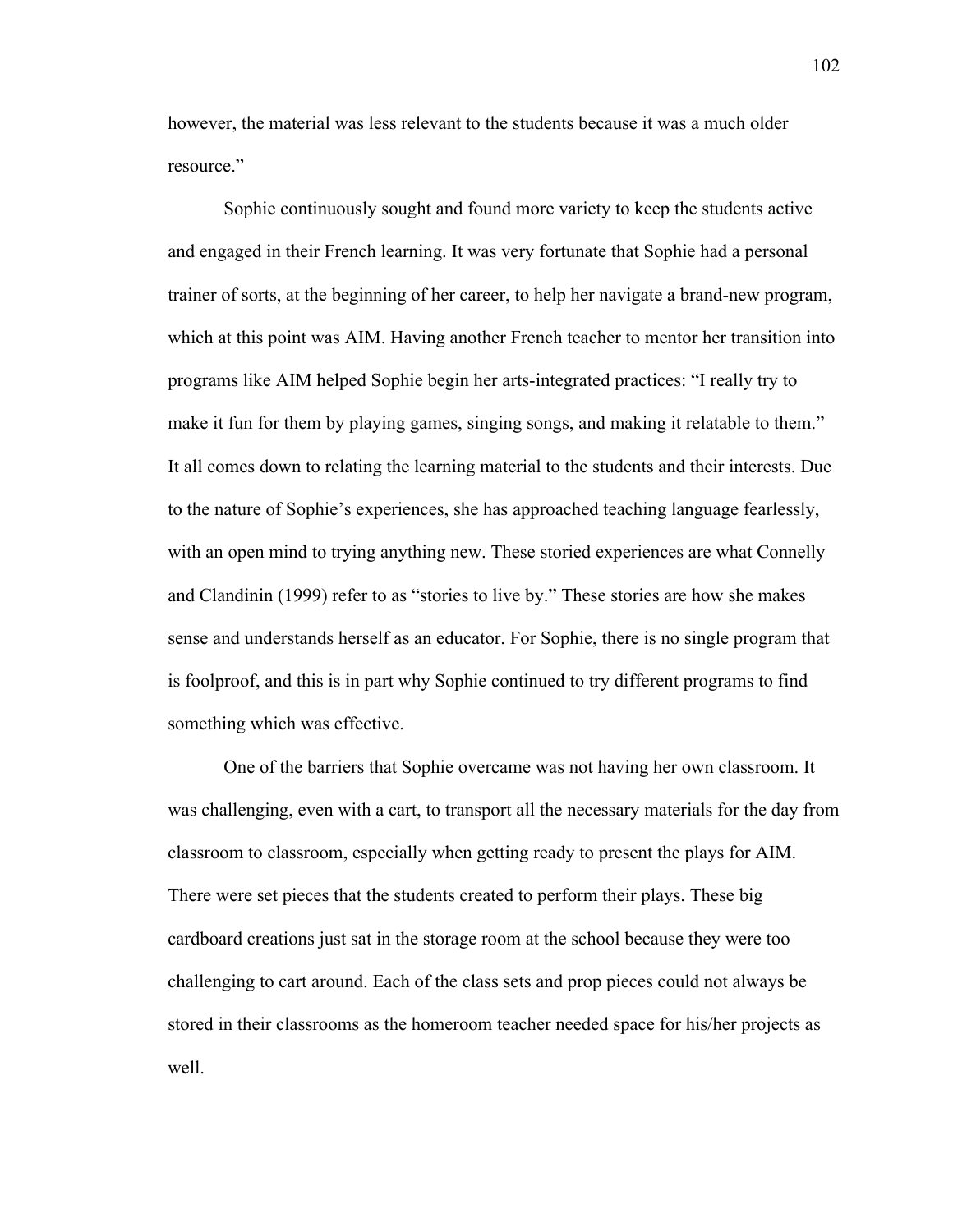Another challenge that Sophie mentioned was not having enough time to work with her colleagues: "I would love to be given more time to collaborate with the other Core French teachers, without someone else being the one to structure the time spent together." What she meant by this was having time to self-direct how she would like to collaborate with other teachers. It is challenging to have a French resource teacher guide a meeting of what he/she thinks the teachers need. At Sophie's school, during professional development days, a French resource teacher comes in and facilitates collaboration the way she believes is helpful: "It would be very beneficial to go over long-range plans and make sure our teaching is connected from Grade 4 Core French to Grade 5 Core French." These connections would ensure that students engage in a program that flows from one to the other. Teachers would also have the chance to share resources in which they find success. This comment is exactly why I felt the need for this research. There seems to be a missing dialogue between French teachers and maybe even other specialized teachers (music, drama, dance) who wish they could share experiences and learn from one another.

Of all the programs and approaches that Sophie experienced, there is no one program that she uses every day in her classroom. The activities that engaged the students the most and were the most fun are those that Sophie continues to include. The mix of different program experiences developed Sophie's compilation of resources that she uses today in her French classroom.

#### **Holly—Thinking Outside the Box**

Before discussing the insights gained from this study, it is important to acknowledge the bias I have had throughout the process of this research. The AIM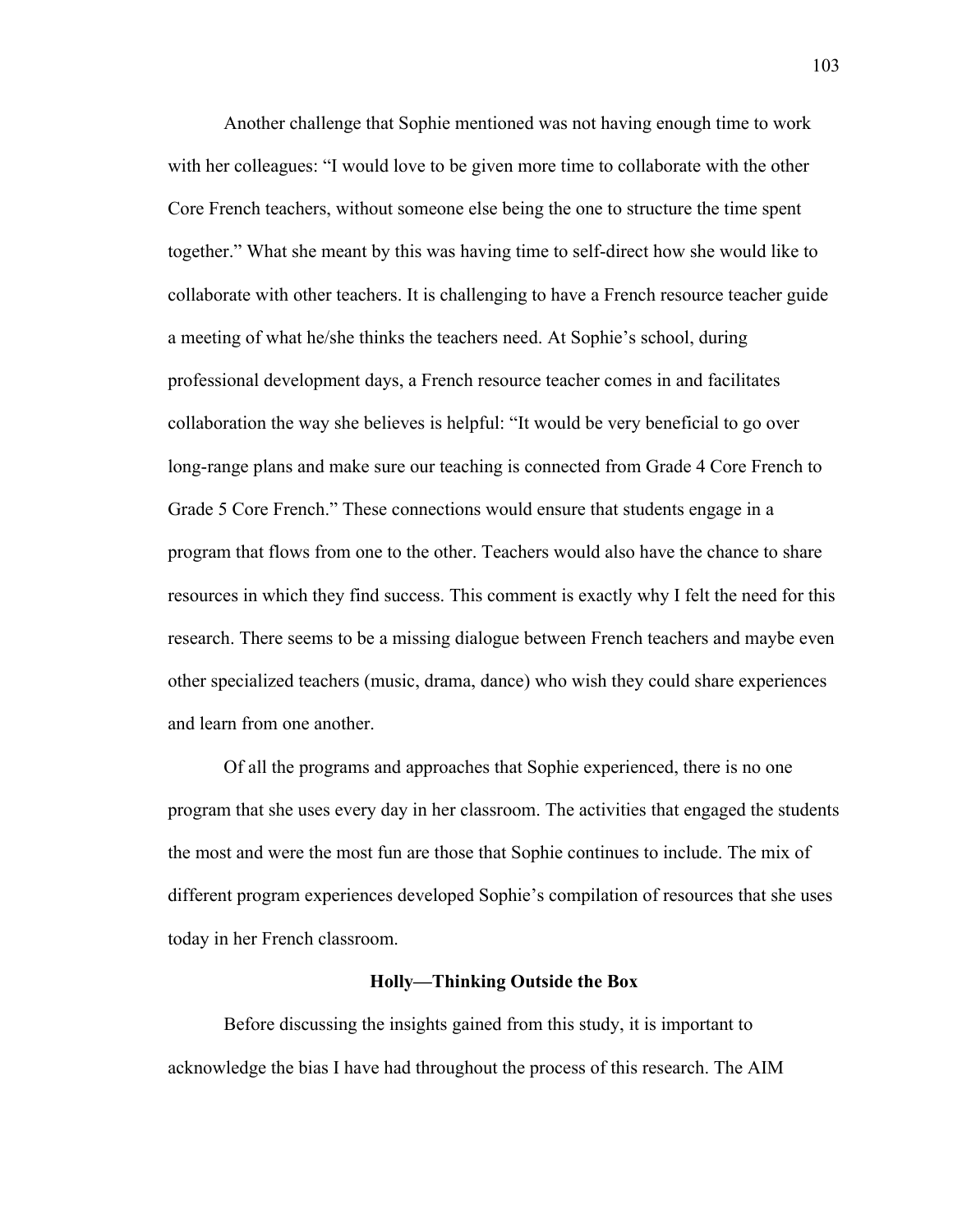program allowed me to implement the arts in my French classroom right from the start. I was blinded in the beginning of my thesis with a mindset that was focused on identifying why teachers were not implementing programs like AIM into their teaching practices. I engaged in thesis research because I wanted to know what factors were preventing such an innovative program from being integrated in every French classroom. I am grateful that my thesis committee members and my advisor encouraged me to keep my imagination open because it allowed me to explore how teachers are using different strands of the arts to enhance their French teaching practices.

My experience implementing the arts was immediate and fairly easy, considering that the AIM program gave me a script for each lesson, every day. There was never a moment where I felt nervous or uncomfortable since music theatre was a hobby that I had been enjoying since childhood. In fact, I now realize that part of the reason why I loved the AIM program was because it came with a script. I was the star in my very own play, in my very own classroom. I would go home and learn my gestures and memorize the learning goals for the next lesson and the show continued the next day. I got to sing, dance, and act every day at work, and most of the students responded very positively to the routines established in the program. Students were singing and laughing in class, and it was not long before they were reading along with our play as well. Some of the students who struggled to participate in the speaking aspects of the program were still able to demonstrate their understanding because of the gestures, which made me love the program even more. After leaving the private school I worked at to join a public board in Southern Ontario, I continued to encounter schools that had the AIM program, and I could continue to teach using the program.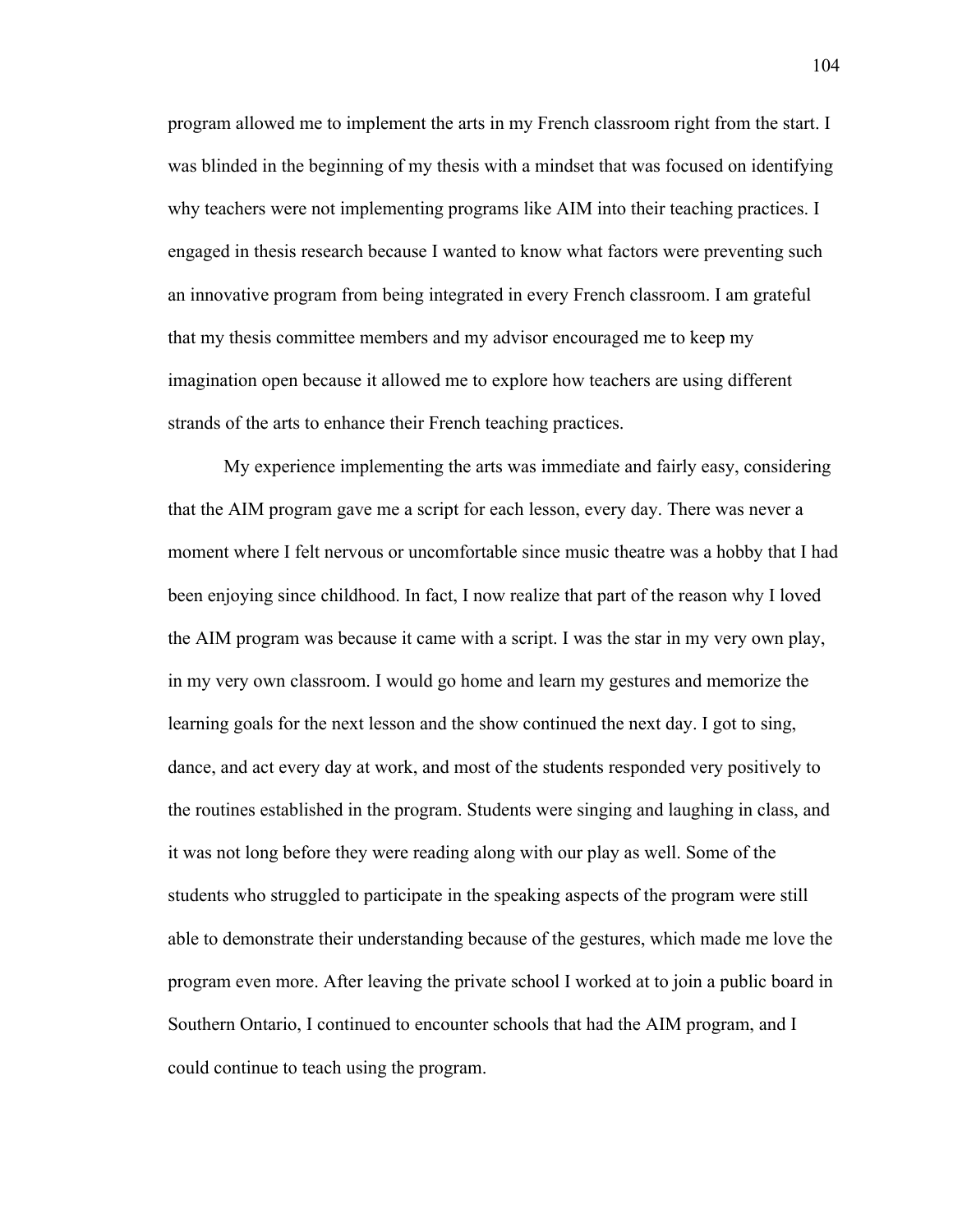This program was my bag of tricks for teaching Core French until the day I began a long-term occasional (LTO) assignment for Core French where the teacher's guide for the program was missing—no more scripts. I was also coming in near the end of the year and had to assess where the students were in terms of how much French they had acquired. Suffice to say, my French teaching fantasy show was over. I remember feeling overwhelmed thinking about how I had to come up with French materials while still maintaining the arts-integration that I believe to be crucial for creating an engaging learning environment.

I would like to clarify that I did learn how to lesson plan in my Bachelor of Education program. In fact, prior to getting this Core French opportunity, I had taught a Grade 3 French Immersion class for almost the whole year. For some reason, this Core French job was different. I am still trying to pinpoint why this was such a jump for me. All I can think of is that I felt that the stakes were higher in a Core French classroom. At any rate, this program made up a huge part of my professional knowledge as a teacher (Connelly & Clandinin, 1999). The pressure to win the students' interests was important, and I wanted to give the Core French students something other than a thematic approach to language learning with worksheets, like I had back in my high school French elective.

The second big challenge I found was in the lack of resources. Once using the AIM program was off the table as a contract teacher, having resources as basic as French-English dictionaries was not always a guarantee. It was based on the school where I was hired and how the French budget was spent, or not spent. This had me thinking of ways to teach French with few resources, and I began making my own supplies. Similar to Melanie's experience, this took a huge amount of time and, at this point, thinking of how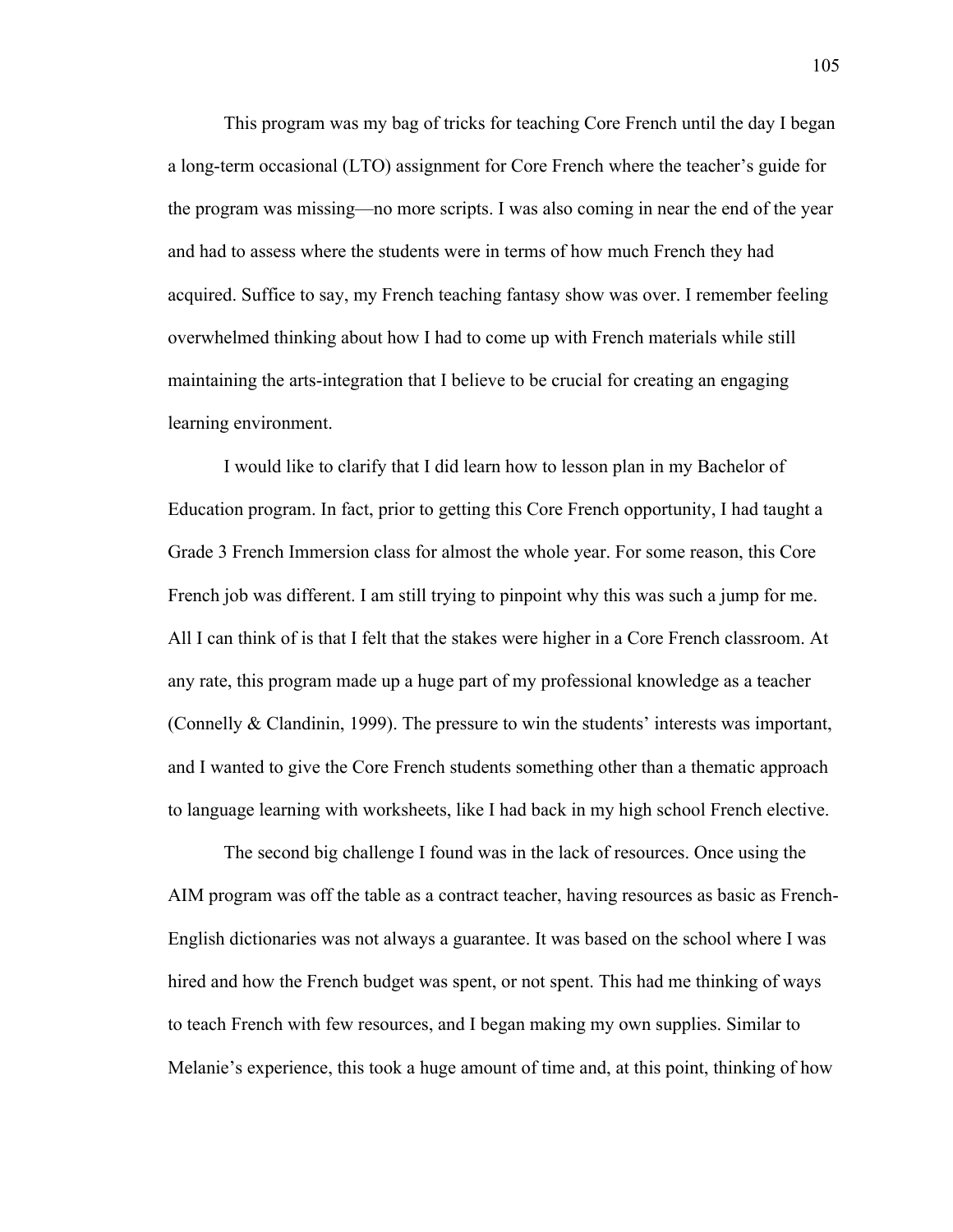to implement the arts moved to the back of my mind. Fortunately, I was still able to incorporate a lot of role-play in my classes because this was the easiest way for me to get students speaking to one another in the target language. This was the one area that felt natural to implement.

The last challenge that came out of my experiences was trying to make room for creativity. Students and teachers need to use their imaginations to imagine a better way of doing things (Greene, 1995). I feel that this corresponds to the lack of resources and, more specifically, the lack of French technology. I draw attention to the integration of technology as a consideration for multimodal learning environments (Walsh, 2008). It is important to consider the different modes that students may access to best demonstrate their learning. In trying to incorporate more technology into my classroom practices, I found it difficult to always access the technology for my classrooms when the school shares one iPad cart of 30 iPads amongst all the classrooms in the school. These challenges made it more difficult to become creative with making French more engaging and accessible to this generation of students.

In the end, I did find success in the practices that I have implemented in my French classrooms. Through much self-reflection, contemplating my teaching experiences over the years, and throughout this research process, I have learned that my success is not only tied to one teaching program. Each strategy and program hold its own value in the classroom, and it is closed-minded to think that there is only one way to bring music, drama, dance, and/or visual arts into the French classroom. When I think about the AIM program now, I can see a tension between how it benefits my students while simultaneously inhibiting their creativity. Perhaps there is future work that could be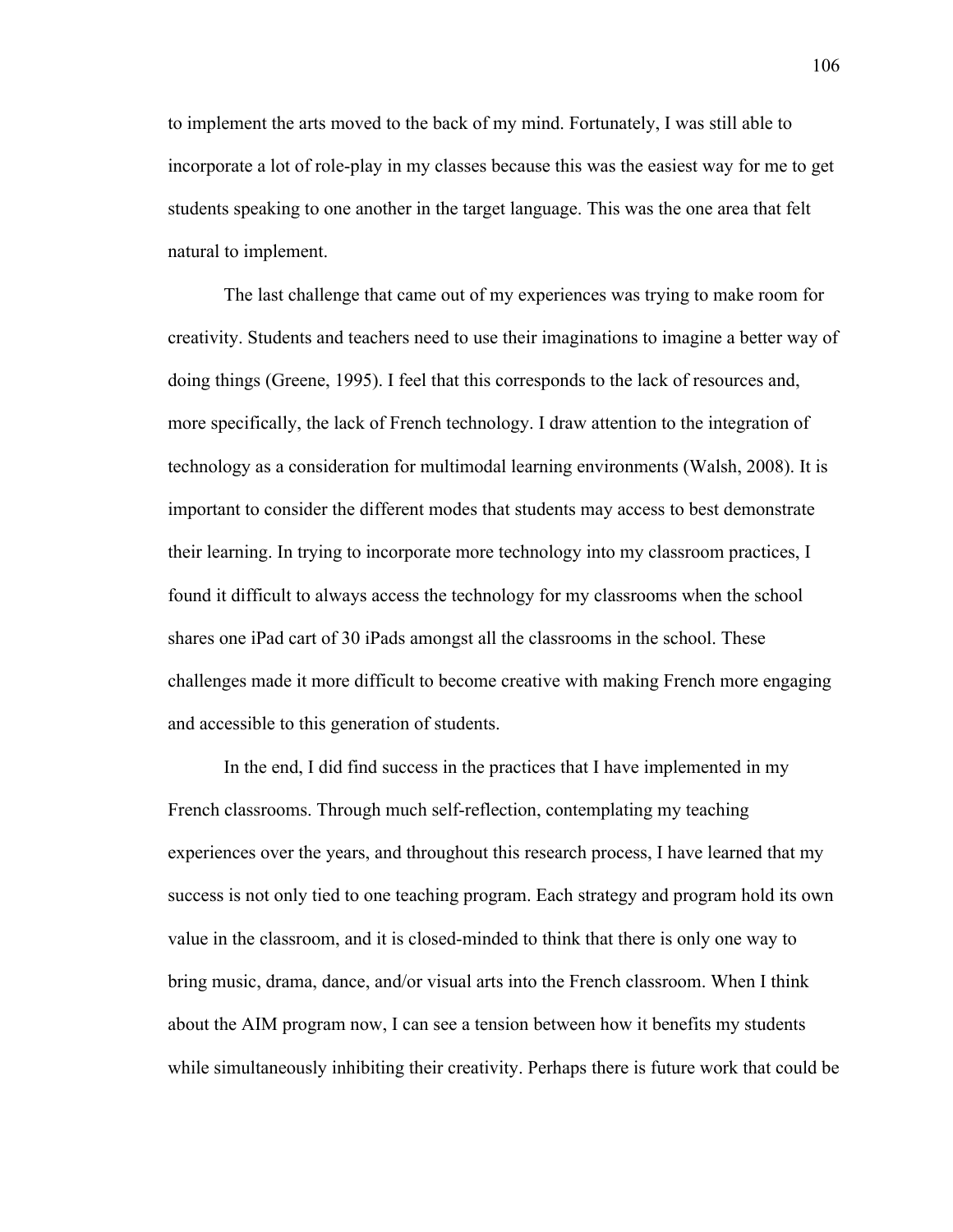done to look at French programs through a critical, creative lens. Beyond the arts curriculum, there are more forms of the arts that can benefit teaching French as a second language, such as poetry and photography.

In my own teaching practices, students have responded well to having a routine. Singing familiar songs to start and end the class has helped my students have some predictability in the French class. I have also found that students who are less comfortable with French are more likely to participate during these familiar activities. I have utilized French picture books from my school's library to incorporate drama while familiarizing students with the stories and the vocabulary that is found on the pages. Many popular children's books such as the *Pete the Cat* series are written in French, as well as English. Once again, familiarity has helped develop comfort and confidence in my classrooms. I use these books to invite the students to act out the stories in groups, and I still find the AIM plays effective for this purpose. After familiarizing ourselves with a few French stories and how to read them, I bring in technology and use applications like iMovie to create book trailers in French. Though the application is not in French, students are still able to type captions and create short scenes where they speak in French. Students seem to enjoy that they get to choose a book from the school's library and advertise it to their school community. Since Core French begins in Grade 4, it allows new French learners the opportunity to be a part of the French community and advertise stories to the younger French immersion population. The book trailer function on the iMovie application has themes and trailers that are all premade, and the students input the information they would like to include in the French trailer. The end result is having really creative book trailers that the library displays on the TV for students to see

107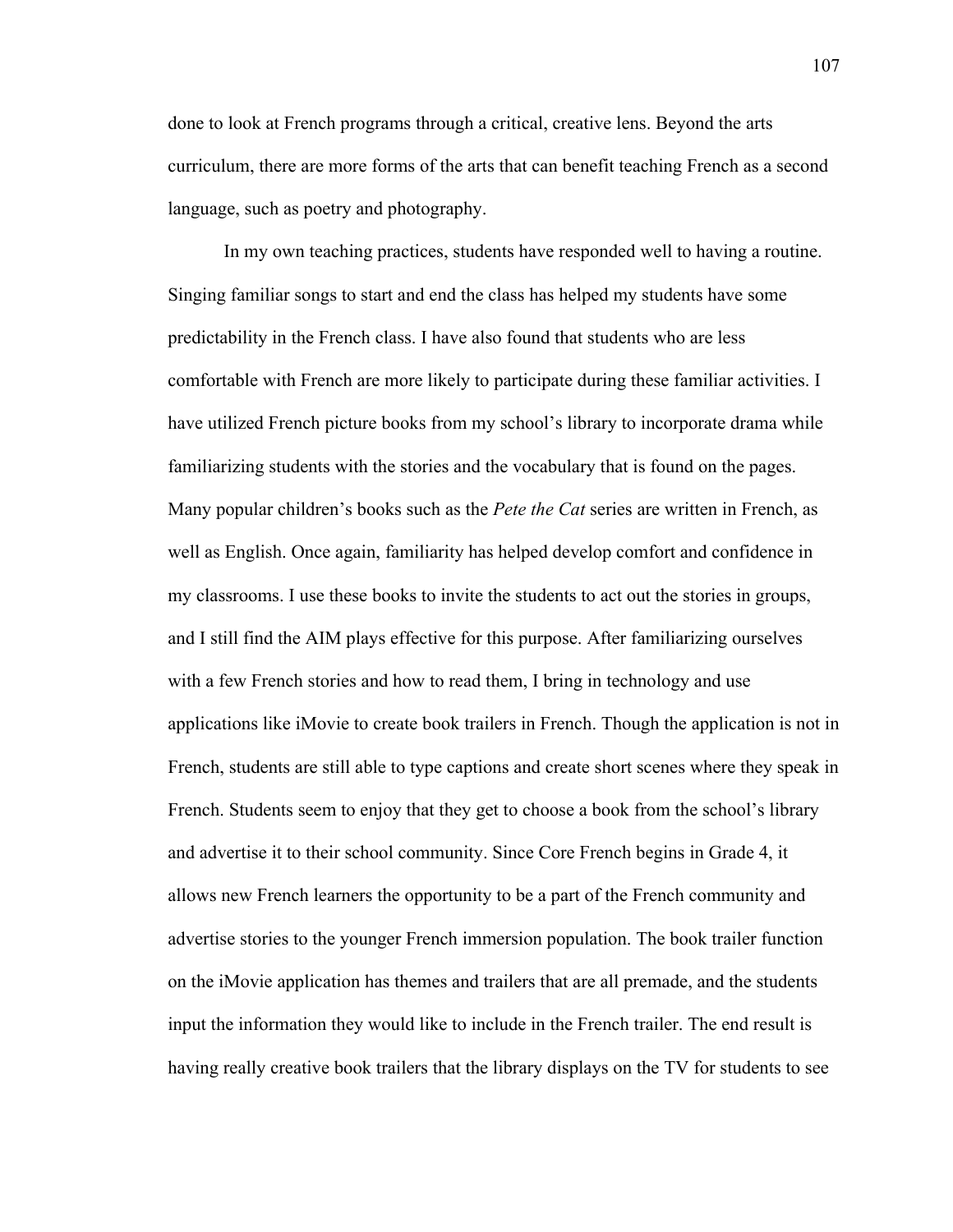what fun French books the library has, and students can take pride in how their French abilities have contributed to the school community.

### **Barriers in Implementing an Arts-Integrated Approach**

Despite the positive narrative of overcoming obstacles, there are of course two sides to all stories. To get a more comprehensive view, it is important to note the challenges and limitations that were encountered, both in teaching French as a second language and in integrating the arts. I found through the interview process that there were some commonalities between both participant narratives and my own.

First off, not all strands of the arts curriculum were experienced the same way, and while there were areas in which each of the participants felt confident, there were certainly others that were met with uncertainty. Melanie, for instance, loved to utilize music, drama, and poetry. She continued to build her confidence when integrating visual arts and dance. She explained that having a teaching partner who majored in art helped her discover the style of art that she would later come to enjoy, such as the more abstract side of artwork. From there, she developed some confidence. In the beginning, it was easier to rely on her teaching partner (the art major) when taking on visual arts. She also recognized that her hobby in photography was also an art form that can be used in the classroom.

Sophie, having come from a dance background, found herself gravitating to drama and dance as her most comfortable strands to integrate: "I had to be comfortable and confident before being able to use all of those strategies. Practice and consistency were ways that I developed the confidence." She also shared with me that much of her learning came from her French teaching partner at the school. This mentor, through the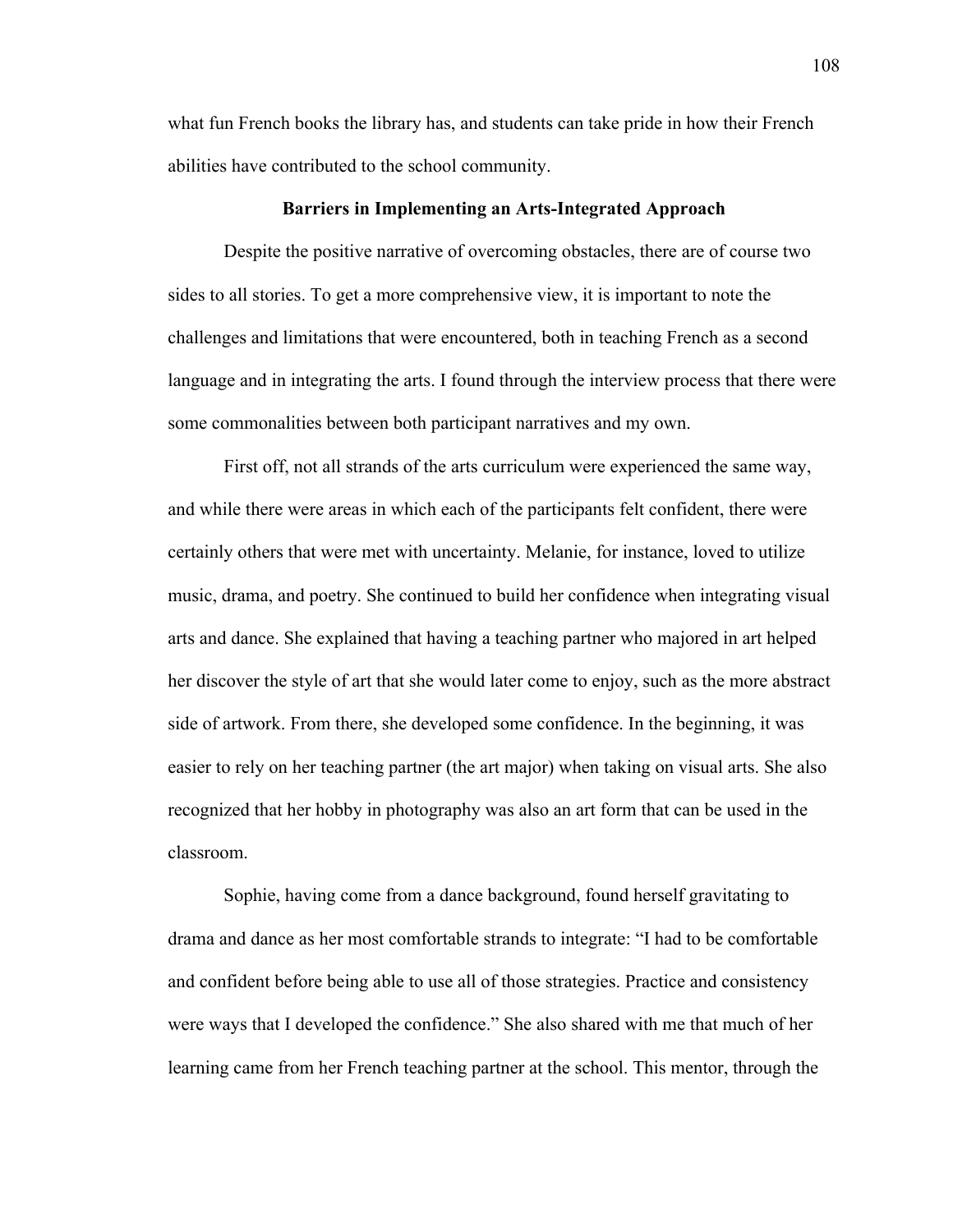AIM program, used a lot of actions, gestures, songs, and pictures to help teach French. This is a program that I have been trained to use as well in my teaching practices. This mentor showed Sophie "the ropes" and taught her what the program was all about. The overall sense I got was that for Sophie, she knew using the arts would benefit her students and through her mentor, she realized the benefits in her own classroom. The challenge was to make it part of her everyday practice and to feel confident.

Melanie's narrative differed because music was already such a big part of her life. It was established that it was natural for Melanie to use singing, playing guitar, poetry, commercials, and plays to share her love of learning with the students. She admitted that she used to sing and play guitar more for her Kindergarten and Grade 1 classes since their programs relied so much on oral communication. It seemed though that being creative across all subject areas to integrate music, drama, and art was sometimes more challenging. She said that her journey to overcome these challenges started with a shift in attitude towards visual arts. It was then that she began to uncover that she enjoyed more abstract activities, as well as those that incorporated photography.

Although the participants found ways to overcome their challenges to integrate the arts, teaching French, in general, has created other limitations for these teachers. Some of these limitations make developing a program of any kind a work in progress. Both participants and myself agree that overall, there is a lack of appropriate resources for French students. For example, schools often purchase French textbooks that cover content in the curriculum, but the material the textbooks may not be appropriate for the level of French for which the students are prepared. These textbooks are written for students in Québec or in all French school settings. Basically, the language is too challenging, and there does not seem to be many resources that meet Core French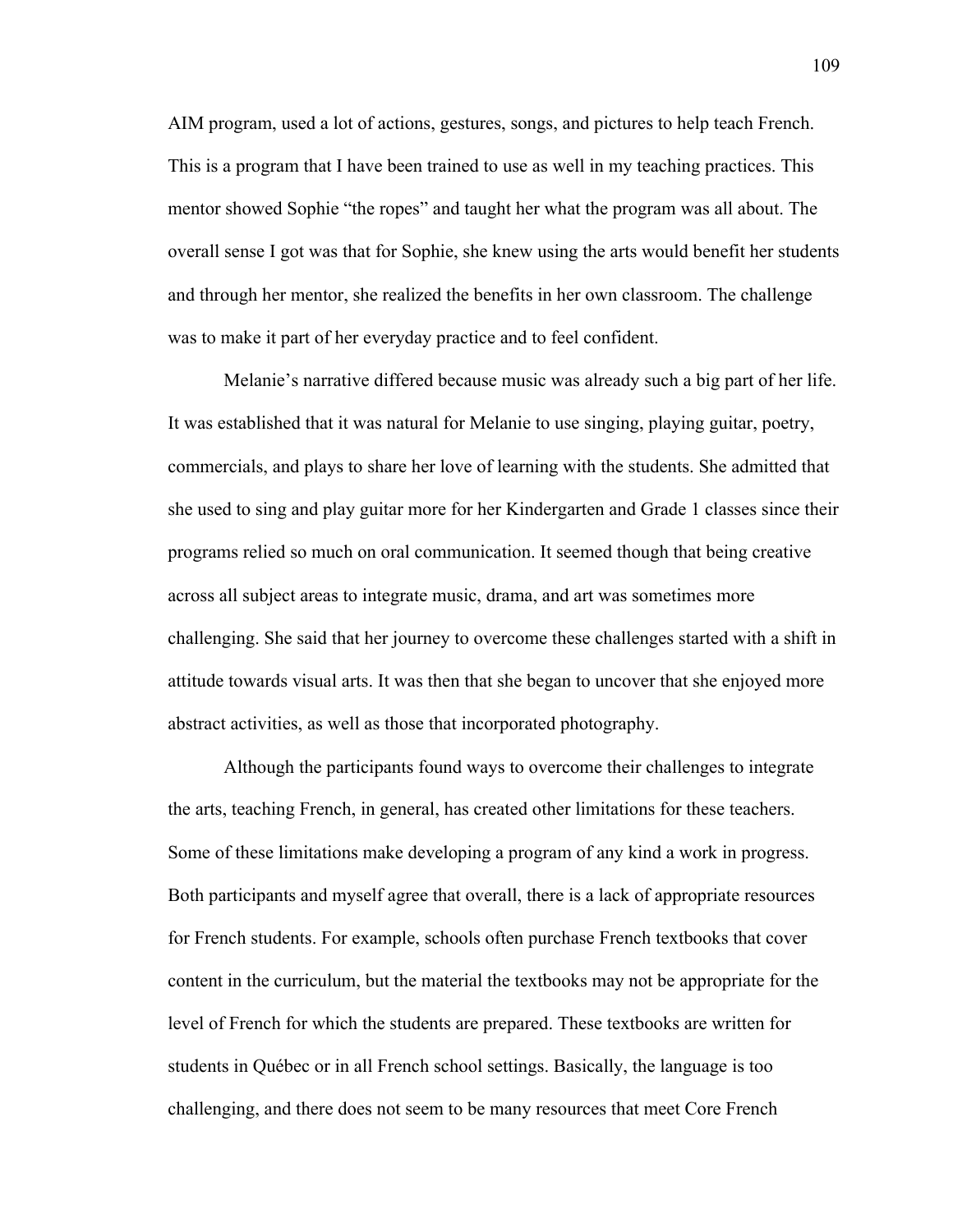expectations. Thus, teachers frequently have to create their own materials. Creating something is always more challenging when starting from scratch. It can be time consuming and stressful. My own experiences have led me to believe that it is easier to explore my own creativity when there is an existing template as a foundation. Melanie agreed that finding resources that worked for the students has been one of her biggest challenges.

Another challenge that Melanie shared was about getting support for students with the ISSP team. The ISSP team used to suggest that the students were removed from the French program if they were struggling and focused on the English. Melanie shared, "This is no longer the case, which is great." This was a glimpse for me into some challenges from the past. What I have noticed in the schools where I taught is although ISSP is available for French students, very few schools seem to have ISSP members who can speak French. Often times, there is only support in the English language. The challenge here is that students are not getting access to the subject specific support in which the teacher expressed having academic concerns.

Then, there are some different experiences in terms of having the time to work closely with the students who have Individual Education Plans (IEPs) and really struggle learning at the same pace as the other students. Sophie sometimes felt that there is not enough time to sit with those students without interruptions because even when the students are doing independent work, they are not confidant enough at the elementary Core French level. They require her support and guidance throughout the class.

Melanie and I also thought that it would be useful for the students to hear French valued outside of the classroom and truly be immersed in the language so that they want to speak it more rather than in isolation in class. For example, when there is preparation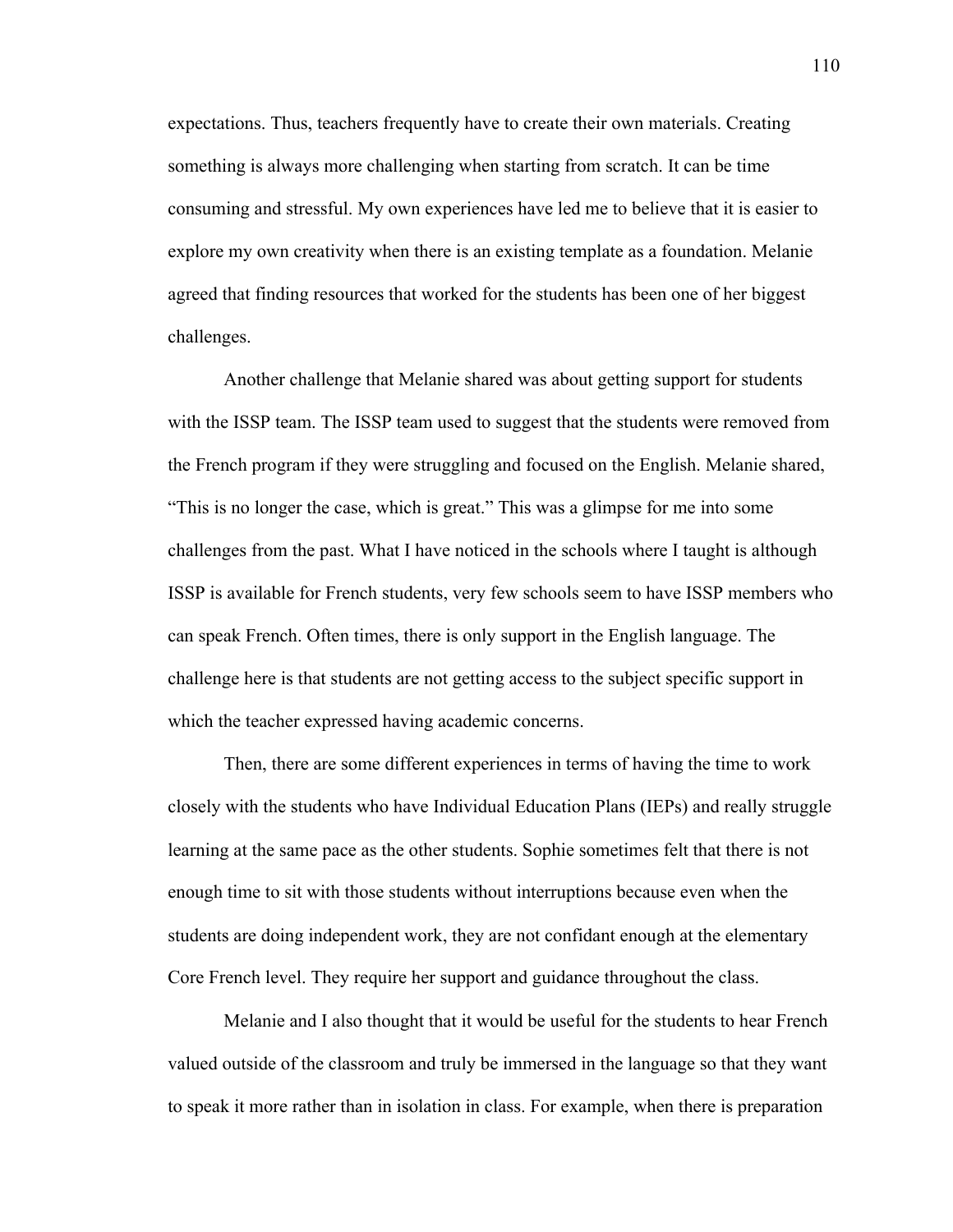time for the homeroom teacher, the rotary teachers (planning time teachers) come into the classroom to pick up the students, and they could speak French to the homeroom teacher to show the students how French is used to communicate. This brought up a big challenge—the lack of French teachers in many Ontario schools. Every contract that I have had usually requires me to teach all of the subjects that are French, and therefore there is not really an opportunity to speak with my colleagues in French in front of the students. Having more teachers with French-speaking fluency in the building would mean that the rotary teachers could share in teaching some of the French rotary subjects. This would allow the students to witness French conversation among the teachers in the building. Fortunately, this is the case in Melanie's school so she is able to speak in French with her colleagues in front of her classes.

Sophie pointed out her frustration in not having a designated French classroom. As of this year, I can completely relate to this because bringing all of the French materials and resources to each class is challenging. She expressed that turning the classroom into a mini French room is not a luxury that always fits into the day. For example, making charts, word-walls, and showcasing students' work would be lovely, though, agreeing on shared space with the homeroom teacher does not always accommodate everyone's needs.

### **Summary—Imagining Future Possibilities**

In considering all of the narratives shared throughout this research process, I have realized that it is unrealistic to think that teachers should only integrate arts-based language practices through one specific program. I have also come to understand that artful practices look different in each classroom. There are a variety of programs and approaches in existence that explore language arts, theatre, and music along with a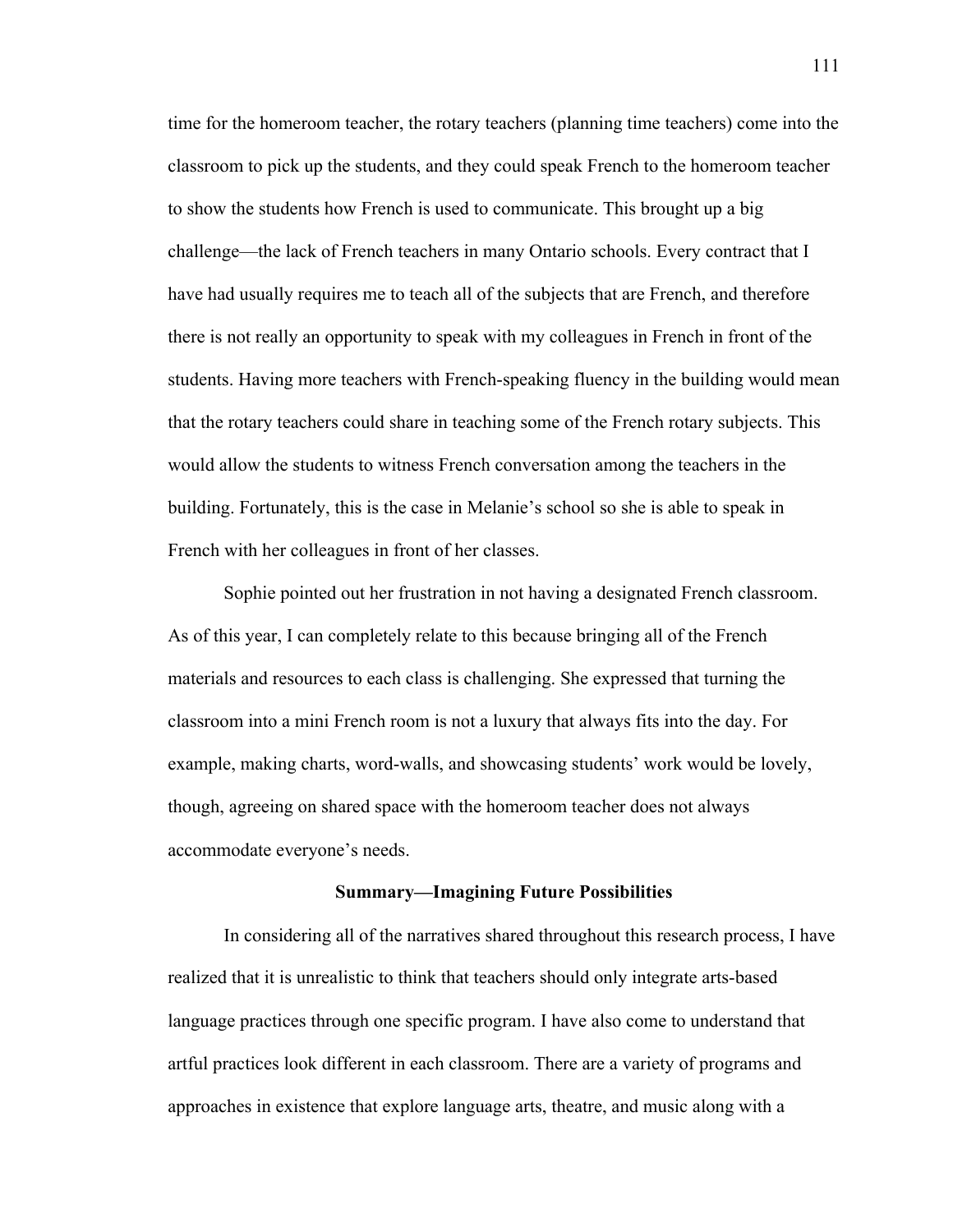variety of other art forms. Some teachers have limited formal training in any strand of the arts, and they draw upon their experiences of how they learned as students (Oleson & Hora, 2013).

One of the areas in need of further research is in taking action on new innovative programs and how they are being made available for implementation. Taking a closer look at programs like AIM, how is this program being experienced by students on a larger scale rather than the small sample in Wendy Maxwell's thesis? What other programs exist?

Another matter for further inquiry involves teacher experience with implementing arts-integrated language programs. How is it being made accessible to teachers who must adopt a new pedagogy? In many of the articles reviewed in this study, teachers indicated the need for ongoing professional development to help them develop and sustain their confidence in taking on a new methodology. Especially in terms of using the arts, though many teachers have been exposed to elements of music, drama, and movement, many have felt inadequately prepared to teach using an arts-integrated approach.

"Art offers life; it offers hope; it offers the prospect of discovery; it offers light. Resisting, we may make the teaching of the aesthetic experience our pedagogic creed" (Greene, 1995, p. 133). The arts can be integrated into language classrooms without teachers having an expertise in that area. I believe that people do not need to teach Art lessons, but rather artful lessons. Teachers can draw upon artful elements in order to give students rich, creative, and critical opportunities to learn a new language. This research is focused on language learning and this does not require high competency in music, drama, or dance. A barrier for teaching French through more creative and artistic avenues was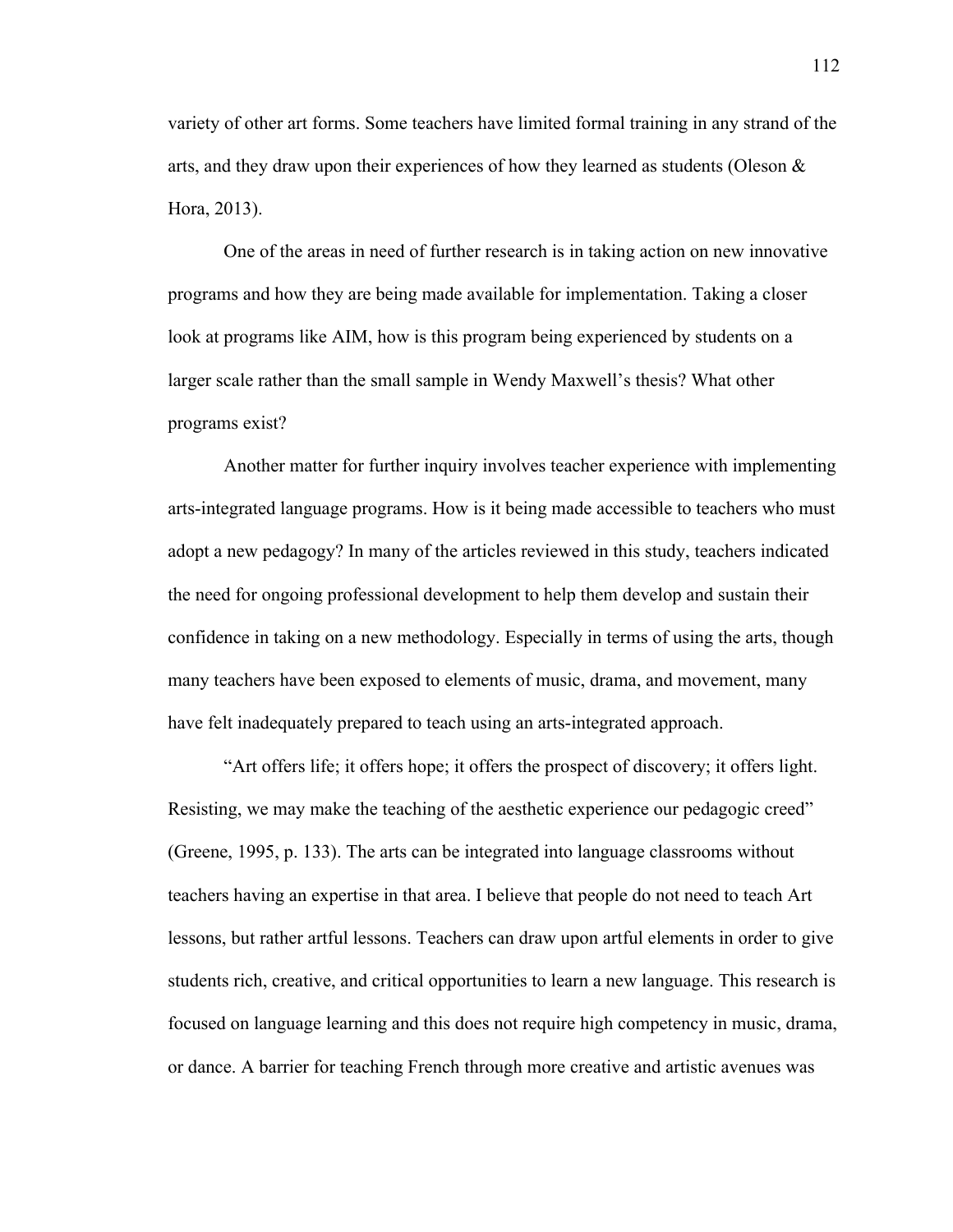not having enough training or professional development opportunities to learn more about a particular strand of the arts. I am glad that despite having a lack of training opportunities, teachers are still doing their best, even if it is basic, to bring the arts into their classrooms as a teaching tool. The learning opportunities that teachers seem to desire stem from understanding how these creative strategies look in a classroom setting. Having an idea of what a program looks and sounds like in a classroom is helpful to encourage teachers to try something that may otherwise be outside of their comfort zone. This is reinforced by Sophie's narrative because she had a mentor to guide her through the learning of new programs. She did not have to do it alone. This aligns with studies mentioned in the literature review where teachers who participated in studies wanted more opportunities to practise new teaching strategies (Lackey & Huxhold, 2016; Paolino & Lummis, 2015; Pitts, 2016). Learning a new program or a new way of teaching requires a lot of preparation and without proper training or even a guiding mentor, it may be too daunting a task to undertake. It very well could be a reason why teaching French, historically, has been approached in a similar way.

It is important to remember the teacher's driving goal when taking on more creative teaching strategies. I want to emphasize that this thesis is not implying that a teacher needs to be an expert at all these strands of the arts in addition to teaching French. It is about using the subject-specific knowledge to be able to amplify the goal subject, which in this thesis is French. For example, Sophie is not necessarily trained in music with a high level of competency; however, that does not mean that she cannot have an appreciation for the importance of singing songs in the classroom, even if it is just used as a classroom management tool or a simple classroom routine. Teachers do not need to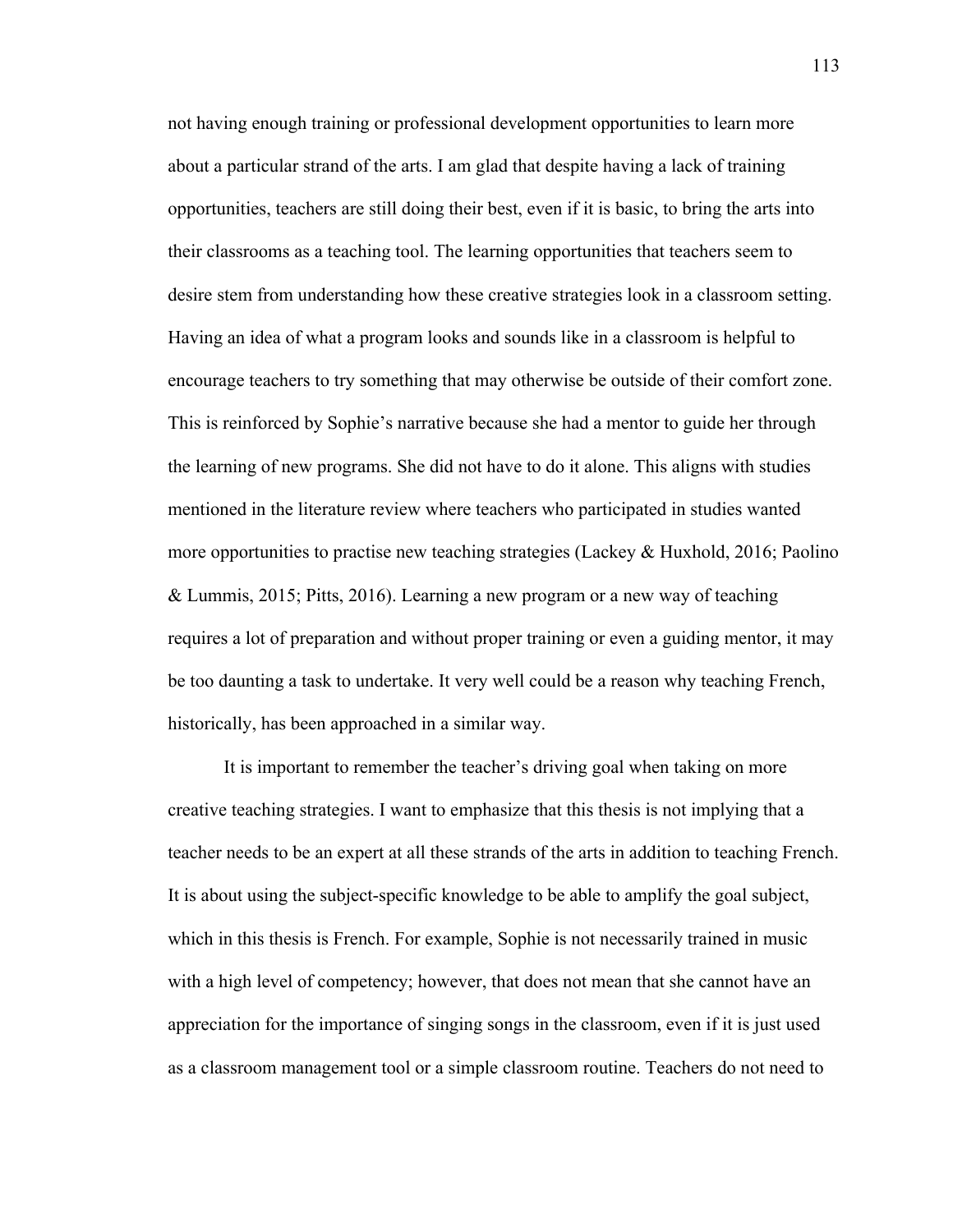be highly proficient in the arts strands for their French language teaching to be effective or pedagogically sound. I do not mean to downplay the knowledge and contributions of music educators who have dedicated their efforts in the profession. Music educators play an important role in this, as they are valuable resources to help teach French educators with their subject expertise. I am advocating to invite non-arts experts to feel safe trying something new in their classrooms.

## **Implications**

There is a possible tension that perhaps readers of this research who have strong proficiencies in various strands of the arts may have in terms of what arts-integration is and what it should look like. I understand that there is a different interpretation of what integrating the arts means. For readers who have studied a particular strand of the arts in their academic career, I would like to clarify that for the purposes of enhancing French language learning, arts-integration is not a means of bringing cross-curricular content into the French classroom. In other words, it is not necessary to cover content from the arts curriculum in order to integrate components of the various strands of the arts. I am also not suggesting that French teachers should use these integration methods to assess the arts alongside teaching French. I argue that just because a teacher is not teaching the fundamental concepts of music or explaining the creative process (Ontario Ministry of Education, 2009) to the students, it does not mean that they cannot apply and utilize those concepts in a language learning setting.

Another tension that stemmed from these findings is to address the possible feelings of music educators and arts professionals who may read this research. As a music educator myself, I cannot help but feel torn as I juggle the two hats of French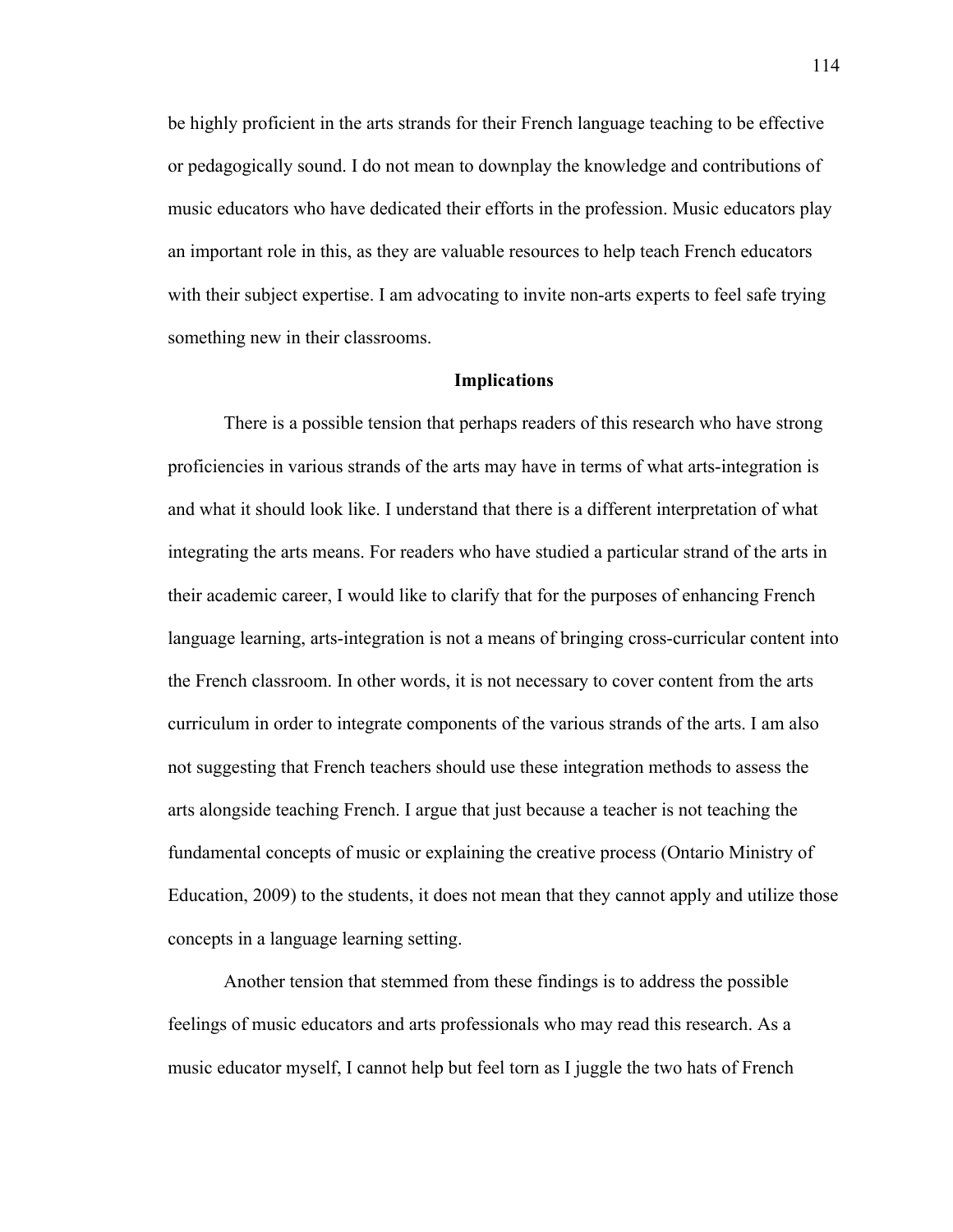teacher and music teacher. I see both sides, and it is important that I remind myself of the goals of this research to guide my thoughts to focus on the language learning classroom.

All of the stories shared through this work have made me reflect on my journey with a more critical lens. After completing this research, I am seeing language teaching through different eyes. In my most recent working contract that I completed while conducting the interviews with the participants in the 2017/2018 scholastic year, I was forced to modify my Core French program due to a lack of AIM resources. As a result, my teaching developed into a more student-driven approach to learning French. Students took ownership in guiding what vocabulary they needed and were free to choose topics and themes that best suited their interests and needs. It was interesting that even though all the students had different topics of writing and different books they were exploring, somehow, the important target vocabulary was still being learned, without me having to explicitly deliver lessons on those words. It was very unsettling in some ways because I was often worried about whether the students were meeting expectations. Were the students learning the vocabulary that they needed to know for Grades 4 and 5? At the same time, there was more freedom for the students to independently explore the language, and as a result, there was less push-back about the work we were completing in class.

As I consider my own struggle with imagination through a creative lens in my teaching practices, I have come to realize that teachers' experiences are interwoven with those of their students. They may, in fact, parallel one another. My struggle with imagination and teaching French could have unintentionally inhibited students from releasing their imaginations which would allow for a more positive learning experience.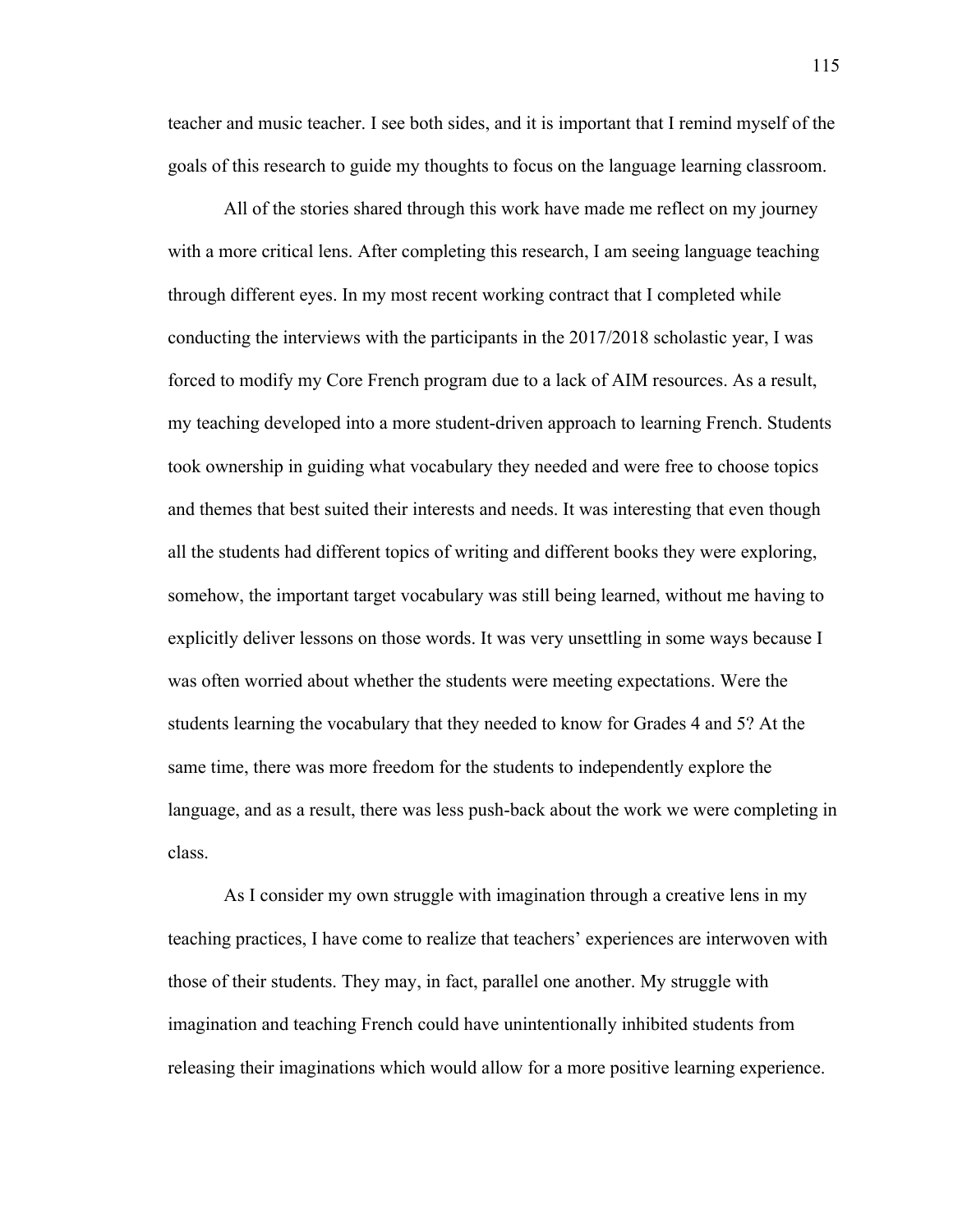Perhaps now, in future research, there is room to explore and honour children's perspectives in learning French.

Through the narratives discussed in Chapter 4, there was a unanimous understanding that there are not enough professional development opportunities to support teachers who wish to bring the arts into their language learning classrooms. Due to this lack of training opportunity, I feel that it is even more important to consider more basic and beginner attempts at arts-integration, such as simply playing music for the students to sing along to. In terms of music integration, using tools like CDs and YouTube are a great starting place, and it is much better than not having music in the classroom at all. It is also important for teachers to choose quality material so that the content being presented is accurate and well portrayed. This is where it would be a benefit to ask the arts teachers at the school to advise and educate the language teachers so that they can feel more confident about what resources they are integrating in their classrooms.

There are more questions that have come out of engaging in this research that have led me to think about where this research can go from here. One question I have found an interest in exploring is: What types of professional development are teachers interested in taking part in to cultivate a more creative environment for French language learners? Maybe there is professional development that could allow teachers to learn more about and integrate more of the creative process and critical analysis process which are elements that are discussed in the arts curriculum (Ontario Ministry of Education, 2009). I feel that this would be an important area of study to investigate further because I do believe that imagination and the development of imagination through the arts is a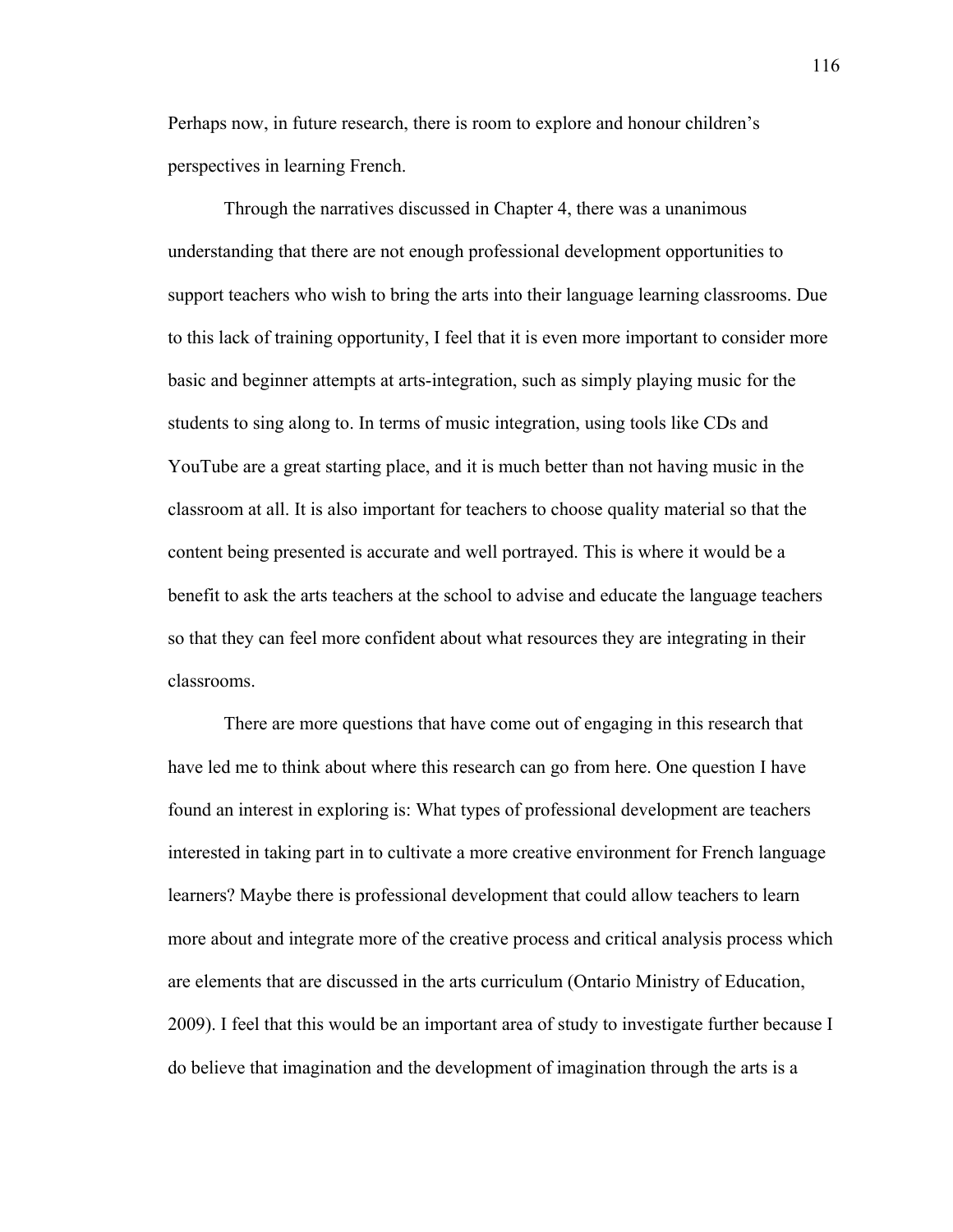critical learning tool that transcends not only through French language learning, but other subjects as well. This is in keeping with Greene's (1995) notion that, "in many respects, teaching and learning are matters of breaking through barriers—of expectation, of boredom, of predefinition" (p. 14).

## **Concluding Thoughts**

While the beginning of this journey into approaching French teaching through an arts-integrated lens has come to an end, I am reminded that this is part of an ongoing journey. French teachers need to continue sharing their stories of experience to allow their teaching practices, as well as their teaching identities, to develop. In this thesis, I have used narrative inquiry to contribute to the literature by exploring the experiences of French teachers who have utilized strands of the arts as teaching tools. Through the analysis of stories using imagination, as well as Connelly and Clandinin's (2006) threedimensional framework (temporality, sociality, and place), I have attempted to uncover successes and barriers that are experienced in the second language learning teaching profession.

The participants and I have shared stories that exemplify what arts-integration may look like in a French language classroom. I cannot help but feel the need to add to my findings, showcasing more ways that an arts-based approach can amplify the language learning classroom. This journey has awakened my mind to become curious about how further research or more professional development opportunities can offer so as to cultivate increased creativity in elementary French classrooms. The fact that I desire to know more on this topic is ideal because it points to the necessity for research, especially in Canada, focused on French language learning and teaching. I hope that my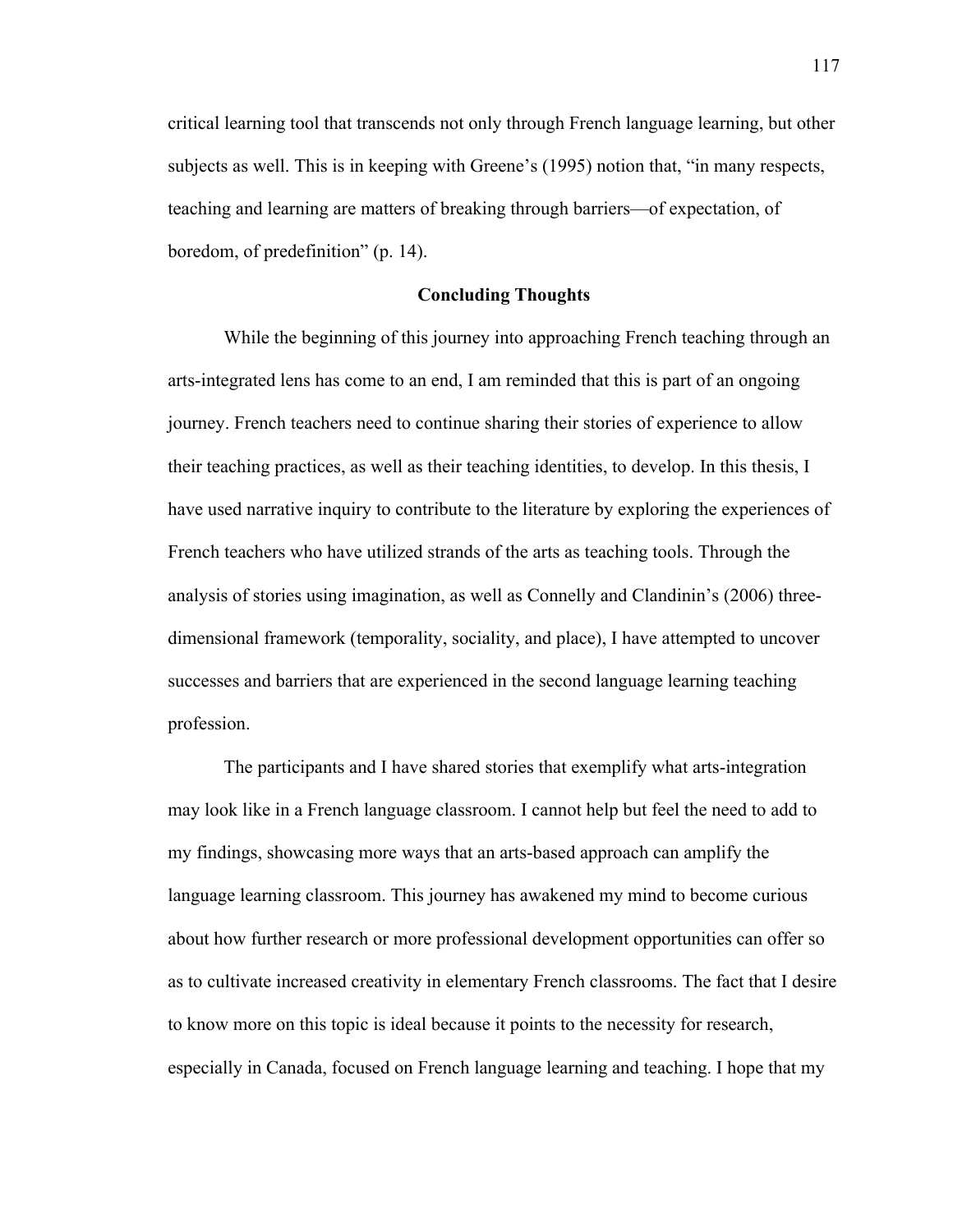stories of teaching French can inspire others to want to learn more and take more risks in the French classroom. At the very least, these stories of experience may allow teachers to imagine a better way of doing things (Greene, 1995).

It has become pertinent that French teachers engage in dialogue with other teachers about French teaching practices, discussing how they may be more engaging and meaningful to the students of today's generation. From the findings of this work, I have begun to notice a change in my self-identity as a teacher who was focused solely on the success of one French program, to now a teacher who wishes to advocate for variety and imagination-inducing practices. By reflecting on my narrative and how it developed alongside the reflection on my participants' stories, I have gained a better understanding of my own journey as an educator. I hope to continue to learn through my narrative and the narratives of others.

As I reach the end of this research experience, I find myself reflecting back to my childhood memories of how singing was my happy place. Being able to sing French songs was a ray of light and was imperative to my success in learning French, despite my hearing loss, which could have hindered my success. Teachers agree that arts-integration is an engaging approach to teaching language and having more opportunities for professional development will help allow for future change. This is why I believe it is important for students to have a rich experience learning French through the utilization of different elements of the arts. Through the experiences of myself and my participants, it is clear that the arts give students the opportunity to experience language in a different and more engaging way—a way that challenges their imaginations and their creativity, while inspiring them to want to talk about their learning experiences with others. "There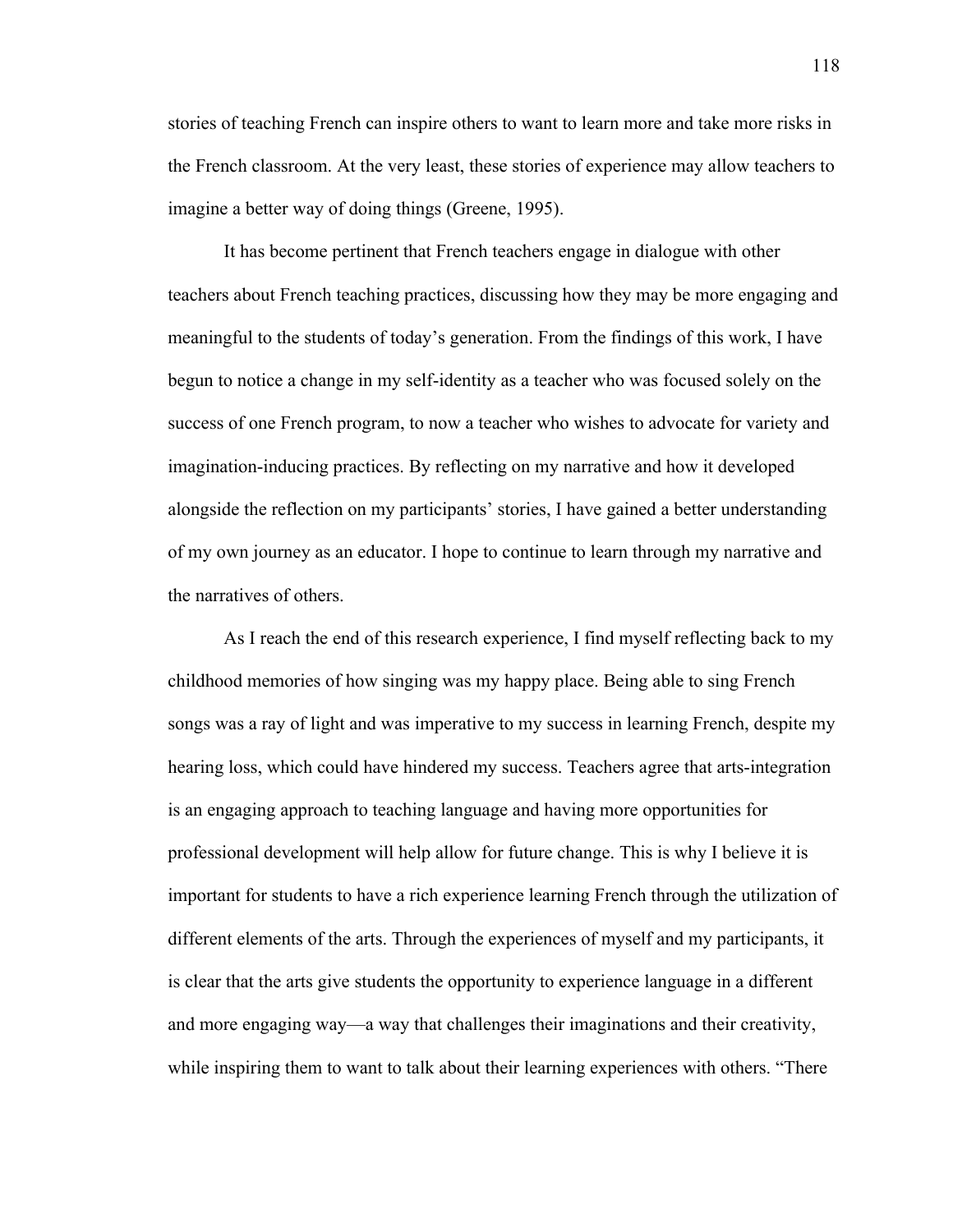are always vacancies: there are always roads not taken, vistas not acknowledged. The search must be ongoing; the end can never be quite known" (Greene, 1995, p. 15). This discourse is integral to inspire future teachers and students to imagine an ongoing journey of teaching and learning Core French through the arts, in engaging and enlightening ways.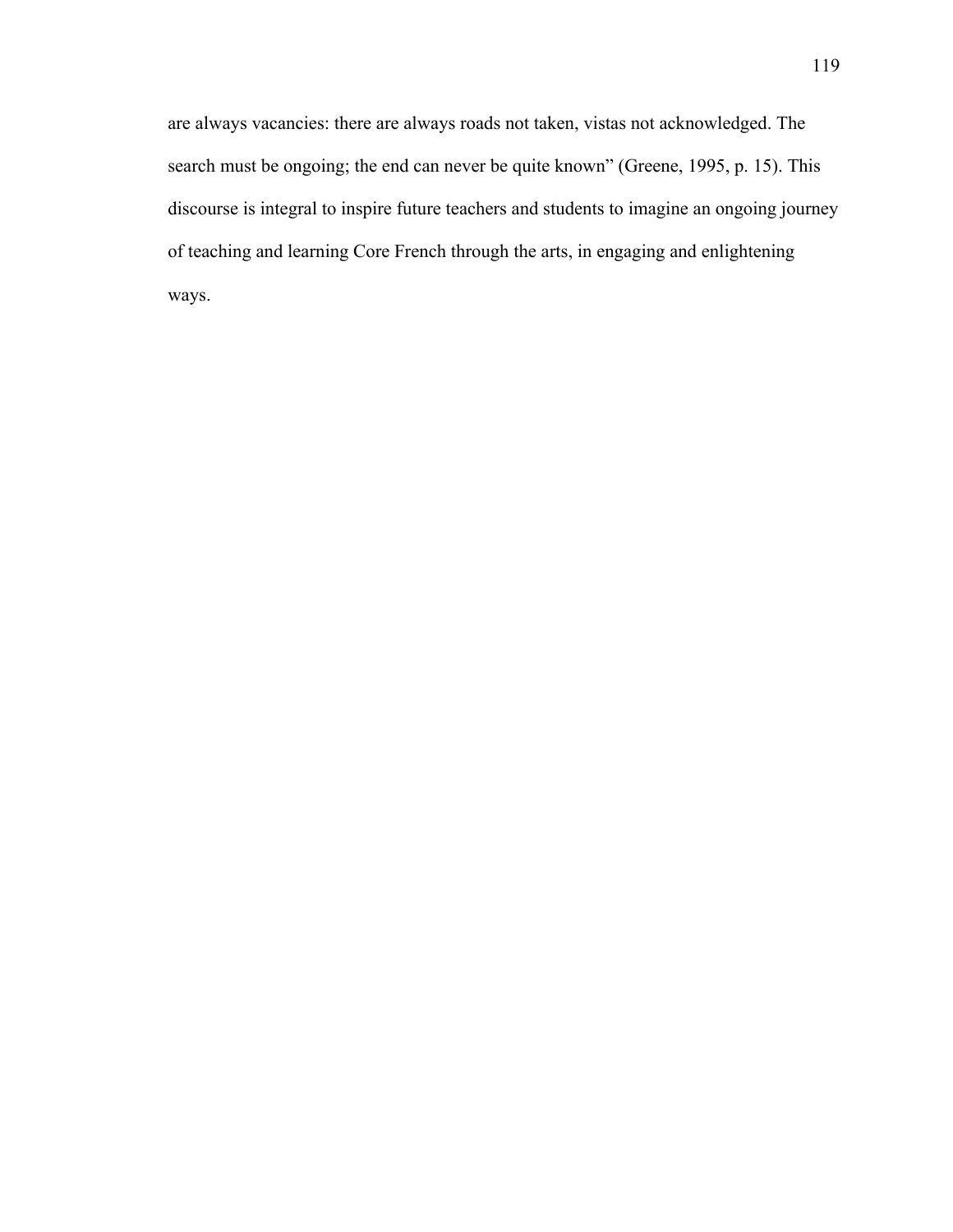#### **References**

- Aim Language Learning. (2017). *Get to know us & our story*. Retrieved from http://www.aimlanguagelearning.com/who-we-are/
- Anderson, L. W., & Krathwohl, D. R. (Eds.). (2001). *A taxonomy for learning, teaching, and assessing: A revision of Bloom's taxonomy of educational objectives* (Abridged ed.). New York, NY: Longman.
- Beijaard, D., Meijer, P. C., & Verloop, N. (2004). Reconsidering research on teachers' professional identity. *Teaching and Teacher Education*, *20*(2), 107–128. doi:10.1016/j.tate.2003.07.001
- Bloom, B. S. (1956). *Taxonomy of educational objectives: The classification of educational goals—Handbook 1: Cognitive domain*. New York, NY: David McKay.
- Bosacki, S. L., & O'Neill, S. A. (2015). Early adolescents' emotional perceptions and engagement with popular music activities in everyday life. *International Journal of Adolescence and Youth*, *20*(2), 228–244. doi:10.1080/02673843.2013.785438
- Brutten, S. R., Angelis, P. J., & Perkins, K. (1985). Music and memory: Predictors for attained ESL oral proficiency. *Language Learning*, *35*(2), 299–313. doi:10.1111/j.1467–1770.1985.tb01030.x
- Campbell, P. S. (2010). *Songs in their heads: Music and its meaning in children's lives*  (2nd ed.). New York, NY: Oxford University Press.
- Cho, H., Pemberton, C. L., & Ray, B. (2017). An exploration of the existence, value and importance of creativity education. *Current Issues in Education*, *20*(1), 1–20. Retrieved from http://cie.asu.edu/ojs/index.php/cieatasu/article/view/1537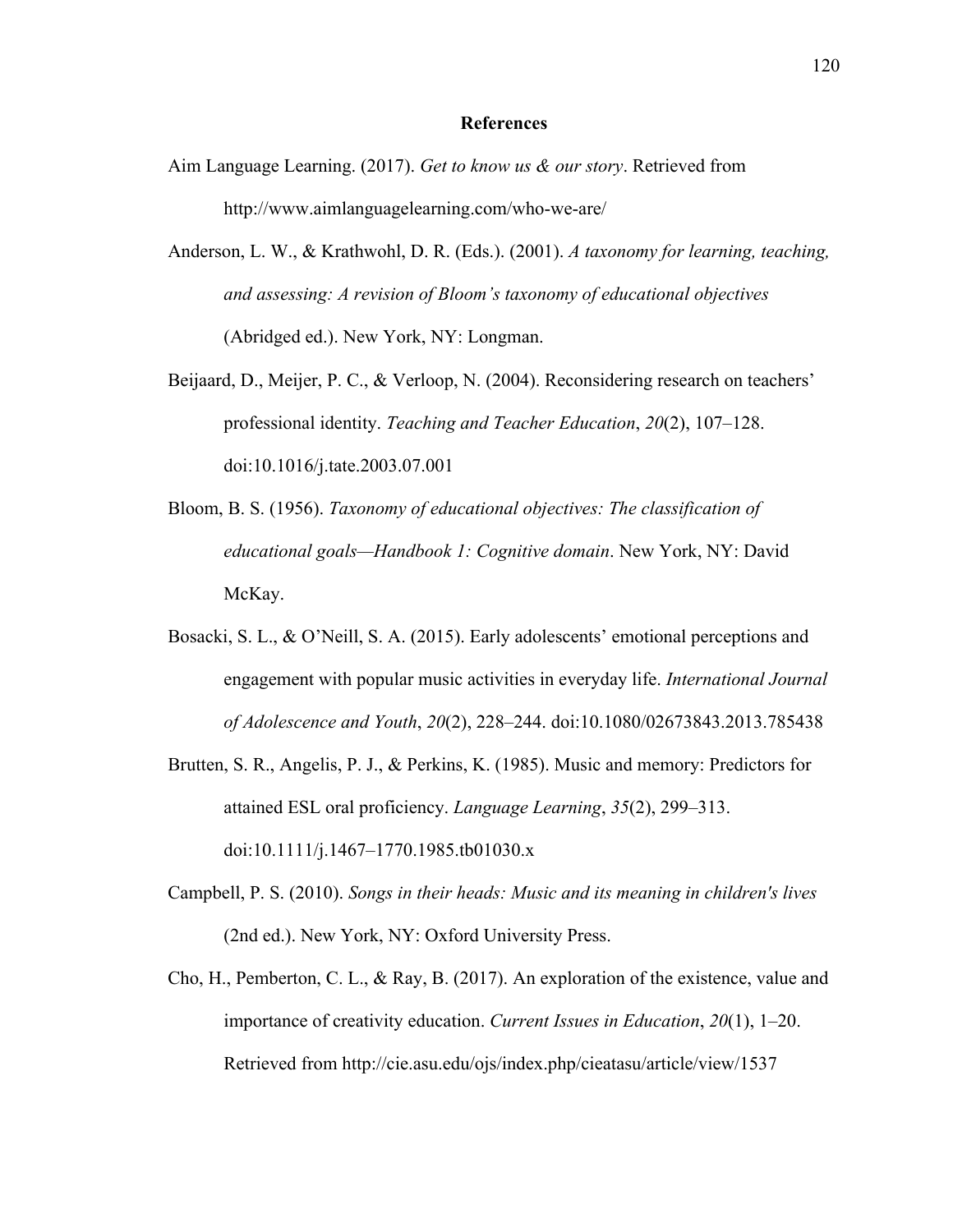- Ciuffetelli Parker, D., & Craig, C. J. (2017). An international inquiry. *Urban Education*, *52*(1), 120–151. doi:10.1177/0042085914566097
- Clandinin, D. J. (2006). Narrative inquiry: A methodology for studying lived experience. *Research Studies in Music Education*, *27*(1), 44–54. doi:10.1177/1321103x060270010301
- Clandinin, D. J. (2007). (Ed.). *Handbook of narrative inquiry: Mapping a methodology*. Thousand Oaks, CA: Sage.
- Clandinin, D. J., & Connelly, F. M. (1989). *Narrative and story in practice and research*. Retrieved from https://files.eric.ed.gov/fulltext/ED309681.pdf
- Clandinin, D. J., & Connelly, F. M. (1996). Teachers' professional knowledge landscapes: Teacher stories. Stories of teachers. School stories. Stories of schools. *Educational Researcher*, *25*(3), 24–30. doi:10.2307/1176665
- Clandinin, D. J., & Connelly, F. M. (2000). *Narrative inquiry: Experience and story in qualitative research*. San Francisco, CA: Jossey-Bass.
- Clandinin, D. J., Murphy, M. S., Huber, J., & Murray-Orr, A. (2010). Negotiating narrative inquiries: Living in a tension-filled midst. *The Journal of Educational Research*, *103*(2), 81–90. doi:10.1080/00220670903323404
- Clandinin, D. J., Pushor, D., & Murray-Orr, A. (2007). Navigating sites for narrative inquiry. *Journal of Teacher Education*, *58*(1), 21–35. doi:10.1177/0022487106296218
- Club Mystère. (n.d.). *Level 1 complete (4 units)*. Toronto, ON: RK Publishing. Retrieved from

http://rkpublishing.com/product\_info.php?manufacturers\_id=8&products\_id=161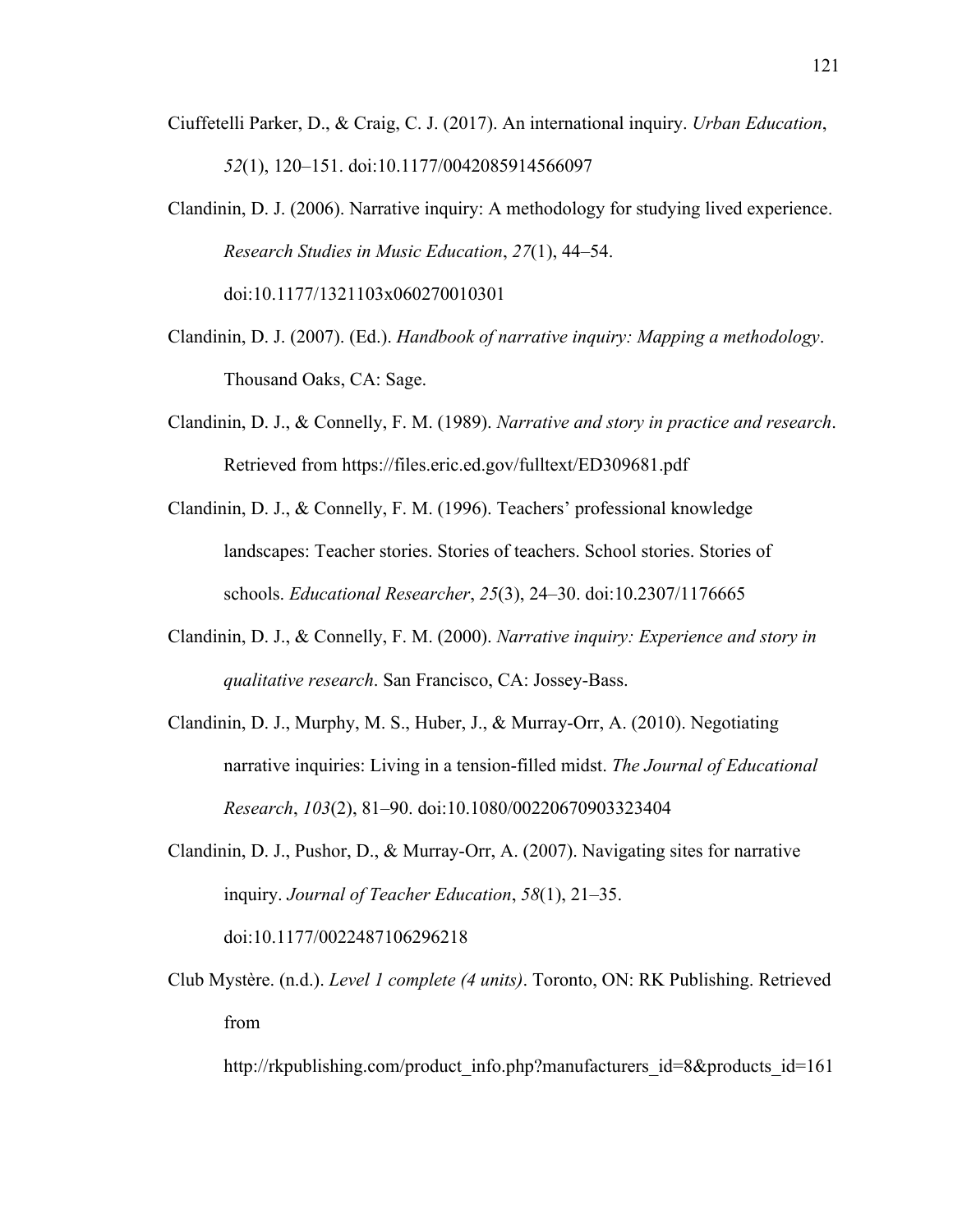- Colwell, R. (2015). A challenge from Bennett Reimer. *Philosophy of Music Education Review*, *23*(2), 117–141. doi:10.2979/philmusieducrevi.23.2.117
- Connelly, F. M., & Clandinin, D. J. (1990). Stories of experience and narrative inquiry. *Educational Researcher, 19*(5), 2–14. doi:10.3102%2F0013189X019005002
- Connelly, F. M., & Clandinin, D. J. (2006). Narrative inquiry. In J. L. Green, G. Camilli, & P. B. Elmore (Eds.), *Handbook of complementary methods in education research* (pp. 477–487). Mahwah, NJ: Lawrence Erlbaum Associates.
- Craig, C. J. (2013). Teacher education and the best-loved self. *Asia Pacific Journal of Education*, *33*(3), 261–272. doi:10.1080/02188791.2013.788476
- Črnčec, R., Wilson, S. J., & Prior, M. (2006). The cognitive and academic benefits of music to children: Facts and fiction. *Educational Psychology*, *26*(4), 579–594. doi:10.1080/01443410500342542
- Cummins, J. (2014). To what extent are Canadian second language policies evidencebased? Reflections on the intersections of research and policy. *Frontiers in Psychology*, *5*, 1–10. doi:10.3389/fpsyg.2014.00358
- Dewey, J. (1938). *Experience and education*. New York, NY: Collier Books.
- Dicks, J. E., & Le Blanc, B. (2009). Using drama for learning to foster positive attitudes and increase motivation: Global simulation in French second language classes. *Journal for Learning through the Arts*, *5*(1), Article 9. http://dx.doi.org/10.21977/D95110035 Retrieved from https://escholarship.org/uc/item/31745098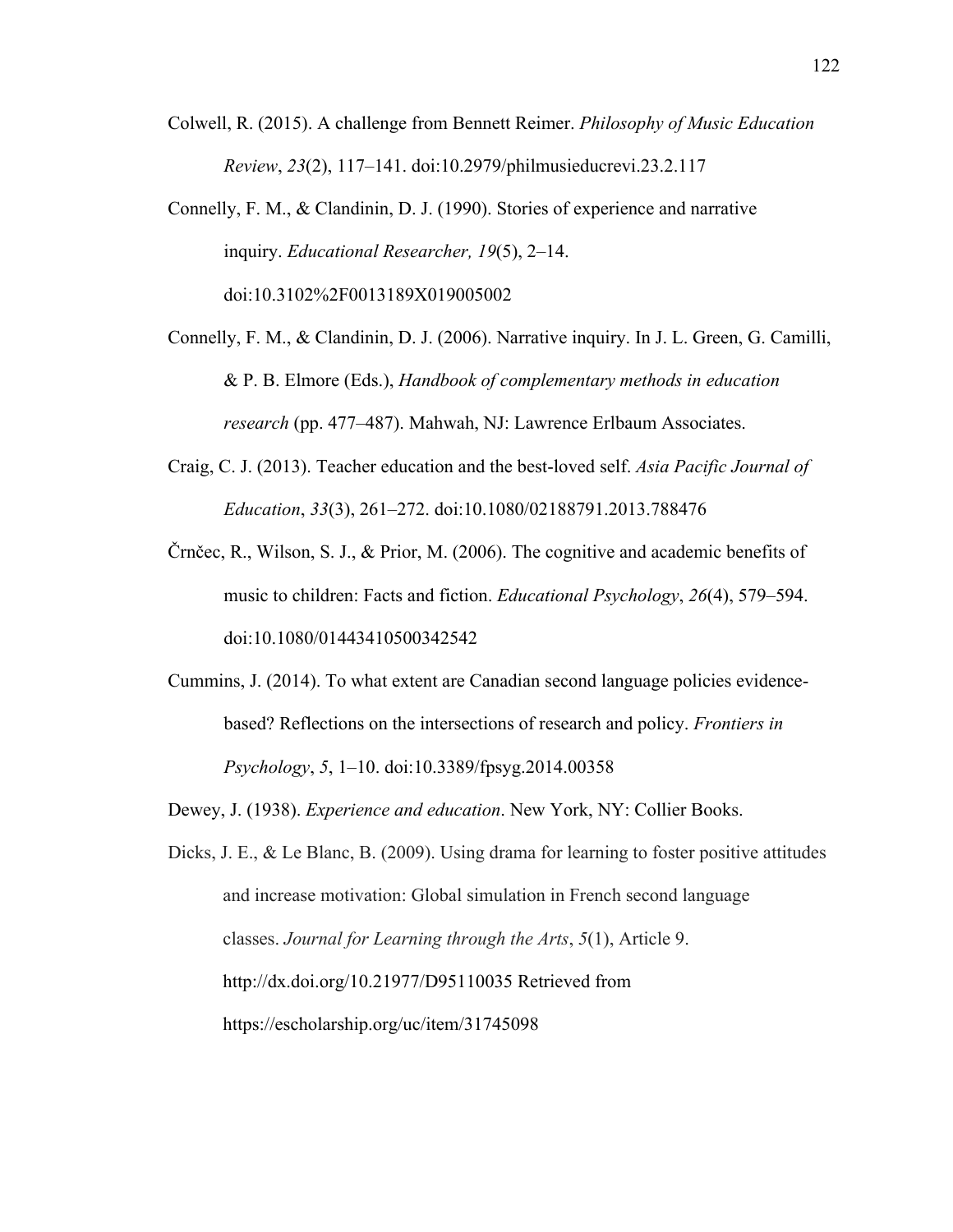Drake, S., & Reid, J. (2010, September). Integrated curriculum: Increasing relevance while maintaining accountability. *What Works: Research Into Practice* (Research monograph #28). Retrieved from

http://schools.peelschools.org/1569/Documents/WW\_Integrated\_Curriculum.pdf

- Education Quality and Accountability Office. (2017). *The assessments*. Retrieved from http://www.eqao.com/en/assessments
- Elbaz-Luwisch, F. (2010). Narrative inquiry: Wakeful engagement with educational experience*. Curriculum Inquiry*, *40*(2), 263–279. doi:10.1111/j.1467- 873X.2010.00481.x
- Ferreri, L., & Verga, L. (2016). Benefits of music on verbal learning and memory: How and when does it work? *Music Perception: An Interdisciplinary Journal*, *34*(2), 167–182. doi:10.1525/mp.2016.34.2.167
- Freire, P. (1970). *Pedagogy of the oppressed*. New York, NY: Continuum.
- Frimberger, K. (2016). Towards a well-being focused language pedagogy: Enabling artsbased, multilingual learning spaces for young people with refugee backgrounds. *Pedagogy, Culture & Society*, *24*(2), 285–299.

doi:10.1080/14681366.2016.1155639

- Gallagher-Mackay, K. (2013). *The arts in Ontario schools* (People for Education technical report). doi:10.13140/RG.2.2.18017.92008
- Greene, M. (1995). *Releasing the imagination: Essays on education, the arts, and social change.* San Francisco, CA: Jossey-Bass.
- Griffin, S. M. (2017). The fluid infusion of musical culture: embodied experiences in a grade one classroom. *Pedagogies: An International Journal*, *12*(1), 21–40. doi:10.1080/1554480x.2017.1283993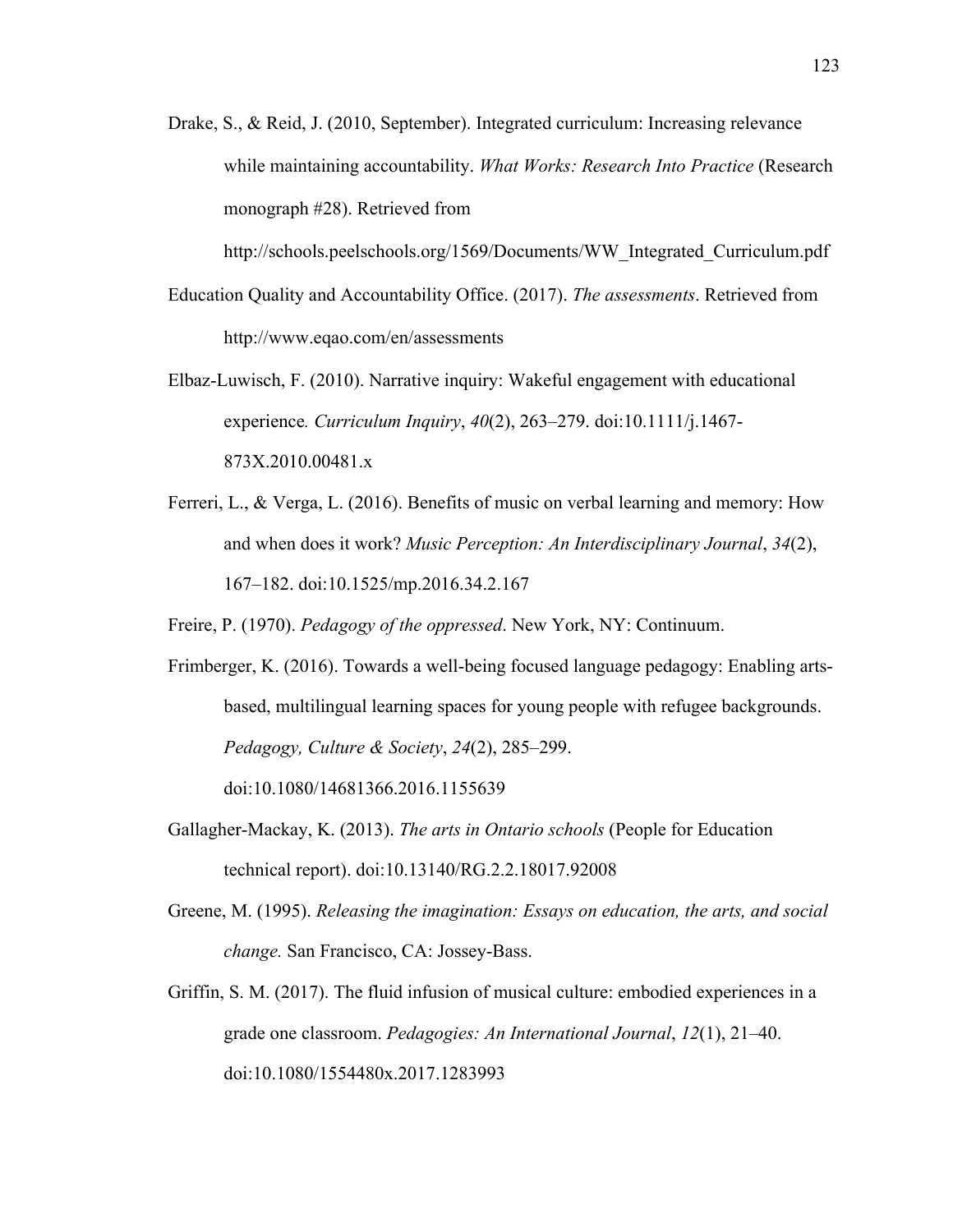Hanna, W. (2007). The new Bloom's taxonomy: Implications for music education. *Arts Education Policy Review*, *108*(4), 7–16. doi:10.3200/aepr.108.4.7-16

Hesmondhalgh, D. (2013). *Why music matters*. Chichester, UK: Wiley-Blackwell.

- Huber, J., Caine, V., Huber, M., & Steeves, P. (2013). Narrative inquiry as pedagogy in education: The extraordinary potential of living, telling, retelling, and reliving stories of experience. *Review of Research in Education*, *37*(1), 212–242. doi:10.3102/0091732x12458885
- Kress, G. (1997). *Before writing: Rethinking the paths to literacy*. London, UK: Routledge.
- Lackey, L., & Huxhold, D. (2016). Arts integration as school reform: Exploring how teachers experience policy. *Arts Education Policy Review*, *117*(4), 211–222. doi:10.1080/10632913.2016.1213120
- Lesiuk, T. (2010). The effect of preferred music on mood and performance in a highcognitive demand occupation. *Journal of Music Therapy*, *47*(2), 137–154. doi:10.1093/jmt/47.2.137
- Mashayekh, M., & Hashemi, M. (2011). The impact/s of music on language learners' performance. *Procedia: Social and Behavioral Sciences*, *30*, 2186–2190. doi:10.1016/j.sbspro.2011.10.424
- Maxwell, W. (2001). *Evaluating the effectiveness of the accelerative integrated method for teaching French as a second language* (Master's thesis). University of Toronto, ON. Retrieved from https://tspace.library.utoronto.ca/handle/1807/16589
- Michels, M. (2008). *Innovation in French as a second language teaching at the elementary level: An exploratory investigation* (Master's thesis). University of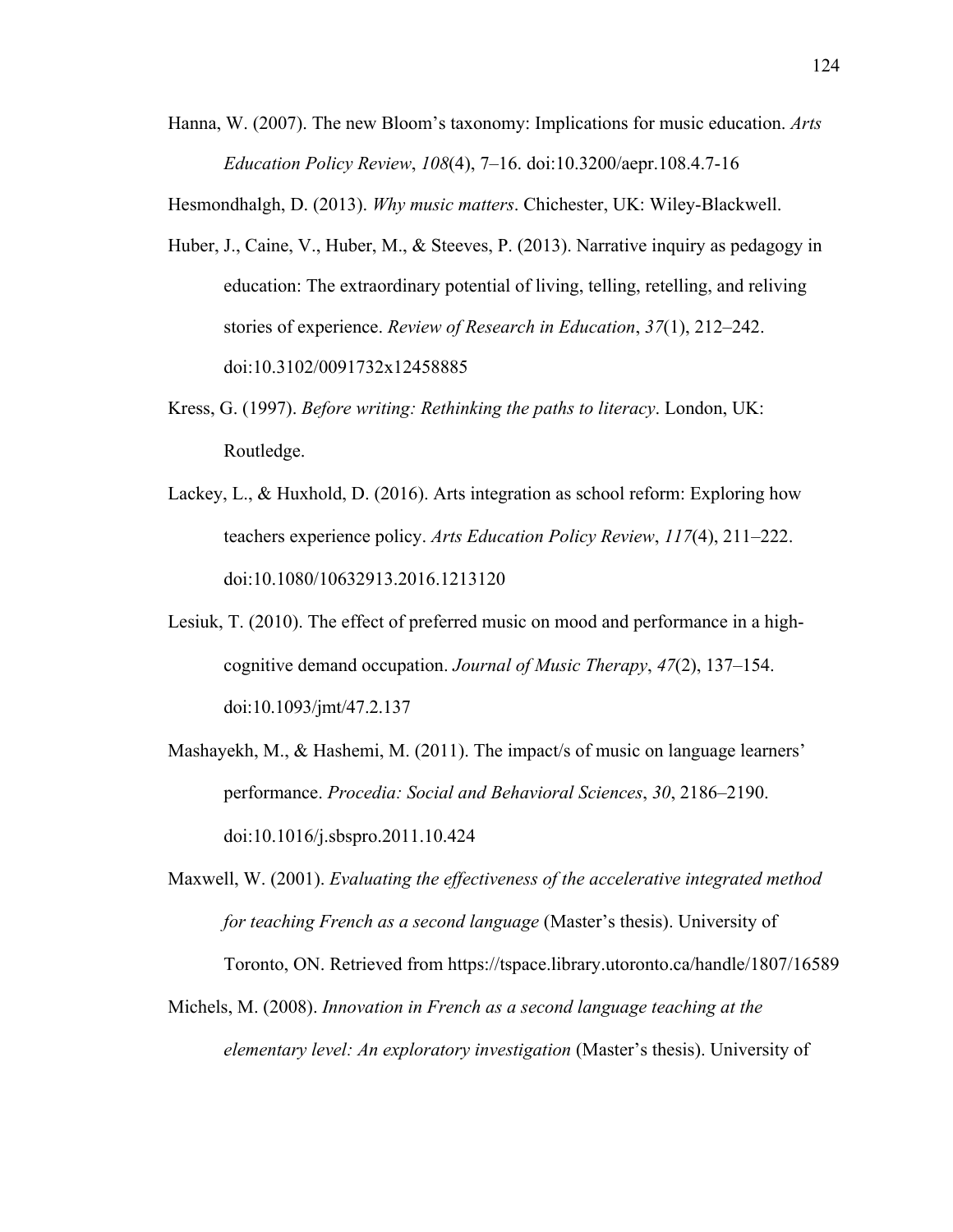London Institute in Paris, France. Retrieved from

https://www.aimlanguagelearning.com/media/

- Milovanov, R., Huotilainen, M., Välimäki, V., Esquef, P. A., & Tervaniemi, M. (2008). Musical aptitude and second language pronunciation skills in school-aged children: Neural and behavioral evidence. *Brain Research*, *1194*, 81–89. doi:10.1016/j.brainres.2007.11.042
- Norris, J. (2008). A quest for a theory and practice of authentic assessment: An arts-based approach. *Learning Landscapes*, *2*(1), 211–231.
- Oleson, A., & Hora, M. T. (2013). Teaching the way they were taught? Revisiting the sources of teaching knowledge and the role of prior experience in shaping faculty teaching practices. *Higher Education*, *68*(1), 29–45. doi:10.1007/s10734-013- 9678-9
- Ontario Ministry of Education. (2009). *The Ontario curriculum—Grades 1 to 8: The arts.* Toronto, ON: Queen's Printer for Ontario. Retrieved from http://www.edu.gov.on.ca/eng/curriculum/elementary/arts18b09curr.pdf
- Ontario Ministry of Education. (2010). *Growing success: Assessment, evaluation, and reporting in Ontario schools*. Toronto, ON: Queen's Printer for Ontario. Retrieved from http://www.edu.gov.on.ca/eng/policyfunding/growsuccess.pdf
- Ontario Ministry of Education. (2013). *The Ontario curriculum: French as a second language*. Toronto, ON: Queen's Printer for Ontario. Retrieved from http://www.edu.gov.on.ca/eng/curriculum/elementary/fsl18-2013curr.pdf
- Paolino, A., & Lummis, G. W. (2015). Orff-Schülwerk as a pedagogical tool for the effective teaching of Italian to upper primary students in Western Australia. *Babel*, *50*(1), 12–23.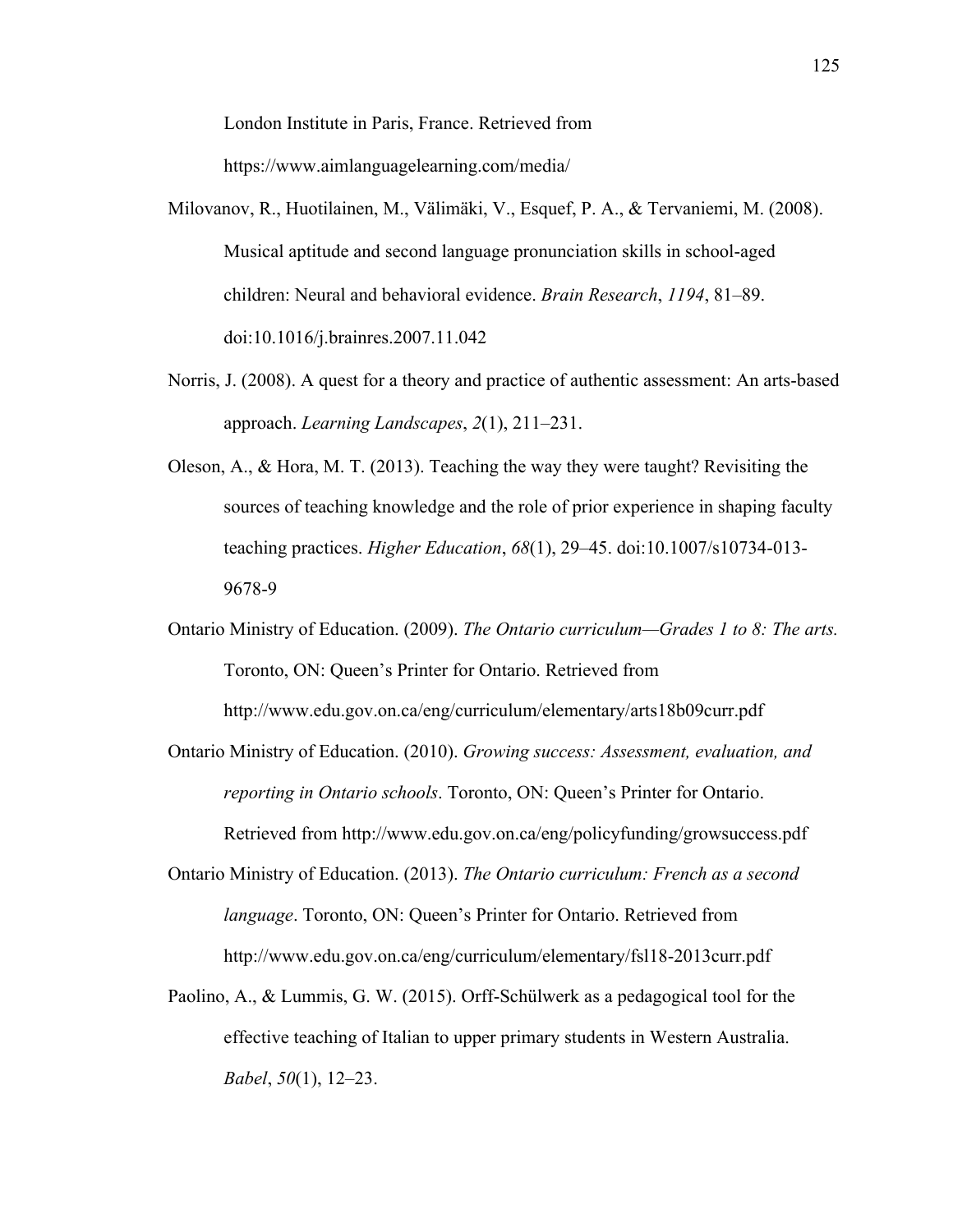- Paquette, K. R., & Rieg, S. A. (2008). Using music to support the literacy development of young English language learners. *Early Childhood Education Journal*, *36*(3), 227–232. doi:10.1007/s10643-008-0277-9
- Paul, R., & Elder, L. (2006). *The miniature guide to critical thinking: Concepts and tools*. Tomales, CA: Foundation for Critical Thinking. Retrieved from https://www.criticalthinking.org/files/Concepts\_Tools.pdf
- People for Education. (2017). *2017 Annual report on schools: Competing priorities*. Toronto, ON: Author. Retrieved from https://peopleforeducation.ca/report/annualreport-2017/#chapter6
- Pinto, E. L. (2016). Tensions and fissures: The politics of standardized testing and accountability in Ontario, 1995–2015, *The Curriculum Journal*, *27*(1), 95–112. doi:10.1080/09585176.2016.1140061
- Pitts, S. E. (2016). Music, language and learning: Investigating the impact of a music workshop project in four English early years settings. *International Journal of Education & the Arts*, *17*(20), 1–25. Retrieved from http://www.ijea.org/v17n20/
- Reimer, B. (1999). Facing the risks of the "Mozart Effect": Bennett Reimer argues that music educators must protect the integrity of music education from alternative, nonmusic agendas. *Music Educators Journal*, *86*(1), 37–43.
- Rovers, A. C. (2013). Teaching core French through the arts: Constructing communicative competence. *Journal of Teaching and Learning*, 9(1), 1–11. https://doi.org/10.22329/JTL.V9I1.3601
- Scripp, L., & Gilbert, J. (2016). Music plus music integration: A model for music education policy reform that reflects the evolution and success of arts integration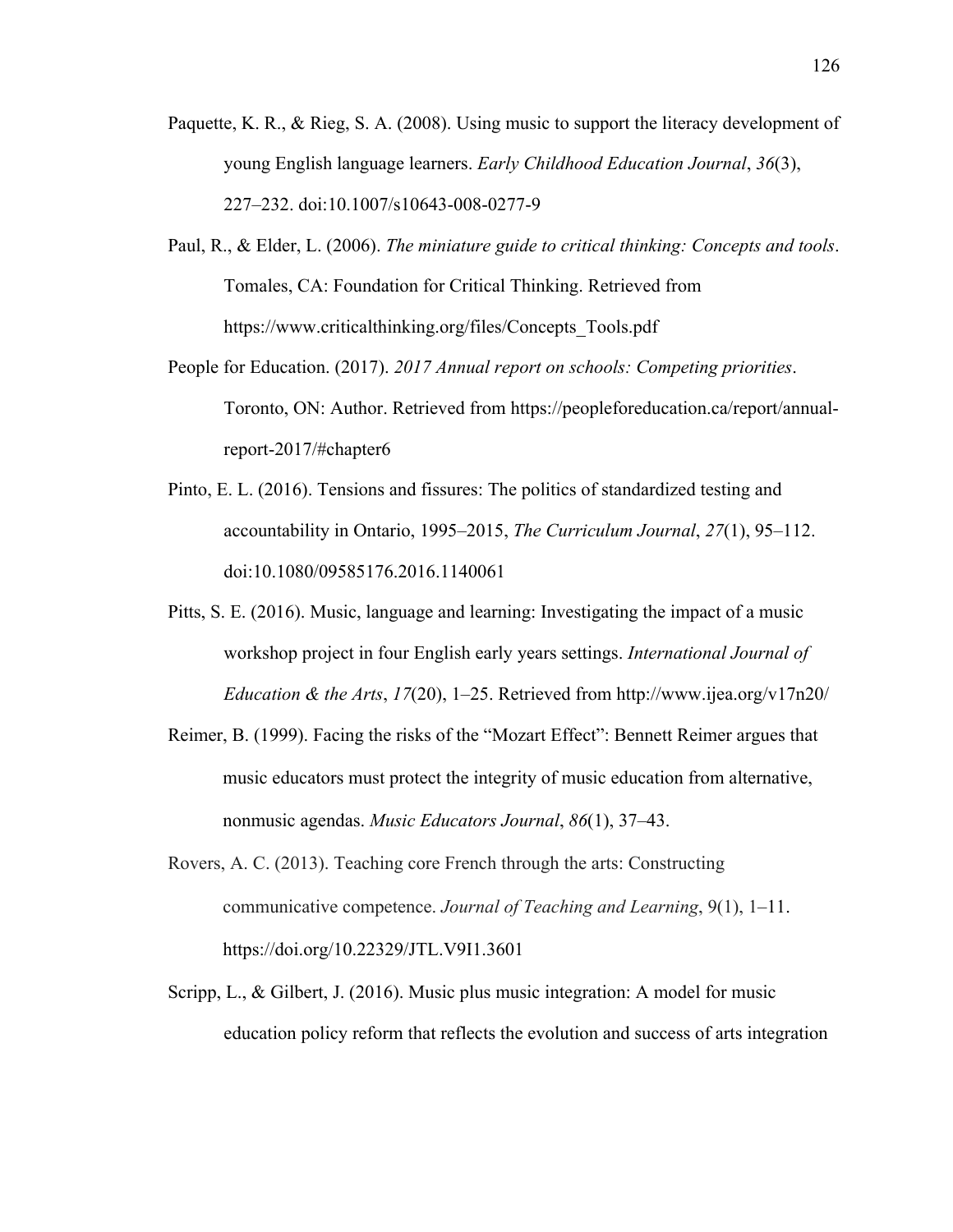practices in 21st century American public schools. *Arts Education Policy Review*, *117*(4), 186–202. doi:10.1080/10632913.2016.1211923

- Shotte, G. (2013). Rethinking pedagogy: English language teaching approaches. *Education in One World*, *11*, 151–157. Retrieved from https://files.eric.ed.gov/fulltext/ED567155.pdf
- Some Ontario schools go silent as music programs are defunded. (2017, May 17). *CBC News*. Retrieved from http://www.cbc.ca/news/canada/toronto/ontario-schoolsmusic-education-1.4114622
- Statistics Canada. (2017). *Population growth: Migratory increase overtakes natural increase*. Retrieved from http://www.statcan.gc.ca/pub/11-630-x/11-630 x2014001-eng.htm
- Tilley, S. A. (2016). *Doing respectful research: Power, privilege and passion*. Halifax, NS: Fernwood.
- Topoğlu, O. (2014). Critical thinking and music education. *Procedia Social and Behavioral Sciences*, *116*, 2252–2256. doi:10.1016/j.sbspro.2014.01.554.
- Walsh, M. (2008). Worlds have collided and modes have merged: Classroom evidence of changed literacy practices. *Literacy*, *42*(2), 101–108. doi:10.1111/j.1741- 4369.2008.00495.x
- Winters, K-L., & Griffin, S. M. (2014). Singing is a celebration of language: Using music to enhance young children's vocabularies. *Language and Literacy*, *16*(3), 78–91. doi:10.20360/g2zk5x
- Winters, K-L., & Vratulis, V. (2012). Authored assemblages in a digital world: Illustrations of a child's online social, critical and semiotic meaning-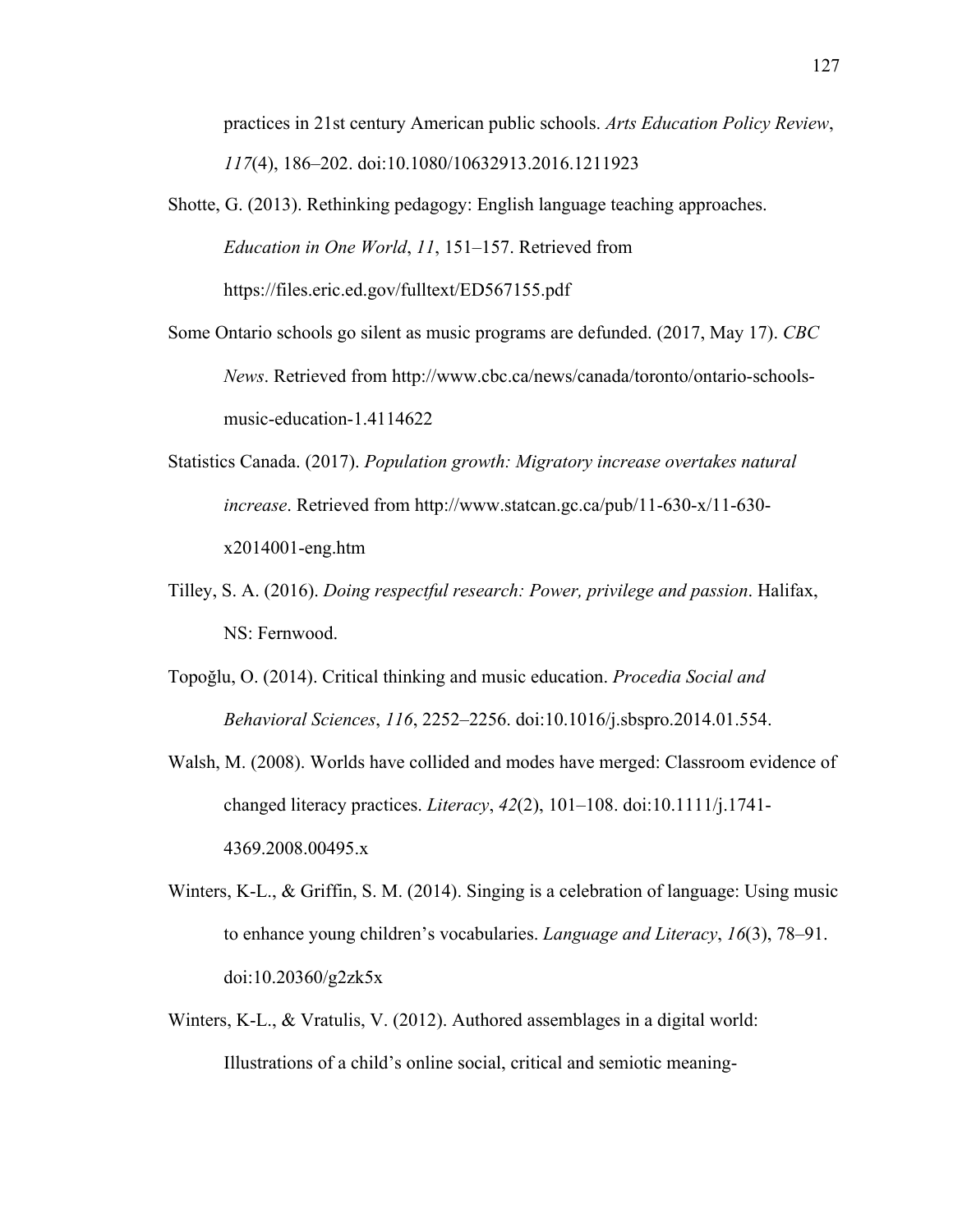doi:10.1177/1468798412438752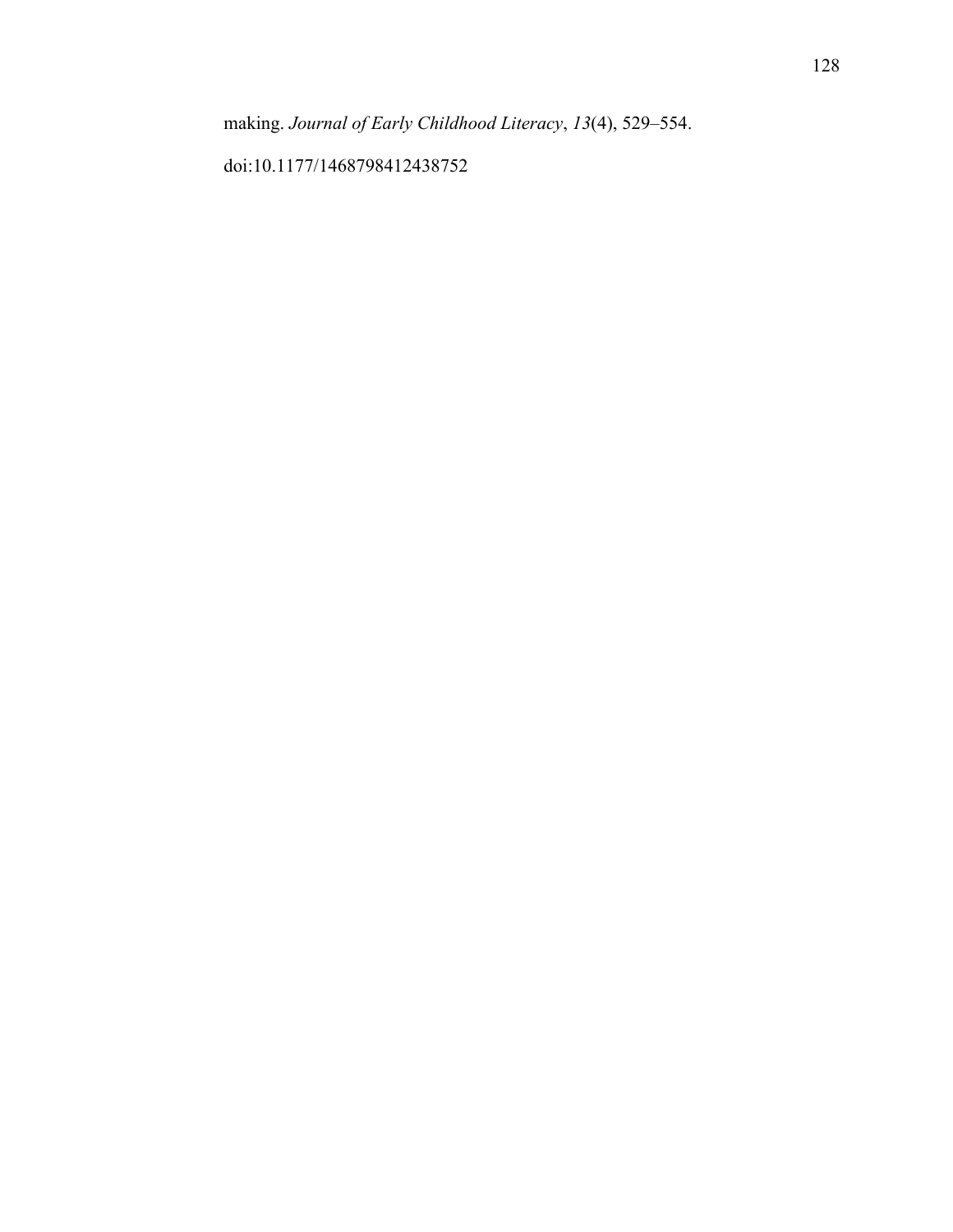## **Appendix A**

#### **Interview Questions**

- 1. Where did you first learn how to speak French?
- 2. What do you remember about learning French yourself?
	- Describe any memories that were impactful.
- 3. What did you enjoy about learning French?
- 4. What were some of the challenges of you learning French?
	- Specifically, what kinds of experiences made learning French a challenge?
- 5. What made you become a French teacher?
	- Did you have any other career choices in mind?
- 6. How is your teaching approach different than how teachers of your past taught you?
- 7. How did you find your first experience preparing for your first French classroom?
	- Please expand on what resources you did or did not have access to.
- 8. What specific training did you have that prepared you to teach French?
- 9. What are some of the challenges you faced in your French teaching practices?
- 10. How did you overcome those challenges?
- 11. What do you believe are some of the limitations in French classrooms today?
- 12. What made you interested in implementing the arts in your classroom?
- 13. What were the processes you went through to establish an arts-integrated program in your classroom?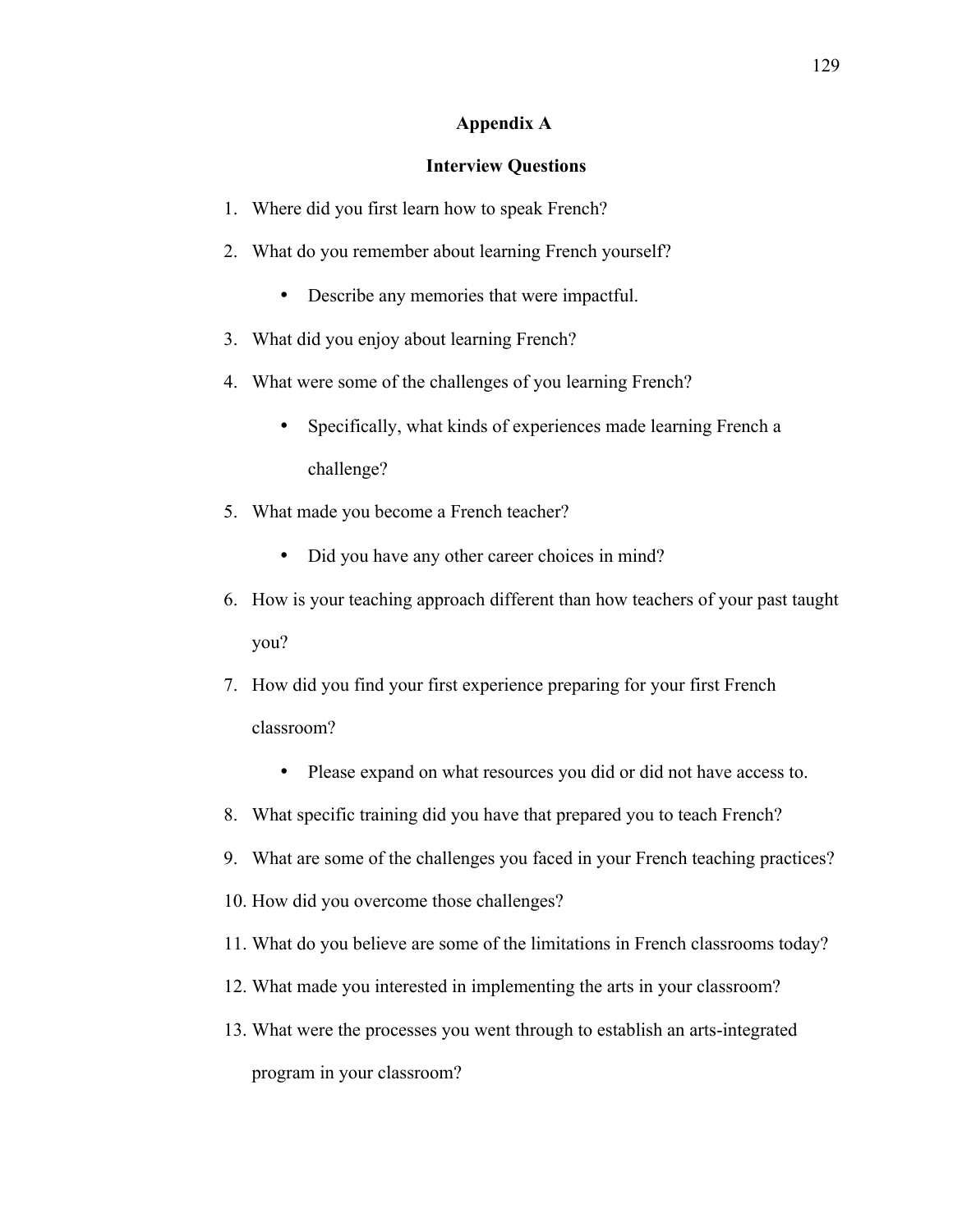- 14. What training did you partake in to learn how to implement the arts into your French language program?
- 15. What elements of the arts were challenging for you in the beginning?
	- What did you do to overcome those challenges?
- 16. Thinking about the different strands found in the arts curriculum, which of these strands most interest you?
- 17. What strands of the arts curriculum (if any) have you left out?
	- Why do you think some of those other strands got left out?
- 18. If you were given all the time and support needed, what would you ask for in order to improve your implementation of the arts?
- 19. In what ways, do you believe your students benefit from arts integration?
- 20. In terms of your professional practice, in what areas do you believe you excel?
	- In what areas do you feel that you lack confidence?
	- What areas would you like to improve?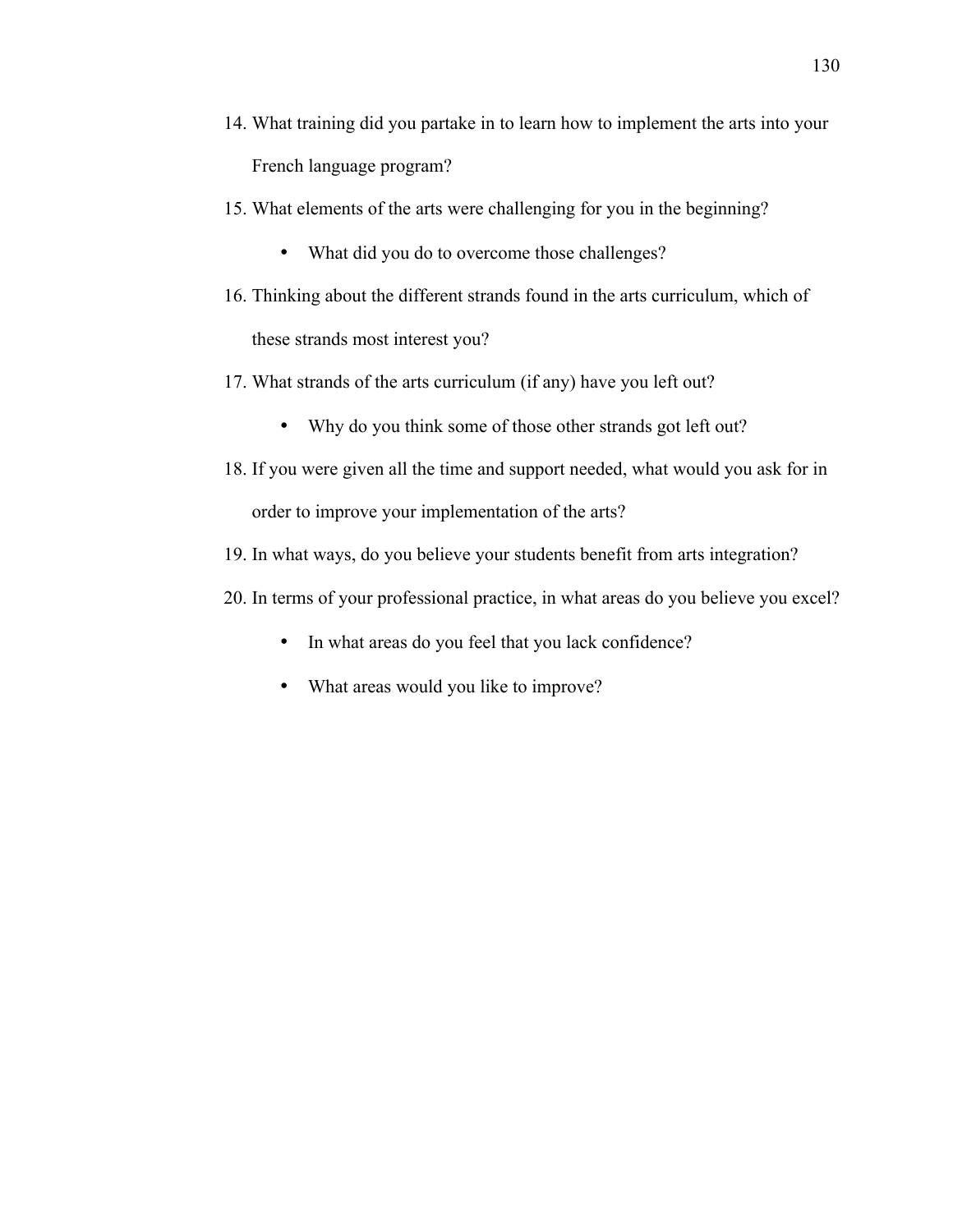# **Appendix B**

## **Letter of Invitation**

Title of Study: Implementing the Arts as a Sustainable and Innovative Approach to Language Learning

| Principal Investigator:                  | Student Investigator:                     |
|------------------------------------------|-------------------------------------------|
| Dr. Shelley Griffin, Associate Professor | Holly Taylor, Master of Education Student |
| Faculty of Education, Brock University   | Faculty of Education, Brock University    |

To Whom It May Concern:

I would like to invite you to participate in a study on the experiences of teachers who infuse arts-integrated practices into French classrooms. In addition, I am interested to explore the successes and limitations you may have experienced related to your teaching practice. I would like to conduct interviews that ask questions about your experiences learning language and teaching language. More specifically, I would like to learn more about your stories around the implementation of these arts-integrated programs in your classroom. During these interviews, I will collect an audio recording as well as my own notes to ensure a detailed and holistic account of your experiences. It is anticipated that the interviews will take between sixty to ninety minutes. The data collected in the audio recording will be transcribed into scripts, that you will have the opportunity to review to ensure your stories are accurately retold. There is also the possibility for a follow-up interview based on the outcome of the first interview to ask any additional questions that may come out of the first transcript.

The benefits to participating in this research can be found through the reflection on your professional practice as a French teacher. Reflecting upon your practical professional knowledge and the implementation of the arts could result in further reflection on current practices and ways that you discover how to continue your journey in professional development. Once the research is complete, I will be sharing the results with you in the form of a feedback letter. The purpose of this research is to fulfill the requirements of a Thesis for a Master of Education Program. If you choose to participate, your identity will be kept confidential.

This study has been reviewed and received ethics clearance through the Research Ethics Board at Brock University (file # 17-227). If you have any pertinent questions about your rights as a research participant, please contact the Brock University Research Ethics Officer (905 688-5550 ext. 3035, reb@brocku.ca). If you have any questions, please feel free to contact one of the researchers. If you are willing to participate, please email or call.

Thank you,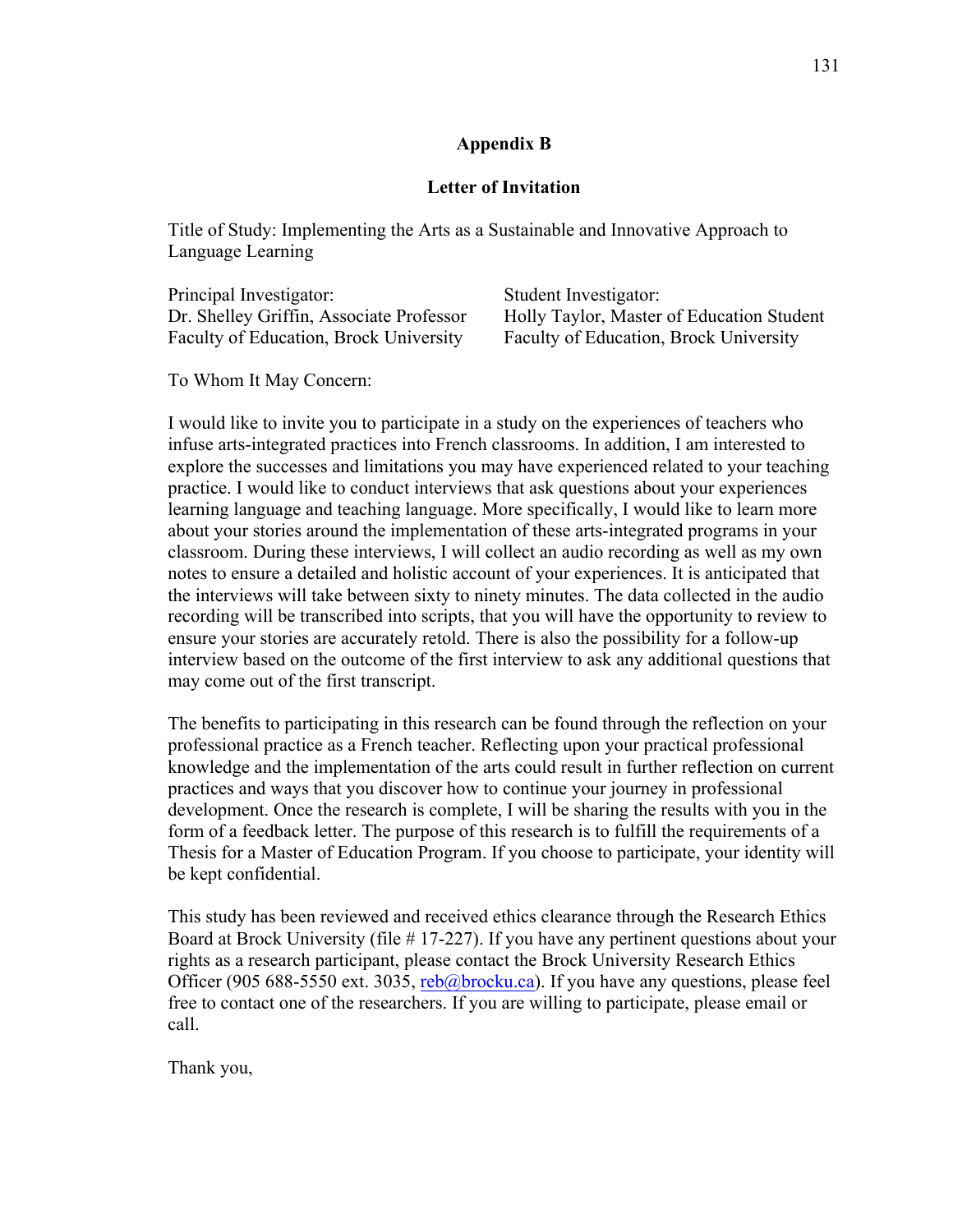Holly Taylor, Principal Student Investigator, Master of Education Student, Brock University, (647) 921-3148, ht12ts@brocku.ca Dr. Shelley Griffin, Principal Investigator, Brock University, (905) 668-5550 Ext. 5370, sgriffin@brocku.ca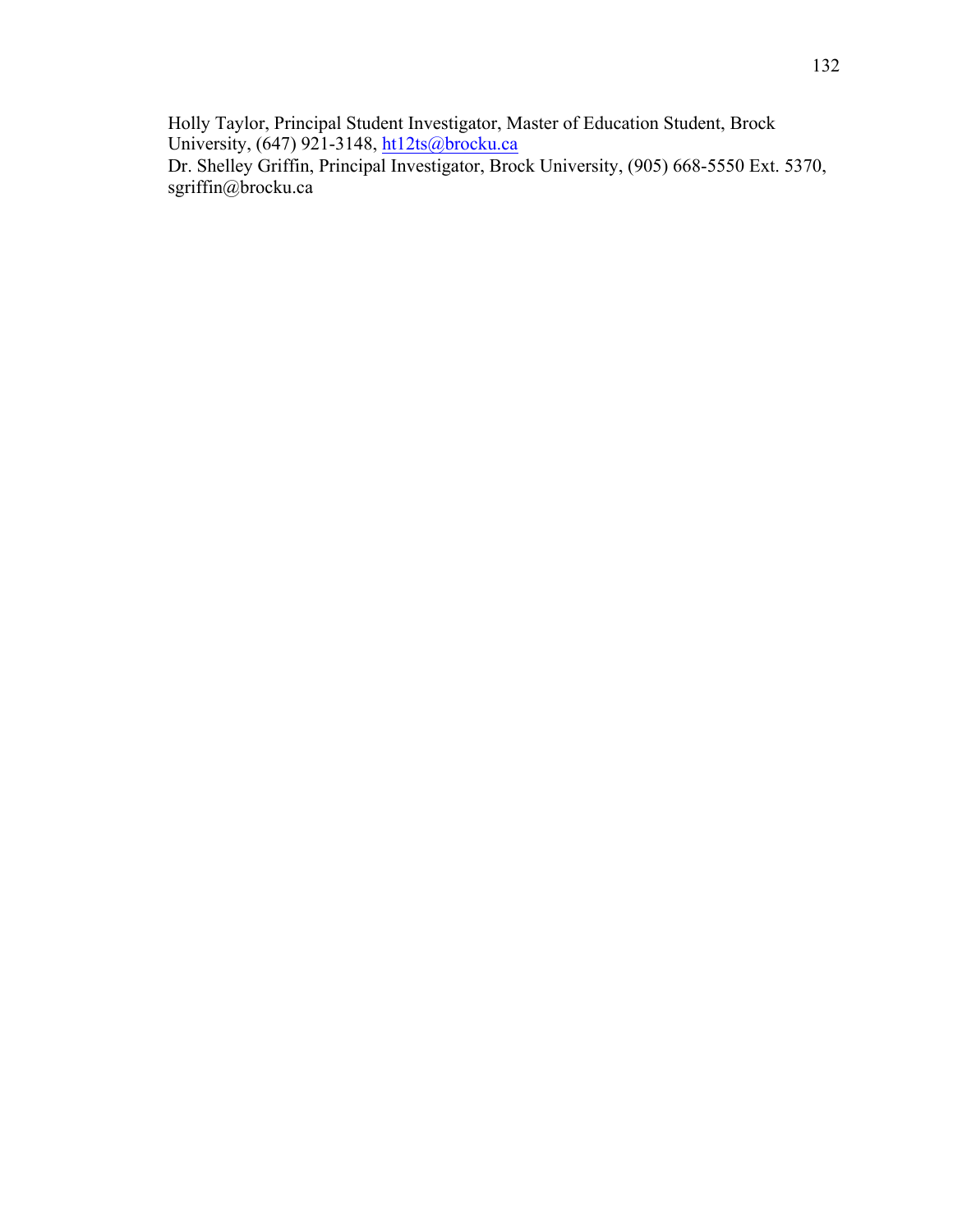# **Appendix C**

# **Informed Consent**

# **CONSENT TO PARTICIPATE**

Name:

**Date: \_\_\_\_\_\_\_\_\_\_\_\_\_\_\_\_\_\_\_\_\_\_\_\_\_\_\_\_\_\_\_\_\_\_\_\_**

**Project Title: Implementing the Arts as a Sustainable and Innovative Approach to Language learning**

## **Principal Investigator:**

Dr. Shelley Griffin, Associate Professor, Faculty of Education, Brock University **Student-Investigator:**

Holly Taylor, Master of Education Student, Faculty of Education, Brock University

I would like to invite you to participate in a study on the experiences of teachers integrating the arts in to their French classrooms along with their stories of the success' and limitations that were experienced along the way. I would like to conduct interviews that ask questions about your experiences learning language and teaching language. More specifically, I am interested to learn more about your stories around the implementation of the arts in your French classroom. During these interviews, I will audio record our conversation, as well as take my own notes to ensure a detailed and holistic account of your experiences. The data will then be transcribed into scripts, that you will have the opportunity to review and ensure your stories are accurately retold.

Given we intend to publish job titles and the level of students you work with in study reports alongside anonymous quotations, please note that there are limits to the confidentiality we can guarantee. Due to the small sample size, quotations and the use of these descriptors, it may be possible for a colleague to link your comments back to you.

# **WHAT'S INVOLVED**

**Interview -** A transcript of the interview questions will be electronically sent to you and you will be given 2 weeks to review the questions (if you feel the need). This will be a 60 to 90-minute interview where I will ask questions surrounding your experience with learning and teaching language. We will also explore your experiences with the arts and how they became integrated in your teaching practices.

**Transcript Review –** After the interview is complete, I will be documenting your interview by creating a transcript. Upon completion of the transcript, I will provide you with a digital copy of your interview for review. You will be given 2-3 weeks to review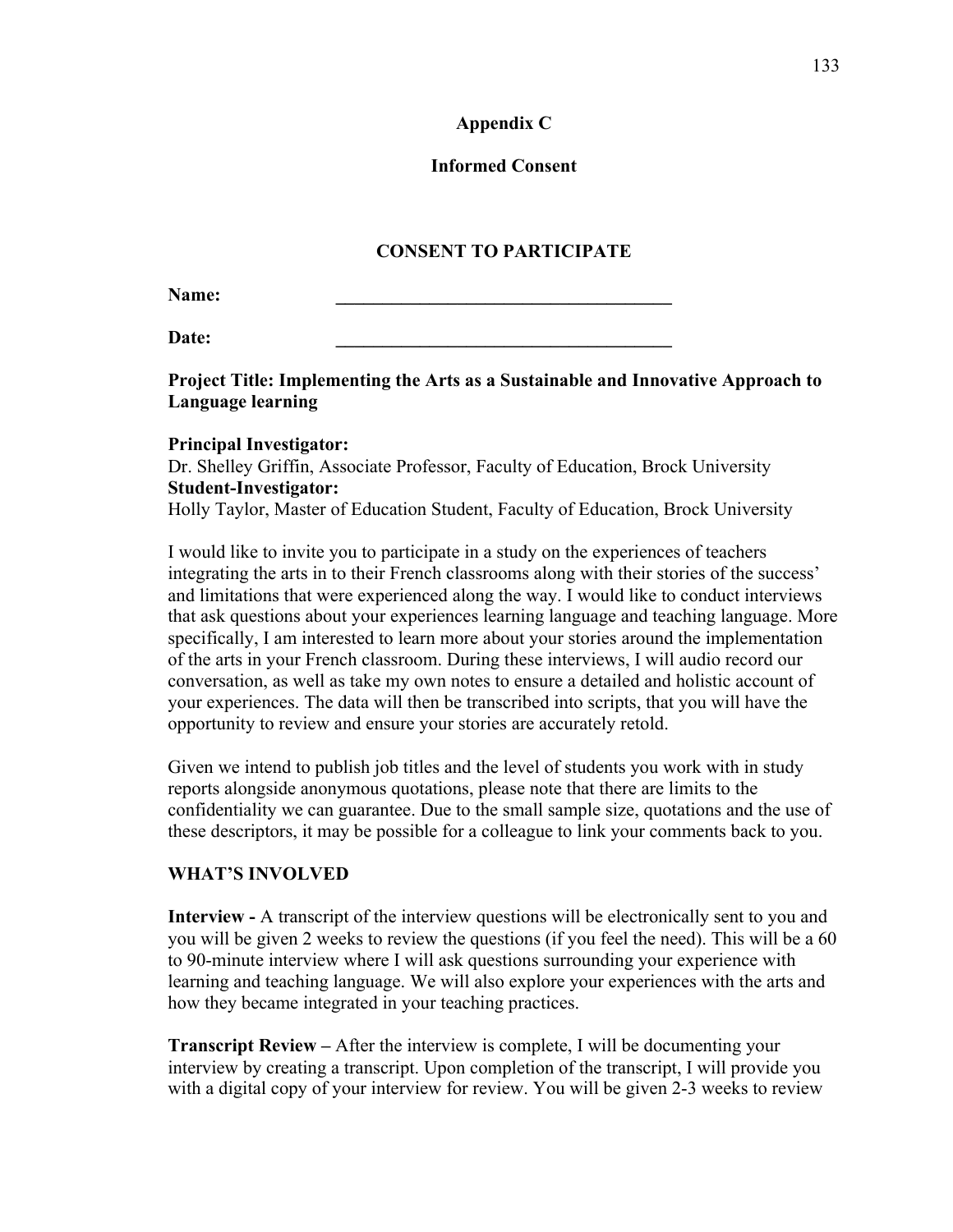the transcript to ensure that you are comfortable with the content. I anticipate that the review process would not exceed one hour. Upon the return of the transcript, edits will be made (if any) and returned to you for a second opportunity to review. If the transcript is not returned, I will follow up with a reminder email. If there is no response from you, the data will be utilized as is.

## **POTENTIAL BENEFITS AND RISKS**

Participation in this study may promote deep reflection into teaching practices and may help realize new insights. Reflecting upon your practical professional knowledge and the implementation of the arts could result in further reflection on current practices and ways that you discover how to continue your journey in professional development.

There is the potential for the participants to feel obligated to participate. In the event that interest in the study is lost of if the participant changes his/her mind, however, it will be noted in the consent materials that the participation in the study is optional. This sense of obligation will be mitigated through verbal reassurance as well as the consent materials.

The participant may also feel some psychological emotions, as the participant will be reflecting back on past experiences that may have been challenging, however at any time the participant may wish to withdraw and/or cease to answer questions that make him/her feel uncomfortable in any way.

## **CONFIDENTIALITY**

Pseudonyms will be used in place of the participants' real names to protect personal privacy. Data (e.g., audio tapes, digital recording, transcripts) will be confidentially protected on a password-protected computer and hard copy documents will be retained in a locked cabinet in the student investigator's office. All data will be disposed of within three years of collection (i.e., shredding, erasing, etc.).

You will not be identified individually in any way in any written reports of this research. Paper records of data collected during this study will be retained in a locked filing cabinet, to which only researchers associated with this study have access. Electronic data and audio recordings will be kept on a secure computer to which only researchers associated with this study have access.

All information you provided is considered confidential; indeed, your name will not be included with the data presented in study reports. However, with your permission, anonymous quotations will be used.

## **VOLUNTARY PARTICIPATION**

Participation in this study is voluntary. If you wish, you may decline your participation in this research. You may withdraw at any time by indicating so. In the event that you withdraw, your data will be destroyed (e.g., hard copies shredded, and audio recordings erased).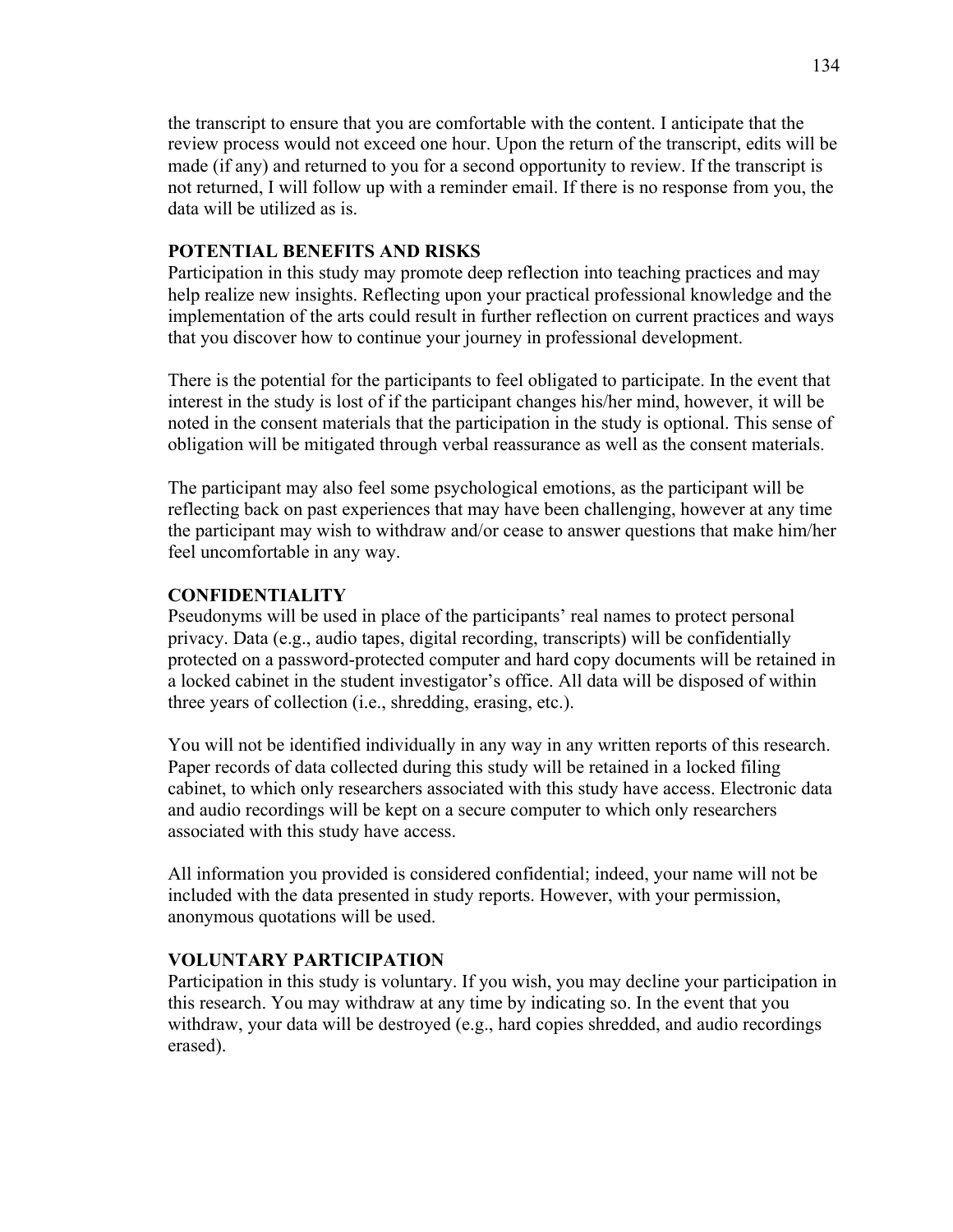# **PUBLICATION OF RESULTS**

Results of this study will be used in the completion of a Master of Education program requirement and will be written up in a thesis that will be examined by three Brock Faculty of Education faculty members and an External Examiner. There is also the opportunity for this research to be published in academic journals. If so, participants will be notified. You will receive feedback on the study results when finished and all data will be disposed of within three years of collection.

# **CONTACT INFORMATION AND ETHICS CLEARANCE**

This study has been reviewed and received ethics clearance through the Research Ethics Board at Brock University (file# 17-227). If you have any questions about this study of require further information, please contact the Principal Student Investigator, Holly Taylor (ht12ts@brocku.ca) or the Principal Investigator, Dr. Shelley Griffin  $(sgriffin@brocku.ca)$ . If you have any pertinent questions about your rights as a research participant, please contact the Brock University Research Ethics Officer (905 688-5550 ext. 3035, reb@brocku.ca).

Thank you for your assistance in this project. Please keep a copy of this form for your records.

# **CONSENT FORM**

I agree to participate in the following components of the research study based on the information I have read in the Information-Consent Letter. Please check and sign confirming your participation in the research study.

# **Interview**

I agree to participate in an interview at the request of the researchers.

- o YES
- o NO

# **PLEASE SIGN BELOW**

Name: Signature: Signature: Date: